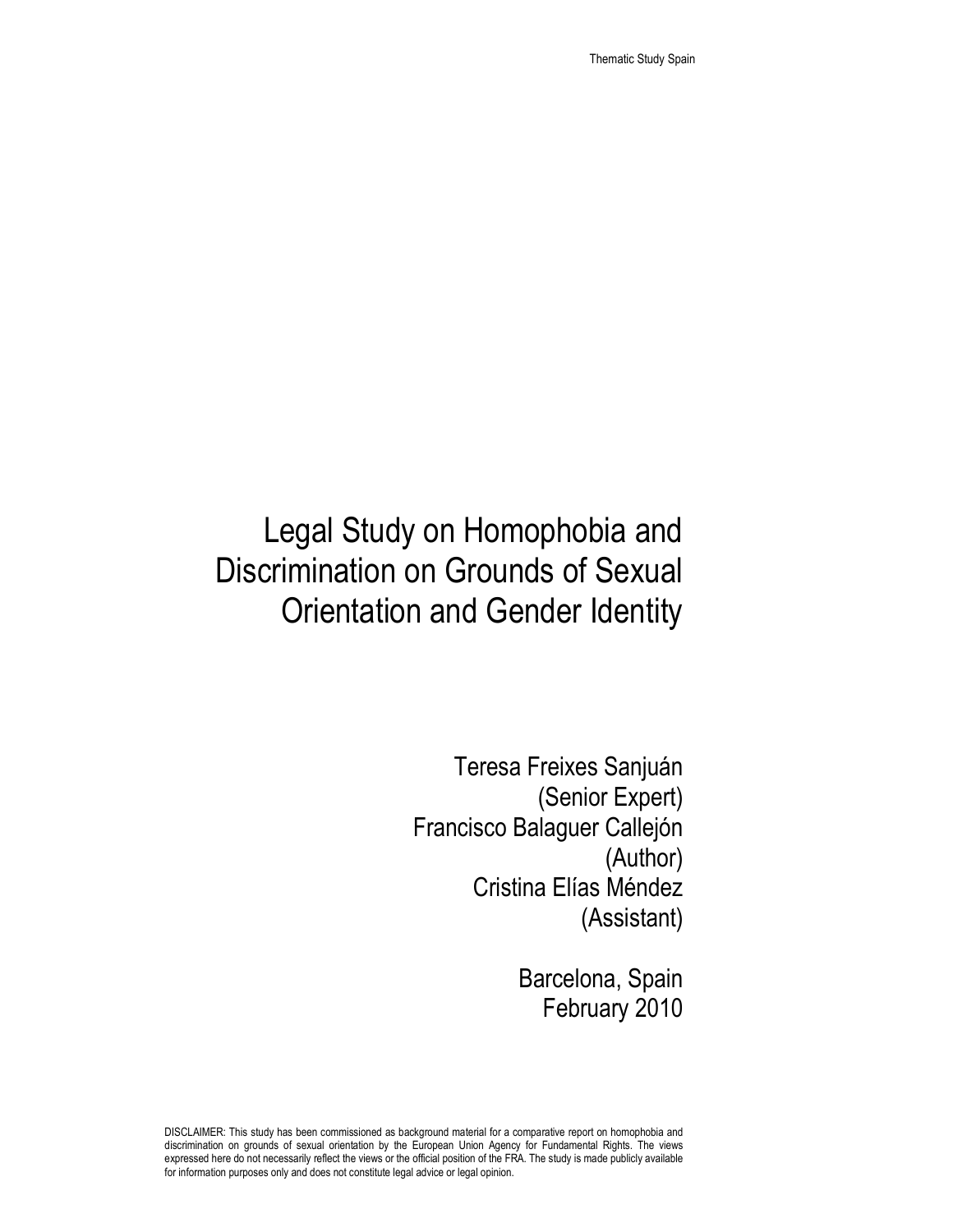# Contents

| A. | Implementation of Employment Directive 2000/78/EC11 |                                                                                                                               |
|----|-----------------------------------------------------|-------------------------------------------------------------------------------------------------------------------------------|
| В. |                                                     |                                                                                                                               |
| C. |                                                     |                                                                                                                               |
| D. |                                                     |                                                                                                                               |
| Е. |                                                     |                                                                                                                               |
| F. |                                                     |                                                                                                                               |
| G. |                                                     |                                                                                                                               |
| Н. | H.1.<br>H.2.                                        | On the possibility of a ban on materials that agitate for<br>On the possibility of a ban on promotion of homosexual relations |
| I. |                                                     |                                                                                                                               |
| J. |                                                     |                                                                                                                               |
|    |                                                     |                                                                                                                               |
|    |                                                     |                                                                                                                               |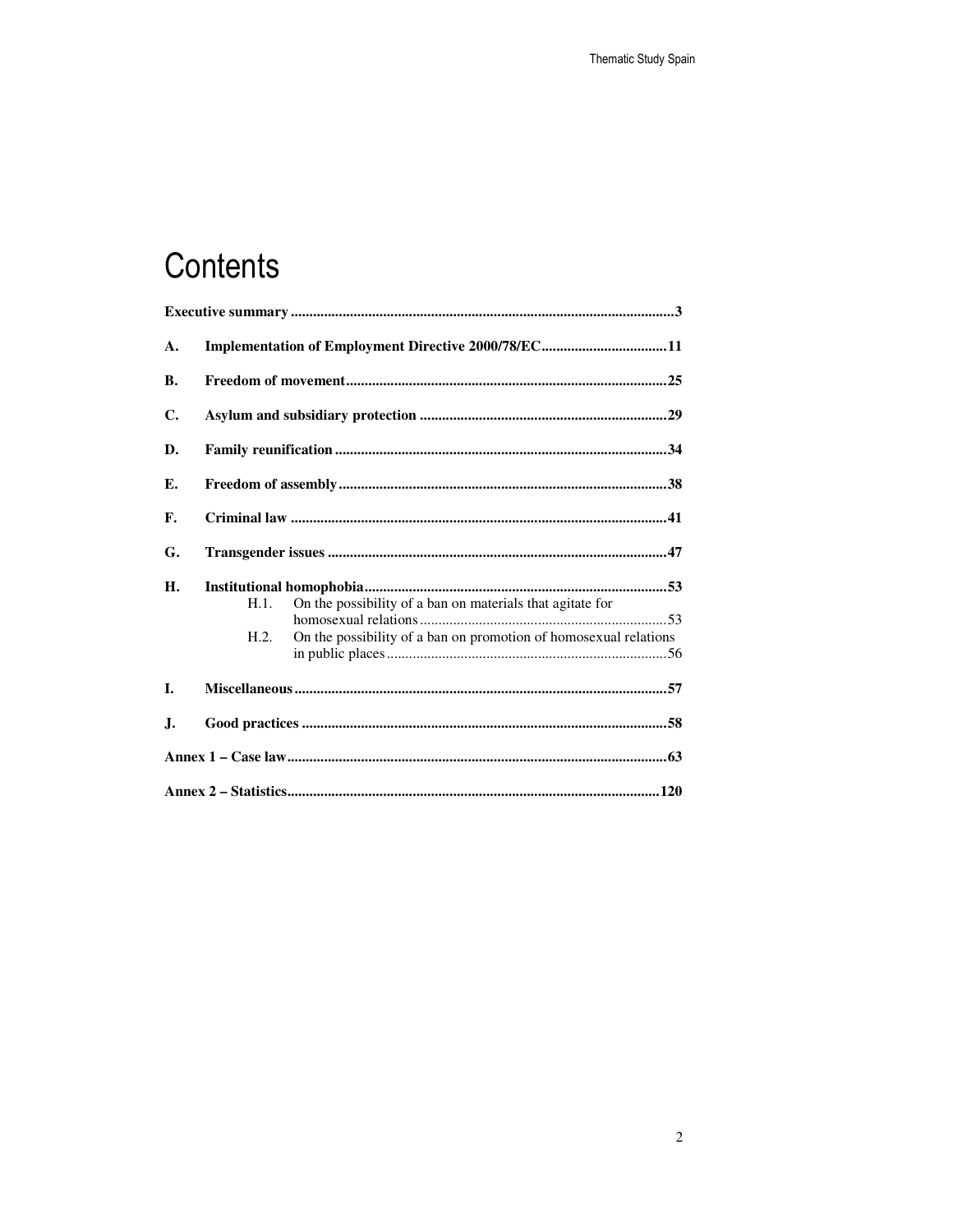## Executive summary

### Implementation of Employment Directive 2000/78/EC

The implementation of Directive 2000/78/EC was principally effected by Law 62/2003 of 30 December 2003 on *Medidas fiscales, administrativas y del orden*  social [Fiscal, Administrative and Social Measures]<sup>1</sup>. Specific legislation includes Law 7/2007 of 12 April on the *Estatuto Básico del Empleado Público* [Basic Statute of Public Employees]]2, Law 20/2007 of 11 July on the *Estatuto*  del trabajo autónomo [Statute of Self-Employed Workers]<sup>3</sup>, Law 55/2003 of 16 December on the *Estatuto Marco del personal estatutario de los servicios de*  salud [Framework Statute of Health Service Staff]<sup>4</sup>, Law 31/2006 of 18 October on *Implicación de los trabajadores en las sociedades anónimas y cooperativas europeas* [Participation of Workers in European Public Limited Companies and Cooperatives]<sup>5</sup>, Organic Law 11/2007 of 22 October on *Derechos y deberes de los miembros de la Guardia Civil* [Rights and Duties of the Civil Guard (military police)]*<sup>6</sup>* , Organic Law 12/2007 of 22 October on *Régimen disciplinario de la Guardia Civil* [Disciplinary Regime for the Civil Guard]*<sup>7</sup>* , Law 39/2007 of 19 November *de Carrera Militar* [concerning Military Careers]<sup>8</sup>, and Law 25/2009 of 22 December *de modificación de diversas leyes para su adaptación a la Ley sobre el libre acceso a las actividades de servicios y su ejercicio* [modifying certain laws for their adaptation to the Law on free access to service activities and their performance]<sup>9</sup>. Some terminological precisions were also introduced by Organic Law 3/2007 of 22 March on *Igualdad efectiva de mujeres y hombres* [Effective Equality of Women and Men]<sup>10</sup>. In addition to this, the reform of Article 314 of the *Código Penal* [Penal Code] effected by Organic Law  $15/2003$  of 25 November<sup>11</sup> should be mentioned.

Attention should be drawn to Law 13/2005 of 1 July, which modifies the *Código Civil* [Civil Code] as regards the right to marry<sup>12</sup>. This Law allows people of the same sex to marry and thereby grants them all the legal effects of

 $\overline{a}$ 

<sup>1</sup> Spain/Ley 62/2003 (30.12.2003).

<sup>2</sup> Spain/Ley 7/2007 (12.4.2007).

<sup>3</sup> Spain/Ley 20/2007 (11.7.2007).

<sup>4</sup> Spain/Ley 55/2003 (16.12.2003).

<sup>5</sup> Spain/Law 31/2006 (18.10.2006).

<sup>6</sup> Spain/Ley Orgánica 11/2007 (22.10.2007).

<sup>7</sup> Spain/Ley Orgánica 12/2007 (22.10.2007).

<sup>8</sup> Spain/ Ley 39/2007 (19.11.2007).

<sup>9</sup> Spain/Ley 25/2009 (22.12.2009).

<sup>10</sup> Spain/Ley Orgánica 3/2007 (22.3.2007).

<sup>11</sup> Spain/Ley Orgánica 15/2003 (25.11.2003).

<sup>12</sup> Spain/Ley 13/2005 (1.7.2005).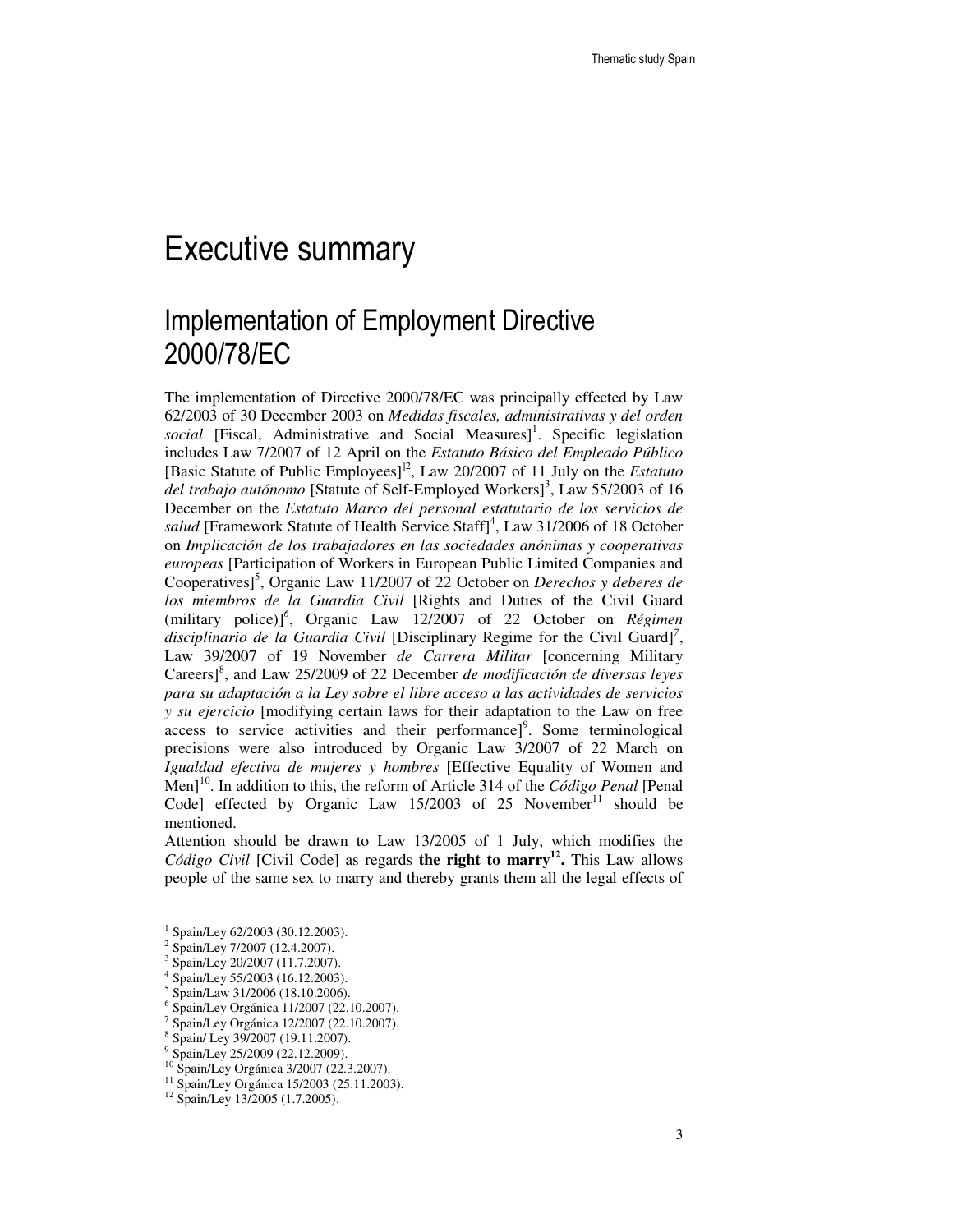the matrimonial institution. It thus constitutes major progress in the application of the principle of non-discrimination on the ground of sexual orientation, since it includes full equality in the access to goods and services. In this way certain inconsistencies in the previous jurisprudence have been removed. **This legislative progress in Spain has overcome the case-law controversies that have taken place and are still taking place in other Member States**.

Taking into account all the legislative antecedents one can say that **the implementation of the Directive is largely satisfactory,** especially if one considers not only the aspects related to employment but also those related to access to goods and services. (In accordance with the instructions given for the preparation of this report, reference must also be made to the latter, despite it not being specifically included in the scope of this Directive). To Law 62/2003 on Fiscal, Administrative and Social Measures there have been added a large number of legislative reforms which include specific references to equal treatment, non-discrimination on grounds of sexual orientation and the right to freedom of sexual orientation. The **intense legislative activity throughout 2007, 2008 and 2009** in this respect has propelled Spain further towards full recognition in the legal system of the right to sexual orientation.

#### Freedom of movement

Directive 2004/38/EC was implemented by Royal Decree 240/2007 of 16 February on Entrada, libre circulación y residencia en España de ciudadanos de los Estados miembros de la Unión Europea y de otros Estados parte en el Acuerdo sobre el Espacio Económico Europeo [Entry, Free Movement and Residence in Spain of Citizens of European Union Member States and of Citizens of other States Party to the Agreement on the European Economic Areal.<sup>13</sup> The Royal Decree includes in the definition of family members the partner with whom the citizen has a relationship equivalent to a marriage registered in a European Union Member State or in a State Party to the European Economic Area. It also includes direct descendants and the descendants of the spouse or registered partner who are under the age of 21, or who are over 21 but still maintained by their parents, or are dependants, provided the registered partnership has not been dissolved. Finally, it also includes as family members the direct relatives in the ascending line and those of the spouse or partner who are maintained by them, provided the registered partnership has not been dissolved. This Royal Decree represents **important progress in the legal development of the principle of equal treatment**, if the restrictive character of the previous regulation is considered. The Royal Decree 178/2003 of 14 February (Spain/Real Decreto 178/2003 (14.2.2003)) did not include registered partners in the definition of family members. This restriction had been ignored in some judicial decisions, but there were also other judicial

<sup>13</sup> Spain/Real Decreto 240/2007 (16.2.2007).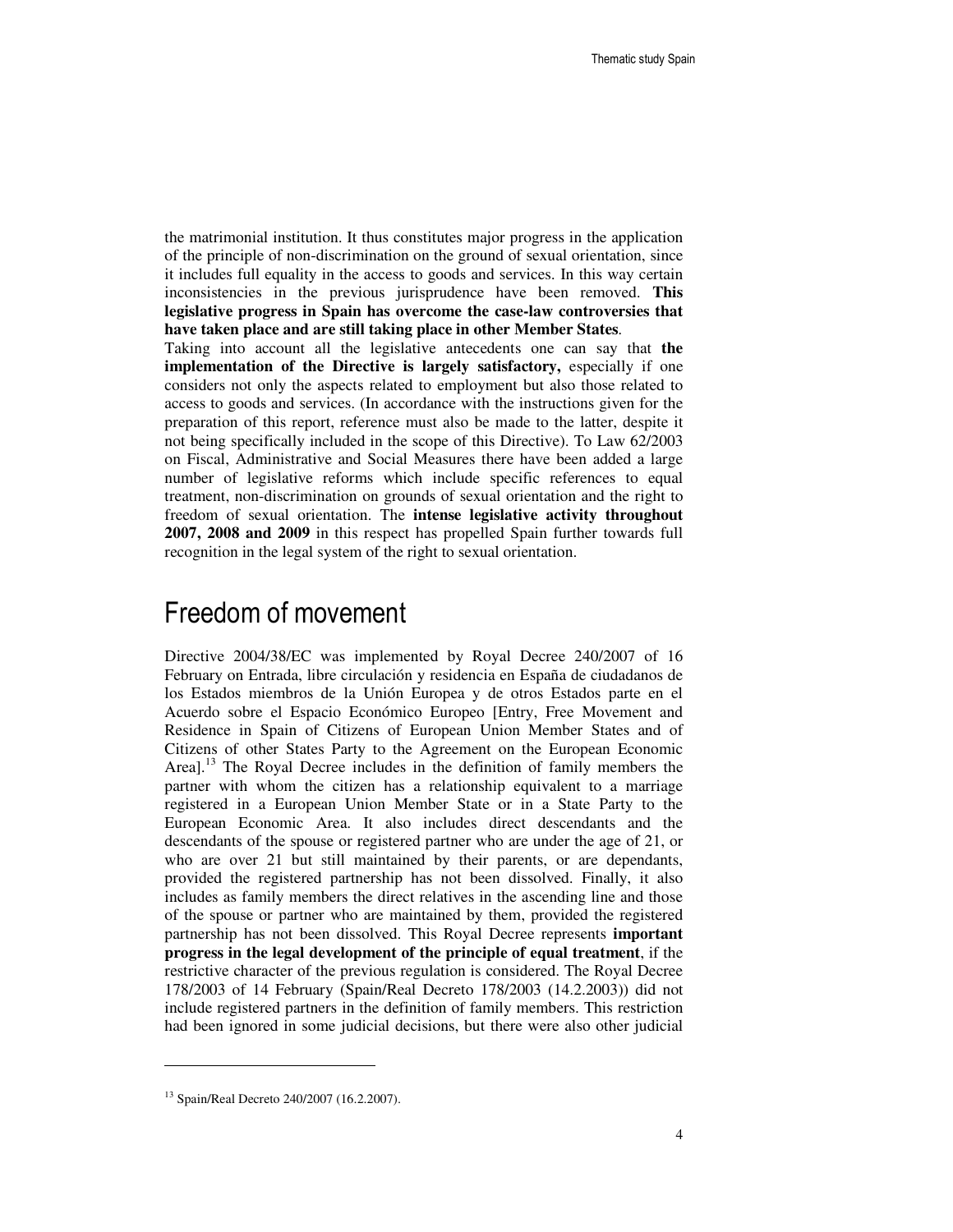decisions which maintained a strict interpretation, so that this legal reform was necessary.

#### Asylum and subsidiary protection

Law 5/1984 of 26 March on *Derecho de asilo y de la condición de refugiado* [Right to Asylum and Refugee Status]<sup>14</sup> (amended by Law 9/1994 of 19 May) established in Article 10.1 that, "Asylum shall also be extended to the direct relatives in the ascending line and direct descendants and to the refugee's spouse, or to the partner with whom the individual has a similar relationship based on affection and cohabitation, except in cases of legal or de facto separation, divorce, majority of age or family independence, in which the status of each member of the family shall be separately assessed". Regarding the causes that justify the granting of asylum, Article 3.1 established that, "Refugee status will be recognised and, therefore, asylum will be granted to all foreigners who fulfil the requirements foreseen in the international instruments ratified by Spain, and especially in the Convention on Refugees, made in Geneva on 28 July 1951, and in the Protocol on Refugees, made in New York on 31 January 1967". The jurisprudence of the Supreme Court has established that **discrimination and persecution on grounds of sexual orientation shall constitute one of the reasons for the granting of asylum.** 

**Law 12/2009** of 30 October, *del Derecho de asilo y de la protección subsidiaria* [concerning the right to asylum and subsidiary protection]<sup>15</sup> derogates the previous regulation on this subject in Law 5/1984 of 26 March and implements Council Directive 2004/83/EC of 29 April 2004 on minimum standards for the qualification and status of third country nationals or stateless persons as refugees or as persons who otherwise need international protection and the content of the protection granted; Council Directive 2005/85/EC of 1 December 2005 on minimum standards on procedures in Member States for granting and withdrawing refugee status; and Chapter V of Council Directive 2003/86/CE of 22 September 2003 of 22 September 2003 on the right to family reunification.

In the same sense as the Law of 1984, Article 40 of Law  $12/2009$  states: "(...) (B) y family extension the right to asylum or subsidiary protection of a refugee or beneficiary of this protection is extended to their spouse or person bound to them through a similar affective relationship of coexistence, apart from in cases of divorce, legal separation, de facto separation, different nationality or concession of status of refugee for reasons of sex (…)." In this case, the Law itself recognises in its second final provision that it proceeds to transpose Directive 2003/86/EC.

Article 3 of Law 12/2009 defines the condition of refugee and expressly introduces the fear of being pursued for reasons of sexual orientation among the

<sup>&</sup>lt;sup>14</sup> Spain/Ley 5/1984 (26.3.1984).

<sup>15</sup> Spain/Ley 12/2009 (30.10.2009).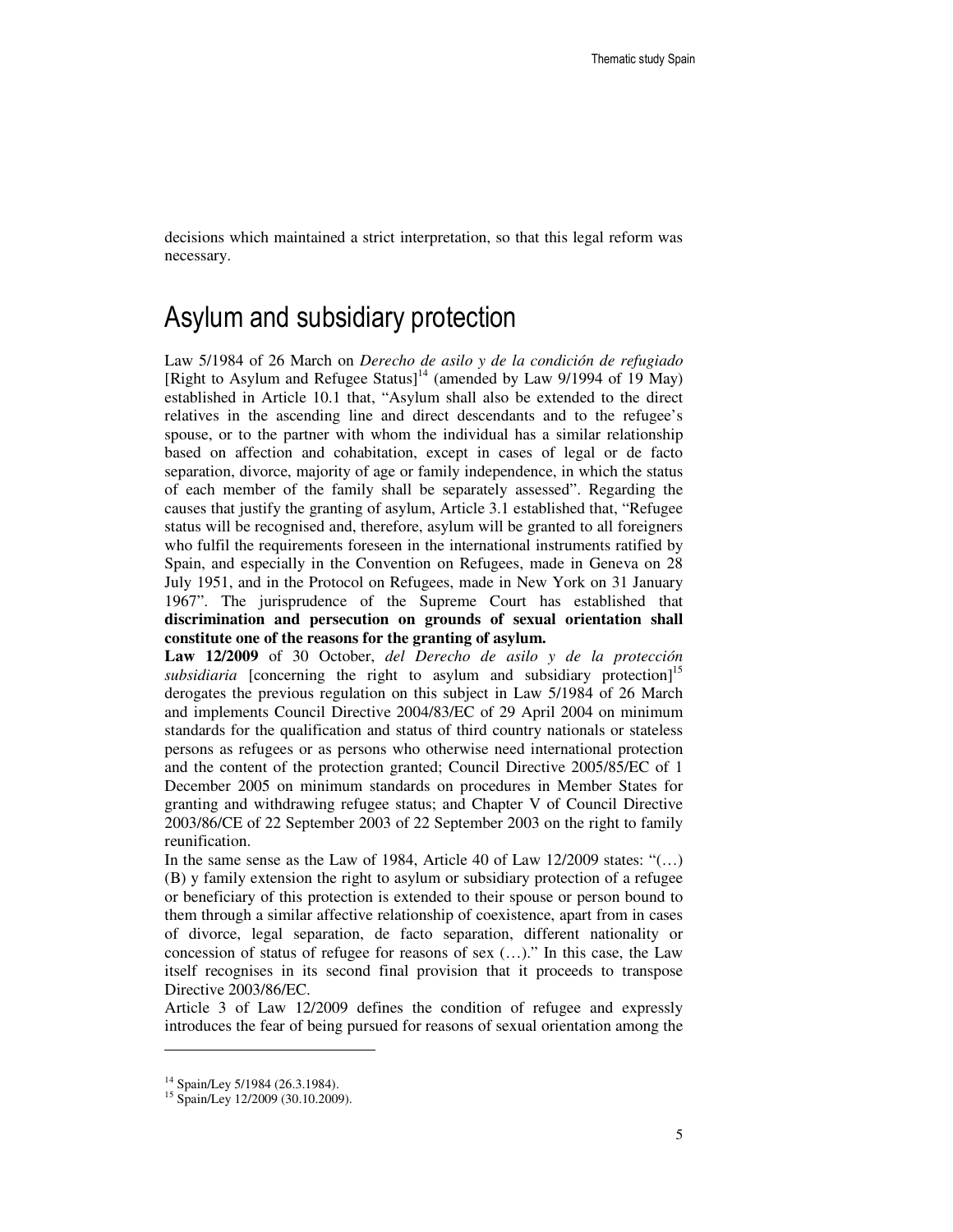possible causes for granting asylum in Spanish legislation, unlike the previous regulation contained in the already derogated Law 5/1984 which ignored this. Regarding the "phallometric testing" used in some countries during the asylum procedure, it is not foreseen in the Spanish legislation, there is no case law on this topic, and there is not any sign that this type of testing or similar or comparable practices might have been used or implemented in Spain when establishing the credibility of asylum claims based on sexual orientation.

#### Family reunification

Organic Law 2/2009 of 11 December<sup>16</sup> once more reforms Organic Law 4/2000 of 11 January *sobre Derechos y libertades de los extranjeros en España* [on the Rights and Freedoms of Foreigners in Spain]<sup>17</sup>, giving a new regulation on the right to family reunification. **One of the developments consists of including couples who have an affective relationship similar to that of matrimony in the category of family unit, a unit to which the right to family reunification is recognised,** although the new Law does not expressly mention that it is transposing Directive 2003/86/EC. As the referred partner will be considered the spouse, the descendant and ascendants of the partner are regroupable relatives in the terms provided by the Law.

In the Spanish jurisprudence judicial decisions could be found which made an extensive interpretation of the provisions of the former legislation in force, including registered partnerships or non-married couples with a stable relationship and their children in the concept of family. This judicial interpretation had been carried out on different bases, for example, the humanitarian grounds in Article 31.2 (now Article 31.3) of Organic Law 4/2000. Furthermore, the exceptional circumstances also mentioned in Article 31.3 of Organic Law 4/2000, the analogy to marriage and the principle of equality had all been used to extend the legal provisions to registered partnerships. However, since there were judicial decisions which applied the opposite interpretation, **a legislative clarification was needed** to guarantee the full effectiveness of the principle of equal treatment.

### Freedom of assembly

No statistical data or case law has been found for this chapter. Consequently, this chapter and Chapter I. Miscellaneous use newspaper articles as the main source of information. On the basis of this information (links are to be found in the report), it appears that **there are no practical obstacles** to the holding of demonstrations promoted by gay and lesbian associations.

<sup>16</sup> Spain/Ley Orgánica 2/2009 (11.12.2009).

<sup>17</sup> Spain/Ley Orgánica 4/2000 (11.01.2000).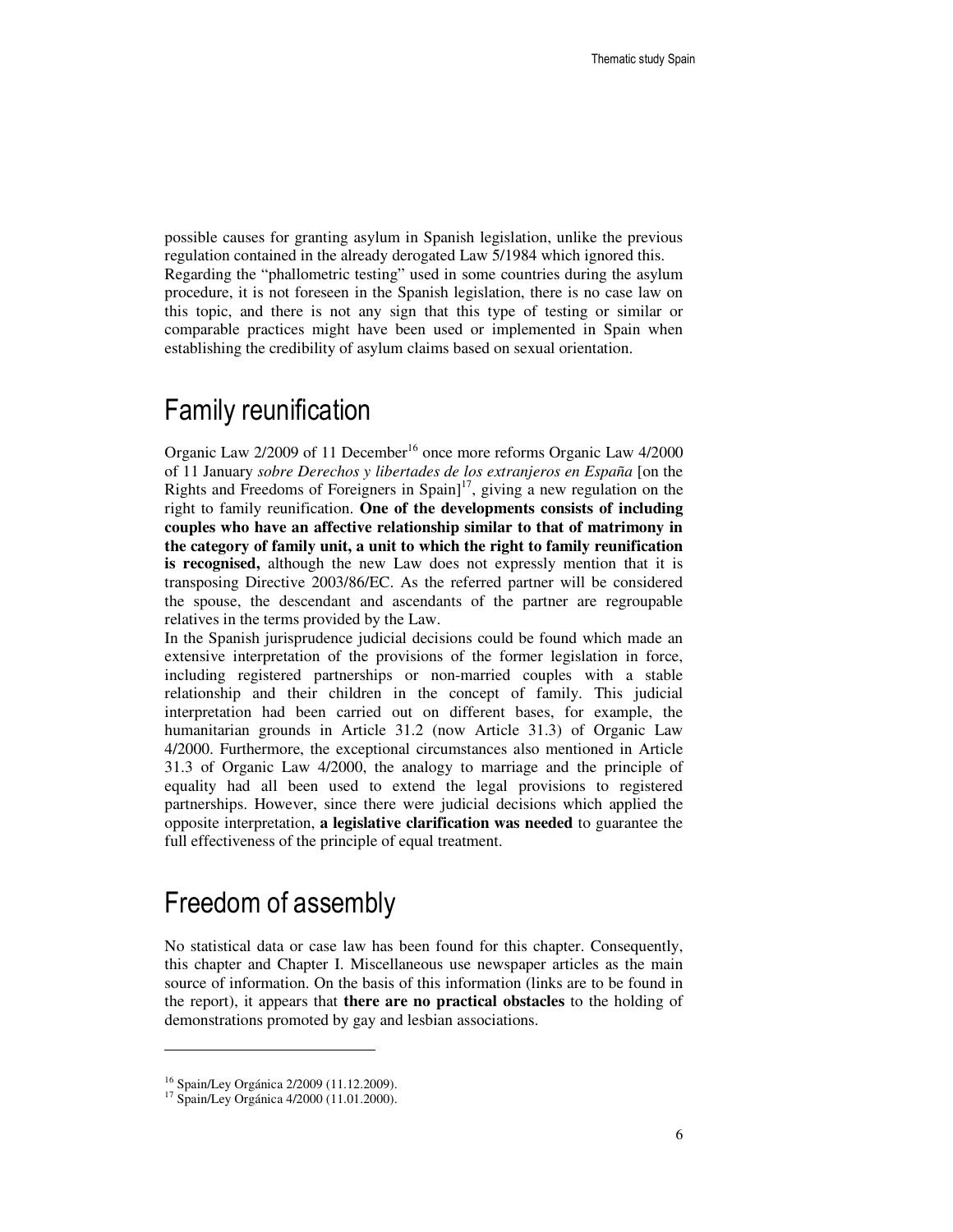#### Hate speech and criminal law

In the Spanish legal system **both hate speech and hate crimes with homophobic motivation are penalised**. The Criminal Code also penalises the denial of benefits on the basis of sexual orientation as well as illegal associations, including those which promote discrimination, hatred or violence on grounds of sexual orientation. In addition, the Criminal Code also considers **the homophobic motivation of crimes as one of the aggravating circumstances** in the context of criminal liability, as illustrated in the case law examined. This type of aggravating circumstance can also be found in other laws on offences and sanctions relating to equal opportunities, nondiscrimination and universal accessibility for disabled people. In addition to these regulations, the numerous provisions on harassment made in Spanish legislation must be considered. Finally, it should be noted that the new Statutes of Autonomy of Andalusia and Catalonia have established instructions for the public authorities which oblige them to combat homophobia.

The Decision of the Supreme Court of 30 October 2009 condemns a judge for a crime of judicial prevarication for having purposefully and for reasons of homophobia delayed an adoption requested by a woman with respect to the daughter born by artificial insemination of the woman with whom she had contracted matrimony<sup>18</sup>.

#### Transgender issues

The general legislation on equal treatment and non-discrimination on grounds of sexual orientation is fully applicable to transsexual people. In addition, with regard to transsexuals, there have been recent legislative changes which have clarified the legal framework applicable to the exercise of their rights. One example is **Law 3/2007 of 15 March** on *Rectificación registral de la mención relativa al sexo de las personas* [Rectification in the Civil Register of the Recorded Gender].<sup>19</sup> This Law establishes the necessary requirements both for changing the gender entry in the Civil Register for an individual if the entry does not correspond to his/her true gender identity and for the change of the name so that it corresponds to the individual's sex. The Courts are already applying Law 3/2007, thus making it possible to grant applications made on the basis of the more favourable conditions established by that law, which **does not require medical treatment to include sexual reassignment surgery.**

At the regional level, the Autonomous Community of Navarra approved Law 12/2009 of 19 November concerning the *Derechos de los transexuales* [Rights of transsexuals].

 $\overline{a}$ 

<sup>18</sup> Spain/Tribunal Supremo (Sala de lo Penal) (Sección primera)/Sentencia núm. 1243/2009 (30.10.2009).

<sup>&</sup>lt;sup>19</sup> Spain/Ley 3/2007 (15.3.2007).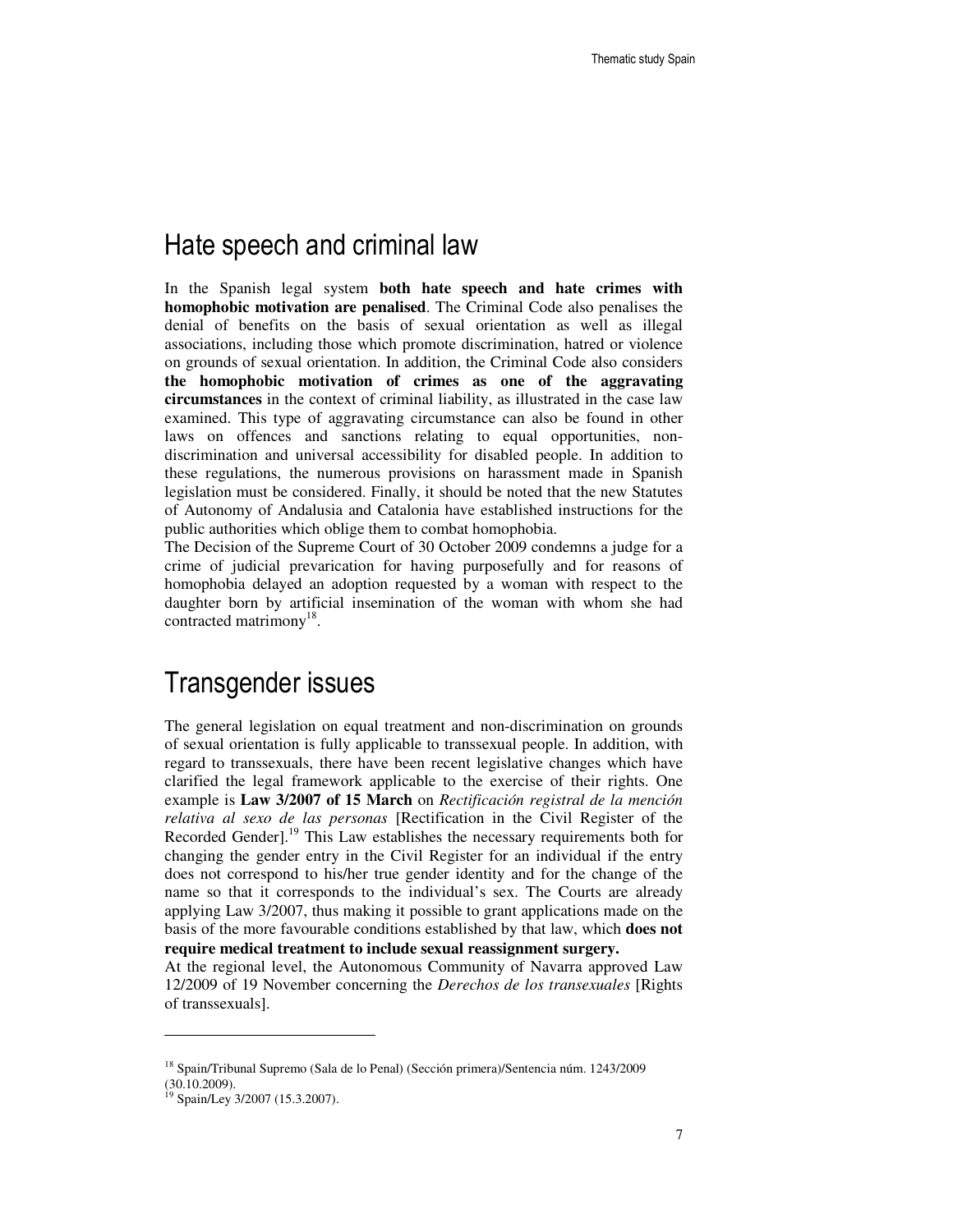The Decision of the Constitutional Court 176/2008 of 22 December establishes that, although it is not expressly mentioned in Article 14 of the Spanish Constitution, which bans discrimination of any Spaniard on account of birth, race, sex, religion, opinion or any other personal or social condition or circumstance, the gender identity is included among the causes of discrimination provided by this precept<sup>20</sup>.

#### Institutional homophobia

In Spain, in accordance with the sense of the legislation and jurisprudence described and analysed in the relevant sections of this report, which prohibits the public powers and citizens from discriminating any person by reason of their sexual orientation or gender identity, **there are no signs in legislation or jurisprudence of any possible ban on materials that agitate for homosexual relations; nor an eventual ban on such materials specifically conceived for the protection of minors**.

Considering the principle of equality before the law established by the Spanish Constitution in its Article 14 and the multitude of Spanish norms in favour of non-discrimination of people by reason of their sexual orientation mentioned throughout this report, **it does not seem possible or probable at the present time in Spain that the public powers will promote a cutback of rights in the sense of prohibiting a manifestation of homosexual relations in public places.**

### **Miscellaneous**

 $\ddot{ }$ 

This chapter includes references to points which do not fit into the other chapters but which also have an impact, in a negative way in this case, on progress towards respect for sexual orientation and gender identity. Among these aspects, mention should be made of the reluctance shown by conservative sectors, supported by the Catholic Church, towards some of the legislative measures promoting equality. A number of these measures have been appealed before the *Tribunal Constitucional* [Spain's Constitutional Court] which has yet to issue a decision. Reference is made to the significant number of same-sex marriages which have already taken place: 4,313 marriages in 2006 or 3,193 in 2007. Finally, mention is made of the homophobic attitude of certain members of the ecclesiastical hierarchy which have been the subject of public debate in Spain.

 $^{20}$  Spain/Tribunal Constitucional/Sentencia 176/2008 (22.12.2008).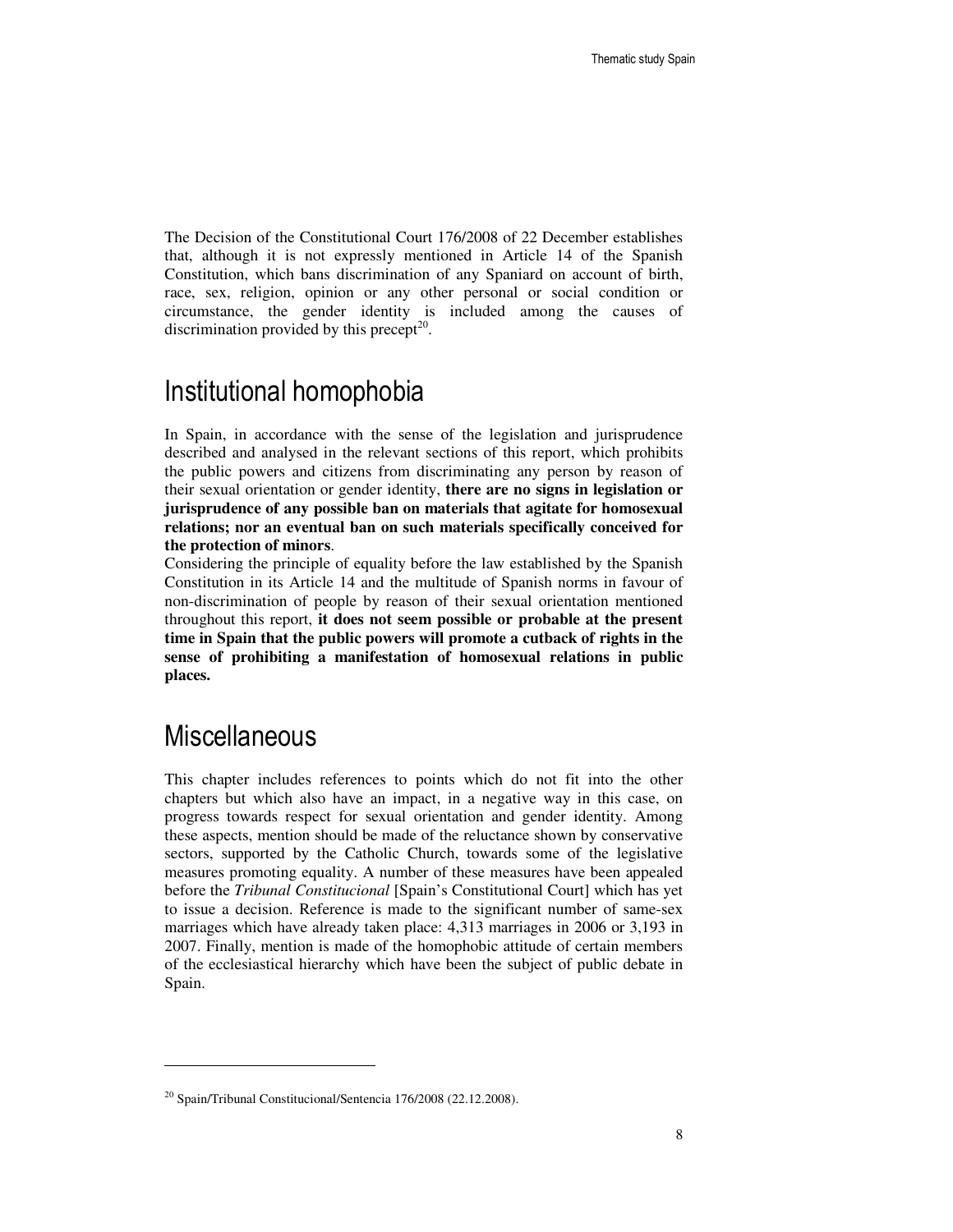#### Good practices

Most of this chapter relates to the **legislative reforms** which have taken place in the last years (from 2004 onwards). At state level, the public authorities not only implemented the European directives by means of general measures (as in the case of Law 62/2003 of 30 December on Fiscal, Administrative and Social Measures in connection with Directive 2000/78/EC) but also permeated the legal system with a large number of provisions incorporated into a significant number of laws to promote equal treatment and respect for sexual orientation as well as on the right to gender identity.

In this chapter, in relation to national law, special attention has been paid to Law 13/2005 of 1 July, which modifies the Civil Code as regards the right to marry and which institutes marriage between individuals of the same sex, granting them the legal effects of the matrimonial institution. The option to fully integrate same-sex marriage into the traditional matrimonial institution, with fully identical legal effects, is liable to have the greatest impact on effective equal treatment and full respect for people's sexual orientation. This equal treatment makes fully applicable to same-sex marriage all the laws from different sectors establishing social benefits, rights of spouses, possibility of adoption, etc. It is, therefore, a highly advisable option that makes possible a full application of the principle of non-discrimination in all sectors.

However, in order to have a complete overview of good practices in the Spanish legal system, in addition to national laws account must be taken of the **decentralised structure of the State**. This decentralisation means that considerable competences are exercised by the Autonomous Communities. This is true of social policy, the promotion of social rights, social assistance, etc. The competences of the Autonomous Communities in relation to education, health care and housing, among others, imply that the majority of tasks with an impact on equality and respect for sexual orientation and gender identity is nowadays exercised at autonomous community and not at national level.

Thus, a considerable proportion of the good practices of recent years were adopted at the level of the Autonomous Communities. The most recent **reforms of the Statutes**, which took place in six of Spain's 17 Autonomous Communities (together with the two Autonomous Cities, Ceuta and Melilla), are especially relevant here. These statutory reforms affect Autonomous Communities which jointly represent around half of the Spanish population (Andalusia and Catalonia alone represent a third of the total population) and these reforms are especially important because they incorporate new principles and rights which were not foreseen in the previous versions of these Statutes.

Among these principles and rights those related to **sexual orientation and gender equality** must be highlighted. They include, in two of the Statutes (Catalonia and Andalusia), **combating homophobia** and in Andalusia and Aragon the recognition of the **right to gender identity**. It is necessary to keep in mind that the Statute of Autonomy is, from a functional point of view, the 'Constitution' of the Autonomous Community and that it is binding on the authorities of the Autonomous Communities (always with respect to the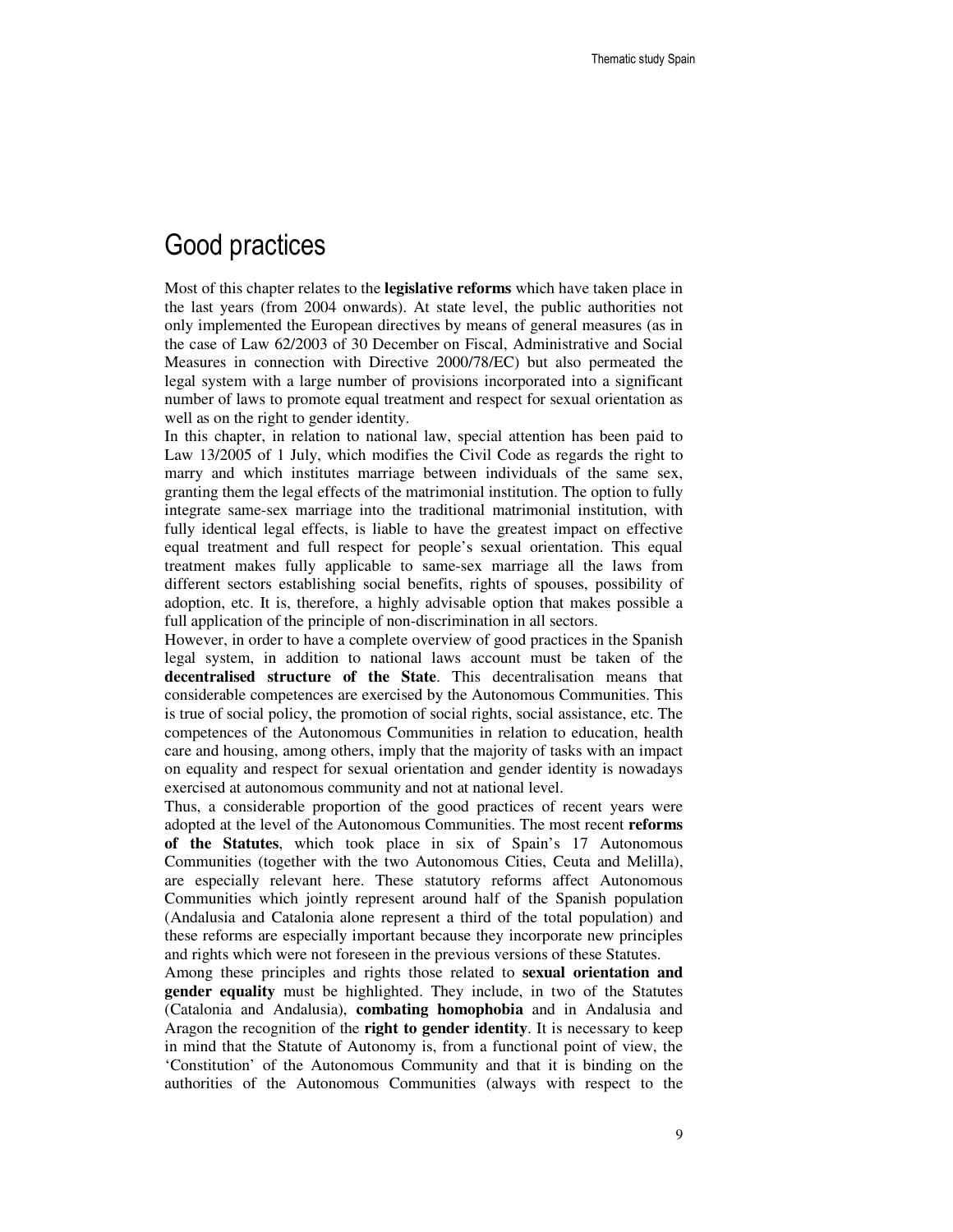constitutional framework), compelling them to formulate their policies in conformity with the statutory principles. This explains the importance of these statutory provisions and the progress they imply for the Spanish legal system. In short, both the most recent national legislation and the recent reforms of the Statutes of Autonomy of the Autonomous Communities have made progress in the last few years towards promoting **the rights to sexual orientation and gender identity, as well as towards prohibiting any discrimination contrary to those rights and specifically in combating homophobia.** The fact that these principles have already reached the second constitutional level in Spain (that of the Statutes of Autonomy of the Autonomous Communities), as well as the great number of norms that have been devoted in the last few years to incorporating them into the legal system, prove the interest of the public authorities in promoting their effective realisation.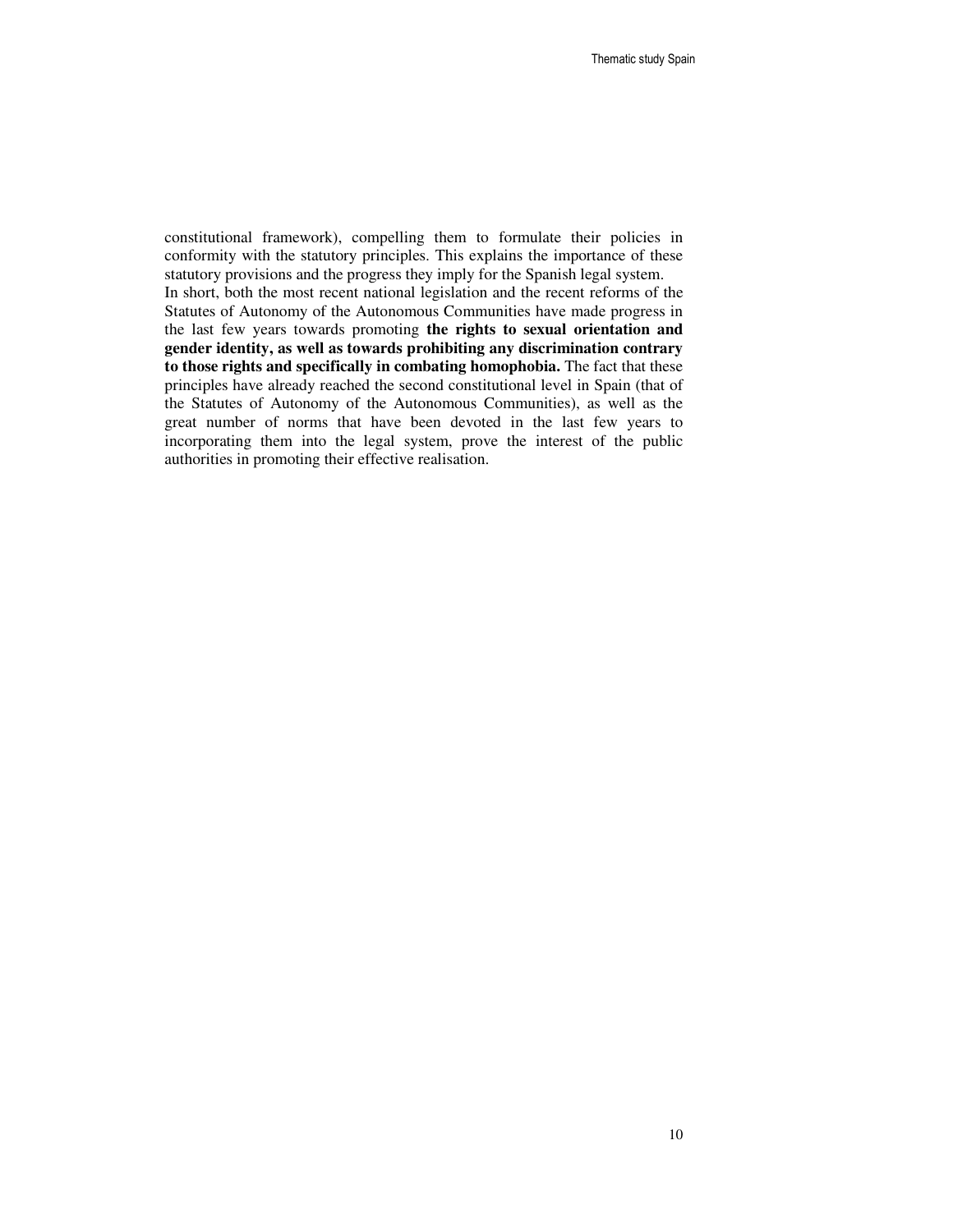## A. Implementation of Employment Directive 2000/78/EC

The implementation of Directive 2000/78/EC was essentially effected by Law 62/2003 of 30 December 2003 on *Medidas fiscales, administrativas y del orden social* [Fiscal, Administrative and Social Measures] $^{21}$ . Other legislation which has been adapted to the requirements of the directive are Law 7/2007 of 12 April on the *Estatuto Básico del Empleado Público* [Basic Statute of Public Employees]]22, Law 20/2007 of 11 July on the *Estatuto del trabajo autónomo* [Statute of Self-Employed Workers]<sup>23</sup>, Law 55/2003 of 16 December on the *Estatuto Marco del personal estatutario de los servicios de salud* [Framework Statute of Health Service Staff]<sup>24</sup>, Law 31/2006 of 18 October on *Implicación de los trabajadores en las sociedades anónimas y cooperativas europeas*  [Participation of Workers in European Public Limited Companies and Cooperatives]<sup>25</sup>, Organic Law 11/2007 of 22 October on *Derechos y deberes de los miembros de la Guardia Civil* [Rights and Duties of the Civil Guard (military police)]*<sup>26</sup>* and the Organic Law 12/2007 of 22 October on *Régimen disciplinario de la Guardia Civil* [Disciplinary Regime for the Civil Guard]*<sup>27</sup> .*  Some terminological precisions were also introduced by Organic Law 3/2007 of 22 March on *Igualdad efectiva de mujeres y hombres* [Effective Equality of Women and Men]*<sup>28</sup>*. In addition to this, the reform of Article 314 of the *Código Penal* [Penal Code] effected by Organic Law 15/2003 of 25 November<sup>29</sup> should be mentioned. Finally, Law 13/2005 of 1 July, which modifies the *Código Civil* [Civil Code] as regards the right to marry,<sup>30</sup> opens marriage to same-sex couples.

Beyond these reforms which are directly relevant to this chapter, the right to sexual orientation and the principle of equal treatment were and are been incorporated into a great number of provisions in the Spanish legal system during the two last legislatures (2004-2008 and 2008 until predictably 2012). These provisions will be explained in the chapter on good practices, a chapter which focuses on the legislative reforms, considering the significant changes in this sphere which have taken place in recent years.

The Preamble to Law 62/2003 makes specific reference both to Directive 2000/43/EC and to Directive 2000/78/EC in the third paragraph.

-

<sup>21</sup> Spain/Ley 62/2003 (30.12.2003).

<sup>&</sup>lt;sup>22</sup> Spain/Ley 7/2007 (12.4.2007).

<sup>&</sup>lt;sup>23</sup> Spain/Ley 20/2007 (11.7.2007).

<sup>24</sup> Spain/Ley 55/2003 (16.12.2003).

<sup>25</sup> Spain/Law 31/2006 (18.10.2006).

<sup>26</sup> Spain/Ley Orgánica 11/2007 (22.10.2007).

<sup>27</sup> Spain/Ley Orgánica 12/2007 (22.10.2007).

<sup>28</sup> Spain/Ley Orgánica 3/2007 (22.3.2007).

<sup>29</sup> Spain/Ley Orgánica 15/2003 (25.11.2003).

<sup>30</sup> Spain/Ley 13/2005 (1.7.2003).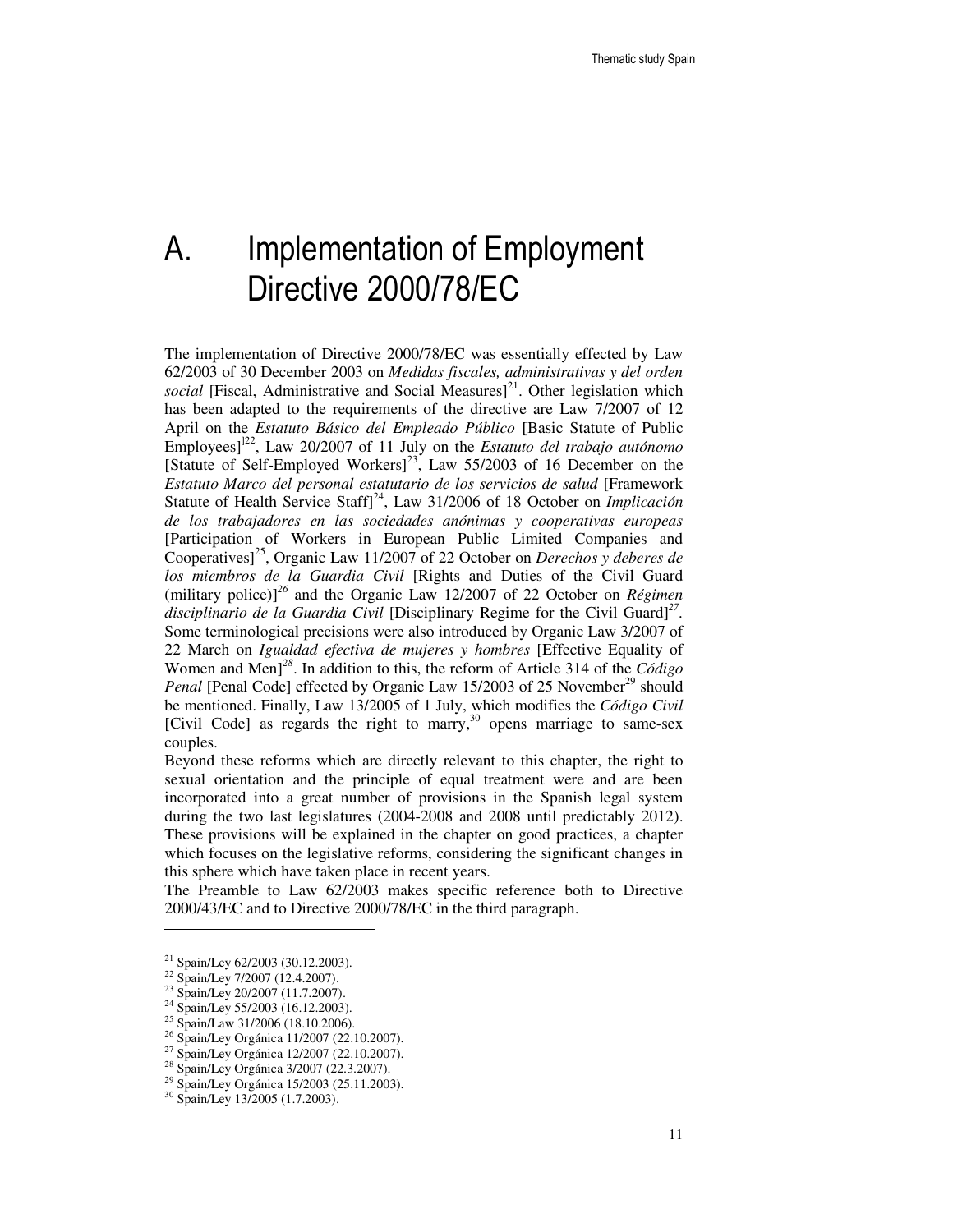By means of the measures included in this chapter, Spanish legislation has been adapted in line with both Directives, thus implementing them into the country's legal system. In addition, a general legal framework to combat discrimination on the grounds of racial or ethnic origin in all areas of life has been established; the legal definition of direct or indirect discrimination has been tackled; and the regulation of equal treatment and non-discrimination in the workplace has been modernised, modifying, among others things, certain articles of the *Estatuto de los Trabajadores* [Statute of Workers], *Ley de Integración Social de los Minusválidos* [Law on the Social Integration of Disabled People], *Ley de Procedimiento Laboral* [Law on Labour Procedure], *Ley sobre Infracciones y Sanciones en el Orden Social* [Law on Offences and Sanctions in the Social Order] and the legislation on civil servants.

Article 28(1)(a) of Law 62/2003 of 30 December on Fiscal, Administrative and Social Measures defines the principle of equal treatment in conformity with the description contained in Article 2(1) of Directive 2000/78/EC: "The absence of any form of direct or indirect discrimination on the grounds of racial or ethnic origin, religion or belief, disability, age or sexual orientation".

In Chapter III there are measures on equal treatment and non-discrimination in the workplace. In accordance with Article 34(1), these are "measures to guarantee the principle of equal treatment and non-discrimination in access to employment, membership of, and involvement in, organisations of workers or employers, working conditions, professional promotion, vocational training and continuing professional development, as well as in access to self-employment and to the exercise of a profession and in the membership of, and involvement in, an organisation whose members carry on a particular profession".

Positive action measures constitute under Article 35 an exception to the prohibition of discrimination (in conformity with Article 7 of Directive 2000/78/EC): "To ensure in practice full equality on grounds of racial or ethnic origin, religion or belief, disability, age and sexual orientation, the principle of equal treatment shall not prevent from maintaining or adopting specific measures in favour of certain groups, measures that are dedicated to prevent or to compensate the disadvantages that affect them and that are related to any of the grounds included in the scope of application of this section". Furthermore, the last paragraph of Article 34(2) allows the exception for the reasons set out in Article 4(1) of Directive 2000/78/EC establishing that a difference of treatment in employment "shall not constitute discrimination where, by reason of the nature of the particular occupational activities concerned or of the context in which they are carried out, such a characteristic constitutes a genuine and determining occupational requirement, provided that the objective is legitimate and the requirement is proportionate".

The provision of the Directive on the burden of proof (Article 10 of Directive 2000/78/EC) is regulated in Article 36 of the Law 62/2003 with regard to civil and administrative dispute jurisdiction: "In the civil and administrative jurisdictional processes in which the plaintiff's allegations establish facts from which it may be presumed that there has been discrimination on grounds of racial or ethnic origin, religion or belief, disability, age or sexual orientation in connection with the subjects included in the scope of application of this chapter,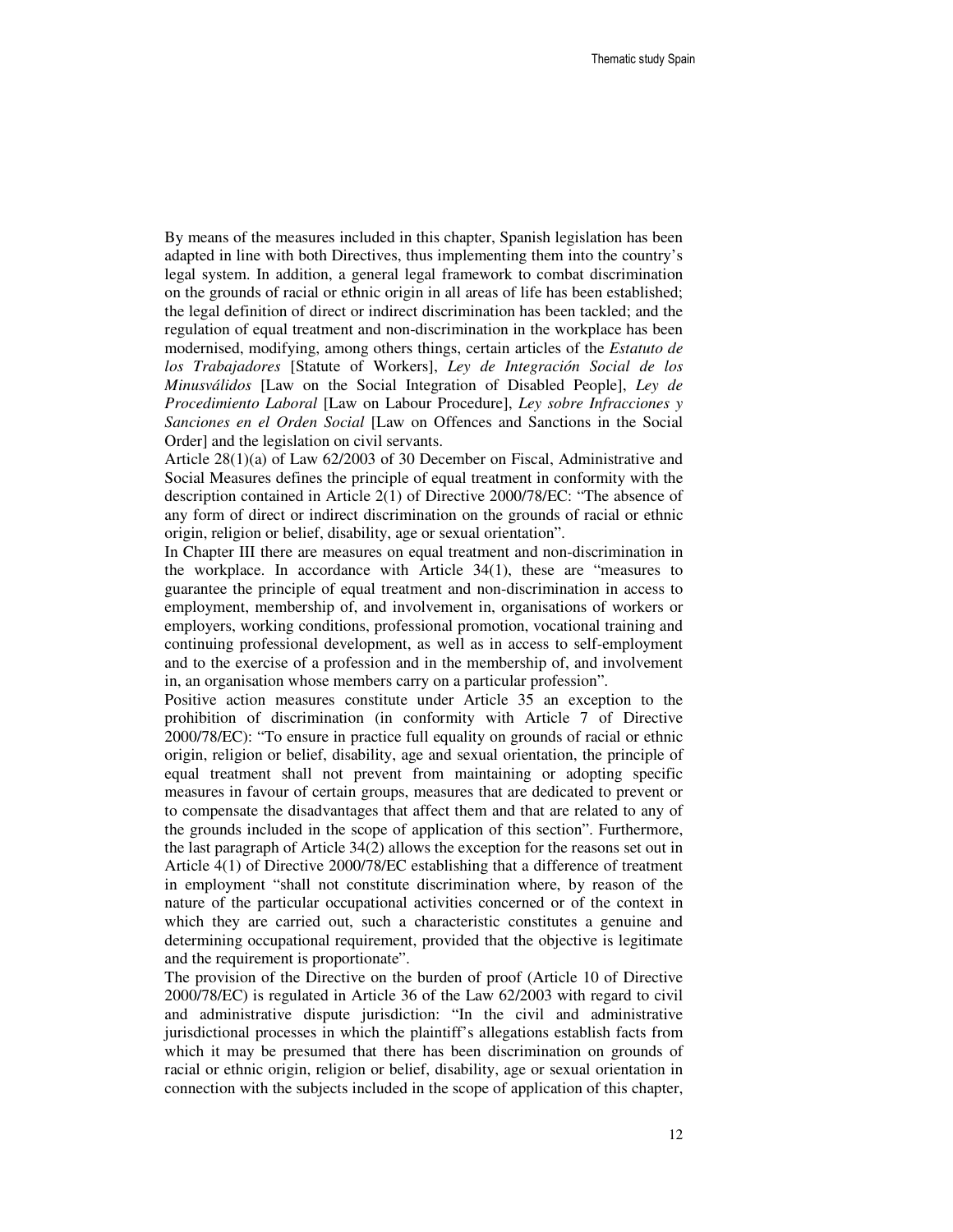it shall be for the respondent to justify in an objective and reasonable way the adopted measures and their proportionality".

With regard to social jurisdiction, Article 40 contains a specific amendment of Article 96 of the modified Law on Labour Procedure, approved by Royal Legislative Decree 2/1995 of 7 April, which now states: "In the processes in which the plaintiff's allegations establish facts from which it may be presumed that there has been discrimination on grounds of sex, racial or ethnic origin, religion or belief, disability, age or sexual orientation, it shall be for the respondent to justify in an objective and reasonable way the adopted measures and their proportionality".

In conformity with Article  $4(2)(c)$ , employees have the right "not to be discriminated against directly or indirectly in access to employment, or once employed, on the grounds of sex, marital status, age within the limits established by this law, racial or ethnic origin, social condition, religion or belief, political ideas, sexual orientation, membership or not of a union, as well as on the grounds of use of any of the official languages of the Spanish State".

In addition to this, Article  $4(2)(e)$  of the Statute of Workers also establishes as a worker's right the right "to respect for their private life and due consideration of their dignity, which also comprises protection against verbal and physical offences of a sexual nature and against harassment on grounds of racial or ethnic origin, religion or convictions, disability, age or sexual orientation". Organic Law 3/2007 has amended this provision, which in its current version establishes the right "to private life and due consideration of their dignity, including protection against harassment on grounds of racial or ethnic origin, religion or belief, disability, age or sexual orientation, and against sexual harassment and harassment on the grounds of sex". It is necessary to keep in mind that this law distinguishes between sexual harassment and harassment on the grounds of sex in Article  $7(1)$  and  $7(2)$ : "1. Without prejudice to the provisions of the Penal Code, for the purposes of this Law sexual harassment consists of any verbal or physical behaviour of a sexual nature that has the purpose or produces the effect of violating the dignity of a person, in particular when an intimidating, degrading or offensive environment is created. 2. Harassment on the grounds of sex consists of any behaviour carried out on the grounds of the sex of a person, with the purpose or the effect of violating their dignity and of creating an intimidating, degrading or offensive environment". This differentiation is coherent with that currently established by Directive 2006/54/EC on the implementation of the principle of equal opportunities and equal treatment of men and women in matters of employment and occupation (which has repealed, among others, Directive  $2002/73/EC$ ). Article  $2(1)(d)$  of the Directive applies the following definition of 'sexual harassment': "Where any form of unwanted verbal, non-verbal or physical conduct of a sexual nature occurs, with the purpose or effect of violating the dignity of a person, in particular when creating an intimidating, hostile, degrading, humiliating or offensive environment". Article  $2(1)(c)$  applies the following definition of 'harassment' ('harassment on the ground of sex' according to Spanish legislation): "Where unwanted conduct related to the sex of a person occurs with the purpose or effect of violating the dignity of a person, and of creating an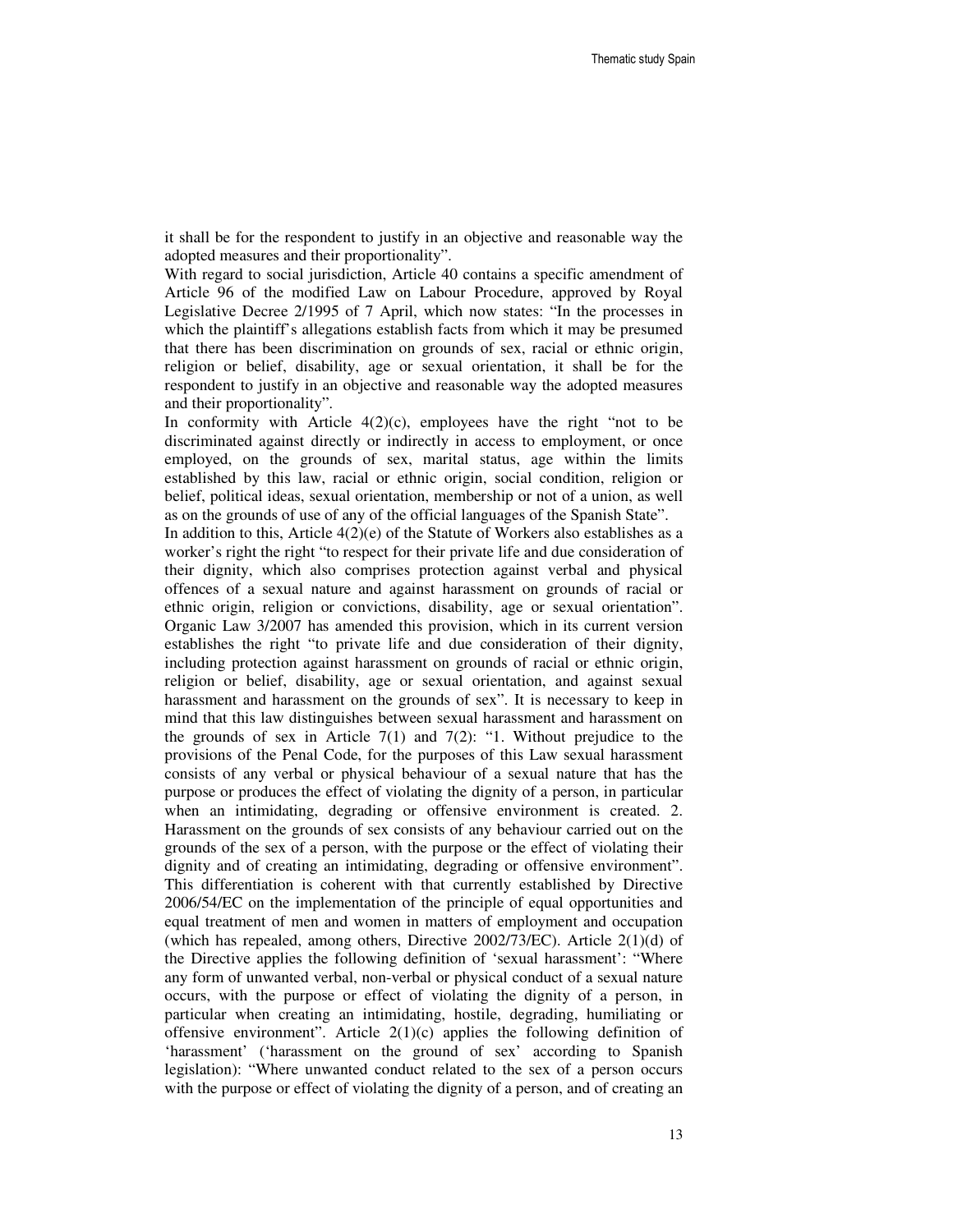intimidating, hostile, degrading, humiliating or offensive environment". Both formulations clearly protect lesbian, gay, bisexual and transgender (LGBT) people.

With regard to harassment, Law 62/2003 introduces a new subsection to Article 54(2) of the Statute of Workers. By virtue of the regulation in the new subsection g), "Harassment on the grounds of racial or ethnic origin, religion or belief, disability, age or sexual orientation of the employer or of the people working in the company" is regarded as a breach of contract. Also on this point, Organic Law 3/2007 widens the concept of harassment, amending this provision in the following way: "Harassment on the grounds of racial or ethnic origin, religion or belief, disability, age or sexual orientation and sexual harassment or harassment on the grounds of sex of the employer or of the people working in the company".

Furthermore, there is a new version of Article 16(2) of the Statute of Workers, establishing with regard to recruitment agencies that "These agencies shall guarantee, in their scope of action, the principle of equality in access to employment, and shall not discriminate on the grounds of origin, including racial or ethnic origin, sex, age, marital status, religion or belief, political opinion, sexual orientation, union membership, social condition, use of any of the official languages of the Spanish State and disability, provided that the workers have the ability to carry out the work or occupation in question".

Article 17 of the Statute of Workers was amended in order to comply with Articles 11 and 15 of Directive 2000/78/EC. In connection with Article 15, the first paragraph of Article 17(1) of the Statute of Workers establishes that "regulations, clauses of collective agreements, individual pacts and employers' unilateral decisions which contain direct or indirect adverse discrimination on the grounds of age or disability, or favourable or adverse discrimination in employment, as well as regarding wages, working time and other working conditions on grounds of sex, origin, including racial or ethnic origin, marital status, social condition, religion or belief, political ideas, sexual orientation, membership or not of unions and union agreements, family links with other workers in the company and use of any of the official languages of the Spanish State, shall be null and without effect".

In addition, the second paragraph of Article 17(1) of the Statute of Workers incorporates Article 11 of the Directive, establishing that "Employers' decisions which impose adverse treatment of workers as a reaction to a complaint within the undertaking or to any legal proceedings aimed at enforcing compliance with the principle of equal treatment and non-discrimination shall also be null".

The sanctions for violations of the principle of equal treatment (Article 17 of Directive 2000/78/EC), which includes protection against reprisals (Article 11 of Directive 2000/78/EC), is developed by amendments to the Law on Offences and Sanctions in the Social Order, enacted by Royal Legislative Decree 5/2000 of 4 August. Thus, under the new version of Article  $8(12)$  the following are regarded as very serious offences in the employment sector: "Employers' unilateral decisions that imply direct or indirect unfavourable discrimination on grounds of age or disability, or favourable or adverse discrimination regarding wages, working time, vocational training, promotion and other working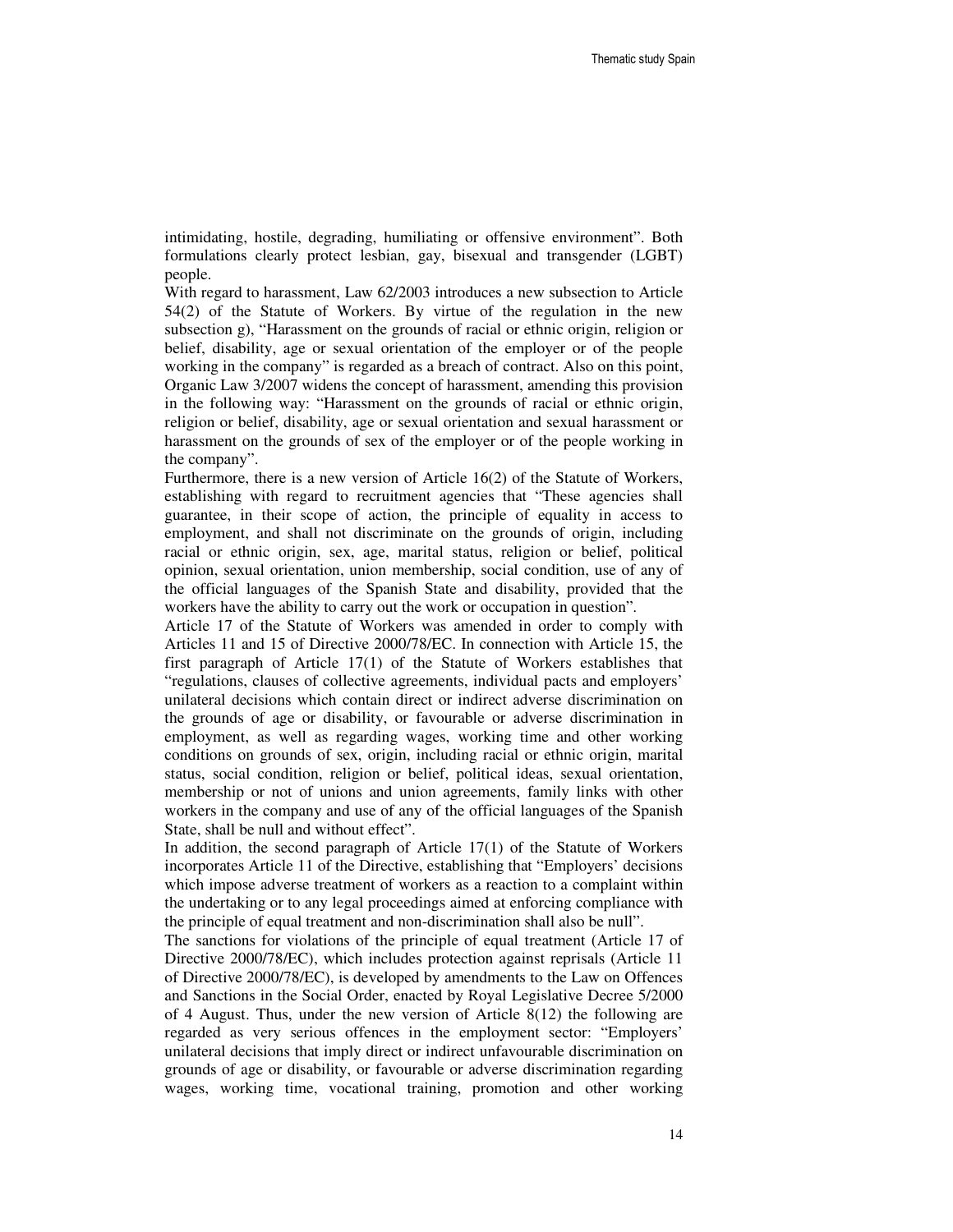conditions, on grounds of sex, origin, including racial or ethnic origin, marital status, social condition, religion or belief, political ideas, sexual orientation, membership or not of unions and union agreements, family links with other workers in the company or use of any of the official languages of the Spanish State, as well as employers' decisions that imply an adverse treatment of workers as a reaction to a complaint within the undertaking or to any legal proceedings aimed at enforcing compliance with the principle of equal treatment and non-discrimination". In the new version in Organic Law 3/2007, reference is made to the unilateral decisions "of the undertaking" instead of the "employer".

Similarly, the new section 13.bis of Article 8 of the adapted text of the Law on Offences and Sanctions in the Social Order regards as a very serious offence in the employment sector, "Harassment on grounds of racial or ethnic origin, religion or belief, disability, age and sexual orientation, when it takes place within the scope of influence of the undertaking's management, without regard to the person responsible for the act, provided that the employer was aware of it but had not adopted the necessary measures to hinder it". In the new version in Organic Law 3/2007, harassment "on grounds of sex" is added.

Account should also be taken of the content of Article 314 of the Penal Code, in the version in Organic Law 15/2003 of 25 November: "Those who perpetrate serious discrimination in public or private employment against any person on grounds of ideology, religion or belief, ethnic, racial or national origin, sex, sexual orientation, family situation, illness or disability, legal or union representation of the workers, relationship with other workers of the company or use of any of the official languages of the Spanish State, and do not restore the situation of equality before the law after requirement or administrative sanction, repairing any economic damages arising, will be punished with a prison term of six months to two years or with a penalty from 12 to 24 months". The new formulation of section 2 of Article 16 of the adapted text of the Law on Offences and Sanctions in the Social Order regards as a very serious offence in the labour field, "To establish conditions, by means of publicity, broadcasting or by any other means, that constitute favourable or adverse discrimination for the access to employment on grounds of sex, origin, including racial or ethnic origin, age, marital status, disability, religion or belief, political opinion, sexual orientation, union affiliation, social condition and use of any of the official languages of the Spanish State".

Finally, the Law covers, in Article 42, the promotion of collective negotiation in the sphere of equal treatment (Article 13 of Directive 2000/78/EC): "Collective agreements may include measures directed to combat all forms of discrimination in the workplace, to promote equal opportunities and to prevent harassment on grounds of racial or ethnic origin, religion or belief, disability, age or sexual orientation".

Many other laws have also incorporated the principles of equal treatment and respect for sexual orientation. Among them are Law 7/2007 of 12 April on the Basic Statute of Civil Servants. In this law, there are several provisions relating to this issue. Thus, Article 14(h) on the individual rights of civil servants establishes the right "to respect for private life, sexual orientation, one's own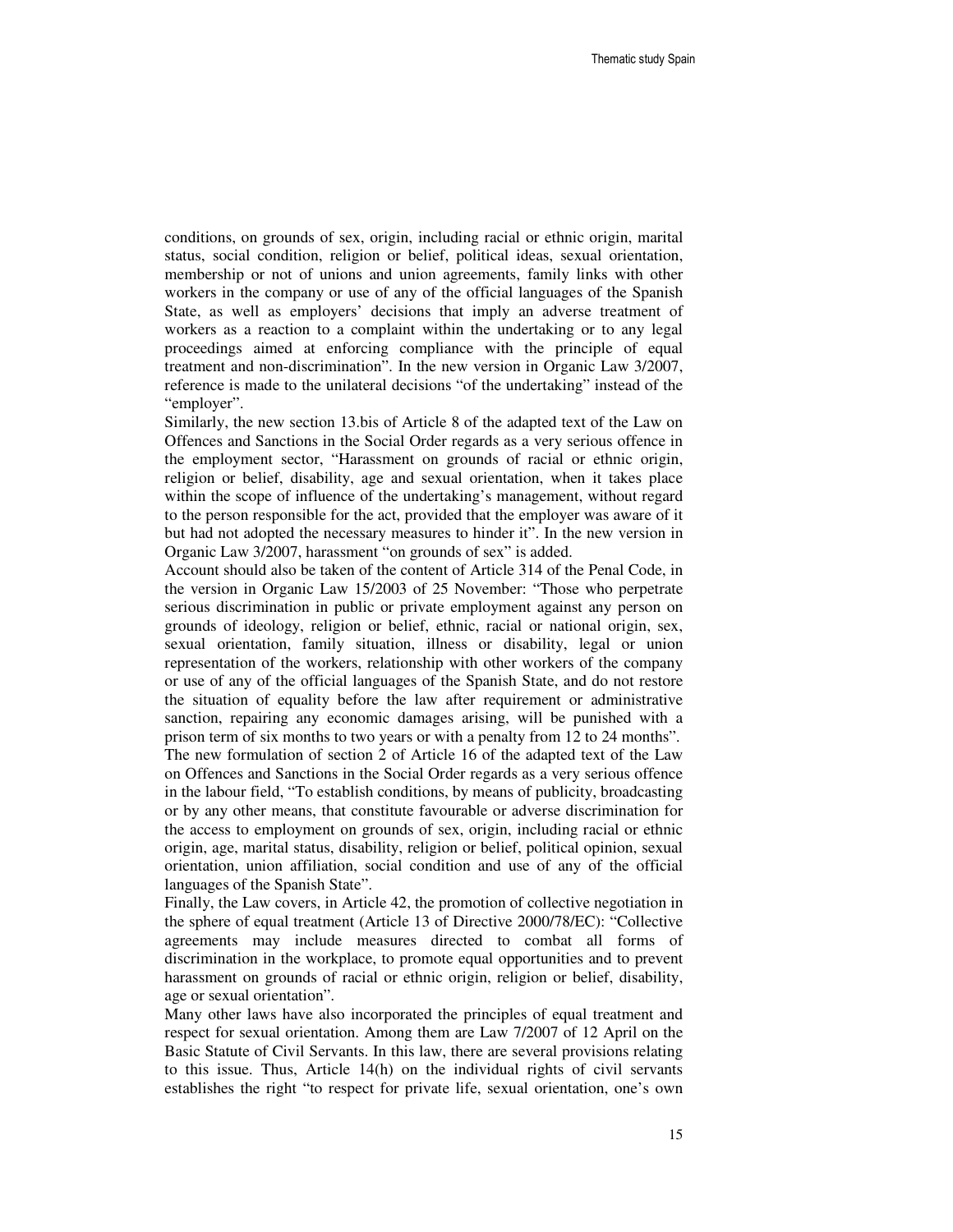appearance and dignity at work, especially against sexual harassment, harassment on grounds of sex, moral harassment and harassment at the work place". In subsection i) of the same Article the right "to non-discrimination on grounds of birth, racial or ethnic origin, gender, sex or sexual orientation, religion or belief, opinion, disability, age or any other condition or personal or social circumstance" is recognised.

Article 53(4), with regard to the ethical principles that should govern the behaviour of the civil servants, stipulates that "Their behaviour shall be based on the respect for fundamental rights and public freedoms, avoiding all conduct leading to discrimination on grounds of birth, racial or ethnic origin, gender, sex, sexual orientation, religion or belief, opinion, disability, age or any other personal or social condition or circumstance". Finally, Article 95(2)(b) considers very serious misdemeanours (which can lead to the disciplinary sanctions foreseen in Article 96), "Any act that supposes discrimination on grounds of racial or ethnic origin, religion or belief, disability, age or sexual orientation, language, opinion, birthplace or place of residence, sex or any other personal or social condition or circumstance, as well as harassment on grounds of racial or ethnic origin, religion or belief, disability, age or sexual orientation, and moral harassment, sexual harassment and harassment on grounds of sex".

Similar principles are to be found in Law 20/2007 of 11 July on the Statute of Self-Employed Workers (Article  $4(3)(a)$  on the individual rights of selfemployed workers); Law 55/2003 of 16 December on the Framework Statute of Health Service Staff (Article  $17(1)(k)$ ) on the individual rights of statutory staff); Law 31/2006 of 18 October on Workers´ Participation in European Public Limited Companies and Cooperatives (First Final Provision amending the Adapted Text of the Law on Offences and Sanctions in the Social Order, enacted by Royal Legislative Decree 5/2000 of 4 August); Organic Law 11/2007 of 22 October on the Rights and Duties of Members of the Civil Guard (Articles 3 and 18(2)); and Organic Law 12/2007 of 22 October on the Disciplinary Regime of the Civil Guard (Article 7(4)).

In Law 39/2007 of 19 November *de Carrera Militar* [concerning Military Careers] $^{31}$ , it is established that "in the military background there will be no detail of race, religion, opinion or any other personal or social condition or circumstance which might be a cause of discrimination" (Article 79), and no kind of discrimination will affect the destination or working conditions (Articles 101 and 120). Royal Decree 96/2009 of 6 February has approved the *Reales Ordenanzas para las Fuerzas Armadas* [Royal Ordinances for the Armed Forces] $32$ , and establishes that any military in a position of command shall ensure coexistence between all of their subordinates without discrimination for any reason, including sexual orientation.

Recently, Law 25/2009 of 22 December de modificación de diversas leyes para su adaptación a la Ley sobre el libre acceso a las actividades de servicios y su ejercicio [modifying certain laws for their adaptation to the Law on free access

<sup>31</sup> Spain/Ley 39/2007 (19.11.2007).

<sup>32</sup> Spain/Real Decreto 96/2009 (6.2.2009).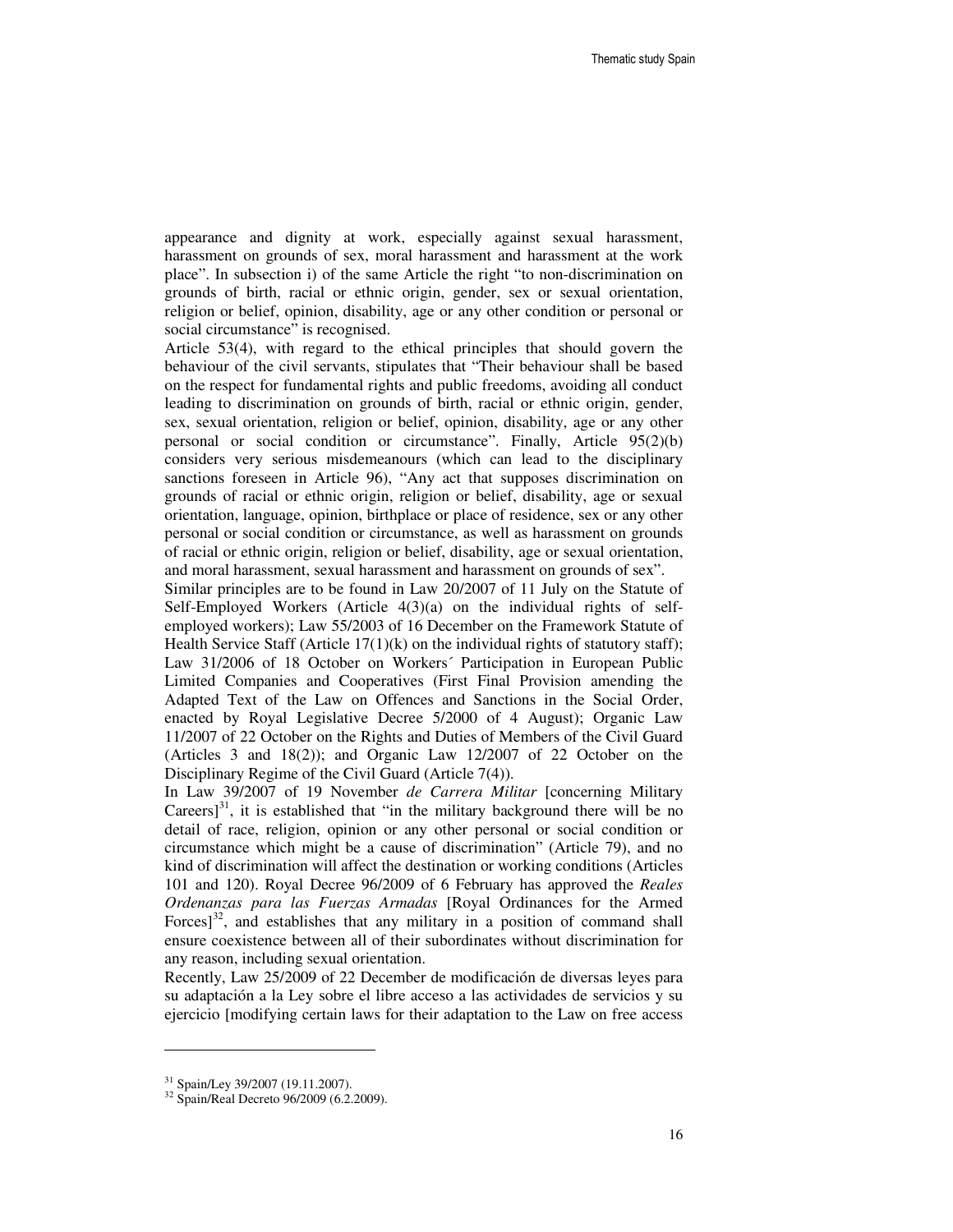to service activities and their performance]<sup>33</sup>, modified Law  $2/1974$  of 13 February, concerning Colegios Profesionales [Professional Guilds] $^{34}$ , by adding a new Article 15 of equal treatment and non-discrimination, "Access to and exercise of guild professions will be governed by the principle of equal treatment and non-discrimination, and particularly by reason of race or ethnic origin, religion or convictions, disability, age or sexual orientation, in the terms of Section III of Chapter III of Title II of Law 62/2003 of 30 December concerning Tax and Administrative Measures and Measures of Social Order." In the same line, without expressly mentioning discrimination as a result of sexual orientation, but mentioning the obligation to avoid discriminatory conducts, requirements or conditions, Law 25/2009 reforms Laws 30/1992 of 26 November concerning Régimen Jurídico de las Administraciones Públicas y del Procedimiento Administrativo Común [the Legal System of Public Administrations and the Common Administrative Proceedings]<sup>35</sup>, the Texto Refundido de la Ley General para la Defensa de los Consumidores y Usuarios y otras leyes complementarias [Rewritten Text of the General Law for the Defence of Consumers and Users and other complementary laws], approved by Legislative Royal Decree  $1/2007$  of 16 November<sup>36</sup> or Law 21/1992 of 16 July, concerning Industria  $[Industry]<sup>37</sup>$ , amongst others.

With regard to access to goods and services (health, education and social security), mention has already been made of the fact that fundamental progress has taken place in Spain at the legislative level through Law 13/2005 of 1 July, which modifies the Civil Code as regards the right to marry. Section II, third paragraph, of the Preamble to this Law stipulates that the marriage regulation that is now being established aims to provide a satisfactory response to an evident reality whose evolution has been assumed by Spanish society with the contribution of groups which have been campaigning for the full recognition of rights for everybody regardless of sexual orientation. This reality requires a framework establishing the rights and obligations of people who formalise their relationships.

In addition to this, the fourth paragraph of the same section establishes a fundamental principle of equality facilitating reform by extending the effects of marriage between men and women to that between couples of the same sex, including all rights and social benefits. The law stipulates that marriage may be celebrated between people of the same or different sex, with full recognition and equality of rights and obligations whatever its composition. As a consequence, the marriage's effects, which remain identical from the perspective of respect for the objective configuration of the institution, will be the same in all fields regardless of the sex of the contracting parties; among others, those referring to rights and social benefits, such as the possibility of taking part in adoption procedures.

 $\overline{a}$ 

<sup>33</sup> Spain/Ley 25/2009 (22.12.2009).

<sup>34</sup> Spain/Ley 2/1974 (13.02.1974).

<sup>35</sup> Spain/Ley 30/1992 (26.11.1992).

<sup>36</sup> Spain/Real Decreto Legislativo 1/2007 (16.11.2007).

<sup>37</sup> Spain/Ley 21/1992 (16.07.1992).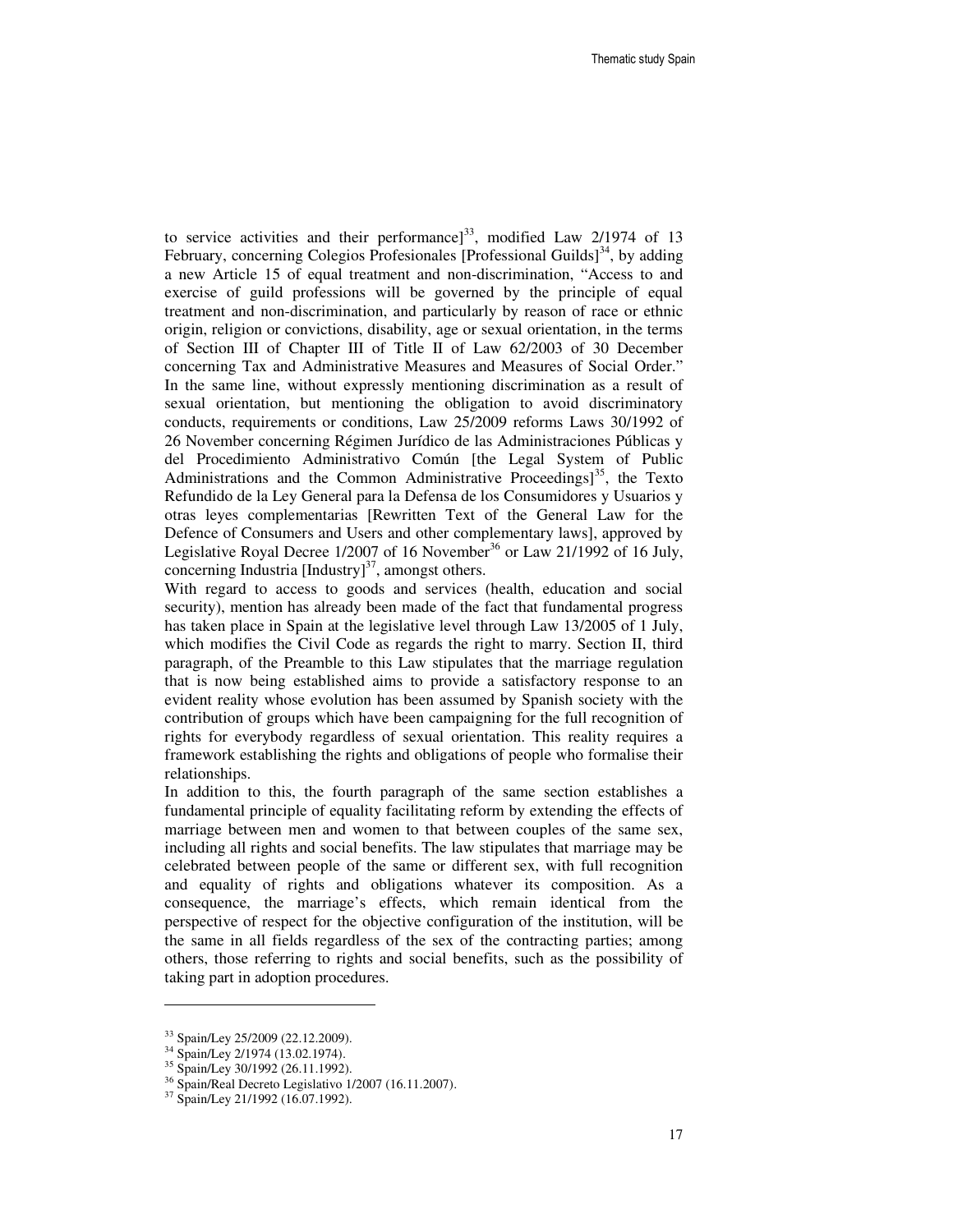Finally, section II, paragraph eight, of the Preamble already mentions the principle of equality which is incorporated into the articles of the Law. As a result of the first additional provision of the present law, all references to marriage contained in our legal system shall be applicable both to the marriage of two people of the same sex and to that formed by two people of different sex. Section I of the only article of the Law contains the main legislative reform, which adds a second paragraph to Article 44 of the Civil Code, with the following wording: "The marriage will have the same requirements and effects when both contracting parties are of the same or of different sex". In accordance with this provision, the first additional Provision of the Law establishes that "The legal and statutory provisions that contain any reference to marriage shall apply regardless of the sex of the partners in the marriage".

The full equality achieved with marriage's recognition among people of the same sex implies the removal of any form of discrimination. Equality is guaranteed since there are no legal reasons for discrimination on grounds of sexual orientation regarding access to services. (On the contrary, as we will see, protection against discrimination in this field is even guaranteed by the Penal Code). Protection against discrimination on the grounds of sexual orientation is ensured in education, housing, goods and services, health, social security etc. The only discriminatory treatment that remained in the legal system was an indirect discrimination, based on the impossibility of marriage among people of the same sex and the subsequent different legal regime of de facto couples and marriages with regard to access to goods and services of the partners. As we have already pointed out, the reform is based on a principle of absolute equality of all marriages, so that any reference to marriage in any norm of the Spanish legal system must be understood as applicable both to the marriage of two people of the same sex as to the marriage composed by two people of different sex. This equal treatment makes fully applicable to the marriage among people of the same sex all the norms of different sectors establishing social benefits, rights of the spouses, the possibility of adoption, etc.

In the Autonomous Communities, the concern for equal treatment has led Cataluña to recognise these accessory rights to partners in stable couples on the basis of equality with the widowed spouse, regardless of whether the couple might be heterosexual or homosexual (previously only recognised to homosexual couples as they were unable to marry). Therefore, in conformity with the Fourth Book of the *Código Civil de Cataluña* [Civil Code of Cataluña] (Law 10/2008 of 10 July), "For the effects of succession due to death, the relevant point is the existence of a stable living community and the bonds of affection between those living as a couple, and not the institutional nature of the bond that joins them." Along the same lines, Law 13/2008 of 12 December, *de Apoyo a las Familias del País Vasco* [in Support of Families in the Basque Country] states in its forward that it is the "function of emotional and affective support which is the base for the social legitimation of the family projects which voluntarily exclude descendents, and all kinds of couples in whatever way the sexual relationship or social orientation of their members is made official or formalised. It is therefore the aim of this Law to contribute to the legitimation or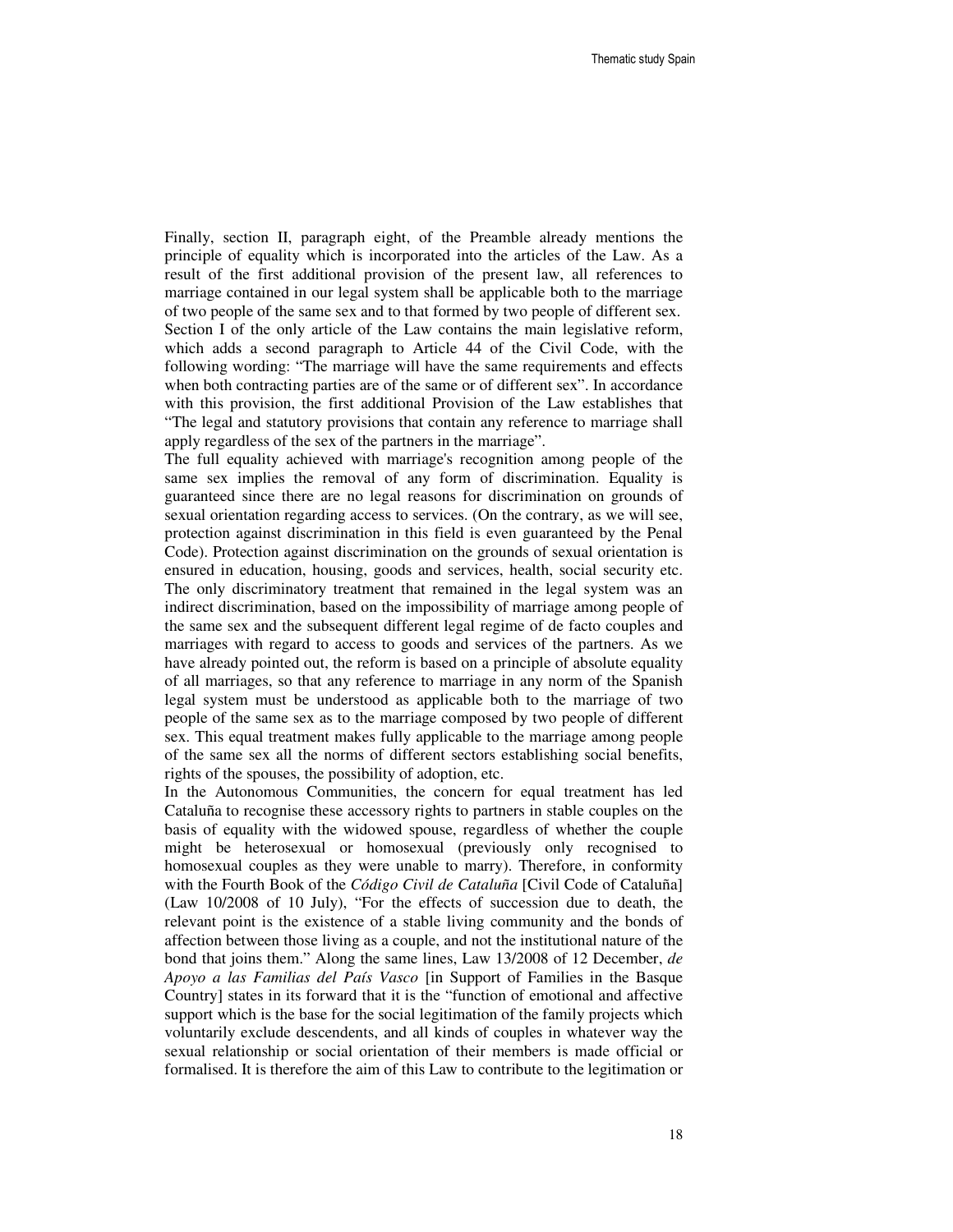social acceptance of the different forms of relationship and the different kinds of family, guaranteeing them the same treatment."

Leaving aside the matrimonial institution, consideration must also be given to Law 14/2006 of 26 May on techniques of assisted human reproduction, since Article 6(1) establishes that, "Any woman over 18 years of age and with full legal capacity shall be able to receive or use the techniques regulated by this Law, provided she has given her written consent in a free, conscious and expressed manner. The woman shall be able to use or receive the techniques regulated in this Law regardless of her marital status and sexual orientation".

Finally, mention should be made of the provisions in the Penal Code on the prohibition of discrimination on grounds of sexual orientation in the field of access to services. Articles 511 and 512 of the Penal Code are applicable. The first Article establishes that "1. Anyone in charge of a public service who denies a person a benefit to which s/he is entitled, on grounds of ideology, religion or belief, ethnic, racial or national origin, gender, sexual orientation, family situation, illness or disability, shall be sentenced to prison for a period of six months to two years and a penalty of 12 to 24 months and special disqualification from public employment or position for a period of one to three years. 2. The same legal sanctions shall be applicable when the facts are committed against an association, foundation, society or corporation or against their members on grounds of their ideology, religion or belief, ethnic, racial or national origin, gender, sexual orientation, family situation, illness or disability. 3. Civil servants who perpetrate any of the conducts described in this article shall be punished with sanctions at their upper level and with regard to the special disqualification from public employment or position for a period of two to four years".

Article 512 of the Penal Code rules that, "Those who, in the exercise of their professional or managerial activities, deny any individual a benefit to which s/he is entitled, on grounds of ideology, religion or belief, ethnic, racial or national origin, sex, sexual orientation, family situation, illness or disability, shall be sanctioned with special disqualification from the exercise of their profession, occupation, industry or trade, for a period of one to four years".

With respect to autonomic legislation and the express development of the prohibition on discrimination in access to goods and services, Law 18/2007 of 28 December *del Derecho a la Vivienda* [concerning the Right to Housing] in Cataluña must be mentioned, which in its expression of reasons refers expressly to Directive 2000/78/CE, as well as Directive 2000/43/CE. The Law even includes the possibility of establishing measures of positive action in favour of vulnerable groups (Article 46) and the penalisation of discriminatory conduct in access to housing (Article 123). With regard to the procedural defence of these rights, the reversal of the burden of proof and the possibility of defence of collective interests is recognised (Articles 47 and 48, respectively). The Law on *Derechos de Salud de Niños y Adolescentes de la Comunidad Valenciana* [the Right to Health of Children and Adolescents of the Community of Valencia], Law 8/2008 of 20 June, guarantees "the necessary information and tools for all children and adolescents adapted to all sexual orientations" (Article 3.6). For their part, both Law 13/2008 of 3 December concerning the *Servicios Sociales*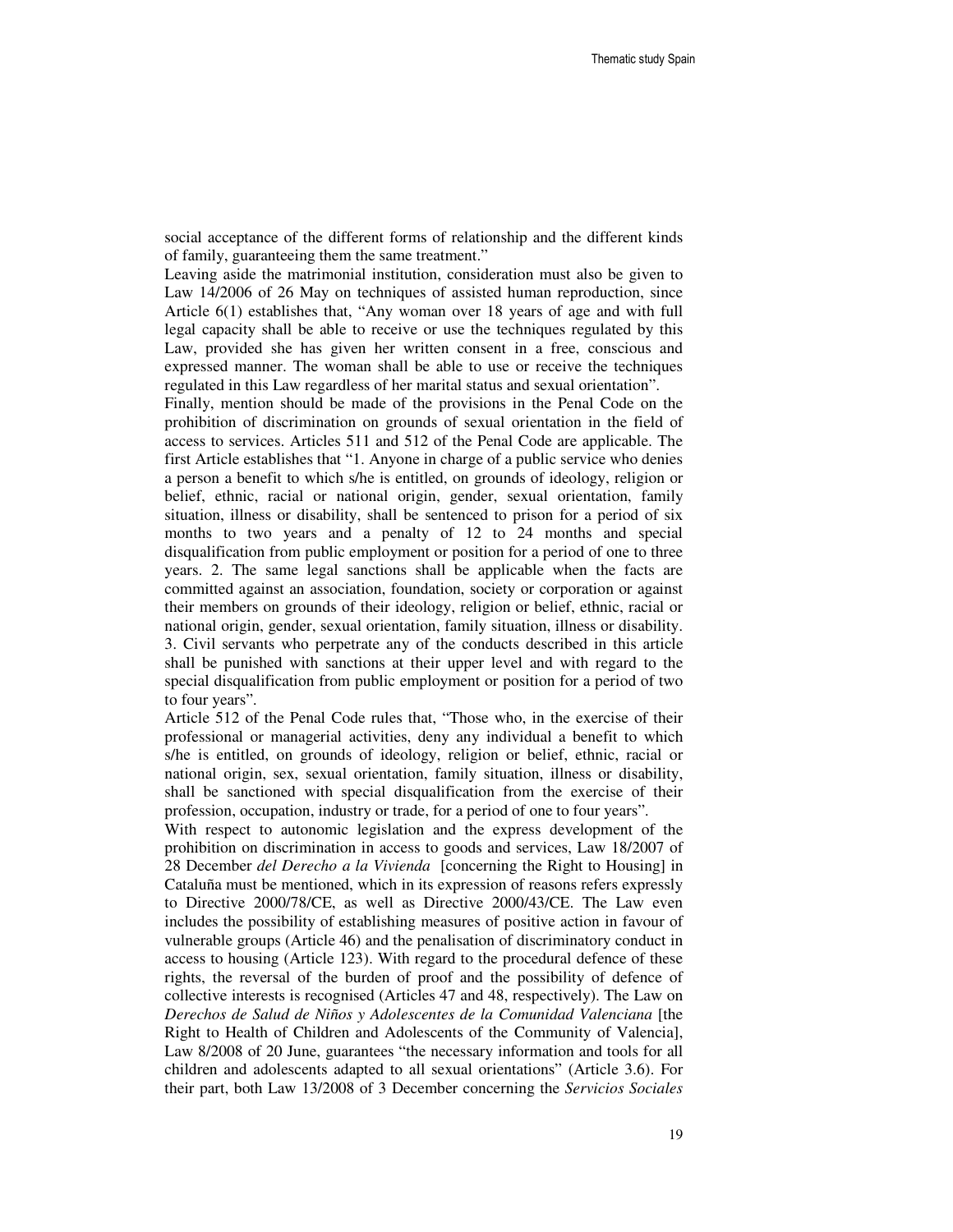*de Galicia* [Social Services of Galicia], and Law 4/2009 of 11 June concerning the *Servicios Sociales de Illes Balears* [Social Services of the Balearic Islands], guarantee the right of all citizens to use the social service system under conditions of equality and non-discrimination, amongst other reasons, for sexual orientation (Articles 6.3.a) and 7.a) respectively). Also, Law 11/2009 of 6 July, regarding *espectáculos públicos y actividades recreativas de Cataluña* [public shows and recreational activities in Cataluña], establishes the right to admission which "in no case may involve discrimination by right of birth, race, sex, religion, opinion, disability, sexual orientation, gender identity or other personal or social condition or circumstances of the users of the establishments and spaces open to the public, both relative to conditions of access and the time spent in the establishments and the use and enjoyment of the services given therein" (Article 10).

With regard to the provision of Article 9(2) of Directive 2000/78/EC, which establishes that "Member States shall ensure that associations, organisations or other legal entities which have, in accordance with the criteria laid down by their national law, a legitimate interest in ensuring that the provisions of this Directive are complied with, may engage, either on behalf or in support of the complainant, with his or her approval, in any judicial and/or administrative procedure provided for the enforcement of obligations under this Directive", it is necessary to take into account the content of Royal Legislative Decree 2/1995 of 7 April, which enacts the Adapted Text of the Law on Labour Procedure. Article 20(1) of this Law states as follows: "Unions shall be able to engage in a procedure on behalf or in support of their affiliated workers, with their approval, to defend their individual rights. Workers must accept the decision of the Court since they have authorised unions to protect their rights". In addition, there are specific rules of representation (Article 19) in the event that more than ten complainants decide to start a joint procedure. The Law on Labour Procedure does not provide any special legitimation for NGO's in such labour lawsuits.

Finally, with regard to specific institutions for the protection of equal treatment and combating discrimination, the Spanish legal system has no specific institution for this purpose, since these functions correspond to the Ombudsman at the state level and to the Ombudsmen of each of the Autonomous Communities within the framework of their competences to protect the rights of the citizens. The mission of the *Defensor del Pueblo* [Ombudsman] and of the *Defensores del Pueblo Autonómicos* [Ombudsmen of the Autonomous Communities] is to protect the rights and liberties of Title I of the Constitution (what includes Article 14 of the Constitution that prohibits any form of discrimination). Their function is to supervise the activity of the public administrations. They can carry out the investigations they consider necessary, informing Parliament of the results. However, they do not decide for themselves the possible sanctions for the cases they investigate, although they can make suggestions in this sense. Article 23 of the Organic Law 3/1981, of 6 of April, of the *Defensor del Pueblo* establishes that when the complaint has been presumably caused by the abuse, outrage, discrimination, error, malpractice or omission of a civil servant, the Ombudsman can contact the civil servant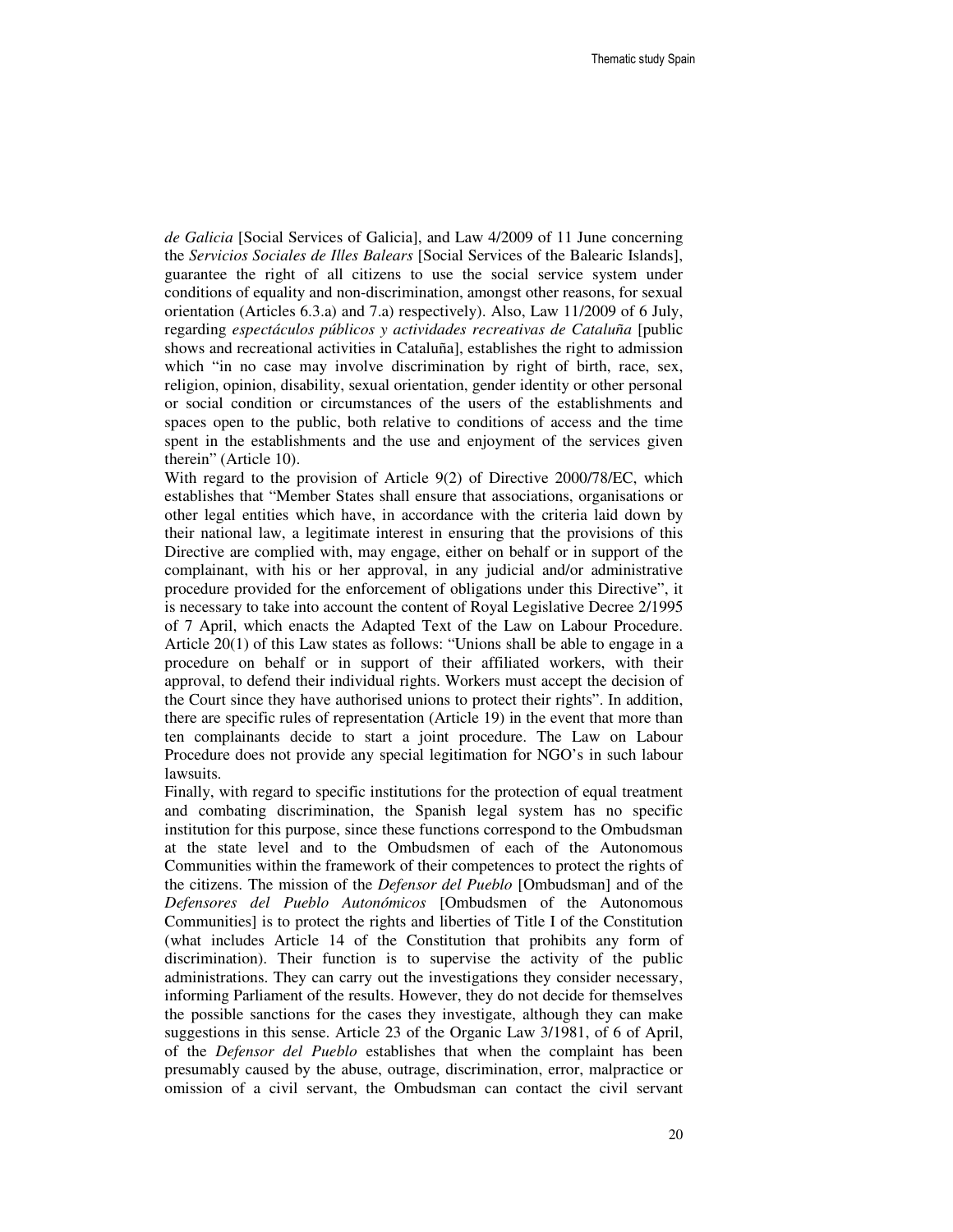informing him of his opinion on the case. In addition to this, the Ombudsman shall communicate these facts to the head of the department where the civil servant works, formulating the suggestions that he considers convenient. The *Defensor del Pueblo* is, also, legitimated to interpose the *recurso de inconstitucionalidad* [constitutional appeal] to the Constitutional Court against the laws that he considers contrary to the Constitution and to interpose the *recurso de amparo* [appeal to protect fundamental rights and liberties] to the Constitutional Court. With regard to the intervention in the judicial procedures in defence of the rights, this function corresponds, with general character, to the *Ministerio Fiscal* [Public Prosecutor].

Taking into account all the legislative antecedents it can be said that the implementation of the Directive is mostly satisfactory, especially if both the aspects related to employment and those related to access to goods and services are considered, to which, in accordance with the instructions provided for the production of this report, reference must be made (in spite of it not being the specific scope of this Directive). To the Law 62/2003 on Fiscal, Administrative and Social Measures a great number of legislative reforms have been added which include specific references to equal treatment, non-discrimination on grounds of sexual orientation and the right to freedom of sexual orientation. Of particular note is the considerable qualitative progress implied by Law 13/2005, which institutes marriage between people of the same sex. It is also necessary to point out the intense legislative activity developed throughout 2007, carried on during the years 2008 and 2009, in connection with this matter, which seems to reflect a tendency towards full recognition of the right to sexual orientation in the Spanish legal system.

The case law has clarified, in particular, the conditions under which the burden of proof may be shifted. In Constitutional Court Decision 41/2006 of 13 February (Second Chamber)<sup>38</sup> the plaintiff argues that the true reason for his dismissal was his homosexual orientation, establishing facts from which it may clearly be presumed to be discriminatory treatment. (The plaintiff had suffered criticism for his manner of dress, he was overburdened with duties and had a conflictual relationship with his boss). The Court considered that these indications were sufficient to shift the burden of proof and the presumption thus established was not rebutted by the company. On this point mention should also be made of Decision 74/2005 of 21 February by Labour Court 33 of the Community of Madrid.<sup>39</sup> The judicial decision considers the suitability of shifting the burden of proof, since the plaintiff establishes sufficient facts of discriminatory treatment on grounds of sexual orientation and the company did not allege any reasonable argument to justify why similar conduct was treated in a different way. (The conduct included the use of the computer at work for playing computer games, access to websites and the use of electronic mail for personal purposes. This conduct led to the plaintiff being reprimanded, whereas his workmates engaging in the same type of irregular conduct were not

<sup>38</sup> Spain/Tribunal Constitucional/Sentencia 41/2006 (13.2.2006).

<sup>39</sup> Spain/Juzgado 33 de lo Social de la Comunidad de Madrid, núm. 74/2005, (21.2.2005).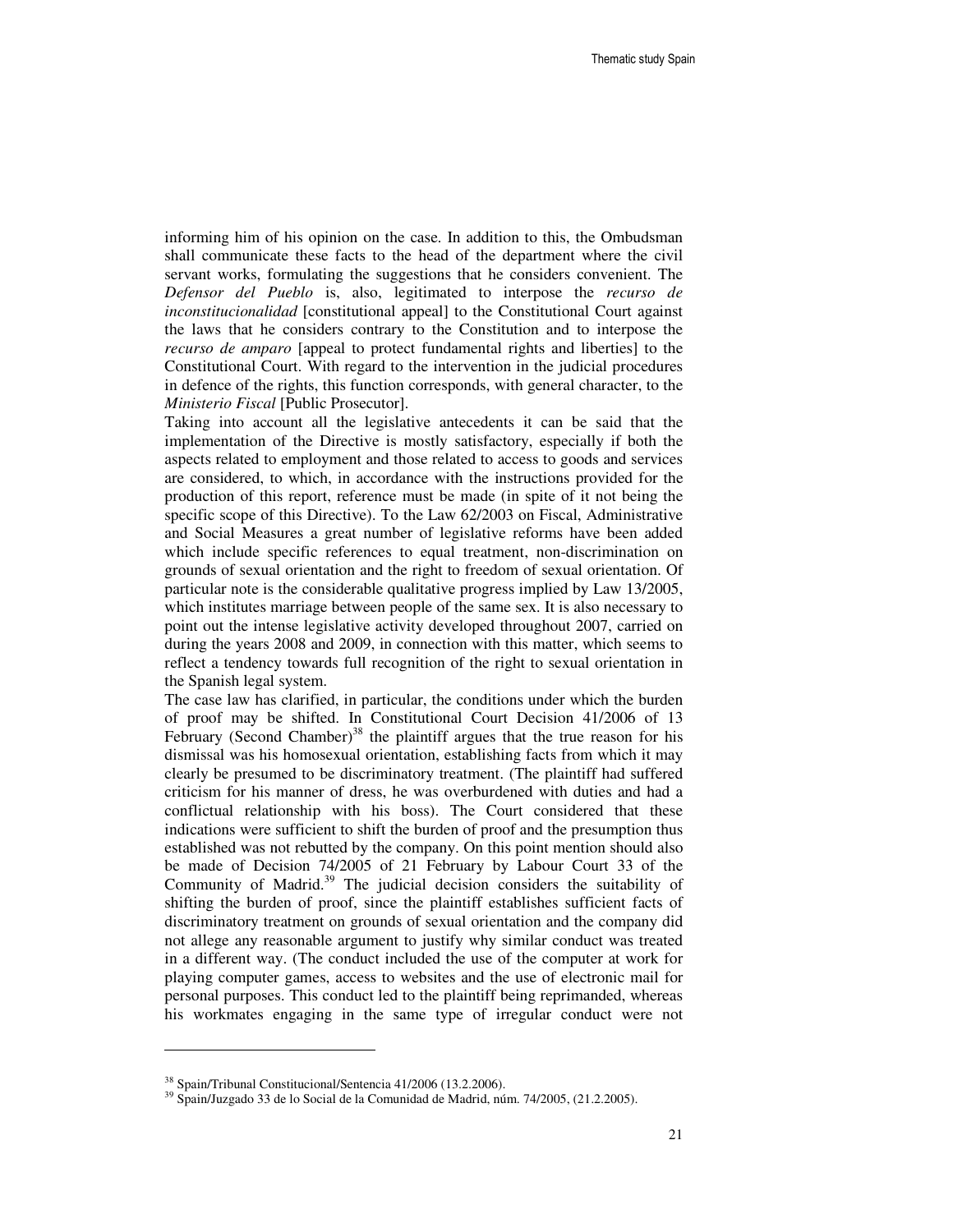reprimanded.) In the same sense, Decision 3041/2008 of 17 July of the Superior Court of Justice of Galicia, ratifies that there is discriminatory dismissal by reason of sexual orientation and ideology, and is therefore null. The Court applies the doctrine of reversal of the burden of proof, considering sufficient the allegations of the worker who was in a situation of compulsory leave and who asked for readmission to her post. The allegations of the worker were: that it was known to the company and even discussed in a meeting that the woman had contracted matrimony with another woman; that the director of the centre had admitted to the worker that there were vacancies in all of the departments of the company; that the company, which is a radio station, acts according to ideas which disseminate "the Christian concept of matrimony, the family and sexuality…". Given that in the opinion of the Court, the company failed to produce sufficient proof to overcome the referred allegations, "it is obvious that the reasonable cause of non admission of the actress is her sexual and political option, therefore the decision is discriminatory and null."

Other judicial decisions affect the right of associations to engage in judicial procedures, beyond the labour sphere. One example is Decision 222/2005 of 17 October issued by the *Audiencia Provincial* [High Court] (Section 1) of Ciudad Real. $40$  In this Decision the right to engage in a legal suit for damages and threats in defence of a homosexual individual is recognised for a gay and lesbian association. The Court regards the bringing of popular legal action as a fundamental right and therefore regards it as necessary to interpret and apply this right in a generous way. For this reason, only in cases where it is clear that the association concerned has no connection to the process, shall it be possible to deny access to the proceedings of the popular legal action. Certainly, a detailed and complete test of the link between the procedural and the social or associative objectives of the entity which seeks to engage in the procedure shall not be required for this right to be recognised. It is sufficient, as is usually the case with regard to the right to bring legal action, to affirm that there is a link and that the judicial organ verifies that it is not possible to deny without any further inquiry the existence of that connection. Thus, it is clear for the Court that in this case the appellant entity should be admitted to the procedure, since its aims are linked to the protection of the rights and interests of homosexual, transsexual and bisexual groups.

With regard to the access to benefits, a number of decisions may be mentioned which affect registered partnerships, for example, Judicial Decisions 580/2002 of 19 June and 680/2002 of 16 July of the High Court of Justice of the Community of Madrid (Social Chamber, section  $5)^{41}$ . These judicial decisions ruled as unlawful the different treatment of heterosexual and homosexual registered partnerships in relation to the extension of travel fare benefits to the partner of an employee of the rail company RENFE.

In 2009, the Supreme Court passed the Decision of 29 April, which unifies doctrine with respect to the widow's pension of homosexual de facto couples.

 $\overline{a}$ 

 $^{40}$  Spain/Auto núm. 222/2005 de la Audiencia Provincial Ciudad Real (Sección 1) (17.10.2005).

<sup>&</sup>lt;sup>41</sup> Spain/Sentencias del Tribunal Superior de Justicia de la Comunidad de Madrid (Sala de lo Social, sección 5ª), núms. 580/2002 (19.6.2002) y 680/2002 (16.7.2002).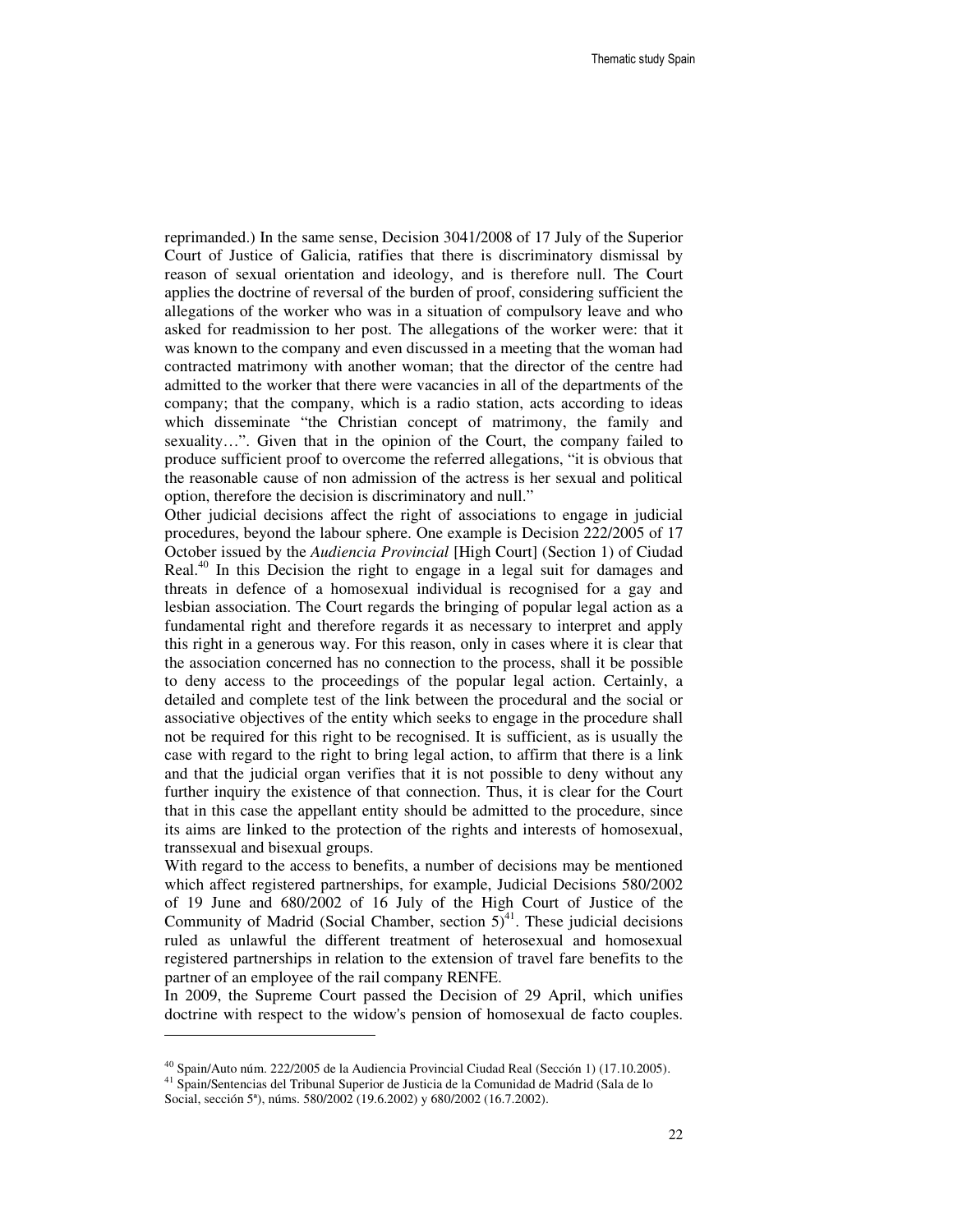Before the appeal of the *Instituto Nacional de la Seguridad Social* [National Social Security Institute], the Court determines that it does not proceed to acknowledge a widow's pension to whosoever might have lived as a de facto couple with a person of the same sex whose death has occurred prior to the enforcement of Law 13/2005, which institutes marriage between people of the same sex. The Court justifies its decision, which it does not consider discriminatory, by the non-existence of transitory regulations in the said Law. An individual vote is formulated on the Decision.

Another important Decision was issued by the Supreme Court on 30 October 2009. Here a judge is condemned for a crime of judicial prevarication for having purposefully and for reasons of homophobia delayed an adoption requested by a woman with respect to the daughter born by artificial insemination of the woman with whom she had contracted matrimony. (See section of "Criminal law" for further details on this Sentence).

Although data have been requested in writing both from the *Ministerio de Justicia* [Ministry of Justice] and from the *Ministerio del Interior* [Ministry of Internal Affairs], there are no statistics available in Spain concerning the implementation of Employment Directive 2000/78/EC in relation to sexual orientation. Neither the official website of the Spanish *Consejo General del Poder Judicial* [General Council of the Judiciary] nor its Statistics Department has any statistics on types of crimes.<sup>42</sup> On the official website of the *Fiscalía General del Estado* [Office of the General State Prosecutor] the annual reports for the last six years can be consulted. $43$  These reports refer to the numbers of different types of crimes. With regard to discrimination in the workplace, there were 13 criminal cases in 2004, 28 in 2005, 12 in 2006, 10 in 2007 and 10 in 2008. The statistics do not disaggregate the facts according to the different grounds of discrimination. Thus, these data refer to all types of possible discrimination in the workplace (on grounds of ideology, religion or belief, ethnic, racial or national origin, sexual orientation, family situation, illness, disability, legal or union representative of employees, family relationship with other workmates, or language).

The *Defensor del Pueblo* [Ombudsman] does not have any specific reports on discrimination on the ground of sexual orientation.<sup>45</sup> The annual reports of the Spanish Ombudsman for the years 2000 to 2007 do not contain any references to complaints of discrimination on the ground of sexual orientation in the workplace. But there are a few references to the following issues: In the 2004 Annual Report 521 people presented complaints regarding the declarations of the General Coordinator of the United Left Party asking the Government to

http://www.poderjudicial.es/eversuite/GetRecords?Template=cgpj/cgpj/principal.htm. <sup>43</sup> *Fiscalía General del Estado* [Office of the General State Prosecutor],

<sup>45</sup> *Defensor del Pueblo* [Ombudsman],

-

<sup>42</sup> *Consejo General del Poder Judicial* [General Council of the Judiciary],

http://www.fiscal.es/cs/Satellite?cid=1240559967610&language=es&pagename=PFiscal%2FPag e%2FFGE\_sinContenido

http://www.defensordelpueblo.es/index.asp?destino=informes2.asp.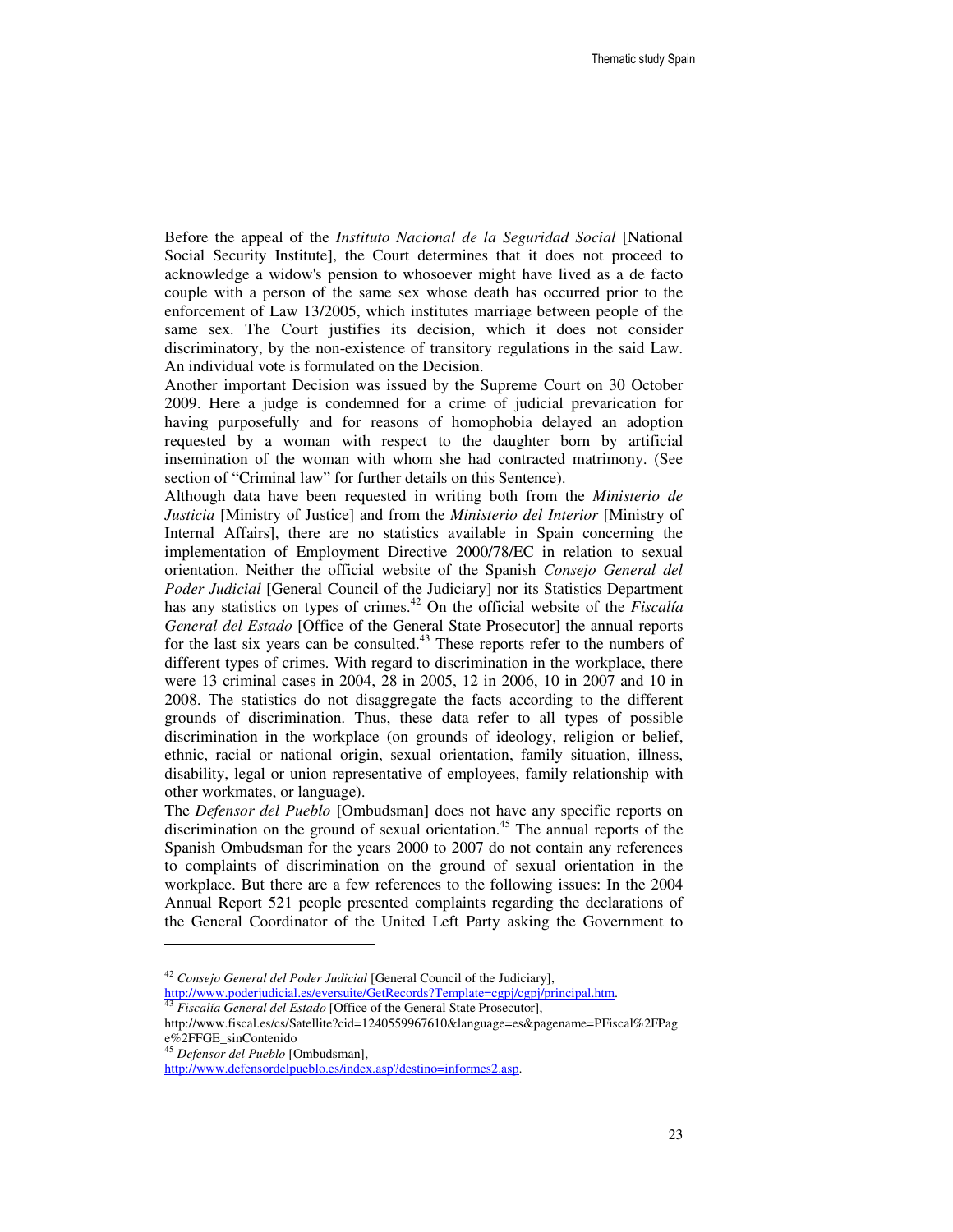criticize the authorities of the Catholic Church in the public media for the opposition from the Bishopric to the Government´s project of legalizing the homosexual marriage. 77 citizens showed their unconformity with the Government´s decision of sending to the *Cortes Generales* [Parliament] the bill of reform of the Civil Code allowing marriage among people of the same sex. In the Annual Report 2005 we find 5 complaints of citizens expressing their opposition to the reform of the Civil Code, introducing the homosexual marriage. In the Annual Report 2006 there are two complaints on this matter: a restaurant refuses to celebrate the wedding reception of a homosexual couple; a non operated transsexual citizen complains about the problems in his every day life for the divergence between his external appearance and his official data. There are no relevant references to this question in the 2007 and 2008 annual reports. There are no specific reports of the *Defensor del Pueblo Andaluz* [Ombudsman of Andalusia] and no references to discrimination on grounds of sexual orientation in the annual reports.<sup>46</sup>

The 2006 Annual Report of the *Síndic de Greuges de Cataluña* [Ombudsman of Catalonia] refers to obstacles to the registration of homosexual marriage (there is a complaint about the lack of proper documents available at the Registry to formalise the union. The *Síndic* wrote to the Registry requesting its staff to facilitate the complainant the necessary official registration form for the inscription of the homosexual marriage). $4^7$  This report also refers to a complaint about right to inheritance for unequal treatment of homosexual couples in the legal regulation. The report contains a suggestion of the *Sindic* to change the law in this field. The 2005 Annual Report refers to the need to further improve the access of homosexual couples to social benefits. The report points out that the Síndic has been working to improve this situation. The 2004 Annual Report mentions a complaint from a homosexual teacher who, despite registering his partnership with the notary, was not given permission to marriage holidays. There is also mention of a complaint about the situation of homosexual couples, since children could not be adopted by both partners. In this report there is also a general recommendation by the Ombudsman about the necessity of extending widow's/widower's pensions and subsidies to rent a house to the partners of homosexuals. On the website of the Catalan Ombudsman there is a report on psychological harassment within the Catalan public administration of November 2007, with important references to discrimination on grounds of sexual orientation.<sup>48</sup> In this report there is a description of the legal framework, but no references to specific cases, individual complaints or statistics. There are no relevant references to this question in the 2007 and 2008 annual reports.

 $\overline{a}$ 

<sup>46</sup> *Defensor del Pueblo Andaluz* [Ombudsman of Andalucía], http://www.defensor-and.es/index2.asp.

<sup>47</sup> *Síndic de Greuges de Cataluña* [Ombudsman of Catalonia], http://www.sindic.cat/cas/inform\_anual.asp.

<sup>48</sup> *El tratamiento del acoso psicológico en el marco de las administraciones públicas catalanas*, November 2007, http://www.sindic.cat/cas/inform\_estudis.asp.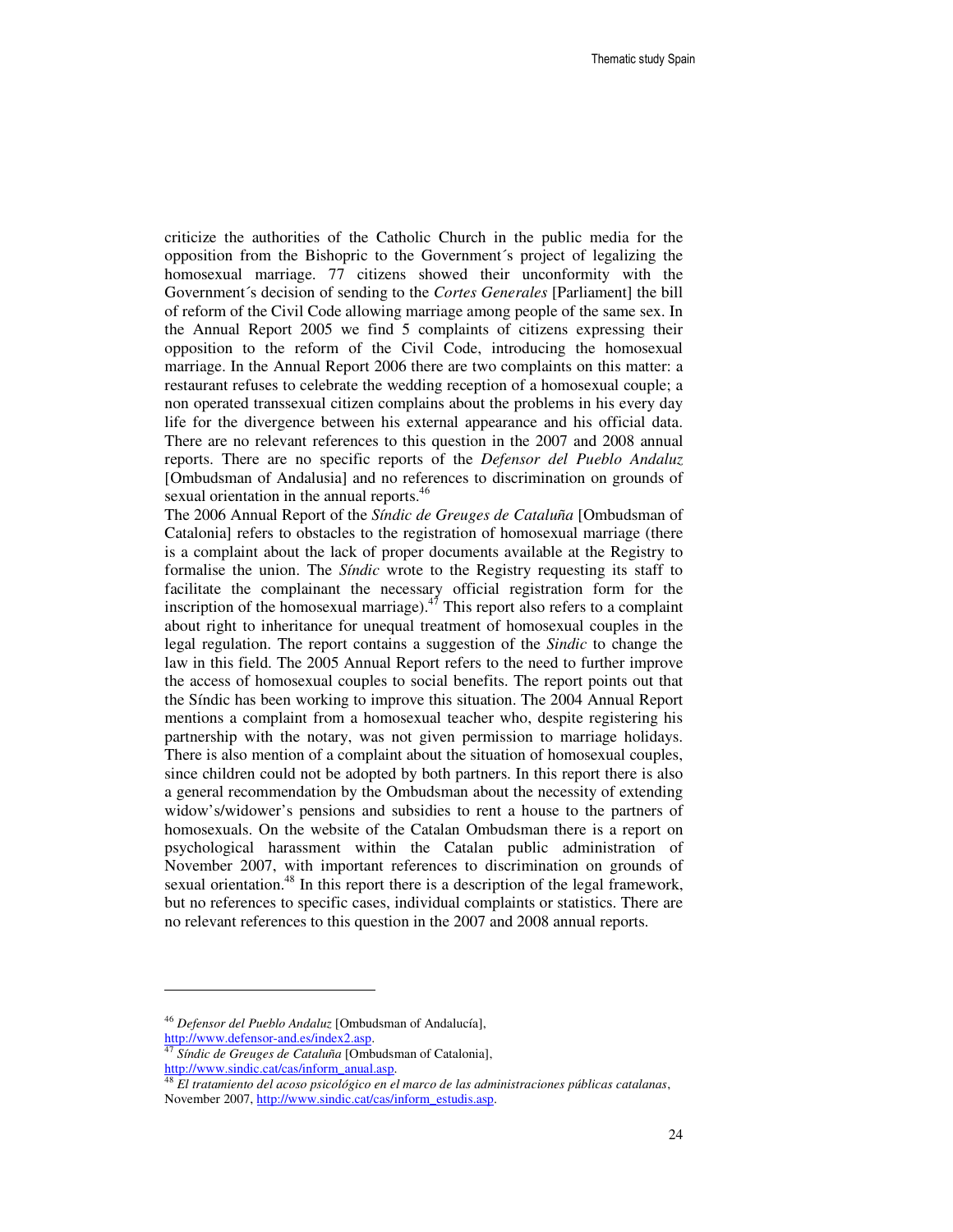### B. Freedom of movement

In this chapter, Directive 2004/38/EC of 29 April 2004 on the right of citizens of the European Union and their family members to move and reside freely within the territory of the Member States is applicable. This Directive is based on the need to accord family members of citizens of the European Union, whatever their nationality, the right to move and reside freely within the territory of the Member States, so that citizens of the European Union can exercise this right under objective conditions of freedom and dignity. A 'family member', in accordance with Article 2(2), is not only the spouse but also "the partner with whom the European Union citizen has contracted a registered partnership, on the basis of the legislation of a Member State, if the legislation of the host Member State treats registered partnerships as equivalent to marriage and in accordance with the conditions laid down in the relevant legislation of the host Member State".

The transposition of the Directive was effected by Royal Decree 240/2007 of 16 February on Entrada, libre circulación y residencia en España de ciudadanos de los Estados miembros de la Unión Europea y de otros Estados parte en el Acuerdo sobre el Espacio Económico Europeo [Entry, Free Movement and Residence in Spain of Citizens of European Union Member States and Citizens of other States Party to the Agreement on the European Economic Area]. The Preamble to the Royal Decree indicates that, "The approval of Directive 2004/38/EC of 29 April 2004 requires the incorporation of its content into the Spanish legal system, in accordance with Articles 17 and 18 of the Founding Treaty of the European Community on European Union citizenship, as well as with its rights and principles, and with the principle of non-discrimination on grounds of gender, race, colour, ethnic or social origin, genetic characteristics, language, religion or belief, political or other opinions, belonging to a national minority, heritage, birth, disability, age or sexual orientation". It is important to consider that the previous laws (Royal Decree 178/2003 of 14 February on Entrada y permanencia en España de nacionales de Estados miembros de la Unión Europea y de otros Estados parte en el Acuerdo sobre el Espacio Económico Europeo [Entry and Residence in Spain of Citizens of European Union Member States and Citizens of other States Party to the Agreement on the European Economic Area]) did not include registered partnerships in the concept of family members.

In accordance with Article 2 of the Royal Decree, it also applies, in its terms and whatever the nationality, to the family members of a citizen of another European Union Member State or citizen of another State Party to the Agreement on the European Economic Area, when they accompany or meet him/her. Article 2 includes in the concept of family:

"a) The spouse, provided there has been no agreement or declaration of nullity of the matrimonial bond, divorce or legal separation."

b) The partner with whom the citizen has entered into a partnership equivalent to marriage registered in a European Union Member State or in a State Party to the European Economic Area, such that two simultaneous registrations in this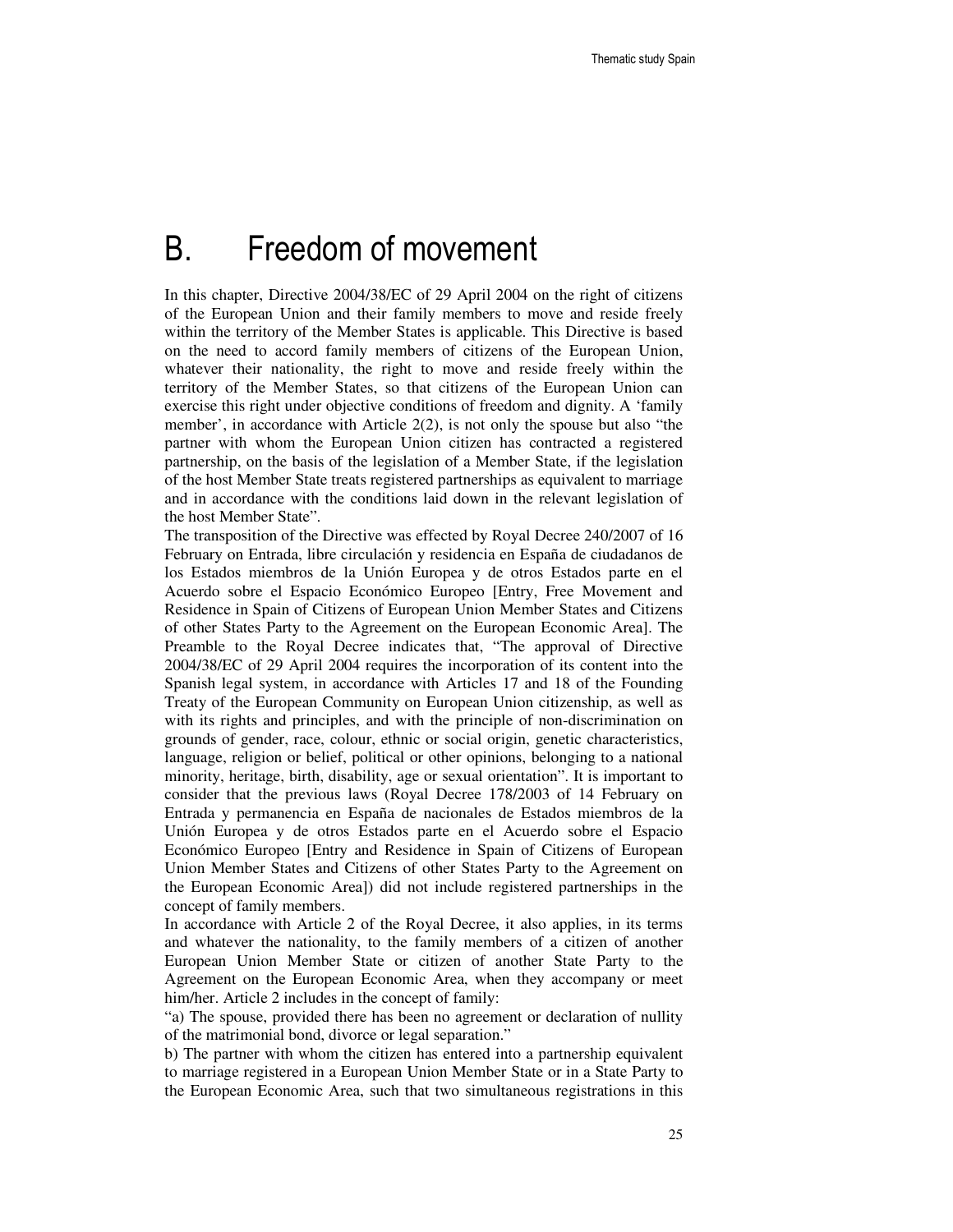State are not possible, and provided that the partnership has not been dissolved, for which adequate proof must be supplied. A marriage and a registered partnership shall be, in any event, incompatible.

c) The direct descendants and the descendants of the spouse or registered partner, who are under the age of 21 or over 21 but still maintained by their parents, or are dependants, provided there is no agreement or declaration of nullity of the matrimonial union, divorce or legal separation, or the registered partnership has been dissolved.

d) The direct relatives in the ascending line and those of the spouse or partner who are maintained by them, provided there is no agreement or declaration of nullity of the matrimonial union, divorce or legal separation, or the registered partnership has been dissolved."

Royal Decree 240/2007 of 16 February modifies Royal Decree 2393/2004 of 30 December, which enacts the Regulations developing the Organic Law 4/2000 of 11 January on the Rights and Freedoms of Foreigners in Spain and their Social Integration, in order to fulfil the "duty to facilitate" entry foreseen by Article 3(2)(b) of Directive 2004/38. The third final disposition of Royal Decree 240/2007 establishes that the Spanish authorities shall facilitate the grant of a visa to reside or, in its case, the authorization to reside for exceptional circumstances to persons not included in Article 2 of Royal Decree 240/2007, who accompany a Union citizen or join him/her and fall, among others, under the following circumstance:

"b) being a citizen of a State which is neither a Member of the European Union nor a State Party to the European Economic Area and holding a stable and duly proved relationship as partner of a European Union citizen."

This provision also establishes that the Spanish authorities will require sufficient proof of the existence of a stable relationship with the Union citizen. The authorities shall take into account the personal circumstances alleged in the application and shall justify the denial of entry, visa or authorization of residence.

The referred Royal Decree 240/2007 regulates the conditions for the exercise of the rights of entry and exit, free circulation, stay, residents, permanent residence and work in Spain by citizens of other Member States of the European Union and the remaining States in the Agreement on the European Economic Space, and the limitations on the above rights for reasons of public order, public safety or public health. However, the application of that established in Article 5.2 of Directive 2004/38/CE and Article 4.2, second paragraph, of Royal Decree 240/2007, has since its enforcement revealed the need to make a modification in relation to the citizens of the European Union who are nationals of a Member State in whose territory the Schengen Agreement is not applied, for their relatives who are natives of other countries are not allowed to enter Spain by the border control authorities without previously obtaining an entry visa, despite holding a family residence card of a citizen of the Union. For this reason, Royal Decree  $1161/2009$  of 10 July<sup>49</sup> has modified article 4.2 of Royal Decree

<sup>49</sup> Spain/Real Decreto 1161/2009 (10.07.2009).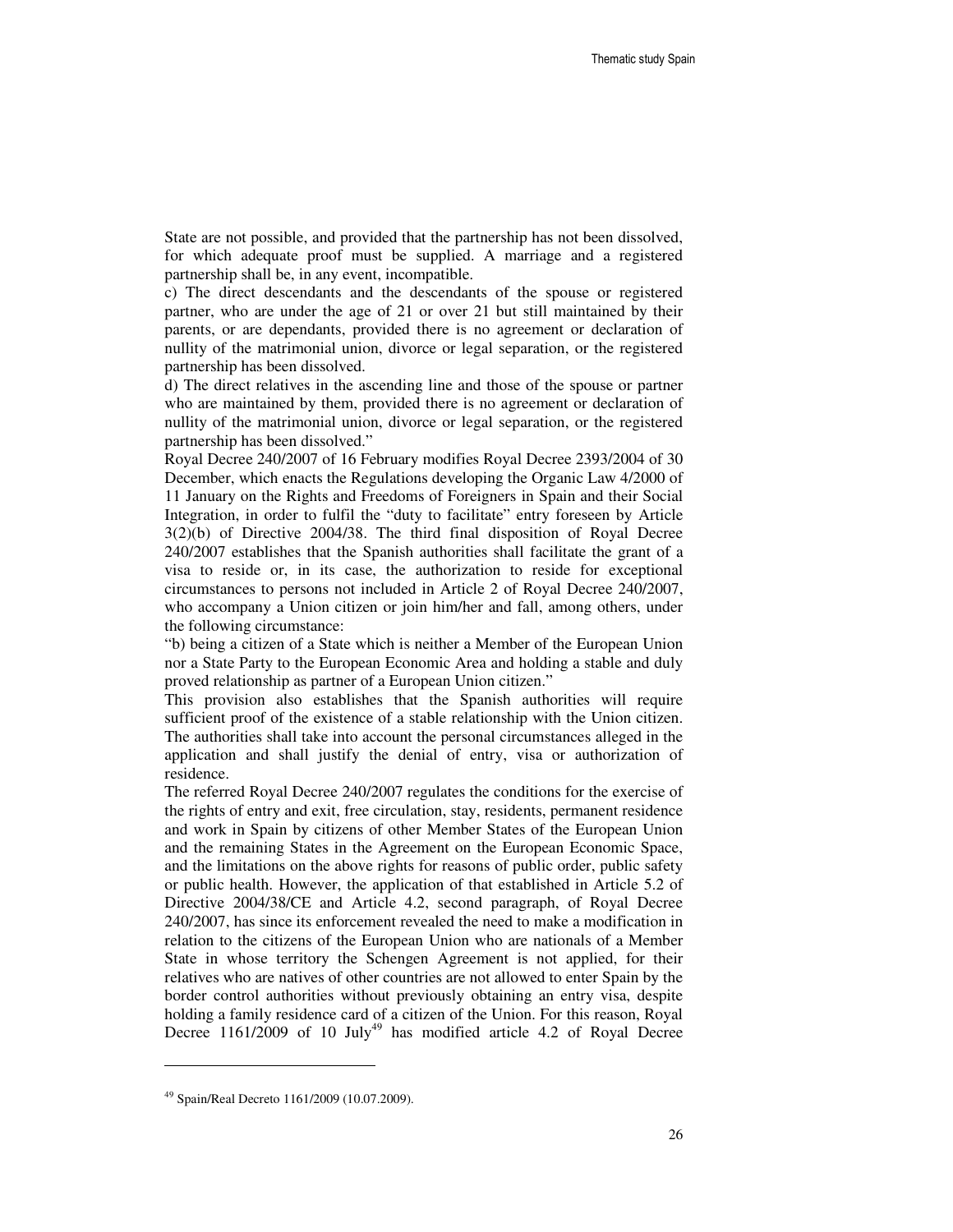240/2007, to the effects that the possession of a family residence card of a citizen of the Union issued by any Member State of the European Union or another State which forms part of the Agreement on the European Economic Space relieves these relatives of the obligation of obtaining an entry visa. This legislative development is not of specific interest to homosexual people, but it is naturally applicable to them.

The 20th Additional Provision introduced in the Statutory Regulation implementing Organic Law 4/2000 establishes the rules applicable to family members of a Spanish citizen. In this case "family members" refers to relatives who are not nationals of a European Union Member State or of a State Party to the European Economic Area Agreement. The same Royal Decree 240/2007 of 16 February on the Entry, Free Movement and Residence in Spain of Citizens of European Union Member State and Citizens of other States Party to the Agreement on the European Economic Area is applicable, regardless of their nationality and in the terms foreseen, to the relatives of a Spanish citizen when they accompany the Spanish citizen or meet him/her, and provided that they are included in one of the categories mentioned in that Provision. This Provision includes (section b): "The partner with whom the citizen has a relationship equivalent to marriage entered in a public register established to this effect in a European Union Member State or in a State Party to the European Economic Area, such that two simultaneous registrations in this State are not possible, and provided that the registered partnership has not been dissolved, for which adequate proof must be supplied. A marriage and a registered partnership shall be, in any event, incompatible", and also (section c): "The direct descendants and the descendants of the spouse or registered partner, who are under the age of 21 or over 21 but still maintained by their parents, or are dependants, provided there is no agreement or declaration of nullity of the matrimonial union, divorce or legal separation, or the registered partnership has been dissolved".

This Royal Decree represents important progress in the legal development of the principle of equal treatment, considering the restrictive character of the previous regulation. Royal Decree 178/2003 of 14 February on the Entry and Residence in Spain of Citizens of European Union Member States and Citizens of other States Party to the Agreement on the European Economic Area did not include registered partnerships in the definition of family members. This restrictive character was overcome in certain judicial decisions (this will be explained in more detail in the chapter on family reunification), for example by Decision 145/2006 of the High Court of Justice of Catalonia (Administrative Dispute Jurisdiction, Section 2) of 8 February, or by Decision 83/2004 of 14 May of the Administrative Dispute Jurisdiction Court of Barcelona.<sup>50</sup> However, there were also other judicial decisions which maintained a strict interpretation, for example Decision 842/2004 of 6 September by the High Court of Justice of Navarre (Administrative Dispute Jurisdiction, Section 1), which made the legal

 $\overline{a}$ 

<sup>50</sup> Spain/Sentencia del Tribunal Superior de Justicia de Cataluña núm. 145/2006 (Sala de lo Contencioso-Administrativo, Sección 2ª) (8.2.2006). Spain/Sentencia del Juzgado nº 13 de lo Contencioso-Administrativo de Barcelona núm. 83/2004 (14.5.2006).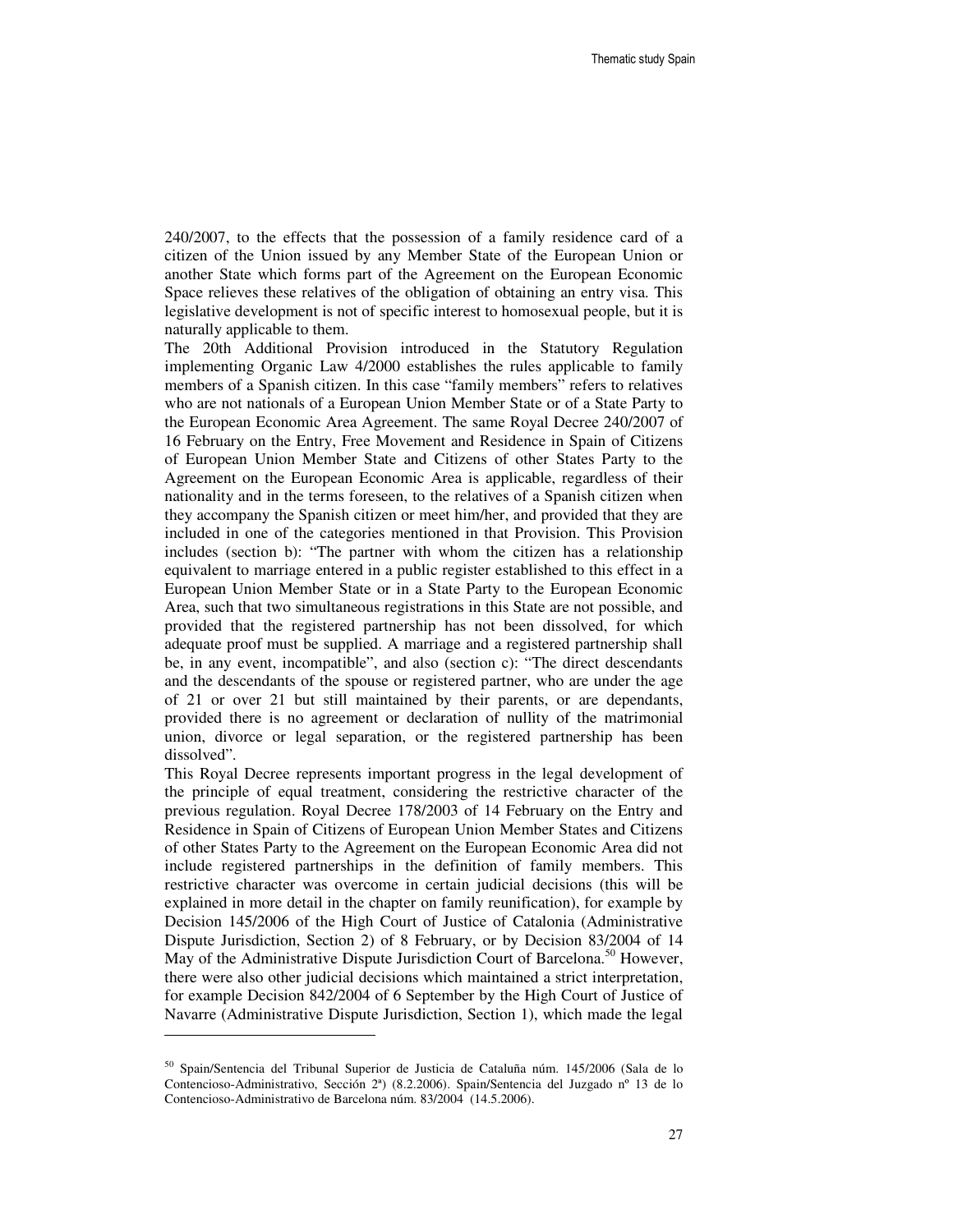reform necessary.<sup>51</sup> The legal provision dated 2007 superseded the previous, very restrictive, law, which had caused a contradictory jurisprudence. Therefore, we have considered the inclusion of this jurisprudence in our report important, to demonstrate the necessity of a legal change as the one that came into effect in 2007.

After requesting this information from the *Ministerio de Igualdad* [Ministry of Equality], from the Ministry of Internal Affairs and from the *Instituto Nacional de Estadística* [National Institute of Statistics], it can be said that there are no relevant official statistics in Spain. LGBT associations (such as the *Federación Estatal de Lesbianas, Gays, Transexuales y Bisexuales* and *COGAM*) do not have data available on these issues either.

<sup>51</sup> Spain/Sentencia del Tribunal Superior de Justicia de Navarra (Sala de lo Contencioso-Administrativo, Sección 1ª), núm. 842/2004 (6.9.2004).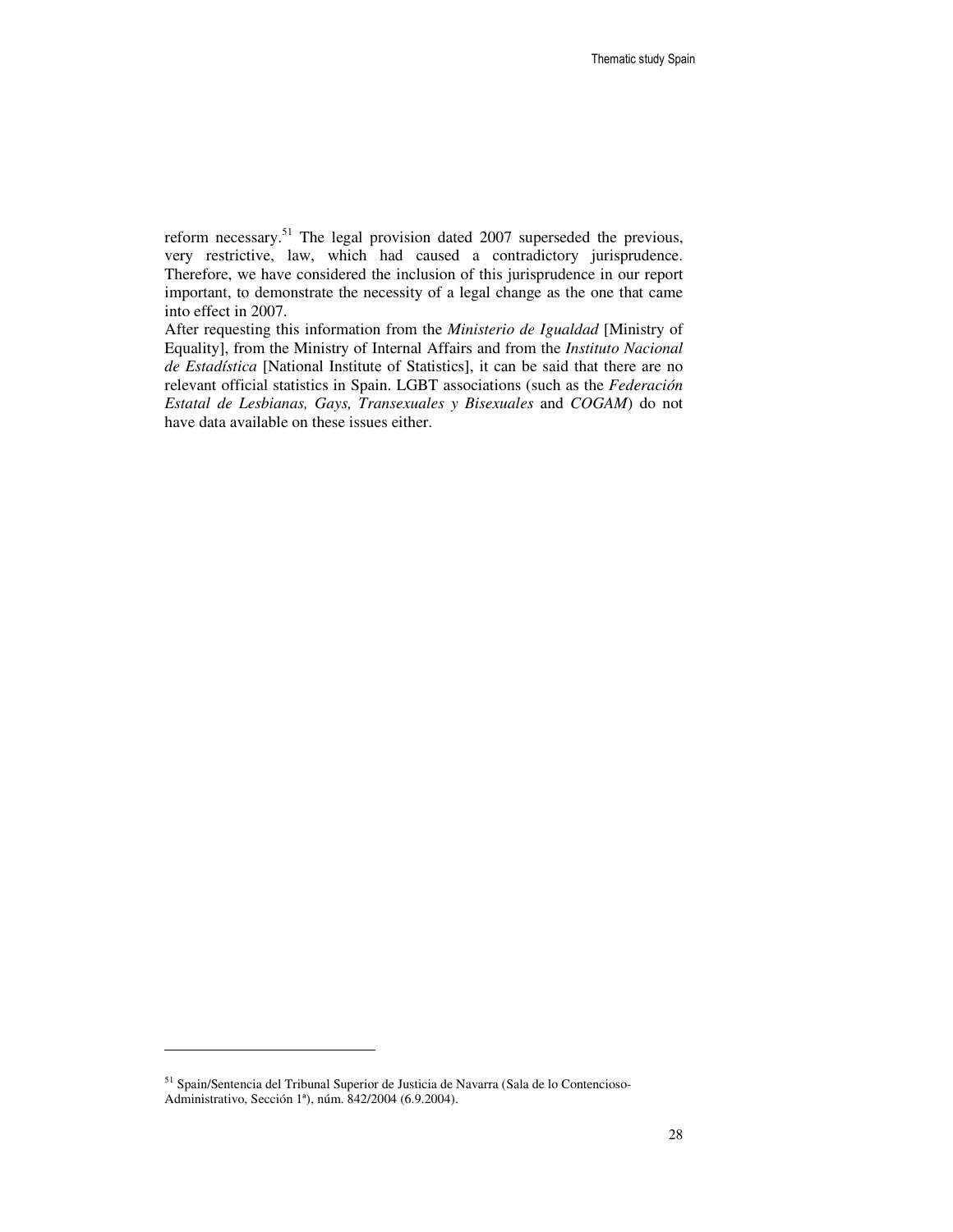# C. Asylum and subsidiary protection

Law 5/1984 of 26 March on *Derecho de asilo y de la condición de refugiado*  [Right to Asylum and Refugee Status] (amended by Law 9/1994 of 19 May) established in its Article 10.1 that, "Asylum will also be extended to the direct relatives in the ascending line and direct descendants and to the refugee's spouse, or to the partner with whom the individual has a similar relationship of affection and cohabitation, except in cases of legal or de facto separation, divorce, majority of age or family independence, in which the status of each member of the family shall be separately assessed". Thus, the Spanish legislation permited to grant asylum not only to the spouse of the refugee, but also to the person with whom the individual is tied by similar relationship of affectivity and "living together".

Regarding the causes that justify the granting of asylum, Article  $3(1)$ established that, "Refugee status will be recognised and, therefore, asylum will be granted to all foreigners who fulfil the requirements foreseen in the international instruments ratified by Spain, and especially in the Convention on Refugees, made in Geneva on 28 July 1951, and in the Protocol on Refugees, made in New York on 31 January 1967".

Law 12/2009 of 30 October, *del derecho de asilo y de la protección subsidiaria* [concerning the right to asylum and subsidiary protection]<sup>52</sup> derogates the previous regulation on this subject in Law 5/1984 of 26 March concerning the right to asylum and the condition of a refugee. The main purpose of this new Law is to bring the European Union Law on the subject into the Spanish legal system by transposing Council Directive 2004/83/EC of 29 April 2004 on minimum standards for the qualification and status of third country nationals or stateless persons as refugees or as persons who otherwise need international protection and the content of the protection granted; Council Directive 2005/85/EC of 1 December 2005 on minimum standards on procedures in Member States for granting and withdrawing refugee status; and Chapter V of Council Directive 2003/86/CE of 22 September 2003 of 22 September 2003 on the right to family reunification. The Law also aspires to suitably reflect the new interpretations and criteria arising in international doctrine and in the jurisprudence of supranational bodies such as the European Community Court of Justice or the European Court of Human Rights.

In the same sense as the Law of 1984, Article 40 of Law  $12/2009$  states: "(...) (B)y family extension the right to asylum or subsidiary protection of a refugee or beneficiary of this protection is extended to their spouse or person bound to them through a similar affective relationship of coexistence, apart from in cases of divorce, legal separation, de facto separation, different nationality or concession of status of refugee for reasons of sex (…)". In this case, the Law

<sup>52</sup> Spain/Ley 12/2009 (30.10.2009).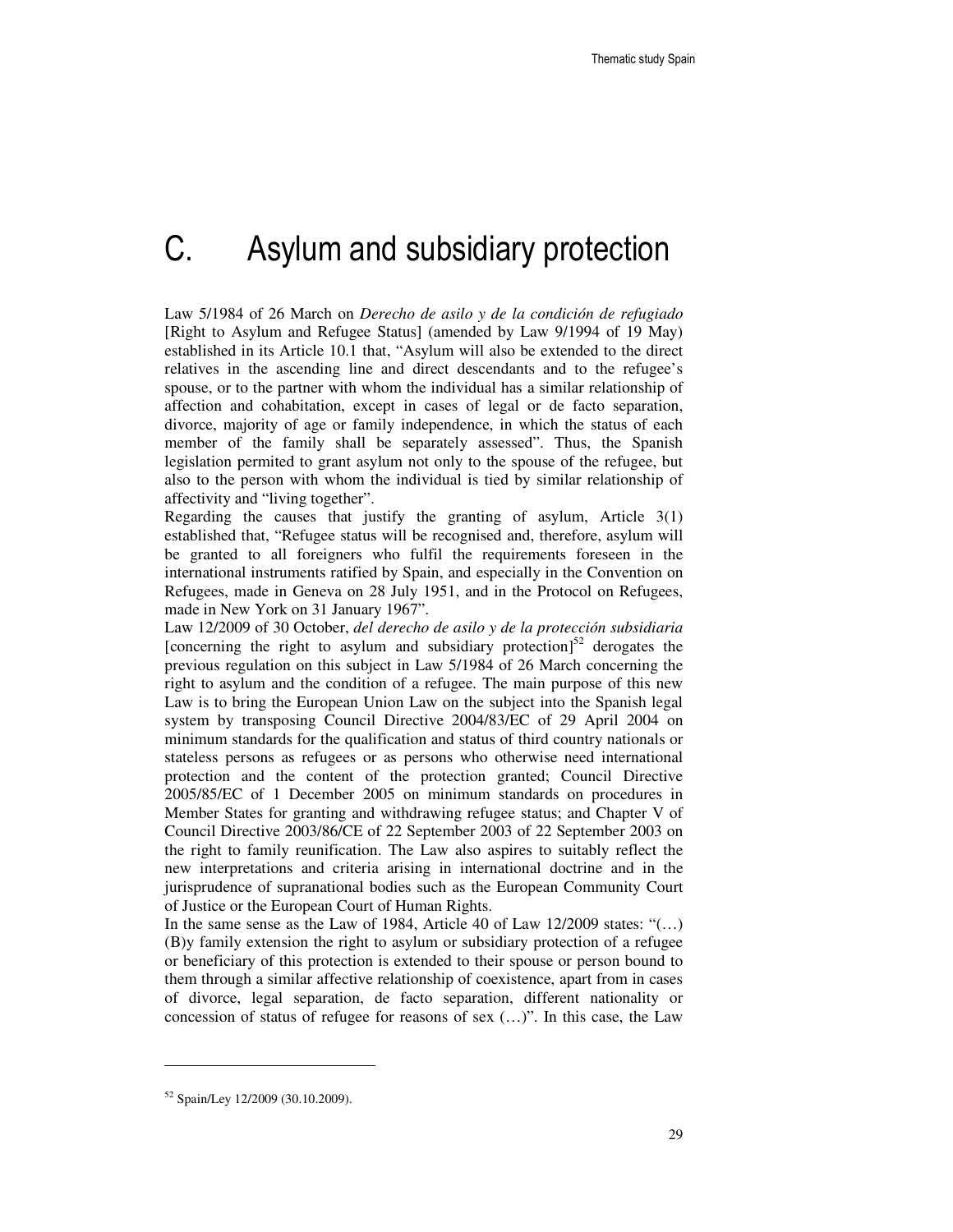itself recognises in its second final provision that it proceeds to transpose Directive 2003/86/EC.

Article 3 of Law 12/2009 defines the condition of refugee and expressly introduces the fear of being pursued for reasons of sexual orientation among the possible causes for granting asylum in Spanish legislation, unlike the previous regulation contained in the already derogated Law 5/1984 which ignored this, "The condition of refugee is recognised to all people who, due to well founded fears of being pursued for reasons of race, religion, nationality, political opinions, belonging to a certain social group, sex or sexual orientation, are outside the country of their nationality and are unable or, due to the said fears, not willing to receive protection from the said country, or a nationless person who, lacking any nationality and being outside the country where they formerly had their habitual residence, for the same reasons is unable or, due to the said fears, unwilling to return to it and is not affected by any of the causes of exclusion of article 8 or the causes of refusal or revocation of article 9." According to article 7 of the Law, "a group will be considered to constitute a certain social group if, particularly: the people in the said group share and innate characteristic or common background which cannot be changed, or share a characteristic or belief which is so fundamental for their identity or awareness that they cannot be required to give it up, and the said group has a distinguished identity in the country concerned as being perceived as different by the society which surrounds it or by the pursuing agent or agents. Depending on the overriding circumstances in the country of origin, the concept of a certain social group includes a group based on a common characteristic of sexual orientation or sexual identity, or age, without these aspects in themselves being able to give rise to the application of this article. In no case may sexual orientation be the performance of conducts classified as a crime in Spanish legal ordinance."

Although it is not a specific question of the subject which concerns us, it is interesting to indicate that the Law, for the first time in Spain, also deals with subsidiary protection (Article 4), defined as the right "given to people from other countries and nationless persons who, without meeting the requirements for achieving asylum status or being recognised as refugees, but with respect to which solid reasons are given for believing that if they returned to their country of origin, in the case of nationals, or to that of their habitual residence, in the case of nationless persons, they would face a real risk of suffering some serious harm  $(...)$ , and who are unable or, due to the said risk, unwilling to receive protection from the country concerned, (…)" The protection awarded with the right of asylum and subsidiary protection consists, amongst other measures, of not returning or expelling the people to whom it has been recognised (Article 5).

Before the approval of the new Law, the jurisprudence of the Supreme Court had established that discrimination and persecution on grounds of sexual orientation shall constitute one of the reasons for the granting of asylum. A number of judicial decisions could be quoted which did not, however, focus on the heart of the matter. For example, the judicial decisions from the Supreme Court (Administrative Dispute Jurisdiction, Section 5) of 14 December 2006, 22 December 2006, 25 July 2007 and 4 October 2007 dealt with cases in which the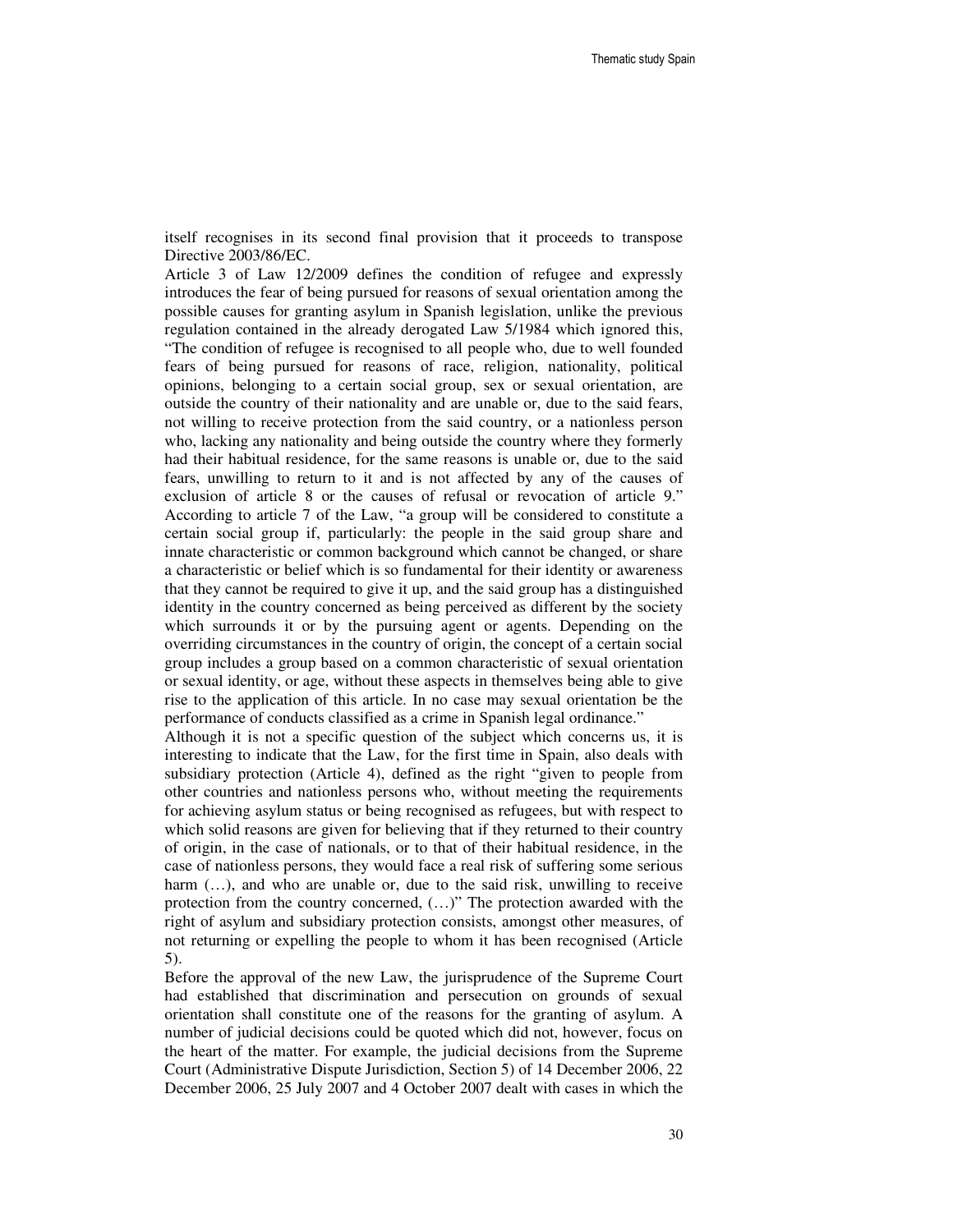appellants had alleged persecution on grounds of sexual orientation. These judicial decisions only dealt with the inadmissibility of the application as decided by the authorities and which was confirmed by a court decision. The Supreme Court accepted the applicant's appeal arguing that possible doubts that might arise about the alleged causes of discrimination on grounds of sexual orientation invoked for the asylum application could not be dealt with at the admissibility stage, but had to be considered as part of the substantial examination of the asylum claim. Thus, the Supreme Court recognised the right of the appellants to have their asylum application examined in Spain.

In the Decision by the Supreme Court of 13 December 2007 (Administrative Dispute Jurisdiction, Section 5),<sup>53</sup> the Court did go to the heart of the matter. The appellant had already stated in his asylum application of 20 August 2001 that he claimed asylum on grounds of his homosexual orientation, invoking the discriminatory situation and the persecution of homosexuals in Cuba. The Supreme Court decided in favour of the appellant, understanding that there were sufficient facts to fulfil the requirements for the granting of the right to asylum, according to Article 8 of Law 5/1984 of 26 March on the Right to Asylum and Refugee Status. Once both the documents brought by the applicant and the facts deriving from them had been examined, the Court considered that they were, according to the nature of the case, sufficient to conclude that the applicant fulfilled the requirements of Article 3(1) of Law 5/1984 of 26 March. Thus, the right to asylum and refugee status in Spain was granted to the applicant.

Due to the recent date of approval of the new Law 12/2009, in force only since the  $20<sup>th</sup>$  of November 2009, there is no relevant case law.

However, between January 2008 and January 2010, there are some relevant judicial decisions based on the previous legislation: In the Decision of the National Audience of 30 April 2008 (Contentious-Administrative Chamber, Section  $8^{54}$ , in which it is affirmed that "although the Chamber does not ignore that Directive 2004/83/CE of 29 April 2004, in its Article 10 ("Reasons for persecution"), aside d), includes groups based on a common characteristic of sexual orientation as a social group liable to be considered pursued for the effects of recognition of the status of refugee, thus clearing all possible doubts on interpretation, the truth is that in the case considered, the party concerned has not directly or indirectly accredited anything with respect to a persecution which might fit into the legal frame of asylum". According to the Sentence, it is not understood either from the edict or the administrative dossier that the facts on which the appellant bases her pretension may be included in the legal provision, as there is no irrevocable proof of her belonging to a social, ethnic, political or religious group which is the object of persecution. Although full proof is not necessary on the facts justifying the requested concession, when there are not even sufficient signs of these facts, the requested concession of asylum cannot be successful and it is true that in the case of the edicts these signs have not been accredited.

 $\overline{a}$ 

<sup>53</sup> Spain/Sentencia del Tribunal Supremo (Sala de lo Contencioso-Administrativo, Sección 5), (13.12.2007).

<sup>54</sup> Spain/Audiencia Nacional/Sentencia (30.04.2008).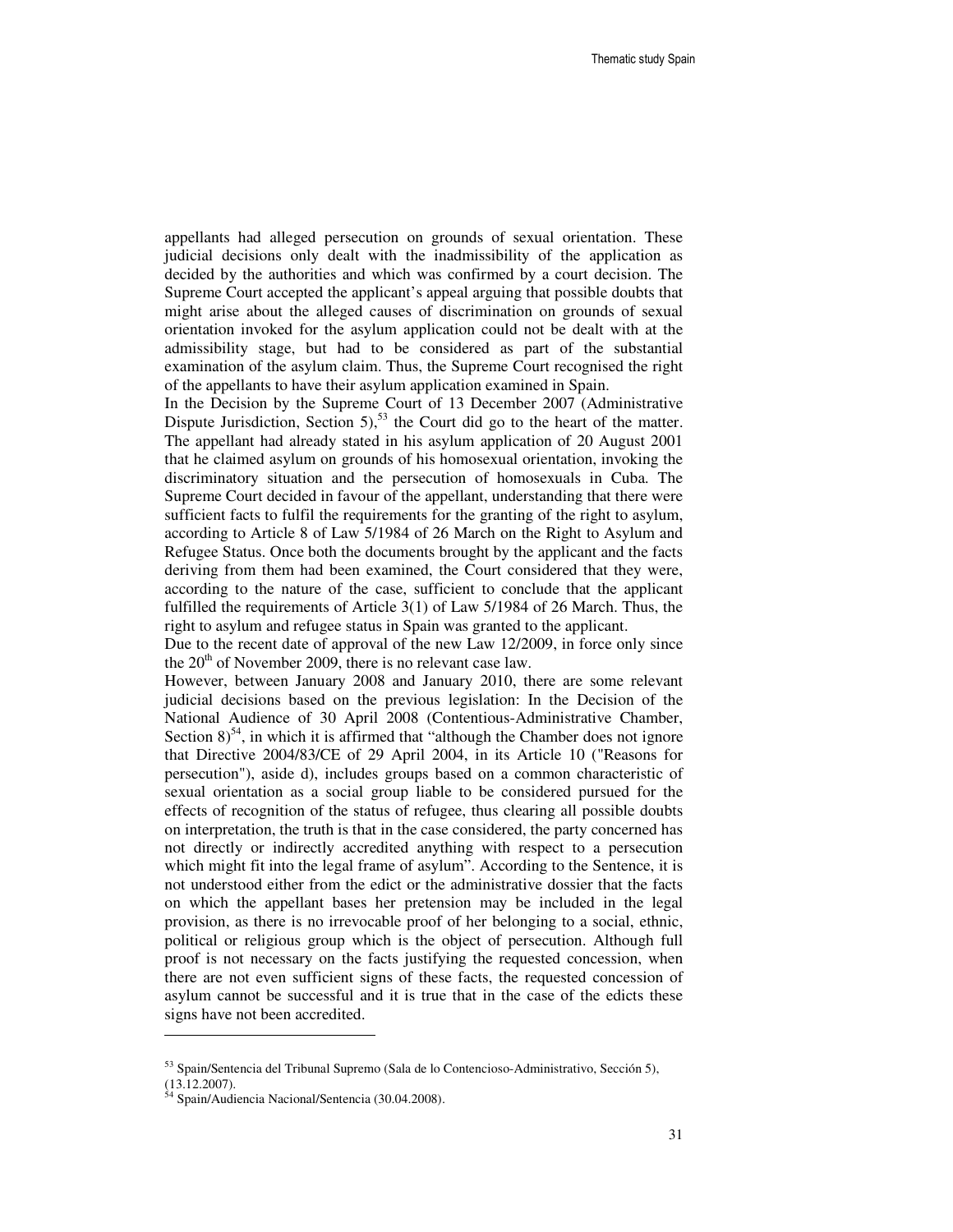The Decision of the Supreme Court of 28 November 2008 (Contentious-Administrative Chamber, Section  $5$ <sup>55</sup> also fails to recognise the requested right to asylum due to the lack of accreditation of persecution as a homosexual. "The actor insists that Cuban legislation punishes homosexual conducts, but against this the dossier includes a report from the instruction which says that there is currently a greater tolerance of such practice, so it is not possible to consider that the mere fact of having this tendency might generate a persecution of those which give rise to recognition of refugee protection. Against these considerations, the truth is that the actor explained no detention or sanction derived from his sexual orientation nor exposed any other kind of specific injuring consequence which might have been derived from this, and only generally explained that he was fearful of being pursued as a homosexual; and still further, he has not developed the slightest proof to challenge the considerations on which the refusal of asylum was based."

The Decision of the National Audience of 2 December 2009 (Contentious-Administrative Chamber, Section  $5^{56}$ , referring to a citizen from Bangladesh who also invoked discrimination due to his homosexual condition, refers to the reiterated doctrine established by the Supreme Court with respect to the necessary proof for obtaining asylum, "although certification by full or absolute proof of the facts alleged by the applicant is not required for granting asylum or a refugee condition, for it is sufficient to give mere signs, the intended jurisdictional recognition is not possible when not even the mentioned signs can be appreciated from which the concurrence of the objective and subjective elements required by the legislator can be deduced, in the way indicated by the Court of Instance, and it is finally warned that the mere declarations of the applicant may not be considered a sufficient sign of the alleged persecution when they lack all point of reference or comparison without establishing particular circumstances related to the appellant liable to support the right to asylum, and further still when it is not even possible to demonstrate their belonging to the same group which could give rise to presuming possible persecution".

The information on asylum and subsidiary protection available from the *Subdirección General de Asilo* [General Subdirectorate on Asylum] of the Ministry of Internal Affairs does not disaggregate data concerning the sexual orientation of the applicants. Thus, the annual reports disaggregate data according to age, gender, education, economic activity or country of origin of the applicants, but not according to reasons for the asylum protection sought. There are also data on the number of appeals lodged against negative resolutions, but not on the reasons for the appeals. After requesting this information from the Ministry of Internal Affairs, from the Ministry of Justice and from the *Ministerio de Trabajo e Inmigración* [Ministry of Labour and Immigration], it can be said that there are no relevant official statistics in Spain.

<sup>55</sup> Spain/Tribunal Supremo/Sentencia (28.11.2008).

<sup>56</sup> Spain/Audiencia Nacional/Sentencia (02.12.2009).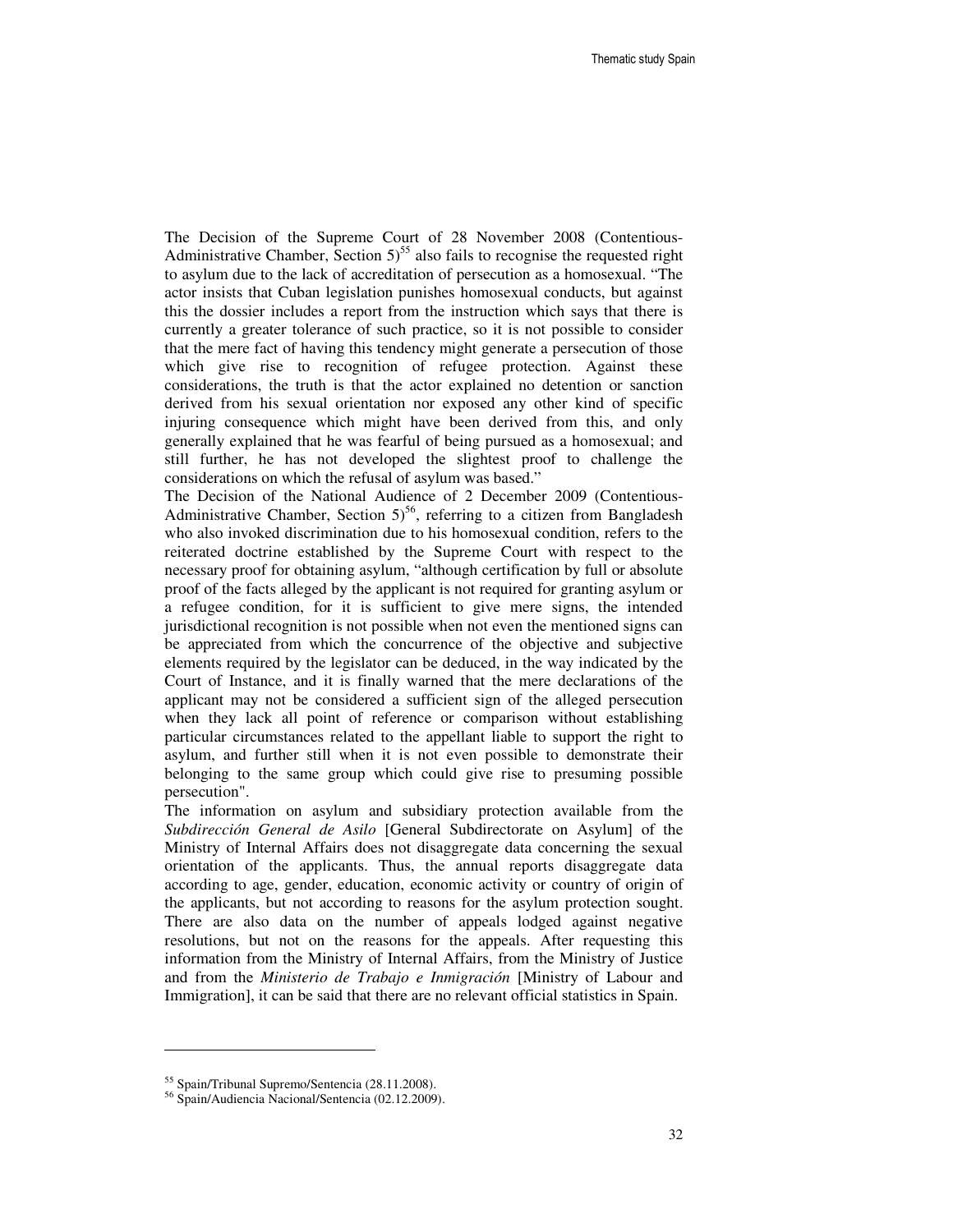According to the Eighth Additional Provision of Law 12/2009, the Government must send the *Cortes Generales* [Parliament] an annual report on: the number of people who have applied for asylum or subsidiary protection; the number of people to which this status has been granted or denied; the number of resettlements which have been carried out and the number of people benefiting from family regrouping; ceases and revocations and the specific situation of minors and other vulnerable people. This new obligation will enhance data collection on this subject, although the Law does not oblige desegregation of the data in line with the cases of discrimination for sexual orientation.

Good practices, established by Law 12/2009, not specifically relative to discrimination due to sexual orientation, but in any case reinforcing the guarantee of rights in proceedings of asylum and refuge, are: the important role assigned to the High Commissioner of the United Nations for the Refugees (ACNUR) in dealing with applications for asylum in Spain, thus reinforcing the guarantees of the proceedings (Articles 34 and 35); cooperation with Non-Governmental Organisations (Sixth Additional Provision); and the training obligation of all agents intervening in the asylum procedure (Third Additional Provision).

Regarding the "phallometric testing" used in some countries during the asylum procedure, it is not foreseen in the Spanish legislation, there is no case law on this topic, and there is not any sign that this type of testing or similar or comparable practices might have been used or implemented in Spain when establishing the credibility of asylum claims based on sexual orientation.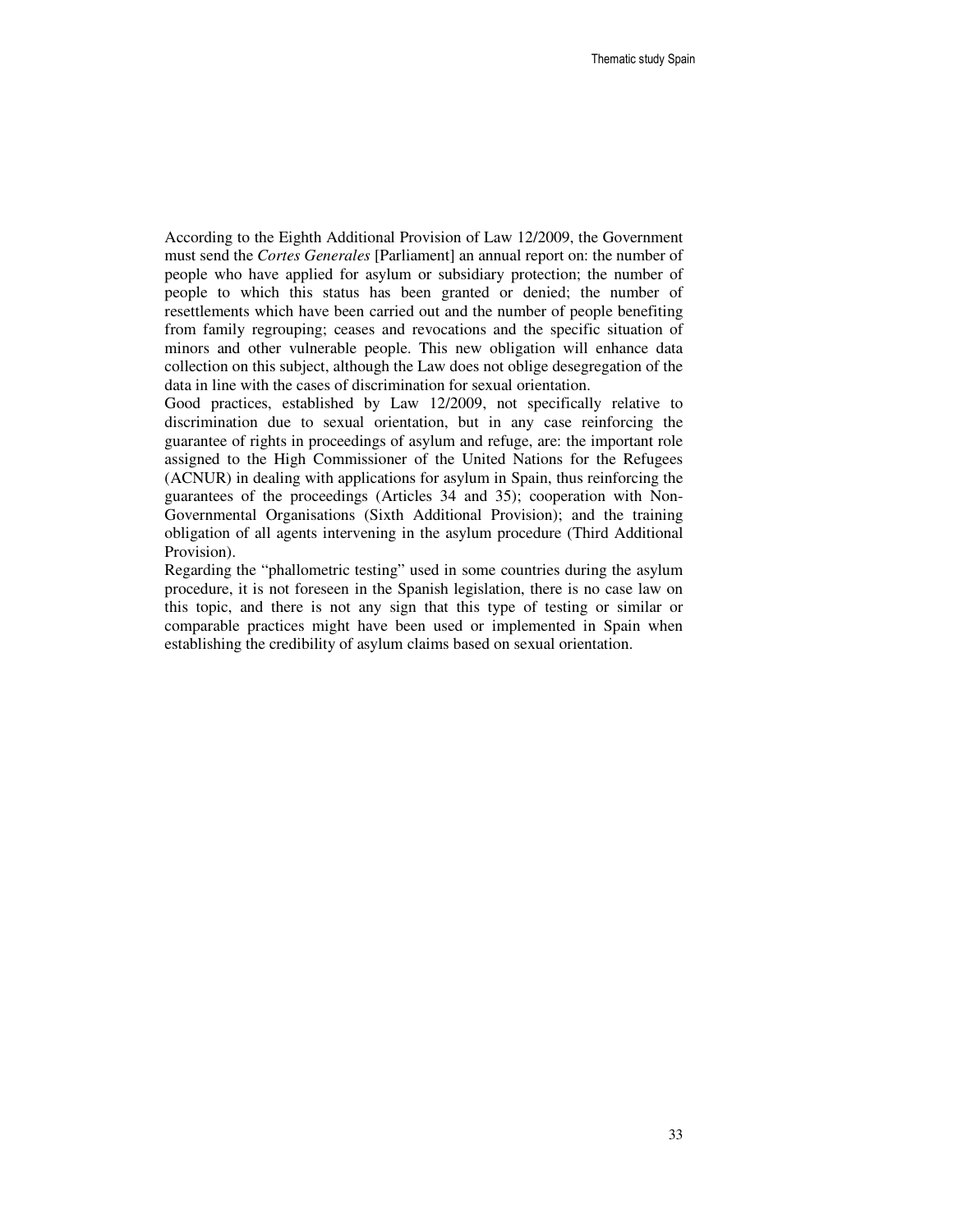## D. Family reunification

Spanish legislation on this subject is to be found in Organic Law 4/2000 of 11 January on the Rights and Freedoms of Foreigners in Spain and their Social Integration, amended by Organic Law 8/2000 of 22 December on the Reform of Organic Law 4/2000 of 11 January on the Rights and Freedoms of the Foreigners in Spain and their Social Integration, as well as in Organic Law 11/2003 of 29 September on Concrete Measures regarding Civil Security, Domestic Violence and the Social Integration of Foreigners, and in Organic Law 14/2003 of 20 November on the Reform of Organic Law 4/2000 of 11 January on the Rights and Freedoms of Foreigners in Spain and their Social Integration.<sup>57</sup> Neither these laws nor the corresponding statutory regulations (Royal Decree 2393/2004 of 30 December, which enacts the Regulations developing the Organic Law 4/2000 of 11 January on the Rights and Freedoms of Foreigners in Spain and their Social Integration) implement Article 4(3) of Council Directive 2003/86/EC on the right to family reunification, a provision that, in any case, is not compulsory for the Member States.

Organic Law 2/2009 of 11 December<sup>58</sup> once more reforms Organic Law 4/2000, giving a new regulation on the right to family regrouping. One of the developments consists of including couples who have an affective relationship similar to that of matrimony in the category of the family Court, a unit to which the right to family regrouping is recognised, and that these regrouped people should be provided immediate access to the jobs market, although the new Law does not expressly mention that it is transposing Directive 2003/86/EC. Article 17, concerning regroupable relatives, is set out as follows with regard to the question that concerns us: "4. A person who has an affective relationship with the foreigner which is the same as matrimony will be considered the spouse to all effects provided in this chapter, as long as this relationship is duly accredited and meets the necessary requirements to cause effect in Spain. In any case, the situations of matrimony and similar affective relationships will be considered mutually incompatible. It is not possible to regroup more than one person with the same affective relationship, even though the personal law of the foreigner might admit such bonds." As the referred partner will be considered the spouse, the descendant and ascendants of the partner are regroupable relatives in the terms provided by the Law. Article 17 adds: "5. The conditions will be developed in regulations for exercising the right of regrouping and for

-

<sup>57</sup> *Ley Orgánica 4/2000, de 11 de enero, sobre derechos y libertades de los extranjeros en España y su integración social, modificada por la Ley Orgánica 8/2000, de 22 de diciembre, de reforma de la Ley Orgánica 4/2000, de 11 de enero, sobre derechos y libertades de los extranjeros en España y su integración social, así como por la Ley Orgánica 11/2003, de 29 de septiembre, de medidas concretas en materia de seguridad ciudadana, violencia doméstica e integración social de los extranjeros y por la Ley Orgánica 14/2003, de 20 de noviembre, de Reforma de la Ley orgánica 4/2000, de 11 de enero, sobre derechos y libertades de los extranjeros en España y su integración social.*

<sup>58</sup> Spain/Ley Orgánica 2/2009 (11.12.2009).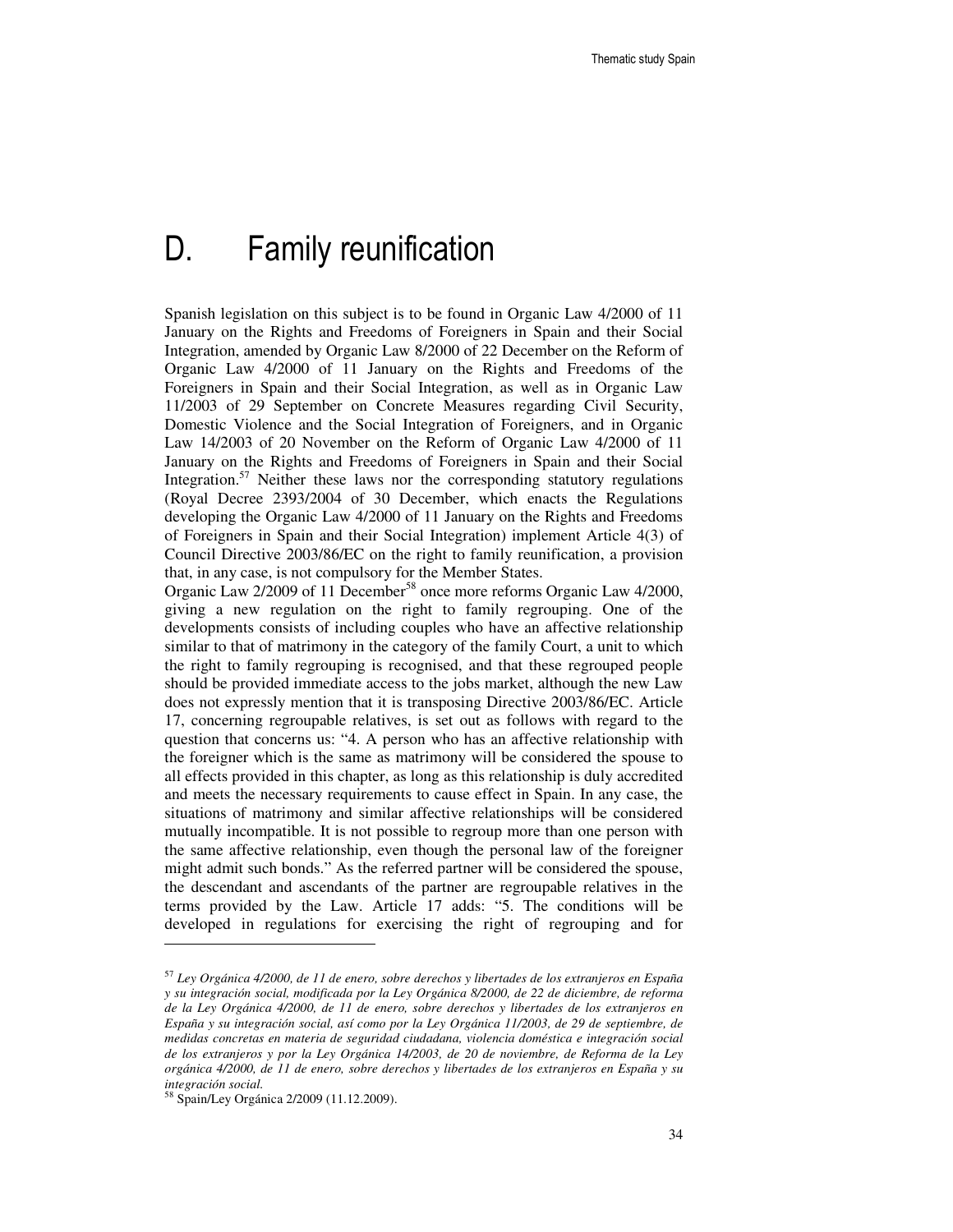accrediting the affective relationship equal to that of matrimony to these effects." The reform brought in by Organic Law 2/2009 has still not been developed in regulations.

Furthermore, in the previous section C), we mentioned Article 40 of the recent Law 12/2009 of 30 October concerning asylum, on the family extension of the right to asylum or subsidiary protection. This new Law has not yet been developed in regulations either.

Due to the recent character of the two main Laws, there is still not any relevant case law concerning the implementation of the new legislation. Prior to the 2009 legislative reforms, there were judicial decisions which attempted to cover the lack of regulation by making an extensive interpretation of the provisions of the legislation in force. This judicial interpretation had been carried out on different bases, for example, the humanitarian reasons of Article 31(2) (now Article 31(3)) of Organic Law 4/2000. Furthermore, the exceptional circumstances also mentioned in Article 31(3) of Organic Law 4/2000, the analogy to marriage and the principle of equality had been used to extend the legal provisions to registered partnerships.

On this point mention can also be made of a number of judicial decisions already referred to in the chapter on freedom of movement. Although the facts do not necessarily relate to the subject of this chapter, the doctrine established in these judicial decisions was nevertheless applicable to this subject. For example, Decision 145/2006 of 8 February of the High Court of Justice of Catalonia (Administrative Dispute Jurisdiction, Section 2).<sup>59</sup> In this case of a foreign citizen who was the registered partner of a Spanish national, the Court does not consider him a spouse in the legal sense, but does acknowledge that there was a previous relationship of cohabitation and affection which was legally recognised as a stable relationship. This relationship, if proved, could be included as foreseen in Article 31 of Law 4/2000, as an expression of a concrete humanitarian reason, considering the impossibility of maintaining a stable relationship under circumstances of geographical separation. Thus, the granting of a residence permit was acceptable.

Similarly, there is Decision 83/2004 of 14 May of the Administrative Dispute Jurisdiction Court number 13 of Barcelona. $^{60}$  This case concerns a foreign citizen who was the partner of a Spanish national. The Decision considers that the existence of a permanent and stable union between two people can be evidence of a relationship equivalent to marriage, at least for the purposes of family reunification under the Spanish aliens law (*legislación de extranjería*). The Decision also considered applicable the humanitarian reasons or exceptional circumstances of Article 31 of Organic Law 4/2000 as well as the principle of equality. According to the judgment, "The family circle protected by the provisions of Royal Decree 178/2003 is defined by the reference to certain categories (spouses, relatives in the ascending line and descendants, with

<sup>59</sup> Spain/Sentencia núm. 145/2006 del Tribunal Superior de Justicia de Cataluña, Sala de lo Contencioso-Administrativo, Sección 2ª (8.2.2006).

<sup>60</sup> Spain/Sentencia núm. 83/2004 de 14 mayo del Juzgado nº 13 de lo Contencioso-Administrativo de Barcelona (14.5.2004).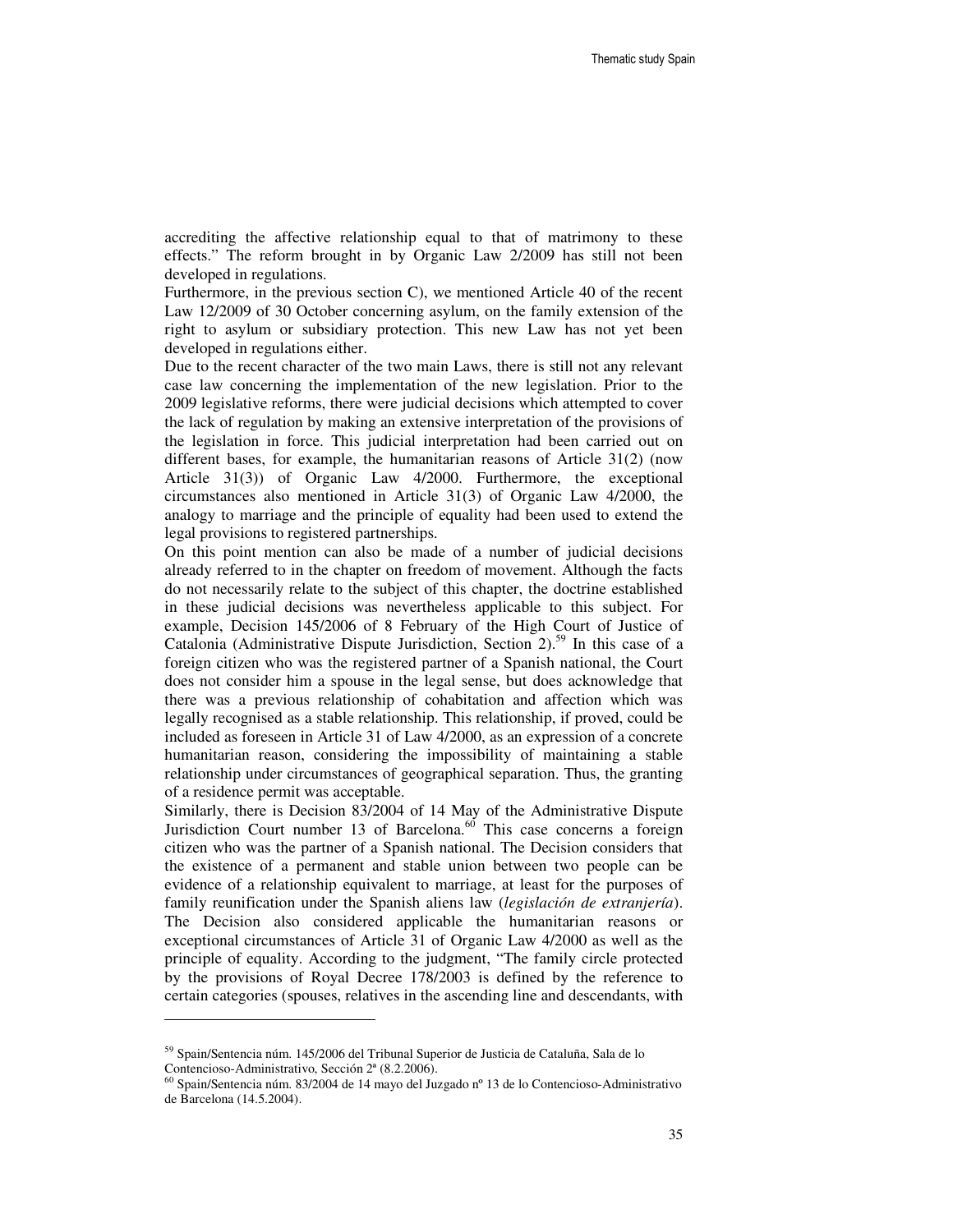some particularities which define a space of relationships in which is necessary to consider included in an implicit way at least the legalised homosexual couples, since the affective intensity of this link will be normally closer to the "core" of the mentioned space than the one between a Spanish citizen and, for example, his foreign spouse's relatives in the ascending line". Thus, the Decision recognised the right of the appellant.

In contrast, as previously mentioned, attention should be drawn to Decision 842/2004 of 6 September of the High Court of Justice of Navarre (Administrative Dispute Jurisdiction, Section  $1$ <sup>61</sup>. In this case, concerning a foreign citizen who was the partner of a Spanish national, the court considered that the provisions on the rights of foreigners should be subject to a strict interpretation. There are certainly laws which grant registered partnerships treatment similar to marriage (thus as regards tenancy, penal issues and pensions), and this because of the clear declared intention of the legislator in the correspondent legal act. But since the law on aliens did not include it, the court considered that equal treatment of marriage and homosexual partnership was not possible.

As can be seen, all these judicial decisions concern relationships formed by a Spanish national and a foreign citizen. Fortunately, a normative regulation on this issue is already to be found in Royal Decree 240/2007 of 16 February on the Entry, Free Movement and Residence in Spain of Citizens of European Union Member States and Citizens of other States Party to the Agreement on the European Economic Area.

Since 2009, Spain also has a new legislation on aliens (Organic Law 2/2009) which is in accordance with Article 4(3) of Directiva 2003/86/EC. This legal change clarifies the Spanish legal system with regard to this issue, avoiding contradictory jurisprudence. Certainly, Article 4(3) of Directive 2003/86/EC of 22 September 2003 on the right to family reunification does not contain an obligation for the Member States, since it clearly establishes that the Member States "may" authorise the entry and residence "of the unmarried partner, being a third-country national, with whom the sponsor is in a duly attested stable long-term relationship, or of a third-country national who is bound to the sponsor by a registered partnership in accordance with Article 5(2), and of the unmarried minor children, including adopted children, as well as the adult unmarried children who are objectively unable to provide for their own needs on account of their state of health, of such persons". Thus, prior to the 2009 reform, it could not be said that the Directive had not been implemented appropriately. However, taking into account the fact that there is contradictory jurisprudence, the recent amendment of the Spanish legislation has clarified this situation. In addition to this, the protection granted by the Directive covers descendants, but the Spanish norm extends the protection also to the direct relatives in the ascending line.

 $<sup>61</sup>$  Spain/Sentencia núm. 842/2004 de 6 septiembre del tribunal Superior de Justicia de Navarra,</sup> Sala de lo Contencioso-Administrativo, Sección 1ª.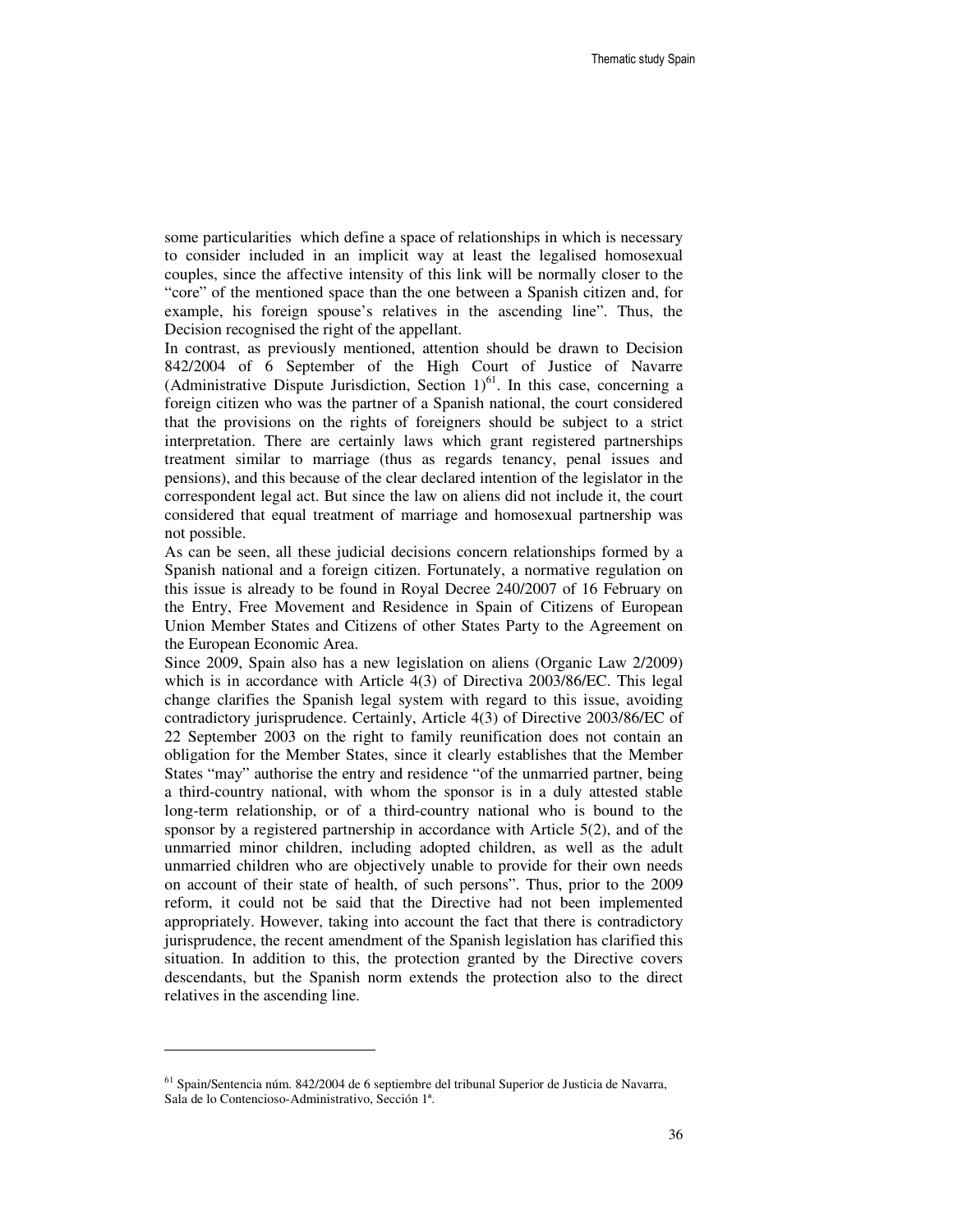After requesting this information from the Ministry of Equality, from the Ministry of Justice, from the Ministry of Internal Affairs and from the National Institute of Statistics, it can be said that there are no official statistics on these issues in Spain. LGBT associations (such as the *Federación Estatal de Lesbianas, Gays, Transexuales y Bisexuales* or *COGAM)* do not have data available either.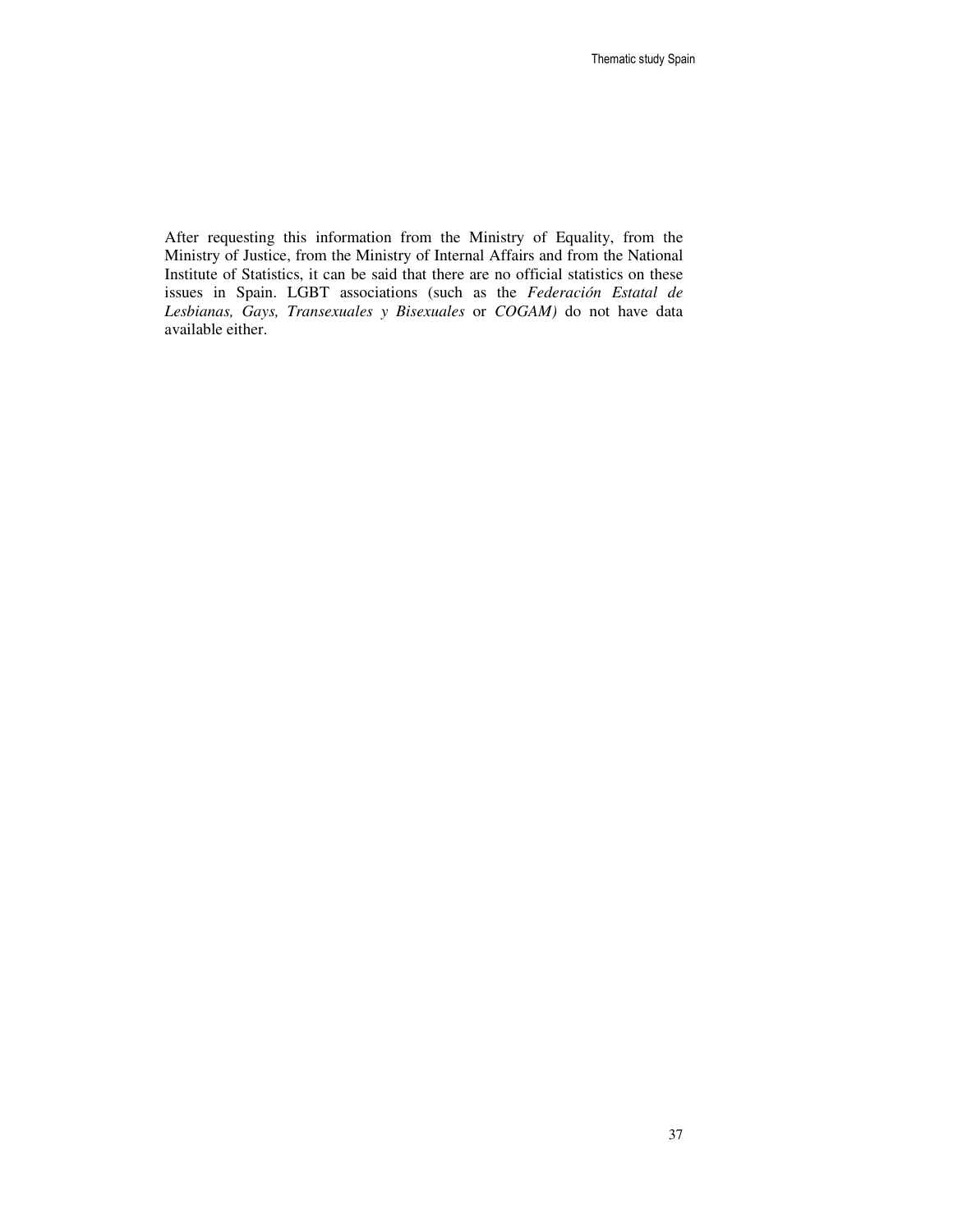# E. Freedom of assembly

According to the provisions of Article 5, section a) of the Organic Law 9/1983 of 15 July on *Derecho de Reunión* [Right of Assembly], the governing authority suspends and, if necessary, dissolves an assembly or a demonstration, considered illegal in accordance to the Penal law. It is to highlight that the Spanish Penal Code provides in its Article 510 that "those conducts likely to incite discrimination, hatred or violence against groups or associations for racist, anti-semitic or other motives, related to their ideology, religion or belief, family situation, the belonging of their members to a particular ethnic, racial, or national group, their sex, sexual orientation, illness or disability, will be fined with a penalty from six up to twelve months or punished with a prison sentence from one up to three years". Article 513 para. 1 of the Penal Code penalizes assemblies and demonstrations which object is the commitment of an offence. Therefore demonstrations etc. can be prohibited if they have a homophobic object. On the other side, Article 515 para. 4 of the Penal Code penalizes associations which promote or incite the discrimination, hatred or violence against persons, groups or associations for motives related to their ideology, religion or belief, the belonging of their members to a particular ethnic, racial, or national group, their sex, sexual orientation, family situation, illness or disability.

The assemblies for the defense of the rights of the homosexuals are protected by the Constitution (Article 21) and by the Law. Article 3 para. 2 of the Organic Law 9/1983 estipulates that "The authority shall protect the assemblies and demonstrations against those who intent to avoid, disturb or affect the legal exercise of this right". Article 514 para 4 of the Penal Code provides that "Those who impede the legal exercise of the rights of assembly and demonstration, or disturb gravely the development of an assembly or a demonstration will be punished with a prison sentence from two up to three years in the case of use of force, and with a prison sentence from three up to six months or fined with a penalty from six up to twelve months if committed trough a factual (not legal or psychological) obstacle.

For this chapter neither statistical data nor case law has been found. Consequently, this chapter and Chapter I. Miscellaneous are the only ones in which newspaper articles are the main source of information. Taking into account this information (links are included below), it can be said that there are no practical obstacles to the holding of demonstrations promoted by gay and lesbian associations. On the contrary, the public authorities not only contribute with all the usual facilities for this type of event, but also provide significant subsidies ( $\epsilon$ 100,000 in Madrid in 2007 and similar amounts in past years), granted for activities related to the celebration of Gay Pride. In fact, Euro Pride 2007 took place in Madrid.

Participation in these types of activities and demonstration is considerable, reaching tens or hundreds of thousands in Madrid (in some cases, nearly a million people) and it is regarded as normal practice. This does not mean that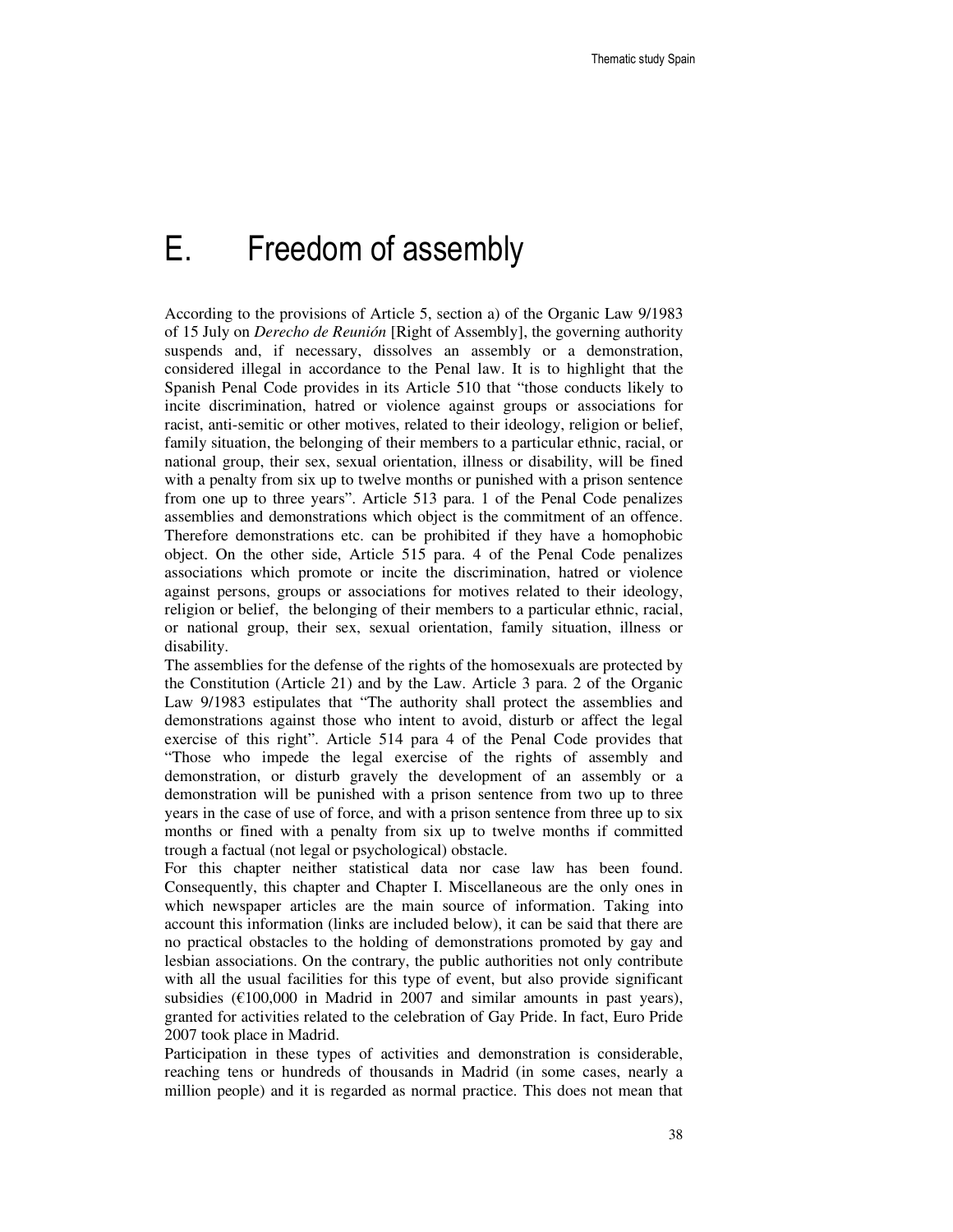there are no incidents, since isolated acts of aggression have been recorded at some of these events. Taking into account the number of participants and the extremely isolated character of the incidents, they cannot be regarded as relevant. Nevertheless, despite the small number of homophobic incidents, they demonstrate the need to continue with the efforts by the public authorities to achieve full normalisation.

Relevant newspaper articles are as follows:

The Madrid Gay Pride celebration in 2009 was led by the Ministry of Equality, representatives of progressive political parties (PSOE, IU and UPyD) and by union trade leaders:

http://www.elmundo.es/elmundo/2009/07/04/madrid/1246735435.html

A Gay Pride was celebrated in Barcelona in 2009 for the first time with the support, among others, of the Government of the Autonomous Community of Cataluña and of the City Council of Barcelona. Predictably, there will be a second edition of this Gay Pride in Barcelona in 2010:

http://www.pridebarcelona.org/en/

Other newspaper articles refer to gay pride celebrations that have taken place without incidents in several Spanish cities. For example, in Valencia in 2008: http://www.lasprovincias.es/valencia/20080627/local/vida-ocio/valencia-

celebrara-orgullo-sabado-200806271058.html

The City Council of Madrid provides financial support for the celebration of Gay Pride. In 2007 (€100,000):

http://www.elpais.com/articulo/madrid/Ayuntamiento/aporta/100000/euros/fiest a/Orgullo/Gay/elpepiespmad/20070608elpmad\_13/Tes

In 2004 (€80,000):

http://www.elpais.com/articulo/madrid/Gallardon/subvenciona/60000/euros/fies ta/final/celebracion/Dia/Orgullo/Gay/elpepiespmad/20040625elpmad\_8/Tes An individual attacked in Madrid in 2007:

http://www.elpais.com/articulo/madrid/cara/Orgullo/elpepiespmad/20070704elp mad\_11/Tes?print=1

Three people attacked in Madrid in 2006:

http://www.elpais.com/articulo/madrid/chicos/agreden/mujeres/transexuales/dia /Orgullo/Gay/elpepiespmad/20060629elpmad\_16/Tes

More than half a million people attend Gay Pride in 2003:

http://www.elpais.com/articulo/sociedad/marcha/Orgullo/Gay/reune/medio/mill on/personas/Madrid/elpepusoc/20030628elpepusoc\_1/Tes

One million people attend Gay Pride 2004:

http://www.elpais.com/articulo/sociedad/millon/personas/colapsan/Madrid/cele brar/Dia/Orgullo/Gay/elpepusoc/20040703elpepusoc\_2/Tes

Thousands of people at the 2006 march:

http://www.elpais.com/articulo/sociedad/Orgullo/Gay/inunda/Madrid/elpepisoc/ 20060702elpepisoc\_2/Tes

Hundreds of thousands of people attend Euro Pride 2007 in Madrid: http://videos.abc.es/informaciondecontenido.php?con=1316

No official or unofficial statistical data on this issue could be found. The abovementioned annual reports of the Office of the General State Prosecutor only contain a general reference to the number of judicial proceedings on illegal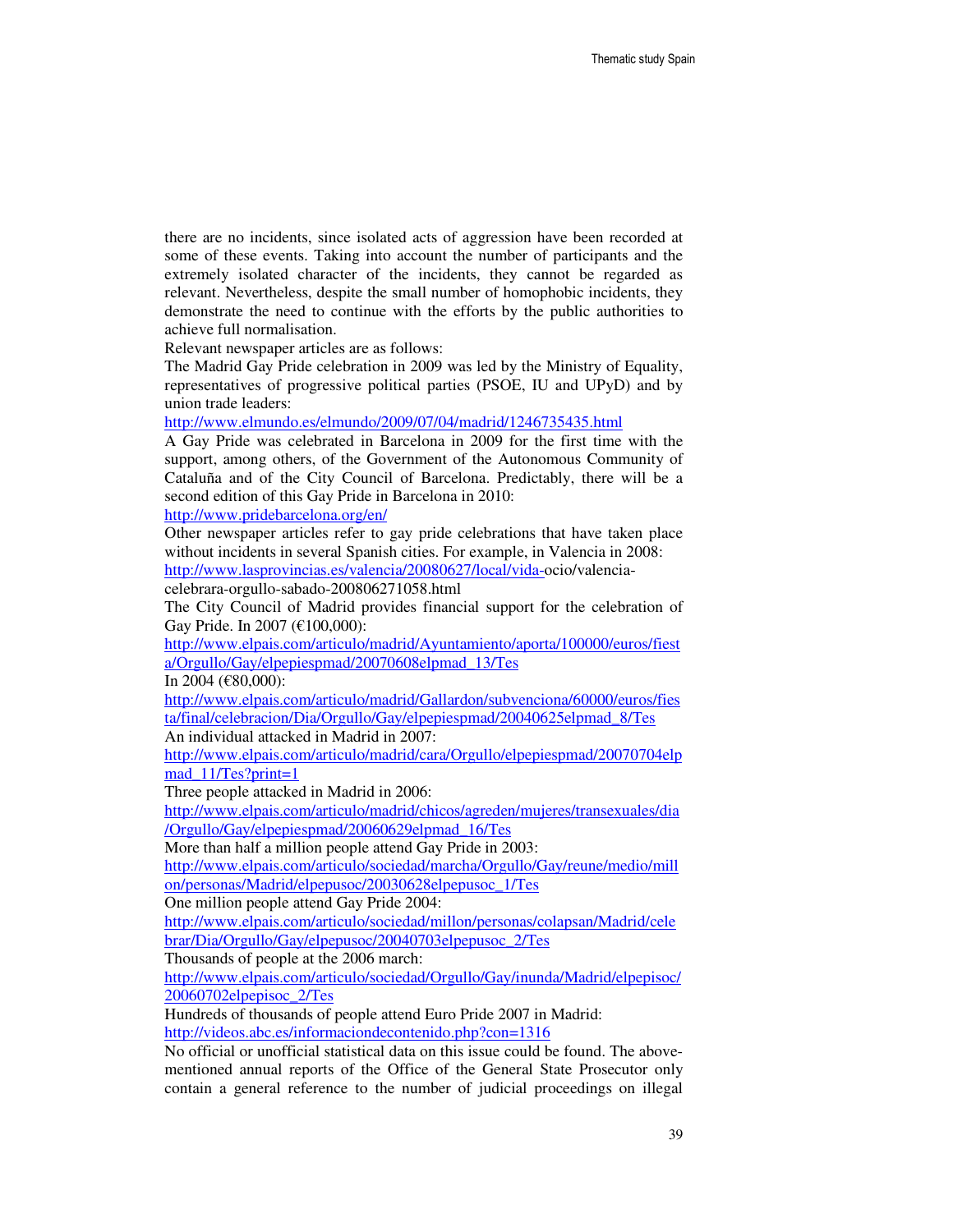demonstrations, without disaggregating data on illegal demonstrations against tolerance of LGBT people: four judicial proceedings on illegal demonstrations in 2004; two in 2005; 35 in 2006; four in 2007; and one in 2008.<sup>62</sup>

 $\overline{a}$ 

<sup>&</sup>lt;sup>62</sup> Office of the General State Prosecutor,

http://www.fiscal.es/cs/Satellite?cid=1240559967610&language=es&pagename=PFiscal%2FPag e%2FFGE\_sinContenido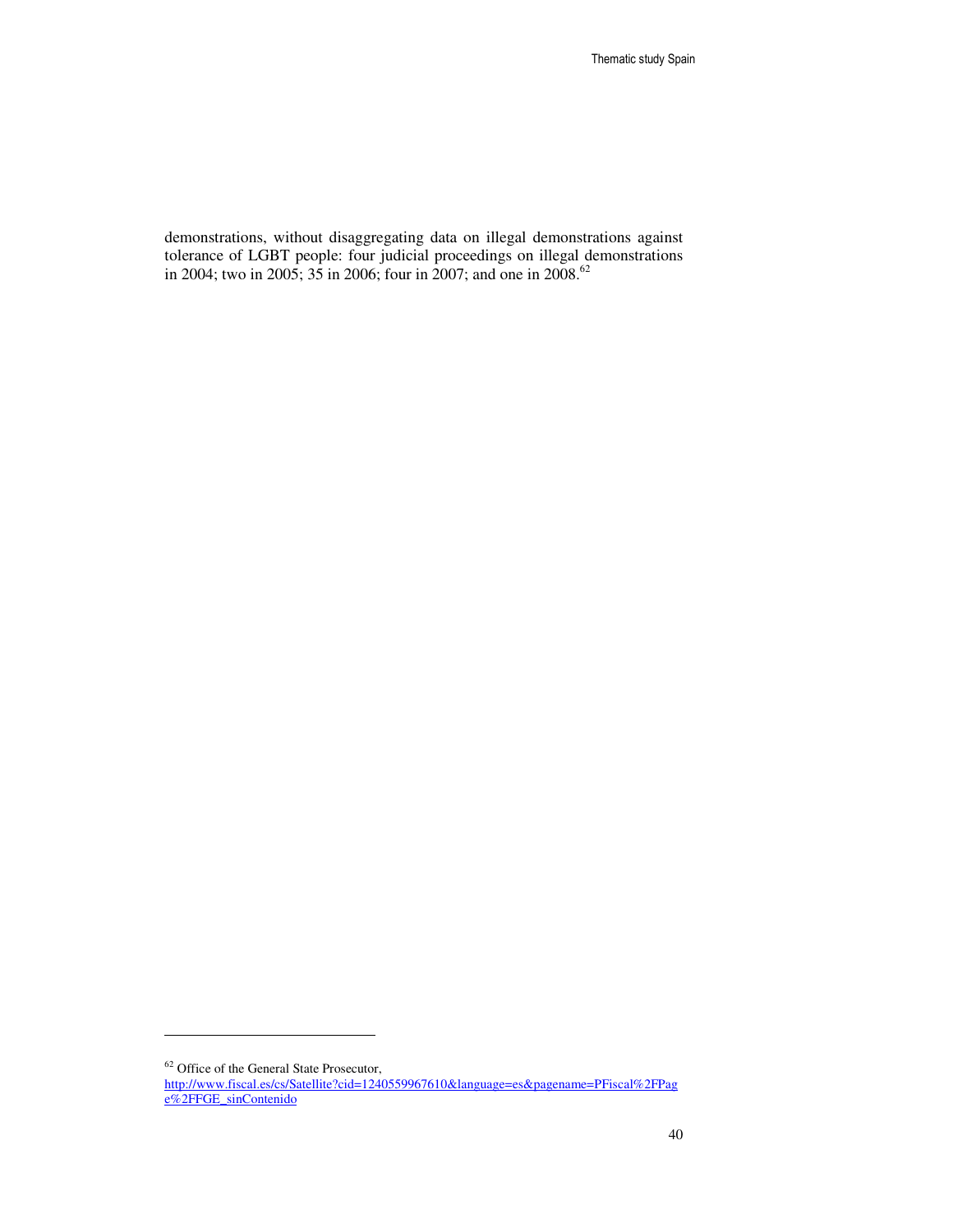# F. Criminal law

On this point a distinction must be made between hate speech and hate crimes on homophobic grounds. Hate speech is regulated in Article 510 of the Criminal Code, which states: "1. Those who promote discrimination, hatred or violence against groups or associations, for racist or anti-Semitic reasons, or other reasons related to ideology, religion or beliefs, family situation, ethnic or racial origin, national origin, gender, sexual orientation, illness or disability, will be punished with a prison term of one to three years and a penalty of six to twelve months. 2. Those who, knowing it to be false or in reckless disregard of the truth, spread injurious information on groups or associations in relation to their ideology, religion or beliefs, ethnic, racial or national origin, gender, sexual orientation, illness or disability, will be punished with the same penalties."

With regard to homophobic motivation for crimes, mention has already been made of the provisions of the Penal Code on the prohibition of discrimination on grounds of sexual orientation in connection with access to public services. Article 511 of the Penal Code states: "1. Anyone in charge of a public service who denies an individual a benefit to which s/he is entitled, on grounds of ideology, religion or belief, ethnic, racial or national origin, gender, sexual orientation, family situation, illness or disability, shall be sentenced to prison for a period of six months to two years and a penalty of 12 to 24 months and special disqualification from public employment or position for a period of one to three years. 2. The same legal sanctions shall be applicable when the facts are committed against an association, foundation, society or corporation or against their members on grounds of their ideology, religion or belief, ethnic, racial or national origin, gender, sexual orientation, family situation, illness or disability. 3. Civil servants who perpetrate any of the conducts described in this article shall be punished with sanctions from the upper range of the penalty degree and with regard to the special disqualification from public employment or position for a period from two to four years".

On the other hand, Article 512 of the Penal Code rules that, "Those who, in the exercise of their professional or managerial activities, deny any individual a benefit to which s/he is entitled, on grounds of ideology, religion or belief, ethnic, racial or national origin, sex, sexual orientation, family situation, illness or disability, shall be sanctioned with special disqualification from the exercise of their profession, occupation, industry or trade, for a period of one to four years".

In addition, Article 515, section 5, considers illegal associations to be, "Those that promote or prompt discrimination, hatred or violence against people, groups or associations on grounds of their ideology, religion or beliefs, ethnic, racial or national origin, gender, sexual orientation, family situation, illness or disability". Article 517 establishes the punishment for these cases: founders, directors and presidents of associations shall be punished with a prison term of two to four years, a penalty of 12 to 24 months and special disqualification from public employment or position for a period of six to 12 years. The active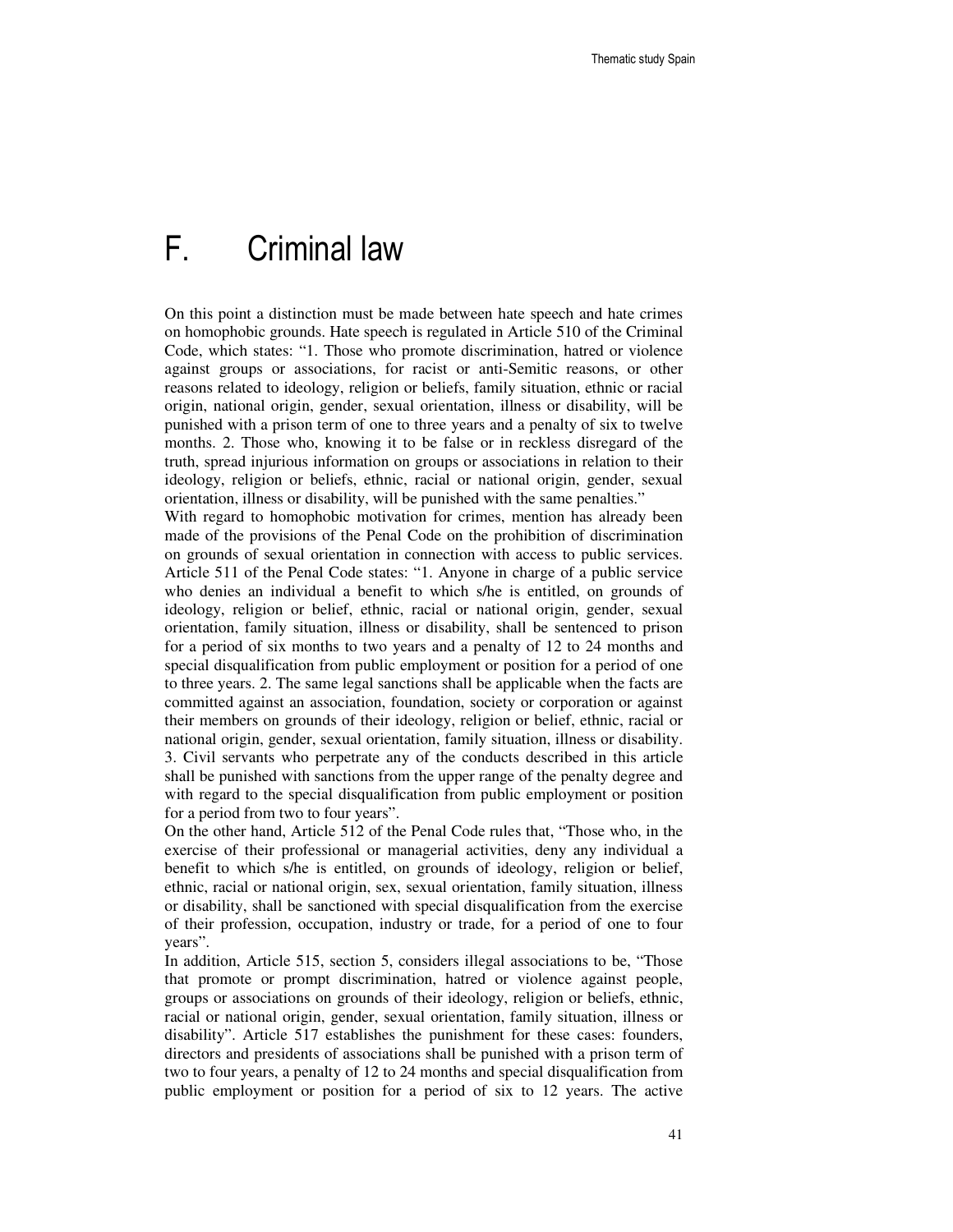members will be punished with a prison term of one to three years and a fine of 12 to 24 months. The subsequent articles establish other provisions for such cases, including provision for the judicial dissolution of the illegal associations. With regard to homophobic motivation for crimes account must also be taken of Article 22(4) of the Penal Code which defines as an aggravating circumstance, "to commit a crime for racist or anti-Semitic reasons or other types of discrimination on grounds of the victim's ideology, religion or beliefs, ethnic, racial or national origin, gender or sexual orientation, or illness or disability".

Consideration should also be made of Law 49/2007 of 26 December, which establishes the offences and sanctions regarding equal opportunities, nondiscrimination and universal accessibility for disabled people<sup>63</sup>. Article 16(4)(e) of this law establishes as very serious offences conducts regarded as grave when their perpetrators have also been motivated by hatred, including racial or ethnic hatred, gender, sexual orientation, age, severe disability or incapacity of the victim to act on his/her own.

In addition, account should be taken of the numerous provisions which Spanish legislation dedicates to harassment, which have been mentioned in the chapter on the implementation of Employment Directive 2000/78/EC (see Chapter A. above for details). It is also necessary to keep in mind the protection offered by Organic Law 1/1982 of 5 May 1982 on *Protección Civil del Derecho al Honor, a la Intimidad Personal y Familiar y a la Propia Imagen* [Civil Protection of the Right to Honour, Personal and Family Intimacy and the right to control the use of One´s Own Image].

Finally, it should be noted that the new Statutes of Autonomy of Andalusia and Catalonia have established instructions for the public authorities which oblige them to combat homophobia. Thus, the Statute of Andalusia (enacted by Organic Law 2/2007 of 19 March on *Reforma del Estatuto de Autonomía para Andalucía* [the Reform of the Statute of Autonomy for Andalusia]) includes in Article 37(1.2º) on the leading principles for public policy, "The fight against sexism, xenophobia, homophobia and militarism, especially by means of teaching about values and providing education which promotes equality, tolerance, freedom and solidarity". Similarly, the Statute of Catalonia (enacted by Organic Law 6/2006 of 19 July on *Reforma del Estatuto de Autonomía de Cataluña* [the Reform of the Statute of Autonomy of Catalonia]) establishes in Article 40(8) that, "The public authorities should promote the equality of all individuals regardless of their origin, nationality, gender, race, religion, social condition or sexual orientation, and promote the eradication of racism, anti-Semitism, xenophobia, homophobia and any other expression that violates people's equality and dignity".

With regard to Spanish jurisprudence, mention may be made, in the first place, of the Decision of the Provincial Court of Cantabria no. 19/2001 (section 2) of 4 October $^{64}$ . The Court considered that the circumstance of increased criminal

<sup>&</sup>lt;sup>63</sup> Spain/Ley 49/2007 de 26 diciembre sobre el régimen de infracciones y sanciones en materia de igualdad de oportunidades, no discriminación y accesibilidad universal de las personas con discapacidad.

<sup>64</sup> Spain/Sentencia de la Audiencia Provincial Cantabria (Sección 2) núm. 19/2001 de 4 octubre.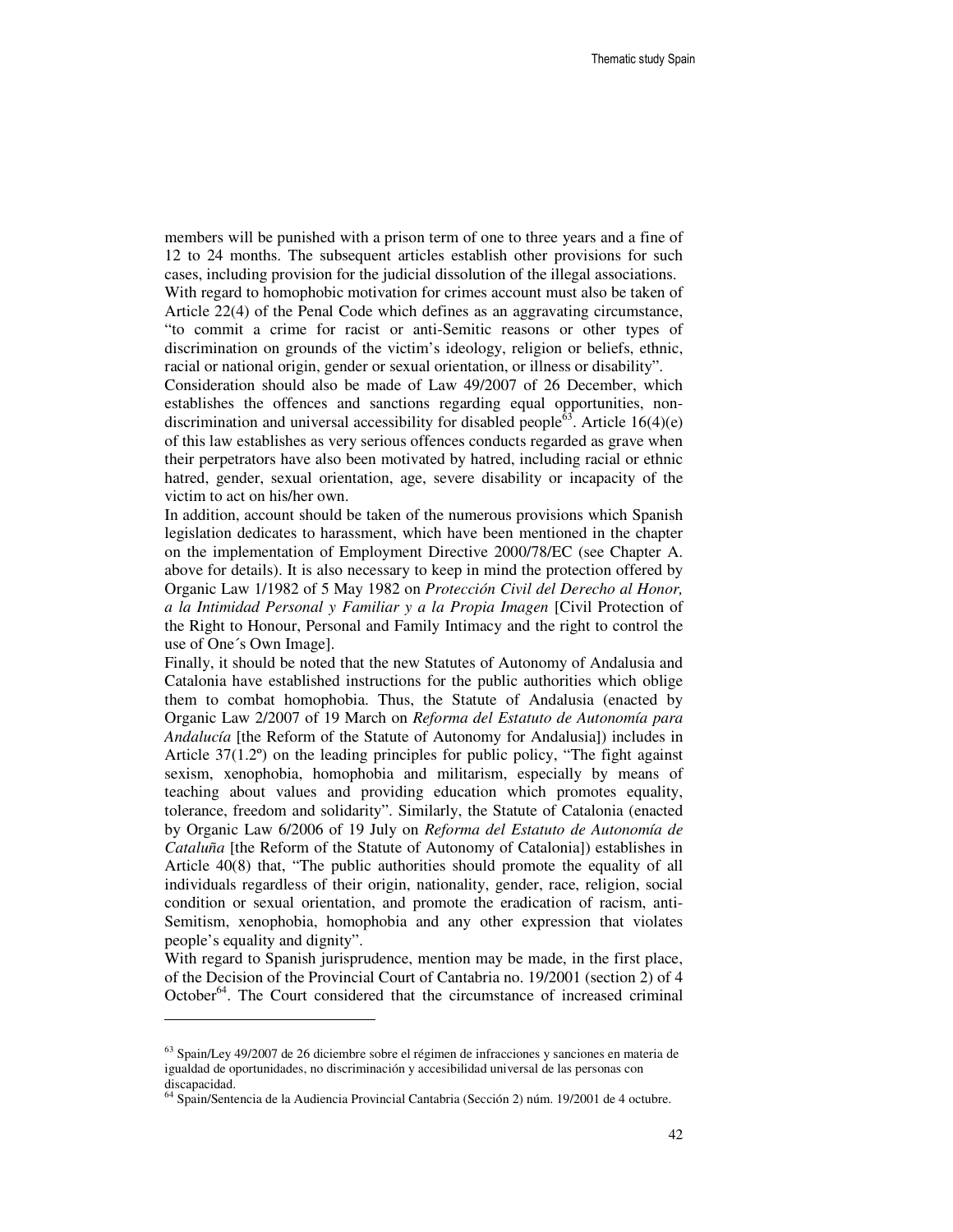responsibility of Article 22(4) of the Penal Code, relating to the sexual orientation of the victim, should be applied to the offence of murder which was the subject of the Decision. This was also the case in Decision of 14 March 2000 of the Provincial Court of Barcelona<sup>65</sup>. In this Decision, the Court considered applicable the aggravating circumstance of acting because of the sexual orientation of the victim in a case of threats (accompanied by a misdemeanour of harassment).

On the other hand, Decision number 195/2008 of 28 March, of the Provincial Audience of Zaragoza<sup>66</sup>, partially revokes the Decision passed on 6 February 2006 by Criminal Court number 6 of Zaragoza, as it considers that the aggravation of sexual or ideological discrimination of Article 22.4 of the Criminal Code should not be applied to the case as there is not sufficient proof for its application in the appreciated crime of threats. According to the Sentence of the Audience, "what is understood from the proven facts is the existence of a common confrontation in the early morning in a bar between two groups of 4 to 7 young people, respectively. This confrontation was above all verbal, accompanied by the brandishing of knives, sprays and chains and some broken bottles. There is no firm demonstration of the reasons that caused the confrontation. Some say that the others "looked down on them" when they came in, and that the threats were reciprocal; also from the others against those now appealing. And the others say that these insulted them, calling them "filthy and gay". One of those reporting affirmed in court that this latter insult might have come because at the time, "They had hugged each other". It is also said that the premises where the confrontation started was an "alternative bar"." Also some of those accused worn clothes and signs which could be an indication of an extreme right-wing affinity. According to the Sentence of the Audience, with these elements it was not possible to apply the aggravation of acting for reasons of ideological discrimination or the sexual orientation of the victims, as there were no signs or any proof that might allow the conclusion to be reached of the accused having acted for reasons of a certain ideology or sexual orientation.

The Sentence of the Supreme Court of 30 October 2009 (already mentioned in section A) condemns a judge for a crime of judicial prevarication provided in Article 446(3) of the Criminal Code, not continued, without general circumstances modifying criminal liability, to a 12-month fine and special prohibition for the post of Judge or Magistrate for a time of 10 years, and to compensate the claimant with six thousand euros. On 16 May 2006 the Court had registered the case for adoption brought by Mrs Rosa on the girl Consuelo, born on 11 February 2006 by artificial insemination of Mrs Laura, with whom the person causing the case had contracted matrimony on 18 November 2005. The Supreme Criminal Chamber considers that the intention of the judge had been to prevent the application of the solution adopted by the law, which admitted matrimony between people of the same sex and covered the cases of the adopted person being a child of the adopter's partner. The Supreme Court

<sup>65</sup> Spain/Sentencia de la Audiencia Provincial Barcelona (Sección 6),de 14 marzo 2000.

<sup>66</sup> Spain/Audiencia Provincial de Zaragoza/Sentencia 195/2008 (28.03.2008)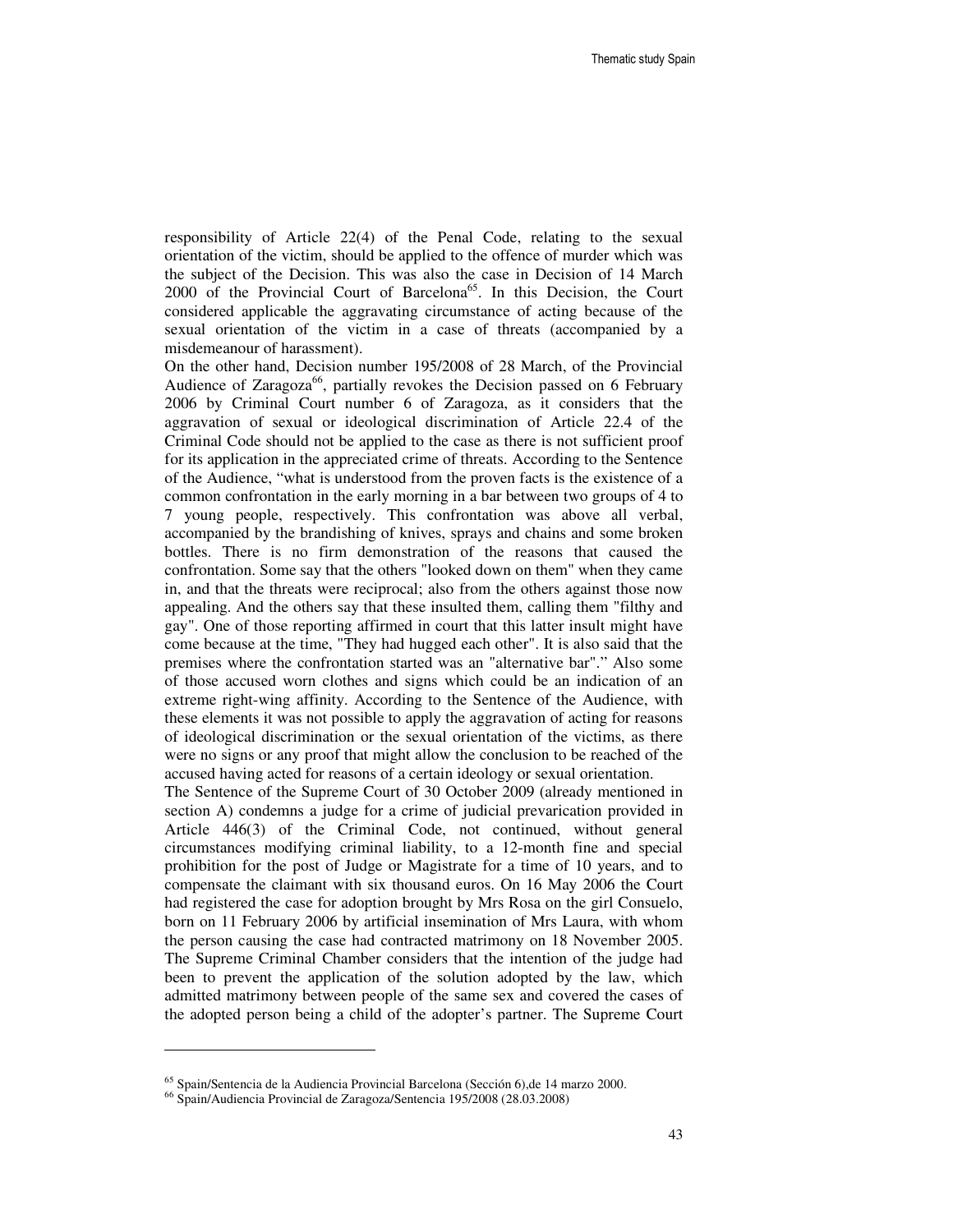considers that the agreements reached by the judge do not only involve "unfair delaying resolutions" but also an "outlay of active belligerent obstruction" to prevent the application of the law, especially, it adds, when he attempted to question their suitability for adoption due to the woman's sexual orientation. Although it recalls that the law establishes the superior interest of protecting the minor, for which the suitability of the adopting parties will also be considered, the Supreme sustains that in this case the adoption was "abnormally displaced in time". The judge, the sentence highlights, whatever his juridical or metajuridical ideology, had "the duty of adapting his court work to the solution already taken by law".

Resolution number 53/2008 of 1 April, given by the Provincial Audience of Guipúzcoa (Section  $3^{67}$ , obliges a case to be reopened which had been turned over by Court of Instruction number 2 in Donostia, before the signs of crime of Article 173 of the Criminal Code, consisting of giving another person degrading treatment and seriously undermining their moral integrity. In instruction practice to date, signs were given that the plaintiff, a worker in a penitentiary centre, was receiving reiterated insults with respect to his sexual orientation from his work colleagues. The Audience called on the Court to reopen the case and to continue investigating to clarify what had happened and be able to determine any possible criminal liability.

In other judicial decisions there was a negative evaluation of the facts by the court, although the facts were not considered illegal by the criminal law. This was the case in the Decision of the Provincial Court of Barcelona (Section 3) of 20 June  $2000^{68}$ . The facts were the expulsion from a disco of a two homosexuals who were kissing each other. The Court considered that this constituted a discriminatory act, although it was not considered illegal on the basis of criminal law. The Court considered that criminal law is governed by the principle of minimum intervention and that there were other means for the complainants to defend their right not to be discriminated against by reason of their sexual orientation.

With regard to these other means, mention should be made of Decision 145/2006 of 8 February of the High Court of Justice of Catalonia (Administrative Dispute Jurisdiction, Section  $2)^{69}$ . The facts in this case were the publication by a magazine of pictures of the complainants without their consent. Under the pictures there was an insulting caption in aggressive and pejorative language referring to the sexual conduct and specifically regarding the homosexuality of certain of the individuals concerned. The Court concluded that there had been an infraction of Article 7 of Organic Law 1/1982 of 5 May on the Civil Protection of the Right to Honour, Personal and Family Intimacy and to control the use of one's Own Image, and required the magazine to pay monetary compensation and to publish the Decision in the magazine.

<sup>67</sup> Spain/Audiencia Provincial de Guipúzcoa/Sentencia 53/2008 (01.04.2008)

<sup>68</sup> Spain/Sentencia de la Audiencia Provincial Barcelona (Sección 3), de 20 junio 2000.

<sup>69</sup> Spain/Sentencia núm. 145/2006 del Tribunal Superior de Justicia de Cataluña (Sala de lo Contencioso-Administrativo, Sección 2ª), de 8 febrero.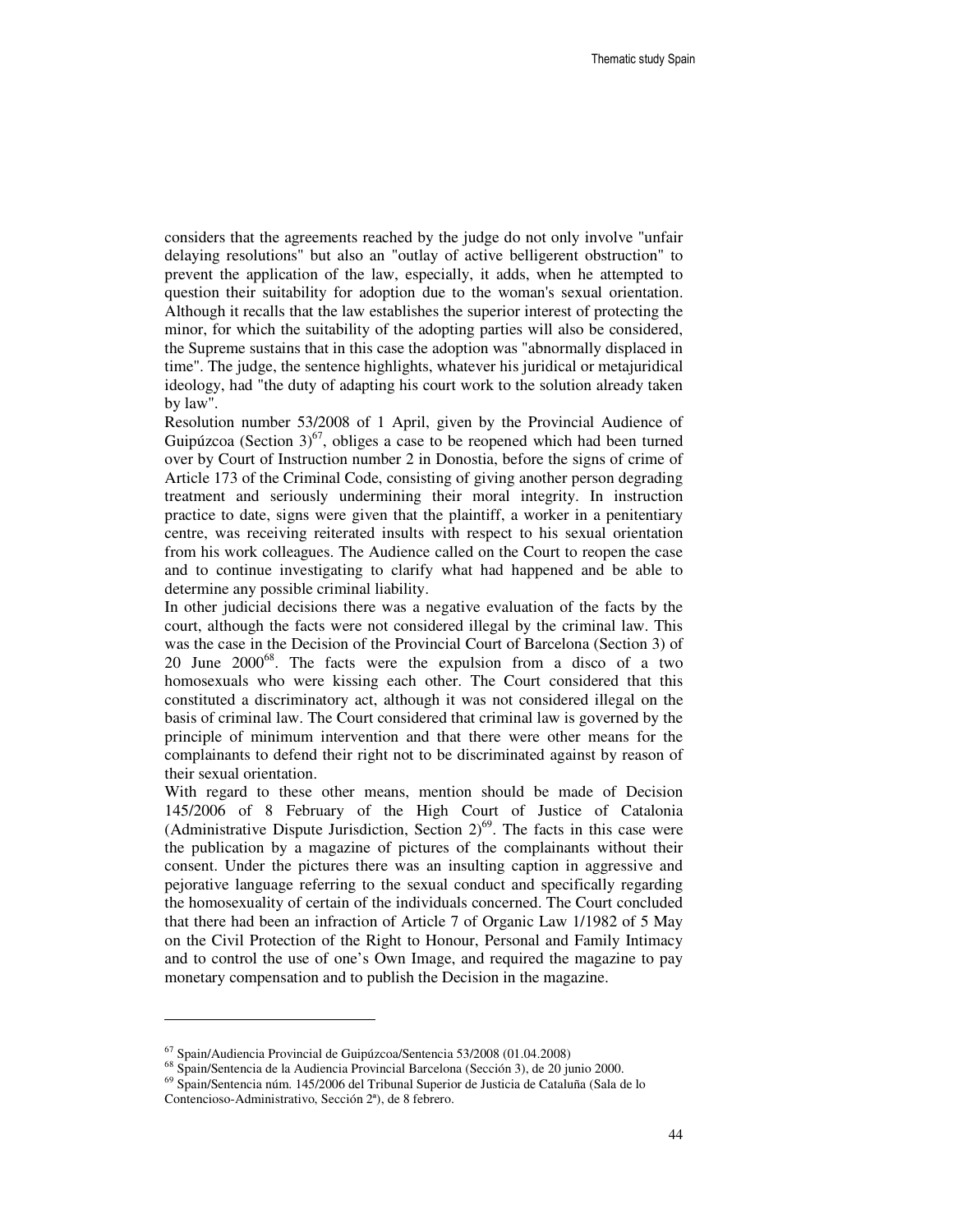In the same line, the Provincial Audience of Madrid (Section 21), in its Decision number  $403/2008$  of 30 September<sup>70</sup>, recognises that there has been an infringement of right of honour by malicious unfounded opinions on the sexual orientation of the actors in a report on a television programme, one of whom was a public person and the other anonymous. The defending communication companies had issued a report in the programme on a television channel on 8 November 2004 in which unfounded opinions were maliciously given on the sexual orientation of the two people. The Sentence states that it cannot be argued that it was done with a sense of humour or exercising critique in relation to the references of there having been caressing between the actresses, and nor may it be an argument that the imputation of a certain sexual orientation has no such connotation, for it will depend on whether or not it is true and how it is done. In relation to the anonymous person, "the truth has not been demonstrated and even less so is it news, and it was done in a clearly offensive disturbing tone as was not shown in the transcription of the phrases, but in the expressions used, the form and the tone in which they were made". The Sentence of the Audience confirms the Sentence of instance, corroborating the illegitimate intromission in the right of honour, in application of Organic Law 1/1982 of 5 May (Articles 2 and 7.7).

Mention can also be made of the Decision of the Provincial Court of Madrid 455/2006 (section 17) of 28 December<sup>71</sup>. The facts were the publication by the complainant's former boyfriend of an announcement, giving her telephone number, on an internet portal whose purpose was to facilitate lesbian relationships. According to the Court, "Such conduct reflects a macho conception of sexuality that implies radical homophobia; so, from such a perspective, the public imputation of lesbianism would pursue a double purpose: to produce an effect of social repulsion and to hinder the complainant's possible future relationships with other men, in the conviction that all men would abstain from undertaking even short relationships with a lesbian [...] The perpetrator of this absurdity appears to ignore the fact that homosexual relationships have been accepted without problem by a growing majority of Spanish society as a respectable option, to the point of being accepted as the basis for a marriage or similar relationship, with the same legal effects as traditional heterosexual marriage".

The annual reports of the Office of the General State Prosecutor contain the figures for number of judicial proceedings on discrimination offences, without disaggregating on any other criteria. This type of crime includes incitement of discrimination, hatred or violence against groups, unequal treatment in access to public services and the denial of a professional benefit. In 2004 there were seven judicial proceedings on discrimination offences; in 2005 there were 26; in 2006 the figure was 27; in 2007 there were four cases and in 2008 there were

<sup>70</sup> Spain/Audiencia Provincial de Madrid (Sentencia 403/2008 (30.09.2008).

<sup>71</sup> Auto de la Audiencia Provincial de Madrid núm. 455/2006 (Sección 17), de 28 diciembre.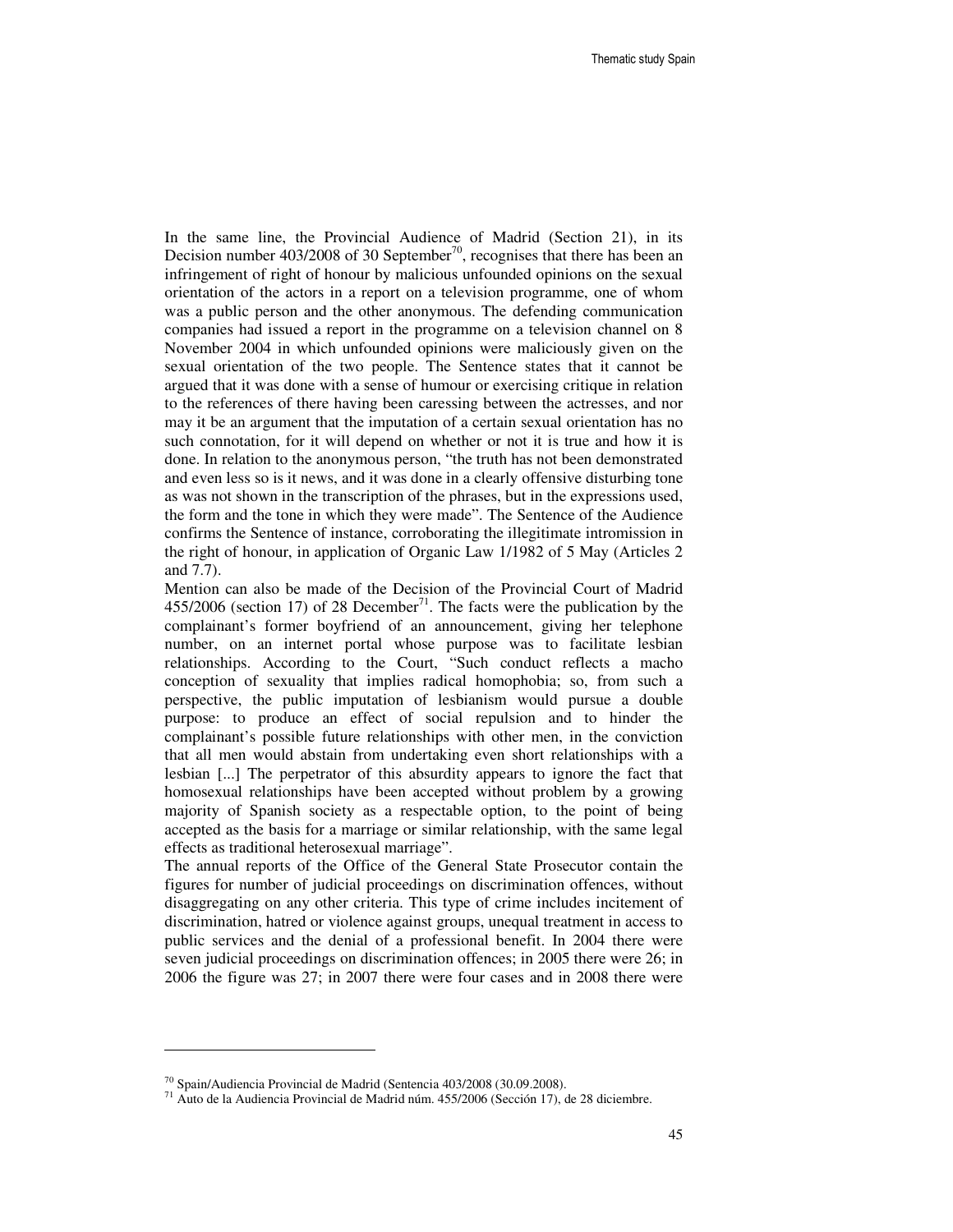five cases.<sup>72</sup> The annual reports also include data on judicial proceedings on illegal associations which promote discrimination, hatred or violence against individuals, groups or associations, but without disaggregating the figures according to associations promoting discrimination, hatred or violence on the grounds of sexual orientation. In 2004, there were 13 criminal cases involving illegal associations; in 2005 there were 30; in 2006 the figure was 50; in 2007 there were 44 cases and in 2008 there were 75 cases. There are no statistical data on homophobic motivation as an aggravating factor in crimes.

 $\overline{a}$ 

<sup>72</sup> Office of the General State Prosecutor,

http://www.fiscal.es/cs/Satellite?cid=1240559967610&language=es&pagename=PFiscal%2FPag e%2FFGE\_sinContenido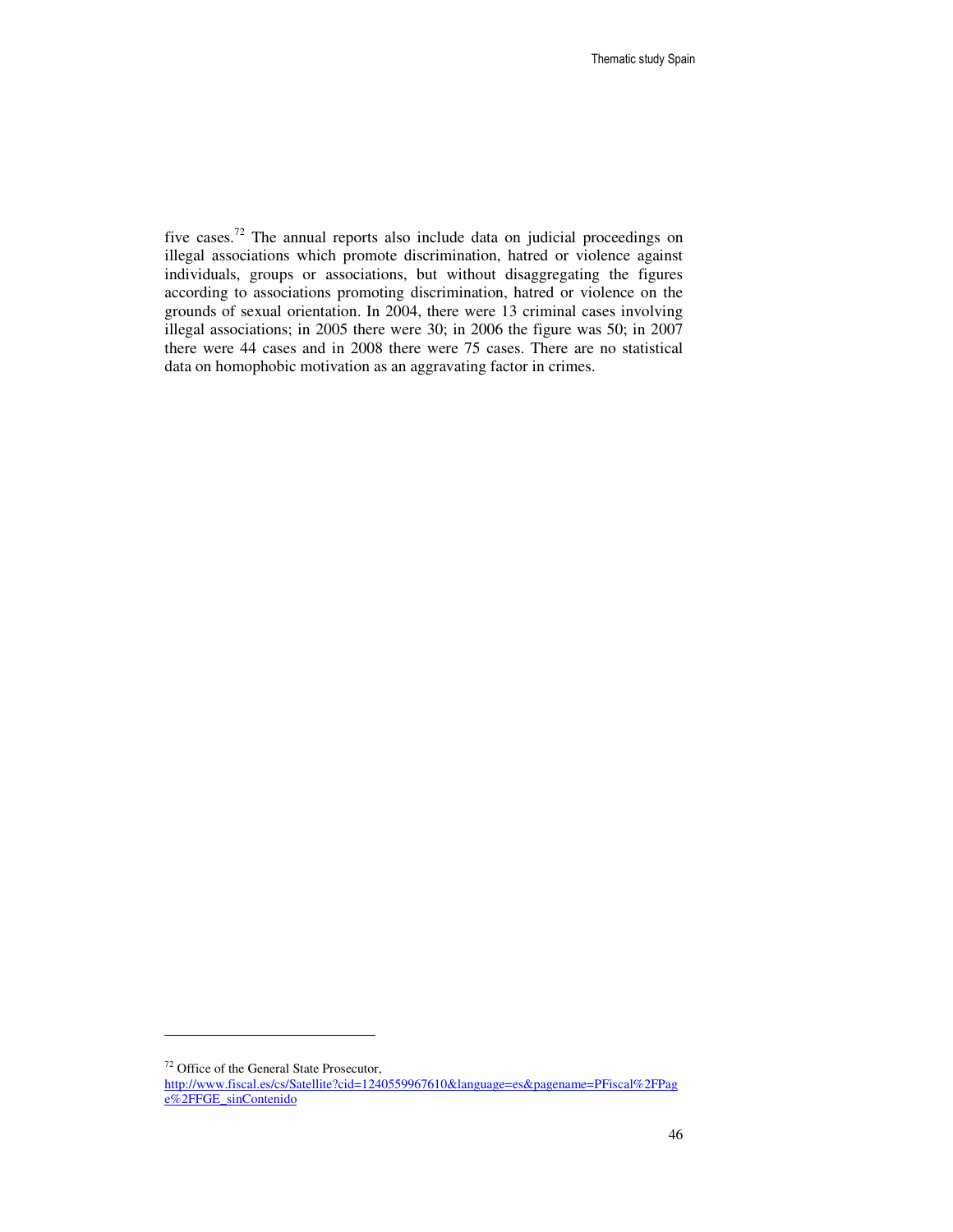# G. Transgender issues

The general legislation on equal treatment and non-discrimination on the grounds of sexual orientation is fully applicable to transsexual people, although gender identity cannot be identified with the right to freedom of sexual orientation and the right not to be discriminated against on the grounds of that sexual orientation. Transsexuality does not involve a specific sexual orientation. However, discrimination and the violation of the principle of equal treatment on the grounds of sexual orientation include all possible cases, including discrimination of homosexual transsexuals. Considering that homosexual transsexuals can also be affected by homophobia, the right not to be discriminated against on the grounds of sexual orientation is obviously also applicable to protect homosexual transsexuals.

With regard to transsexuals, there have been recent legislative changes which have enabled the previous jurisprudence to be superseded and a stable legal framework to be established which fully respects the rights of transsexual people, for example, Law 3/2007 of 15 March on *Rectificación registral de la mención relativa al sexo de las personas* [the Rectification of the mentions of the Gender in Registries]. The Preamble to this law defines its two main purposes: "This Law seeks to establish the necessary requirements for changing the recorded gender of a person in the Civil Register where the existing entry does not correspond to his/her true gender identity. This Law also regulates the change of name so that it is coherent with the sex".

Both the rectification of the recorded gender and the change of name in the Register are a consequence of a prior change of gender identity: "In accordance with the regulation by this Law, the rectification of the recorded gender and the change of name in the Register certify as an objective fact the prior change of gender identity, so that legal certainty and the protection of general interests are guaranteed. With this purpose, adequate evidence of the change of identity shall be provided and the rectification of the register shall be made in accordance with the government files of the Civil Registry".

Article 1(1) of the Law establishes that, "Any person of Spanish nationality who is over 18 years of age and has the required legal capacity may request the rectification of the gender entry in the Register. The rectification of the gender will bear the change of the individual's name, so that it is coherent with the registered gender".

Article 4 determines the conditions to which the rectification of recorded gender in the register is subjected:

"1. The rectification of the gender recorded in the register shall be accepted provided the applicant proves:

a) A diagnosis of gender dysphoria.

To prove this requirement a report must be submitted from a doctor or clinical psychologist who is a member of a Spanish professional association and whose qualifications have been recognised or accredited in Spain. The report shall refer to: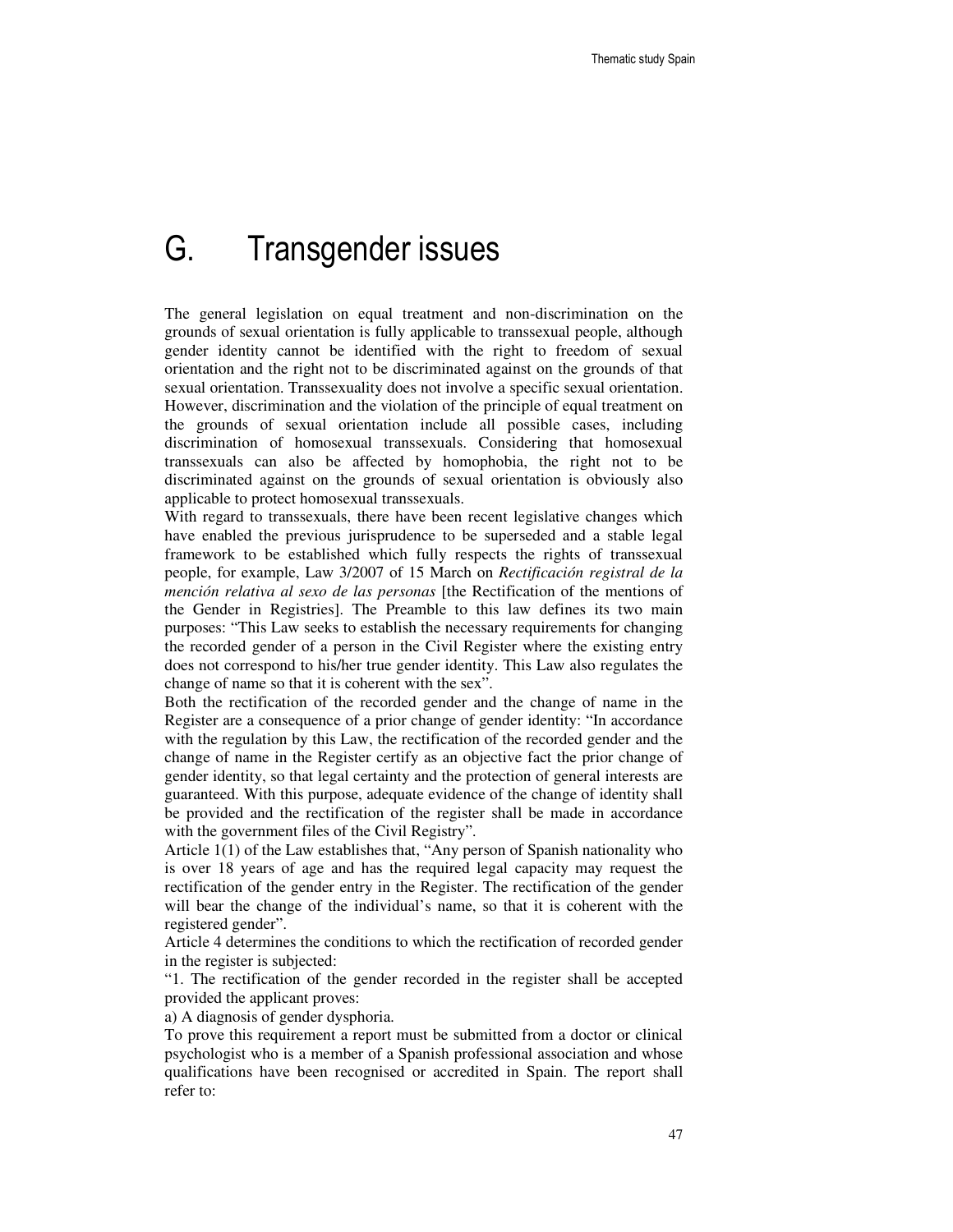1. The existence of a discrepancy between the morphological sex or the initially registered physiological gender and the gender identity or psychosocial sex felt by the applicant, as well as the stability and persistence of this dissonance.

2. The absence of personality dysfunctions that could decisively influence the existence of the dissonance referred to in the previous point.

b) That s/he has been medically treated for at least two years to adapt his/her physical characteristics to those corresponding to the claimed sex. The proof of this requirement shall be made by means of the practicing doctor's report under whose direction the treatment has been carried out or, in its absence, by means of a report by a forensic surgeon.

2. It shall not be necessary for the rectification of the Register for the medical treatment to include gender reassignment surgery. The medical treatment referred to in 1(b) above shall not be a necessary requirement for the rectification of the register if reasons of health or age, certified by a doctor, hinder that treatment."

In addition to this important legislative reform, it is also necessary to point out that some Statutes of Autonomy (which are, functionally, the 'Constitutions' of each of the Autonomous Communities) have incorporated the gender identity into their new charters of rights when the recent amendments to the Statutes were made. This is the case for the Statute of Andalusia (Organic Law 2/2007 of 19 March on Reform of the Statute of Autonomy for Andalusia) in which Article 35 states: "Everybody has a right to be respected in his/her sexual orientation and his/her gender identity. The public authorities shall promote policies to guarantee the free exercise of this right". Similarly, the Statute of Aragon (Organic Law 5/2007 of 20 April on *Reforma del Estatuto de Autonomía de Aragón* [Reform of the Statute of Autonomy of Aragon]) in which Article 24(d) establishes that Aragon's public authorities shall conduct their policies in accordance with the following objective: "To guarantee the right of everyone not to be discriminated against on grounds of sexual orientation and gender identity".

The Autonomous Community of Navarra recently approved the Law 12/2009 of 19 November concerning the *derechos de los transexuales* [rights of transsexuals]. As a result of Law 3/2007, regulating the Registry Rectification of the Mention of the Sex of People, as indicated in the reasons of the Law itself, this autonomous Law is not intended to define the cases for a registry change of name, which corresponds to the competence of the State, but to define what the legislator considers a transsexual person and how such a condition is accredited, so that the laws defined in this autonomous Law might be effective in the area of the competence of the Autonomous Community of Navarra. Specifically, Article 3 provides, "1. People benefiting from the services specified in this Independent Law are generally all people residing in any of the municipalities of Navarra, regardless of their legal or administrative situation, under conditions of effective equality, who are transsexual in nature. 2. For the effects of this Autonomous Law, transsexual people are any people who have proceeded to rectify the mention of sex in the Civil Register, in accordance with the provisions of Law 3/2007 of 15 March. 3. The services provided in this Autonomous Law, under the conditions in which they are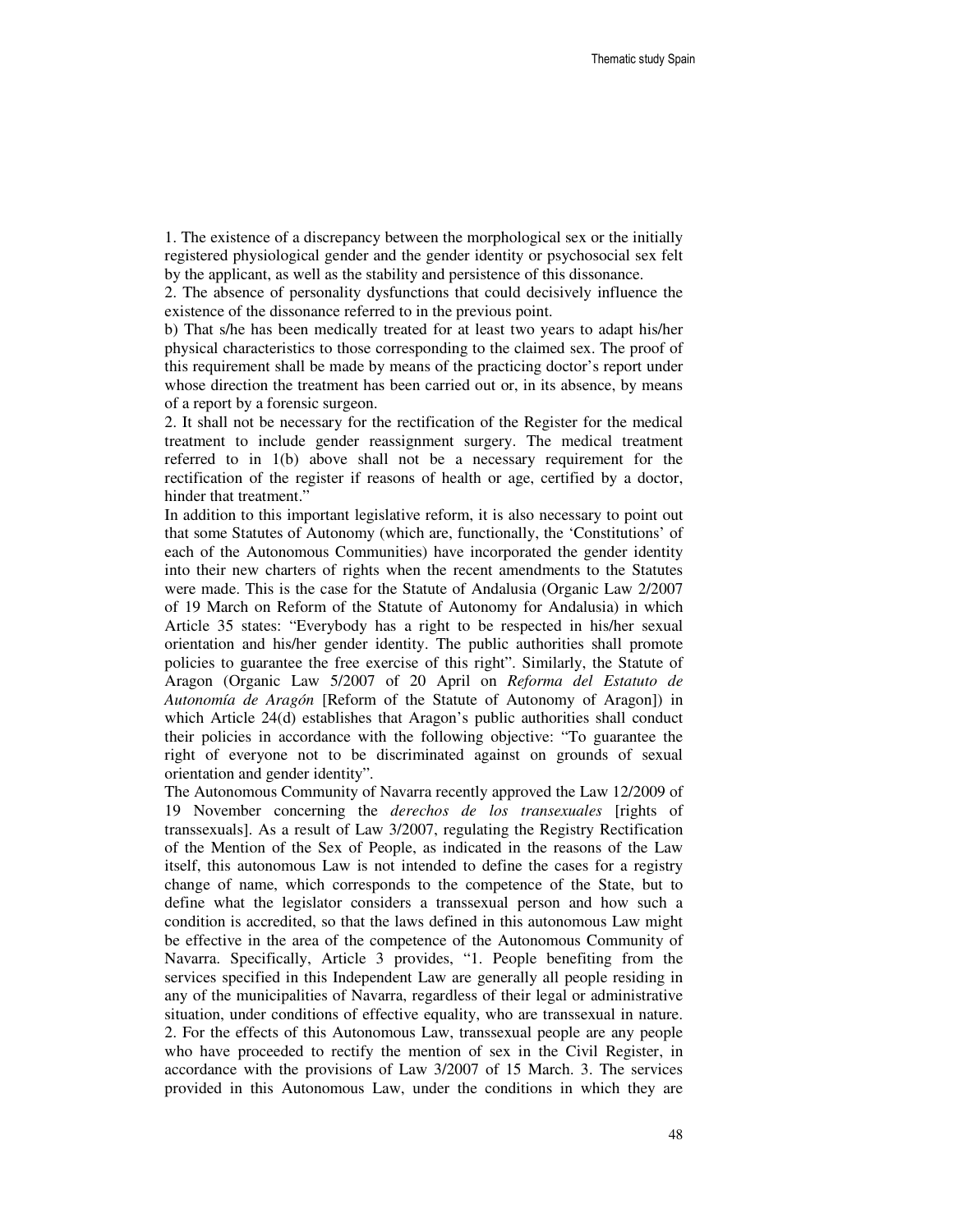established in regulations, may benefit people who, having started the procedure for changing the entry relative to sex, require protection to eliminate the discrimination which might occur as a result of their situation on the way to the new gender identity." Furthermore, this Autonomous Law is intended to be comprehensive, precisely because its aim is that the group of transsexual people should have the same conditions of life as the rest of the citizens in Navarra, and it therefore considers necessary not only measures in the medical area but also measures of positive discrimination in the area of work, and that the educational and civil service areas should be sensitive to the diversity invoked in this Law.

Catalan Law 5/2008 of 24 April, on the *Derecho de las mujeres a erradicar la violencia machista* [Right of women to eradicate macho violence], provides in Article 70 on "Transexuality" that: "1. All measures and the recognition of rights that this Law indicates must respect transsexual diversity. 2. Transsexuals who suffer macho violence will be comparable to women who have suffered the same violence for the effects of the right established by this Law, provided they have been diagnosed with sexual dysphoria, certified by medical or psychological report prepared by a registered professional, or have been treated medically for at least two years to adapt their physical characteristics to those which correspond to the claimed sex, certified by a medical report prepared by a registered person under whose direction the treatment has been carried out." Article 74, referring to centres of criminal execution, adds, "3. The government must guarantee transsexual people spaces suitable for them to preserve their rights."

In terms of case law, mention should be made of two judicial decisions which apply Law 3/2007, thus enabling the granting of applications to change names under the more favourable conditions established by that law and not making the change conditional upon medical treatment including gender reassignment surgery. One of these rulings is Decision 121/2007 of the Provincial Court of Cádiz of 15 May<sup>73</sup>. The decision by a first (lower) court refused the plaintiff's request for a declaration of a change of gender from woman to man and the request to change the female name Sofía to the male name Alfonso. The Provincial Court decision highlights the importance of the change introduced by the entry into force of Law 3/2007 of 15 March on the Rectification of the mentions of the Gender in Registries, which makes possible, in accordance with the standards of the Law on the Civil Registry, the rectification of the gender entry in the register, provided that the requirements established by the Law are fulfilled. Specifically, Article 4(2) removes the requirement that medical treatment must include gender reassignment surgery (as required by the Decision of the first instance court). By considering as proven in this case the requirements demanded by the new Law (the plaintiff had received treatment and been operated on over several years and was waiting for a sex-change operation; there was a clinical report on her female-male transgender condition; she did not present any personality disorders), the Court ruled that the

<sup>73</sup> Spain/Sentencia 121/2007 de la Audiencia Provincial de Cádiz, de 15 de mayo.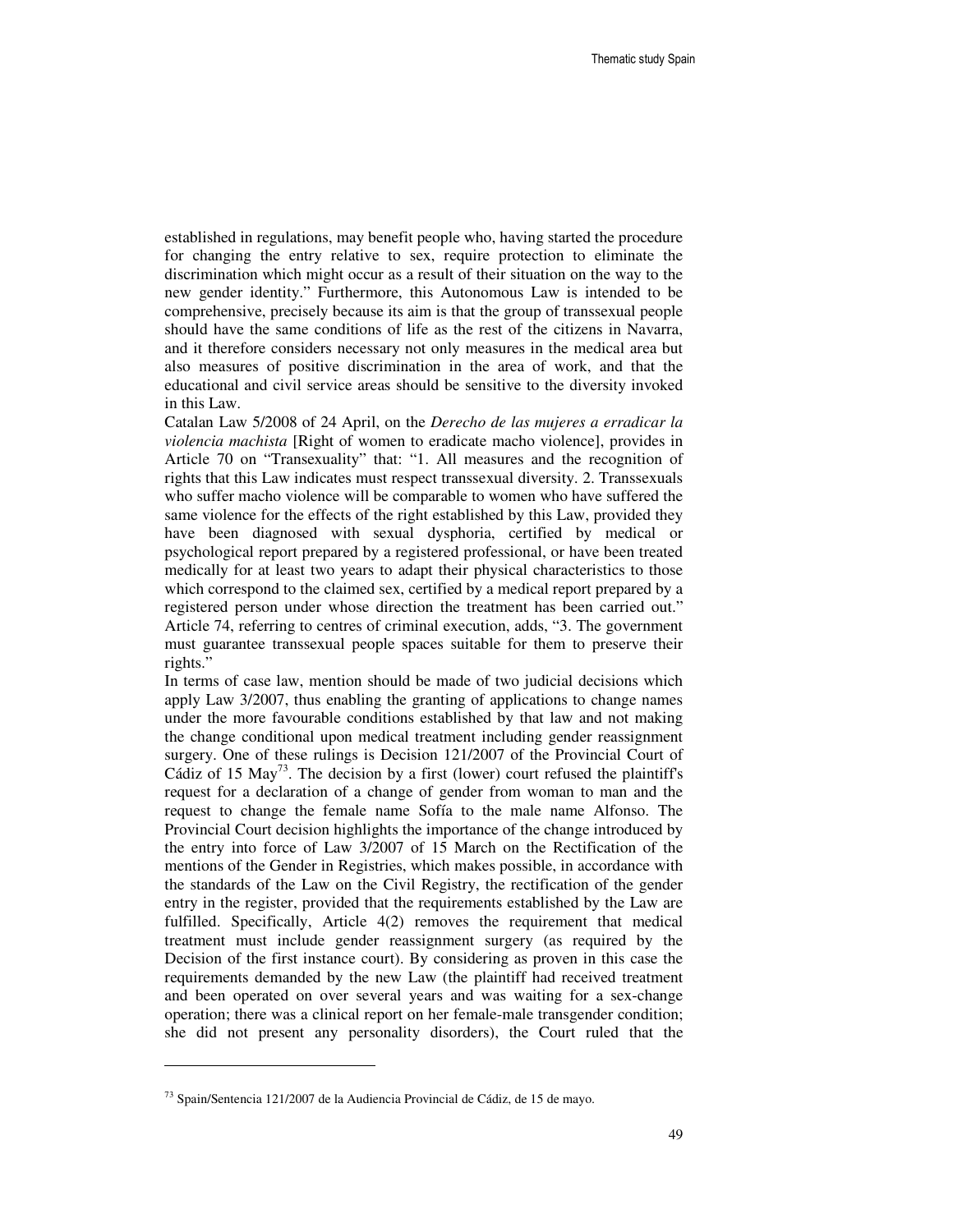application should be granted. The judgment allowed the applicant to register the change from female to male and ordered that it appear in the margin of the registration of the plaintiff's birth in the Civil Register, in conformity with the Law on *Registro Civil (08.06.1957)* [the Civil Registry] and its *Reglamento* (14.11.1958) [Statutory Regulation], with all the legal effects that the change implies.

Similarly, Decision 929/2007 of 17 September of the Supreme Court (Civil Chamber, Plenary)<sup>74</sup> deals with an application for a gender and name change in the register. The application, which was made prior to Law 3/2007 of 15 March, was refused successively by two different Courts (Decision of 3 September 2001 of the Court of First Instance no. 1 of Sant Feliu of Llobregat and Decision of 7 April 2003 of the Provincial Court of Barcelona (First Section)<sup>75</sup>), both of which were also handed down before Law 3/2007 of 15 March on the Rectification of the mentions of the Gender in Registries, entered into force. Both earlier decisions had adopted the view that, since there had been no gender reassignment surgery, the name change could not be allowed, as this was regarded as a necessary requirement, at least for Spanish jurisprudence, until the entry into force of Law 3/2007. The Spanish jurisprudence was, on the other hand, coherent with the doctrine of the European Court of Human Rights. The Supreme Court considered that, from the entry into force of Law 3/2007 of 15 March, transsexuals can obtain, by fulfilling the requirements established by the Law and by the means foreseen by the same Law, a change of the recorded sex and name, and be considered as a person of the desired sex, without requiring any surgical intervention which, in accordance with the jurisprudence previous to Law 3/2007, was a *condicio sine qua non* for the change. The Supreme Court admitted the appeal and declared that the record of the name and the sex change should be rectified in the Register, so that the plaintiff should be named O.C.F. and her registered gender should be female.

This doctrine, which appears in the Sentence of the Court Plenum of 17 September 2007, was applied in later sentences passed by the Supreme Court on 28 February, 6 March, 18 July and 6 September 2008, bearing in mind factors such as submission to hormonal medical treatment, the behaviour of the plaintiff as a man/woman in their habits and even psychological and social factors which influence the determination of the sex, and their failure to adapt to the masculine/feminine sex, to accept claims for changing sex and name in the Civil Register, even though the sex change operation might not have occurred.

In relation to discrimination for reasons of gender identity, Constitutional Court Sentence  $176/2008$  of 22 December<sup>76</sup> includes transsexuality in Article 14 of the Constitution, which proclaims the equality of Spaniards before the law, "without any prevailing discrimination by reason of the birth, race, sex, religion,

 $\overline{a}$ 

<sup>74</sup> Spain/Sentencia del Tribunal Supremo núm. 929/2007 de 17 septiembre, Sala de lo Civil, Sección Pleno.

<sup>75</sup> Spain/Sentencia del Juzgado de Primera Instancia de Sant Feliu de Llobregat núm. 1 de 3 de septiembre de 2001, y Sentencia, de la Audiencia Provincial de Barcelona (Sección Primera), de 7 de abril de 2003.

<sup>76</sup> Spain/Tribunal Constitucional/Sentencia 176/2008 (22.12.2008).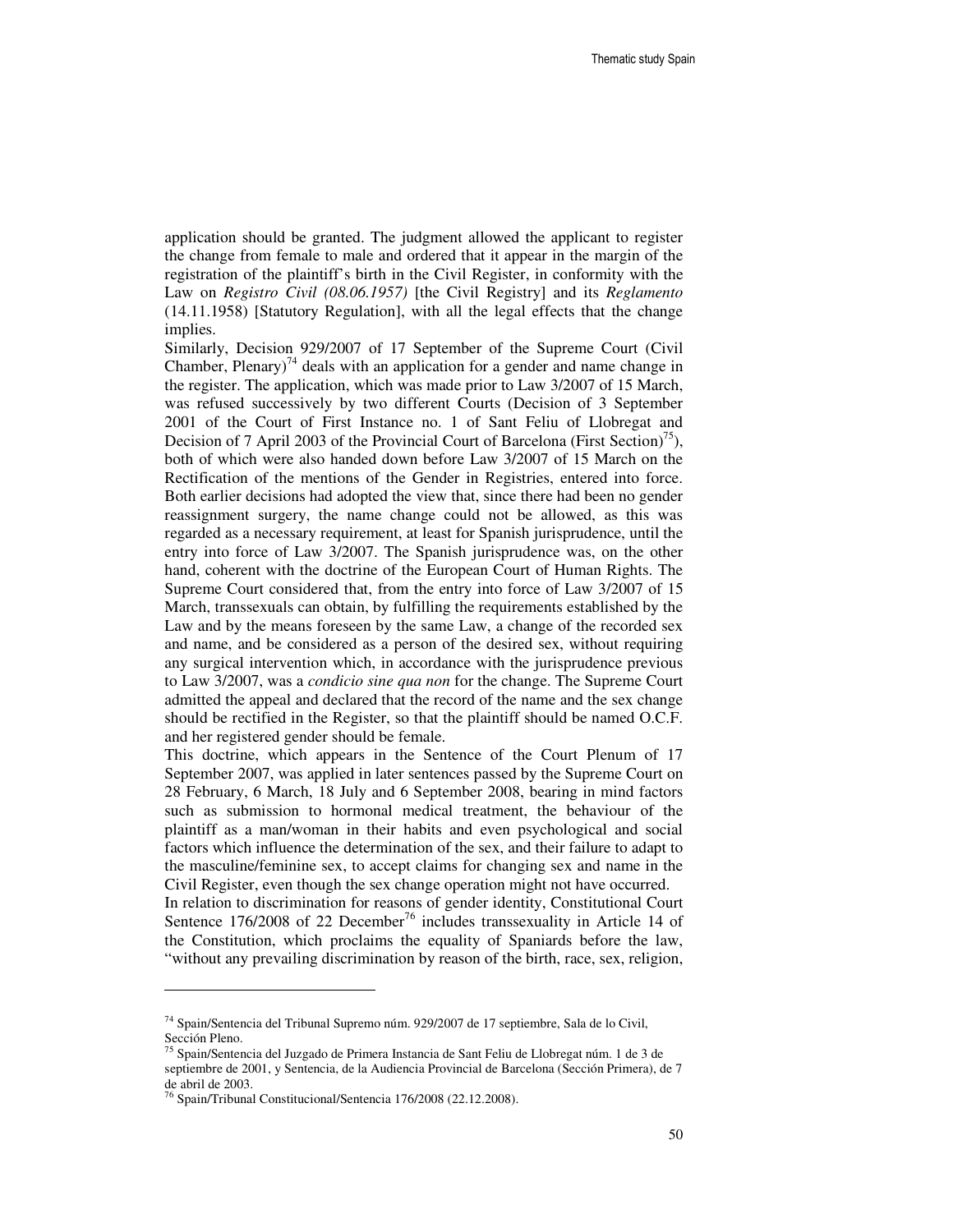opinion or any other personal or social condition or circumstance". The Sentence refers to broad European jurisprudence and goes further into the line opened by Constitutional Court Sentence on the dismissal of a person because they were homosexual (Constitutional Court Decision 41/2006 of 13 February 2006, mentioned in section A). Sentence 176/2008 deals with the rights of parental visits of children, where there was an important precedent (dealt with from the slant of religious freedom in Constitutional Court Sentence 141/2000 of 29 May). In this case an analysis is made of the restriction of a program of visits of a father with his youngest son as a result of a suit for modification of definitive measures brought in by the mother, based on the transsexuality of the father and his pretended lack of interest in the child. The appellant considers that it has actually been his condition as a feminine transsexual that has determined the restricted terms of the new system of visits, which is an infringement of his right to non-discrimination for reason of sexual orientation, recognised in Article 14 of the Constitution. The Court establishes that, although it is not expressly mentioned in Article 14 of the Constitution, the gender identity is included among the causes of discrimination provided by this precept. However, the Constitutional Court considers that the reasonings of the challenged Sentences allow the conclusion to be reached that the decision to restrict the system of visits initially agreed was taken by the judicial bodies bearing in mind the genuine, prevalent interest of the minor, comparing his interest with that of the parents, and without it being seen that this decision has been influenced, as the appellant states, by supposed prejudice of the court bodies with respect to the detail of the father's transsexuality. "In short, it is not the transsexuality of the appellant which has caused the restriction of the system of visits agreed in the challenged Sentences, but rather his emotional instability, according to the psychological determination assumed by the court bodies, and which supposes the existence of a considerable risk of effective alteration of the emotional health and development of the character of the minor, given his age (six years old at the time of the judicial exploration) and his evolution." The Court concludes that the challenged Sentences have not given the appellant unfavourable legal treatment within the framework of his father-son relationship by reason of his gender identity, established by Article 14 of the Spanish Constitution, and therefore rejects the individual appeal for protection of fundamental rights.

Also regarding the protection of transsexual people against discrimination, mention can be made of the Decision of 26 March 2007 of the High Court of Justice of Catalonia<sup>77</sup>. In this case, the individual concerned gave a female name for a job application and job interview, but mentioned her transsexual condition in her curriculum vitae. After nine days in post, she was informed of a managerial decision to terminate her contract, justified by a claim that her probationary period had been unsatisfactory. The plaintiff took legal action against the company, alleging that the dismissal should be void because it was based on discrimination on the grounds of a transsexual condition (violating

<sup>77</sup> Spain/Sentencia del Tribunal Superior de Justicia de Cataluña de 26 marzo de 2007.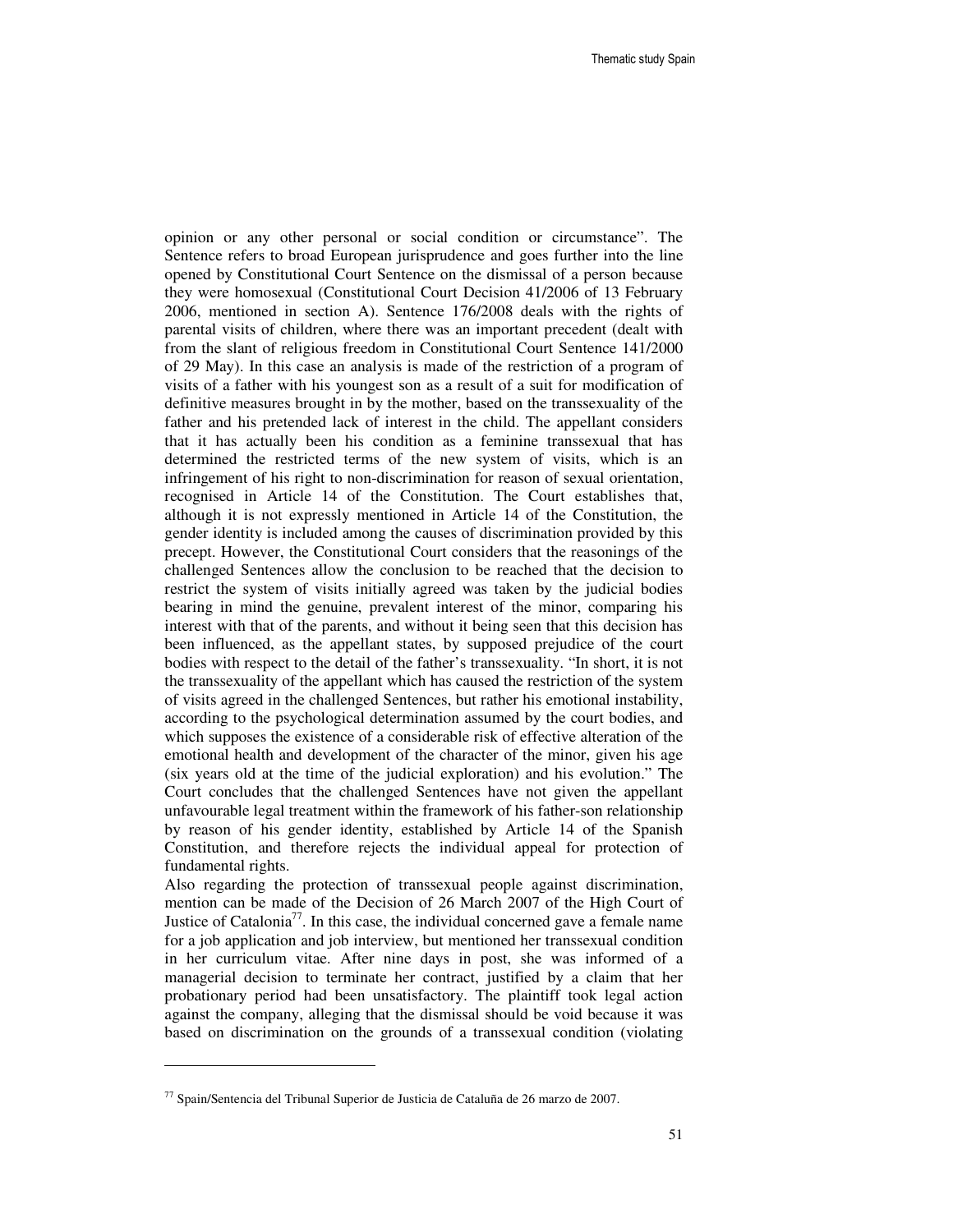Article 14 of the Spanish Constitution and Article 17(1) of the Statute of Workers). The company claimed that the reasons for the dismissal were the employee's lack of adaptation to the job, inappropriate treatment of patients and a conflictual relationship with colleagues. The Court considered that the plaintiff was able to establish sufficient facts from which a discriminatory motivation for the dismissal could at least be presumed, taking into account, among other aspects, the short period worked (nine days) and the fact that she was not given the opportunity to sign an employment contract during this period, although this usually takes place within three days of employment commencing. Since the presumption of discrimination had been established, the burden of proof fell on the respondent, as is the case for discriminatory dismissals. The Court considered that the company had not sufficiently proved the existence of reasons other than the discriminatory treatment. Thus the Court declared the dismissal null and void. Through the application of Articles 55(5) and (6) of the Statute of Workers, the dismissal was deemed to be directly related to the transsexual condition of the worker, which supposes a violation of the right to equality and non-discrimination on grounds of sex of Article 14 of the Spanish Constitution and Article 17(1) of the Statute of Workers. The nullity declaration requires the immediate readmission to employment of the plaintiff under the same conditions which applied before her dismissal and the payment of the unpaid salaries from the date of the dismissal until the date of readmission to employment.

Data was requested on numbers of name changes and numbers of people who changed their sex under the applicable legislation from the *Dirección General de Registros y Notariado* [State Office of Registries and Notaries]. Period 2004- 2009: 211 inscriptions of name changes effected due to change of gender.

Data was obtained concerning the numbers of gender reassignment operations from the *Instituto de Información Sanitaria, Ministerio de Sanidad* [Institute of Health Information of the Ministry of Health] with regard to one of the Autonomous Communities, Andalusia:

| 2000 | 2001 | 2002 | 2003 | 2004 | 2005 | 2006 |
|------|------|------|------|------|------|------|
| 9    | 14   |      | 32   | 26   | 28   |      |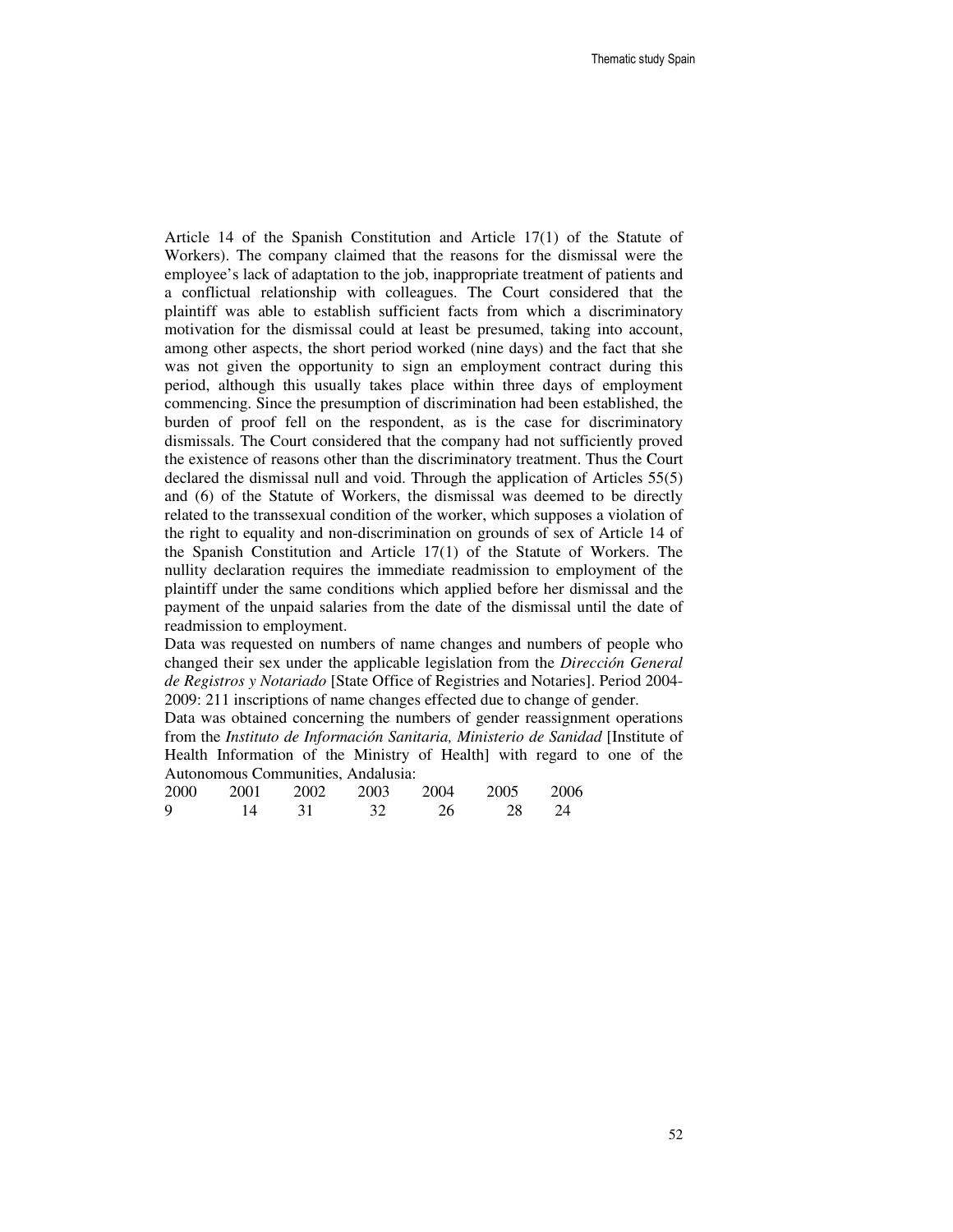# H. Institutional homophobia

### H.1. On the possibility of a ban on materials that agitate for homosexual relations

In Spain, in accordance with the sense of the legislation and jurisprudence described and analysed in the previous sections of this report, which prohibits the public powers and citizens from discriminating any person by reason of their sexual orientation or gender identity, there are no signs in legislation or jurisprudence of any possible ban on materials that agitate for homosexual relations; nor an eventual ban on such materials specifically conceived for the protection of minors.

With respect to this subject, first of all Article 27(2) of the Spanish Constitution must be cited, which provides: "Education shall aim at the full development of human personality with due respect for the democratic principles of coexistence and for basic rights and freedoms." The Law on *Educación y Cultura de la Paz* [Education and Culture of Peace], Law 27/2005 of 30 November<sup>78</sup>, inspired in point a.2 of the Program of Action on a Culture of Peace, approved by the United Nations General Assembly in 1999, in its Article 2 establishes that the government is responsible, in developing the culture of peace, amongst other things, for: "1. Ensuring that on all levels of the educational system, the subjects are given in accordance with the values of a culture of peace, and the creation of specialised subjects in questions concerning education for peace and democratic values. 2. To drive, from the side of peace, the incorporation of the values of non-violence, tolerance, democracy, solidarity and justice in the contents of textbooks, didactic and educational materials, and the audiovisual programs intended for pupils." Likewise, the Law establishes the government obligation, "To promote all necessary action to develop the contents of the international agreement on eliminating all kinds of racial discrimination, discrimination against women and discrimination derived from sexual orientation" (Article 4.1).

Organic Law on *Educación* [Education] 2/2006 of 3 May<sup>79</sup> indicates among the principals of the Spanish educational system established in accordance with the values of the Constitution and based on respect for the rights and freedoms recognised therein, "(t)he transmission and application of values which enhance personal freedom, responsibility, democratic citizenship, solidarity, tolerance, equality, respect and justice, and which help to overcome all kinds of discrimination" (Article 1.c). Furthermore, it is established that the Spanish

<sup>78</sup> Spain/Ley 27/2005 (30.11.2005).

<sup>79</sup> Spain/Ley Orgánica 2/2006 (03.05.2006).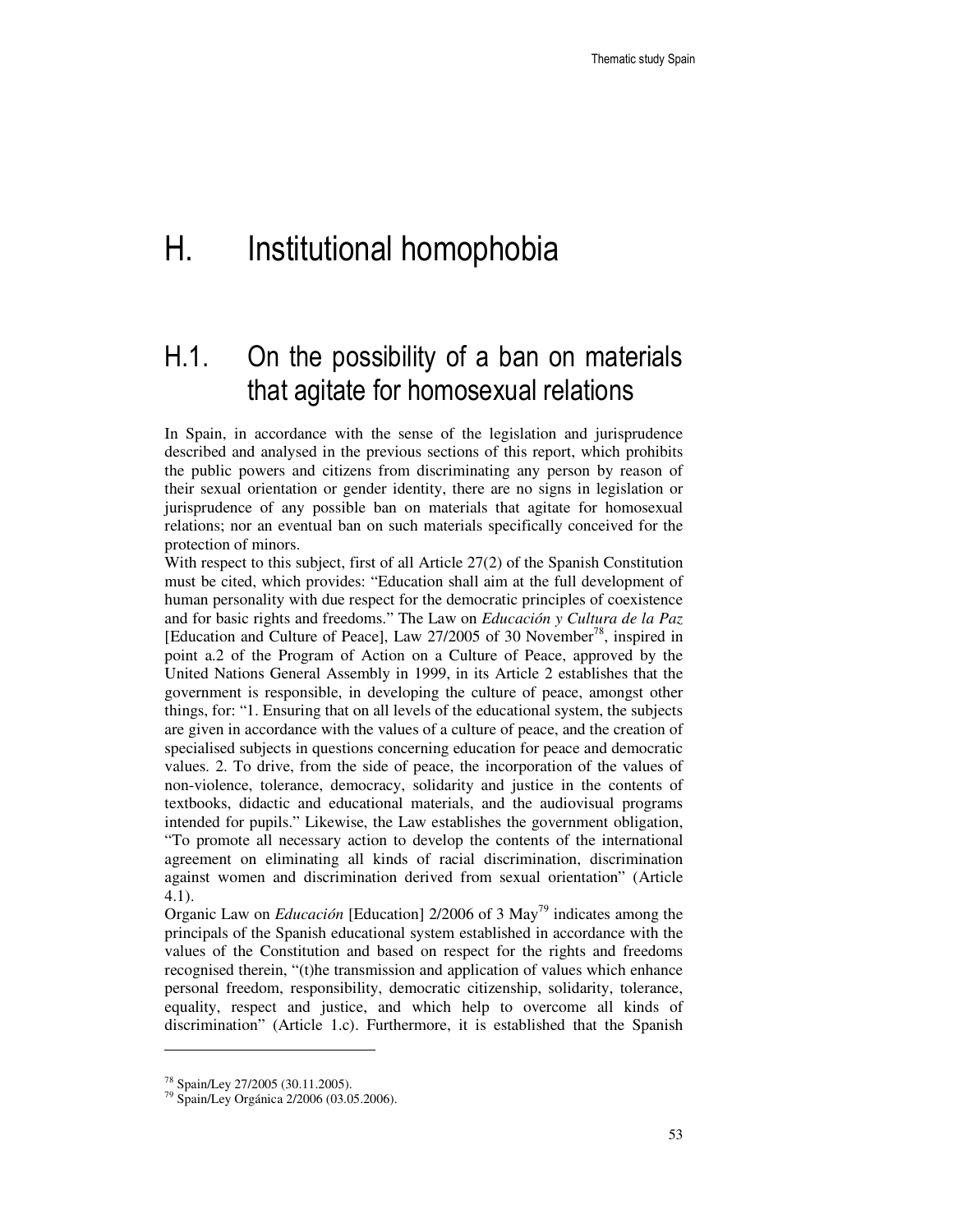educational system will be turned towards achieving the following ends, amongst others, "Education in respect of fundamental rights and freedoms, on the equality of rights and opportunities between men and women and on equal treatment and non-discrimination of the disabled", "education in the exercise of tolerance and freedom within the democratic principles of coexistence, and in preventing conflicts and their peaceful resolution" (Article 2.b and c). Organic Law on Education 2/2006, among the objectives of compulsory secondary education (which includes four consecutive years normally between the ages of twelve and sixteen) states "to know and appreciate the human dimension of sexuality in its full diversity" (Article 23.k).

Specifically with respect to the school curriculum, one of the novelties of Organic Law on Education 2/2006 consists of the new subject "Education for citizenship" which consists in different educational activities and implies the introduction of new contents referring to this education which, under different names in accordance with the nature of the contents and the ages of the pupils, will be given in some courses of primary education, compulsory secondary education and baccalaureate. Its purpose consists of offering all students a basis for reflection, analysis and study of the different fundamental characteristics and the operation of a democratic regime, of the principles and rights established in the Spanish Constitution and in the treaties and universal declarations of human rights, and the common values of constituting the substrate of democratic citizenship in a global context. This is a new subject that is intended to go further into certain aspects of life in society, contributing to forming the new citizens. The Royal Decrees regulating minimal education (Royal Decree 1513/2006 of 7 December<sup>80</sup>, Royal Decree 1631/2006 of 29 December<sup>81</sup> and Royal Decree 1467/2007 of 2 November<sup>82</sup>) developed the content of the new subject, though leaving a margin for later application. For example, in Annex II of Royal Decree 1631/2006 one of the contents of the subject is established, "aspects relative to human relations from respect of personal dignity and equality of individual rights, the recognition of differences, the rejection of discrimination and the nurturing of solidarity." Also "critical assessment of the social and sexual division of work and social, racist, xenophobic, anti-Semitic, sexist and homophone prejudices". Amongst the background of the new subject, the regulations invoke the Recommendation (2002)12 of the Council of Ministers of the Council of Europe. Other bases of the subject were the document drawn up on 14 March 2006 by the ad hoc Committee for Education for Citizenship and Human Rights, also of the Council of Europe, and the Joint Recommendation of the European Parliament and Council on key competences for lifelong learning of 18 December 2006.

The new subject "Education for citizenship" had however received a contrary reaction from some parents, who considered that schools could indoctrinate their children, thus infringing Article 27(3) ("Education shall aim at the full development of human personality with due respect for the democratic

 $\overline{a}$ 

<sup>80</sup> Spain/Real Decreto 1513/2006 (07.12.2006).

 $81$  Spain/Real Decreto  $1631/2006$  (29.12.2006).

<sup>82</sup> Spain/Real Decreto 1467/2007 (02.11.2006).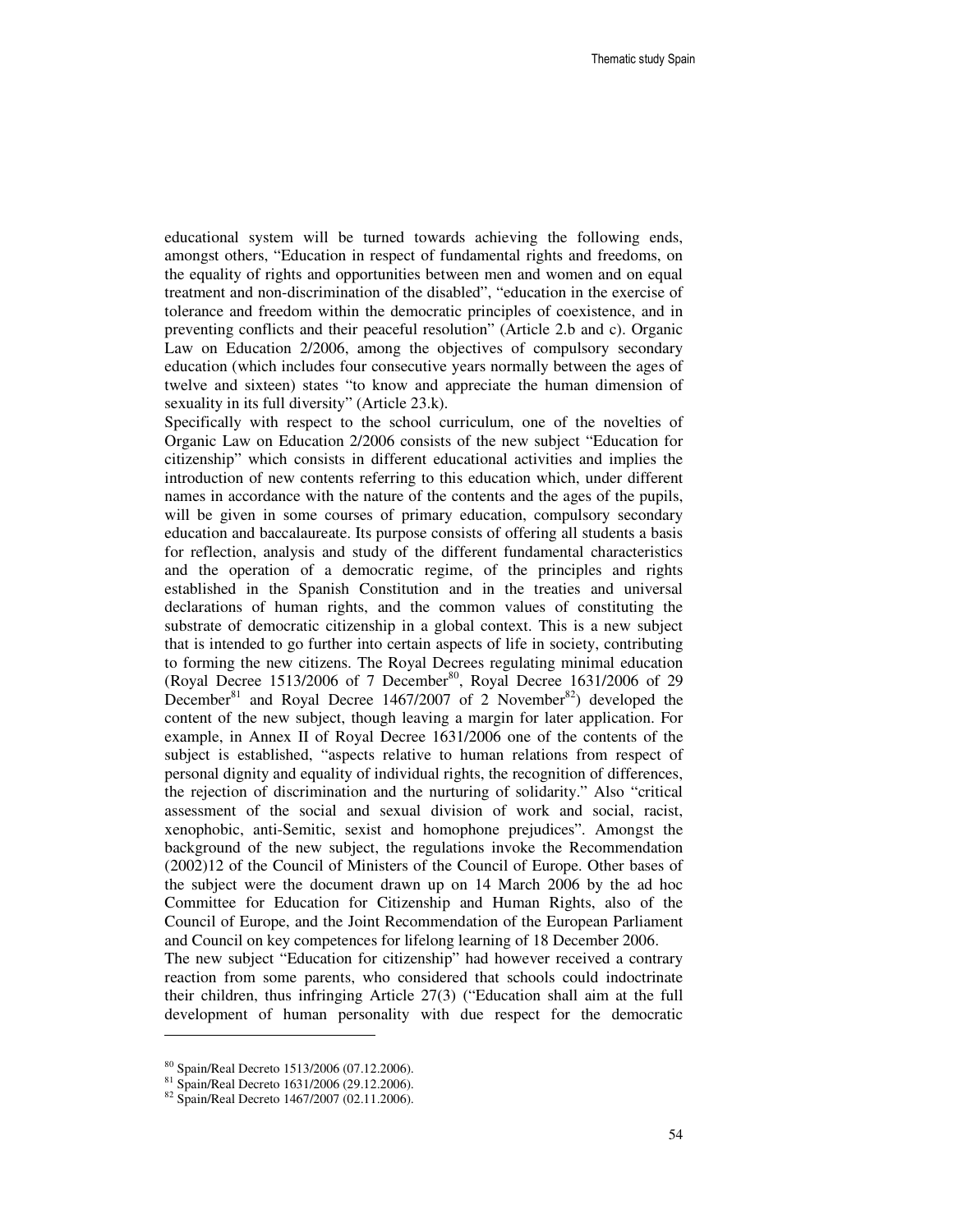principles of coexistence and for basic rights and freedoms") and Article 16(1) of the Spanish Constitution ("Freedom of ideology, religion and worship of individuals and communities is guaranteed, with no other restriction on their expression than may be necessary to maintain public order as protected by law."). The parents alleged several risks in the content of the subject, specifically, "One of the objectives of the subject is "to recognise the rights of women, to assess the difference between sexes and equal rights between them and to reject the stereotypes and prejudices which suppose discrimination between men and women" or references are contained to sexism and homophobia, which anticipate negative value judgments on conceptions concerning the person and which may be based on legitimate convictions, but which are immediately classified as prejudices and discriminations" (Supreme Court Decision of 11 February  $2009$ <sup>83</sup>. Following numerous contradictory jurisprudence from different Spanish jurisdictional bodies, a series of sentences from the Supreme Court in 2009 have clarified the question, rejecting the pretended objection by conscience of some citizens with respect to the subject "Education for citizenship". The first Sentence of the Supreme Court that establishes this doctrine, reproduced in later sentences, is the Sentence of 11 February 2009, which resolves appeal for annulment number 905/2008. Amongst other arguments, the Sentence draws from Articles 27(2) and 27(5) of the Spanish Constitution ("Education shall aim at the full development of human personality with due respect for the democratic principles of coexistence and for basic rights and freedoms"; "The public authorities guarantee the right of all to education, through general education programming, with the effective participation of all sectors concerned and the setting-up of educational centres") the statement that the State's obligation is to intervene in education to ensure not only that knowledge is transmitted but also that information and instruction is given on the necessary values for the correct operation of the democratic system both in public and private teaching. The right of parents to choose a moral and religious orientation which must be present in their children's training (Article 27(3) of the Constitution) refers, in the opinion of the Court, to the world of beliefs and models of individual conduct that, regardless of the duty to respect the underlining common moral as underlying the fundamental rights, each person is free to choose for themselves and to transmit to their children. The State legislation on education was developed by the Autonomous

Communities. Particular mention must be made of Law 17/2007 of 10 December, concerning *Educación en Andalucía* [Education in Andalusia]. Amongst the principles of the Andalusian educational system, Article 4.1.f) provides: "coexistence as an objective and necessary condition for the correct development of the work of the pupils and teachers, and respect for diversity through mutual awareness, guaranteeing that there is no segregation of pupils for reasons of belief, sex, sexual orientation, ethnic group or economic and social situation." We remember the already mentioned (in section F) Article 37(1.2) of the same Law on the leading principles for public policy: "The fight

<sup>83</sup> Spain/Tribunal Supremo/Sentencia (11.02.2009).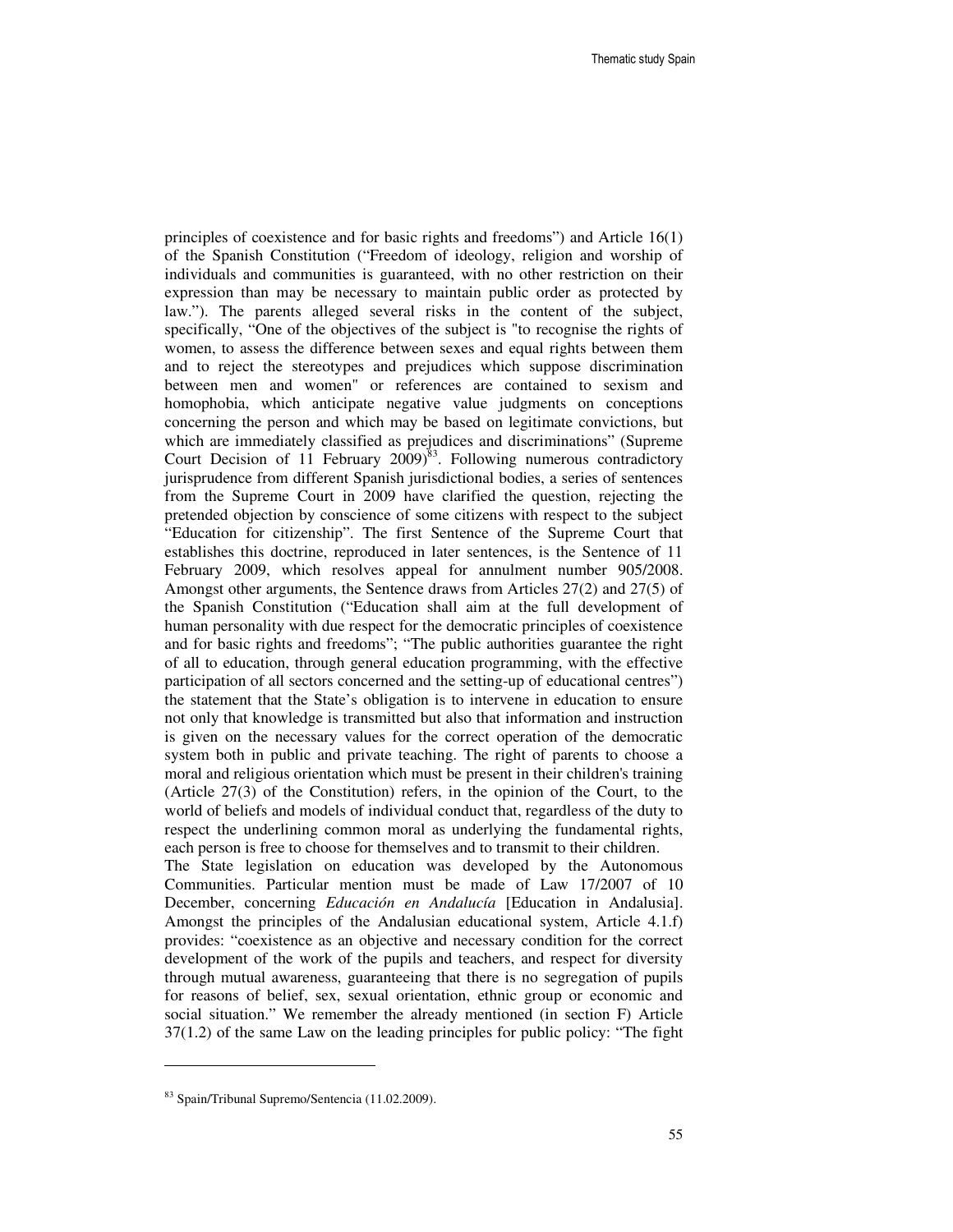against sexism, xenophobia, homophobia and militarism, especially by means of teaching about values and providing education which promotes equality, tolerance, freedom and solidarity". It is also worth remembering the already mentioned (in section A) Law of Rights of Health of Children and Adolescents of the Community of Valencia, Law 8/2008 of 20 June, which guarantees "the necessary information and tools for all children and adolescents adequate for all sexual orientations" (Article 3.6).

As it might be deduced, in accordance with the constitutional and legislative framework currently in force and the jurisprudence on this subject, it is not probable at the present time in Spain that there will be an eventual general ban on materials that agitate for homosexual relations, not even with the argument of protecting minors, although it is obvious that one must always be alert to avoid a cutback in the protection of rights and freedoms or any retreat in prohibiting discriminations.

### H.2. On the possibility of a ban on promotion of homosexual relations in public places

As has been said, Article 14 of the Constitution establishes the principle of equality before the law, "Spaniards are equal before the law and may not in any way be discriminated against on account of birth, race, sex, religion, opinion or any other personal or social condition or circumstance." To this we add the multitude of regulations in favour of non-discrimination of people by reason of their sexual orientation which we have mentioned throughout this report, which must be related to the obligation of respect by the public powers and by the citizens to the Constitution and the rest of legal ordinances (Article 9(1) of the Constitution). For this reason it does not seem possible or probable at the present time in Spain that the public powers will promote a cutback of rights in the sense of prohibiting a manifestation of homosexual relations in public places. In any case, as we said in the previous subsection, we must always be alert on these particularly sensitive subjects to any institutional initiative which might be intended in this sense and of which there is no sign at the present time beyond the occasional homophone declarations, especially from sectors of the catholic church, as can be seen in the following section "Miscellaneous". It would be necessary to go back to the time of the Francoist dictatorship, before the democratic regime was established in 1978, to find legislation which prohibited open homosexual relationships in public. The approval of the Constitution in 1978, which introduces a wide range of rights and freedoms, and particularly the referred Article 14, makes any regulation which limits the rights and freedoms of homosexuals in this way unconstitutional and therefore a regulation not allowed in Spanish legal ordinance.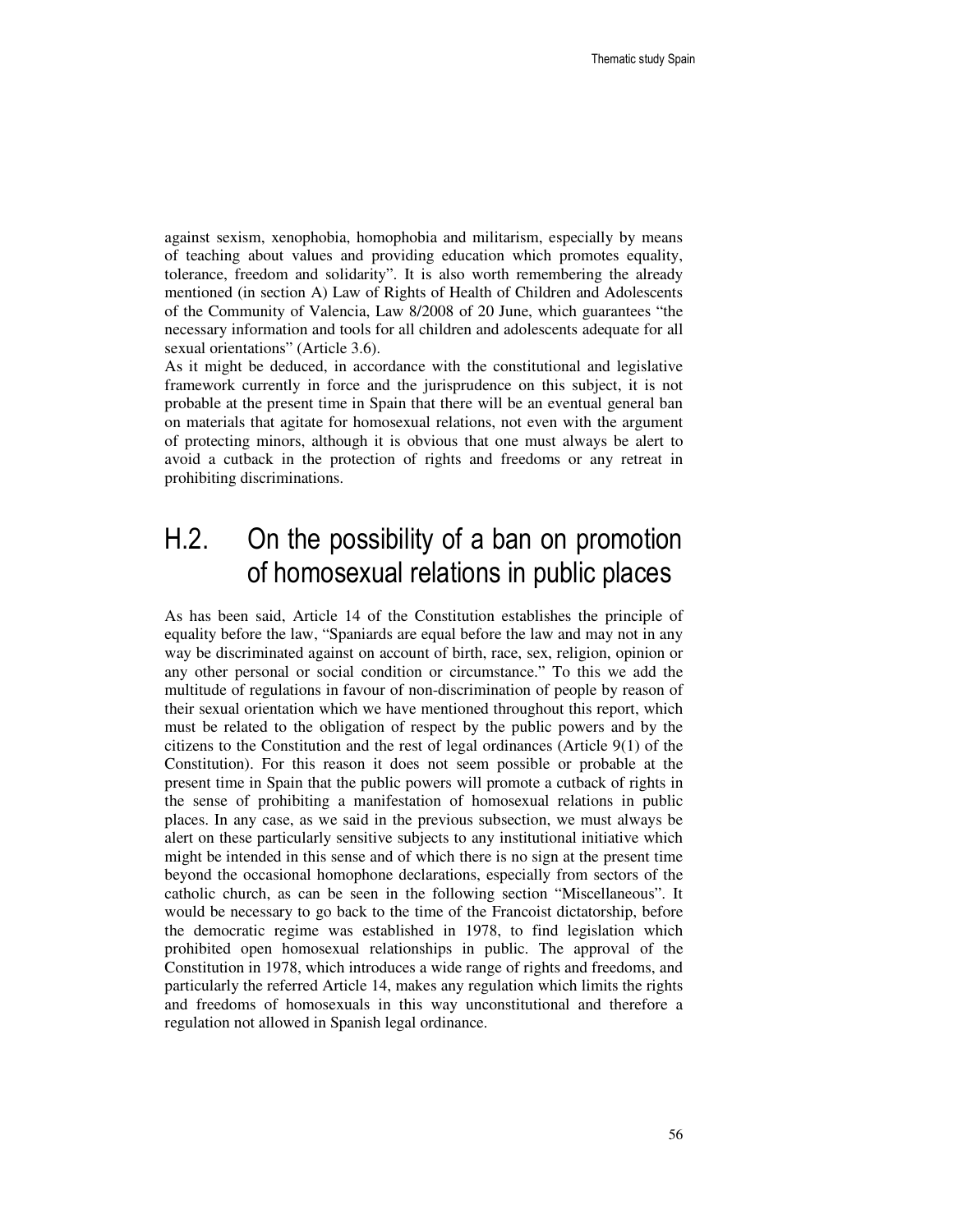# I. Miscellaneous

This chapter covers aspects which do not fit into the other sections but which also have an impact, in a negative way in this case, on progress towards respect for sexual orientation and gender identity. Attention should first be drawn to the significant resistance from conservative sectors, supported by the Catholic Church, to some of the legislative measures promoting equality. A number of these measures have been appealed before the *Tribunal Constitucional* [Spanish Constitutional Court] and the decisions are pending. It is also possible that legislative changes may take place if there is a change in the parliamentary majority at national level after the following elections. In any case, it is difficult to envisage that measures such as marriage between people of the same sex could be substantially modified in the future, considering the large number of people who have made use of this new right. According to figures from 2006, 4,313 marriages formed by people of the same sex took place in that year. Of these, 3,000 were between males and 1,313 between women. <sup>84</sup> In 2007, 3,193 marriages between people of the same sex took place in Spain. Of these, 2,141 were between males and 1,052 between women.<sup>8</sup>

In addition to the critical attitude of the Catholic Church as an institution, there have also been homophobic statements by some members of the ecclesiastical hierarchy which have sparked public debate. For example, on 24 December 2007, the Bishop of Tenerife said in an interview for the newspaper *La Opinión de Tenerife* that, "Only six per cent of homosexuals can be justified for biological reasons. One should not confuse homosexuality as a person's existential need with homosexuality practised as a bad habit. Some people practise homosexuality as they might practise child abuse. They do it because they are attracted by the novelty of a different form of sexuality". This comparison between homosexuality and child abuse caused a great scandal in Spain.<sup>86</sup>

On 27 January 2008, the Bishop of Orihuela-Alicante, speaking to the newspaper *La Opinión de Málaga* regarding homosexuality, declared that, "Biology says that it is usually an illness, but in certain cases there can be a concrete situation that has another explanation, but usually nobody wants to be homosexual".<sup>87</sup>

-

<sup>84</sup> National Institute of Statistics, *Natural population movements*,

http://www.ine.es/ioe/ioeFicha.jsp?cod=30302&codtema=&textema=&codorg=&textorg=&sig=n  $ull&L=$ .

<sup>&</sup>lt;sup>85</sup> National Institute of Statistics,

http://www.ine.es/jaxi/menu.do?type=pcaxis&path=/t20/e301/matri/a2007/&file=pcaxis <sup>86</sup> *La Opinión de Tenerife*, 24/12/2007,

http://www.laopinion.es/secciones/noticia.jsp?pRef=2994\_9\_120211\_\_SOCIEDADhomosexualidad-perjudica-personas-sociedad.

<sup>87</sup> *La Opinión de Málaga*, 27/01/2008,

http://www.laopiniondemalaga.es/secciones/noticia.jsp?pRef=3143\_11\_156628\_\_LucesdeMalaga -homosexualidad-enfermedad-nadie-quiere.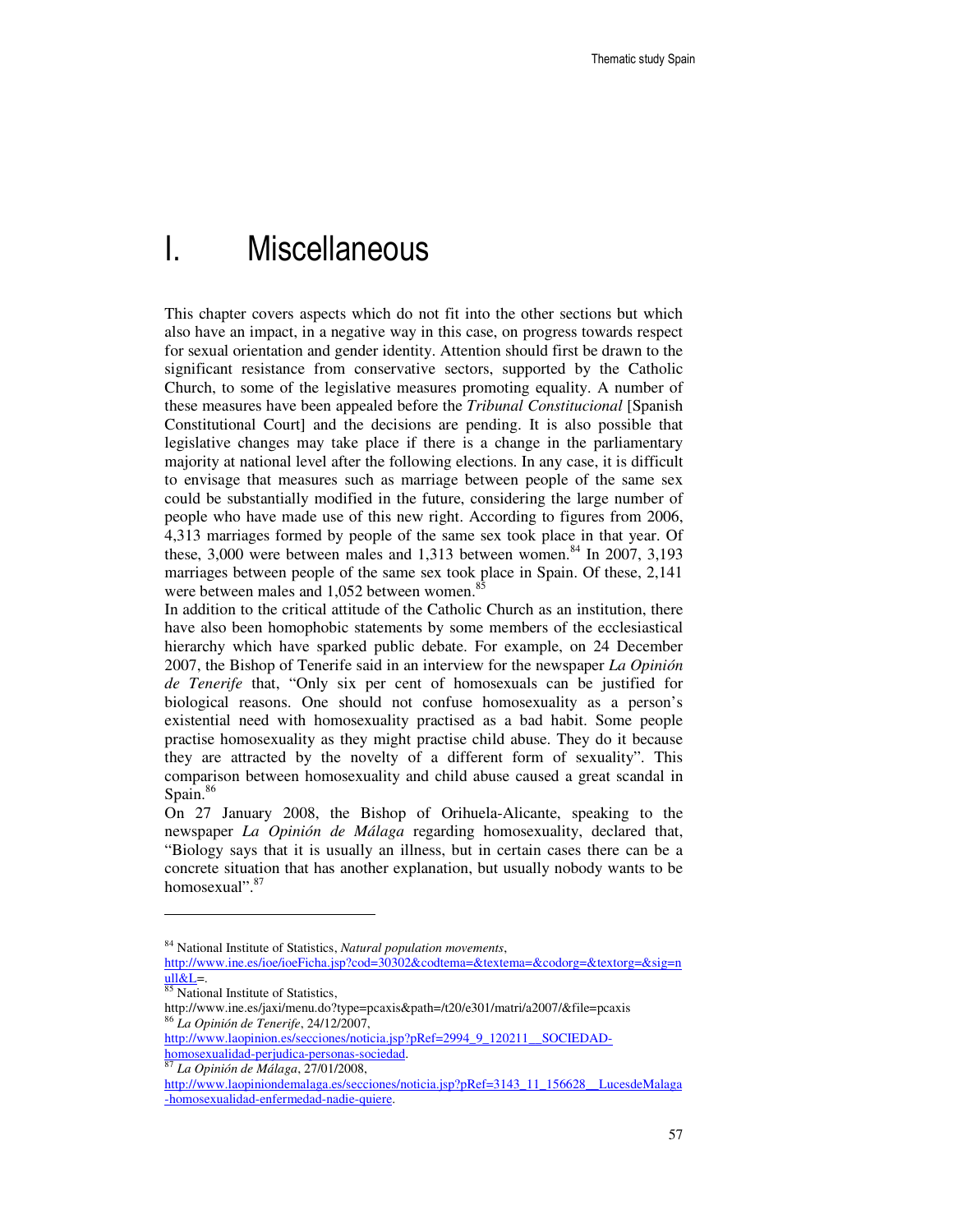### J. Good practices

The majority of good practices covered in this chapter refer to the legislative reforms which took and are taken place during the eighth (2004-2008) and the ninth (2008-predictably 2012) legislative periods. At state level the public authorities have implemented the European anti-discrimination directives by means of general measures (such as Law 62/2003 of 30 December on Fiscal, Administrative and Social Measures in connection with Directive 2000/78/EC) and have also incorporated into the legal system a large number of provisions on equal treatment and respect for sexual orientation as well as on the right to freedom of gender identity.

Among the many laws which implement these principles, some have already been the subject of specific reference in this report and so are simply listed here: Law 7/2007 of 12 April on the Basic Statute of Public Employees; Law 20/2007 of 11 July on the Statute of Self-Employed Workers; Law 55/2003 of 16 December on the Framework Statute of Health Service Staff; Law 31/2006 of 18 October on the Employees' Involvement in European Public Limited Companies and Cooperatives; Organic Law 11/2007 of 22 October on the Rights and Duties of Members of the Civil Guard and Organic Law 12/2007 of 22 October on the Disciplinary Regime for the Civil Guard. Also, Organic Law 3/2007 of 22 March on the Effective Equality between Women and Men and the reform of Article 314 of the Penal Code effected by Organic Law 15/2003 of 25 November.

Law 14/2006 of 26 May on Techniques of Assisted Human Reproduction has also been cited above. Special mention should be made of Law 3/2007 of 15 March on the Rectification of the mentions of the Gender in Registries, also referred to above, which creates a stable legal framework for the full respect of the rights of transsexuals. Reference should also be made to Law 49/2007 of 26 December, which establishes the regime of offences and sanctions as regards equal opportunities, non-discrimination and universal accessibility for disabled people.

These changes to the legal system are also reflected in other laws that have not previously been mentioned, as is the case of Law 10/2007 of 22 June on *Lectura, el libro y las bibliotecas* [Reading, Books and Libraries]. In Article 12(2)(b) of this law, among the principles which should inspire the activity of libraries, is the following: "Equality for all users in access to the materials, facilities and services of the library, without discrimination on grounds of origin, ethnicity, religion, ideology, gender or sexual orientation, age, disability, economic resources or any other personal or social circumstance". Note should also be made of Law 19/2007 of 11 July *contra la violencia, el racismo, la xenophobia y la intolerancia en el deporte* [against Violence, Racism, Xenophobia and Intolerance in Sport]. This law makes a considerable number of direct or indirect references to respect for sexual orientation and the prevention and repression of illegal behaviours: Article 2(2)(a), (b), (c) and (d)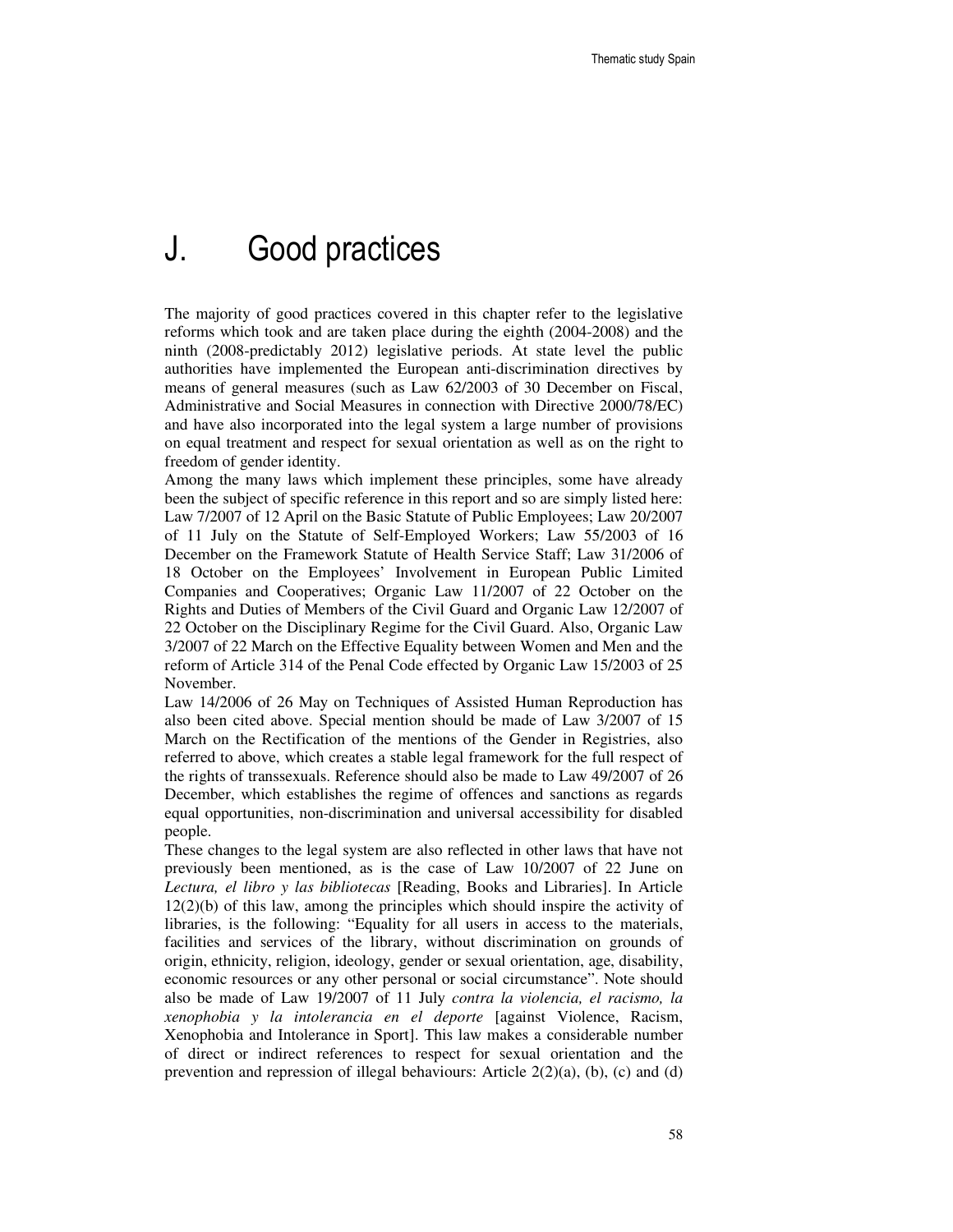on definitions; Article  $6(1)(b)$  and (c); Article 23(1)(c) and (d); Article 34(1)(b),  $(c)$  and  $(d)$ ; and Article 35 $(a)$  and  $(b)$ .

Among the state legislation is Law 52/2007 of 26 December por la que se reconocen y amplían derechos y se establecen medidas en favor de quienes padecieron persecución o violencia durante la guerra civil y la dictadura [which acknowledges and extends rights and sets down measures in favour of those who suffered persecution or violence during the civil war and the dictatorship]. Article 2(1) gives the following general recognition: "As an expression of the right of all citizens to moral compensation and to regaining their personal and family memory, the radically unjust character is recognised and declared of all condemnations, sanctions and any forms of personal violence perpetrated for political, ideological or religious reasons during the Civil War, as well as those suffered for the same reasons during the Dictatorship". Article 2(2) includes a specific reference to sexual orientation: "The reasons referred to in the previous section include membership of, participation in or relationship with political parties, unions, religious or military organisations, ethnic minorities, secret societies, Masonic lodges and resistance groups, as well as conduct connected to culture, language or sexual orientation".

The most outstanding law among the state legislation is, without a doubt, Law 13/2005 of 1 July, which modifies the Civil Code as regards the right to marry and which institutes marriage between people of the same sex, granting them the legal effects of the matrimonial institution. The option of this law for the full integration of same-sex marriage into the traditional matrimonial institution, with identical legal effects, may have the greatest impact on effective equal treatment and full respect for people's sexual orientation. This equal treatment makes fully applicable to same-sex marriage all the laws from different sectors establishing social benefits, rights of spouses, possibility of adoption, etc. It is, therefore, a highly advisable option that makes possible a full application of the non-discrimination principle in all sectors.

However, in order to have a complete overview of good practices in the Spanish legal system, in addition to national laws account must be taken of the decentralised structure of the State. This decentralisation means that considerable competences are exercised by the Autonomous Communities. This is true of social policy, the promotion of social rights, social assistance, etc. The competences of the Autonomous Communities in relation to education, health care and housing, among others, imply that the majority of the public administration activities with an impact on equality and respect for sexual orientation and gender identity is today exercised at autonomous community level and not at national level.

Thus, a considerable proportion of the good practices of recent years were adopted at the level of the Autonomous Communities. The most recent reforms of the Statutes, which took place in six of Spain's 17 Autonomous Communities (together with the two Autonomous Cities, Ceuta and Melilla), are especially relevant here. These statutory reforms affect Autonomous Communities which jointly represent around half of the Spanish population (Andalusia and Catalonia alone represent a third of the total population) and these reforms are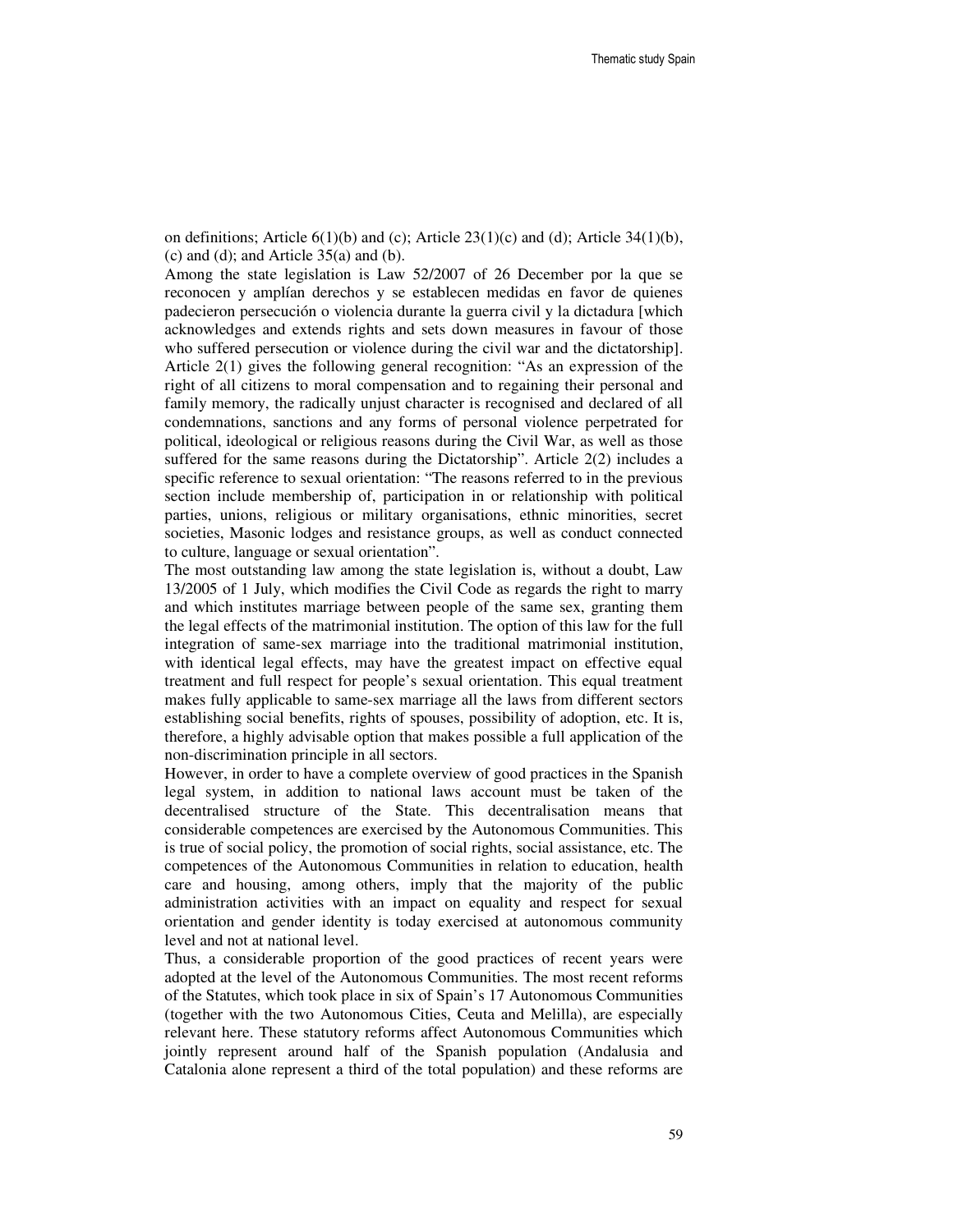especially important because they incorporate new principles and rights which were not foreseen in the previous versions of these Statutes.

Among these principles and rights, those related to sexual orientation and gender equality must be highlighted. They include, in two of the Statutes (Catalonia and Andalusia), combating homophobia. It should be kept in mind that the Statute of Autonomy is, from a functional point of view, the 'Constitution' of the Autonomous Community and that it is binding on the autonomous public authorities (always with respect to the constitutional framework), compelling them to formulate their policies in conformity with the statutory principles. This explains the importance of these statutory provisions and the progress they imply for the Spanish legal system.

The Statute that devotes most attention to these questions is that of Andalusia (enacted by Organic Law 2/2007 of 19 March on the Reform of the Statute of Autonomy for Andalusia) in which Article 14 incorporates prohibition of discrimination on grounds of sexual orientation: "All forms of discrimination in the exercise of rights, the accomplishment of duties and access to services listed in this Title, particularly discrimination on grounds of gender, ethnic or social origin, language, culture, religion, ideology, genetic characteristics, birth, wealth, disability, age, sexual orientation or any other condition or personal or social circumstance are forbidden. The prohibition of discrimination shall not hinder positive action in favour of disadvantaged sectors, groups or persons".

In addition to this, Article 35 of the Statute of Andalusia recognises both the right to freedom of sexual orientation and the right to freedom of gender identity: "Everybody is entitled to respect for his/her sexual orientation and his/her gender identity. The public authorities shall promote policies to guarantee the exercise of this right". Article 37, which deals with the guiding principles for public policy, includes in section  $(1)(2)$ : "The fight against sexism, xenophobia, homophobia and militarism, especially by means of teaching about values and providing education which promotes equality, tolerance, freedom and solidarity".

The Statute of Catalonia (enacted by Organic Law 6/2006 of 19 July on the Reform of the Statute of Autonomy of Catalonia) also contains most of these principles and rights. Article 40(7) of the Statute establishes that, "The public authorities shall promote the equality of different forms of stable relationships between couples, taking into account their particularities regardless of the sexual orientation of the partners. The law shall regulate these unions and other forms of coexistence and their effects". In addition to this, Article 40(8) establishes that, "The public authorities shall promote the equality of all individuals regardless of their origin, nationality, gender, race, religion, social condition or sexual orientation, and promote the eradication of racism, anti-Semitism, xenophobia, homophobia and any other expression that violates people's equality and dignity".

The other Statutes of Autonomy also contain important, though fewer, references to this subject. Thus, Article 24(d) of the Statute of Aragon (enacted by Organic Law 5/2007 of 20 April on Reform of the Statute of Autonomy of Aragon) establishes that Aragon's public authorities shall formulate their policies in accordance with the following objective: "To guarantee the right of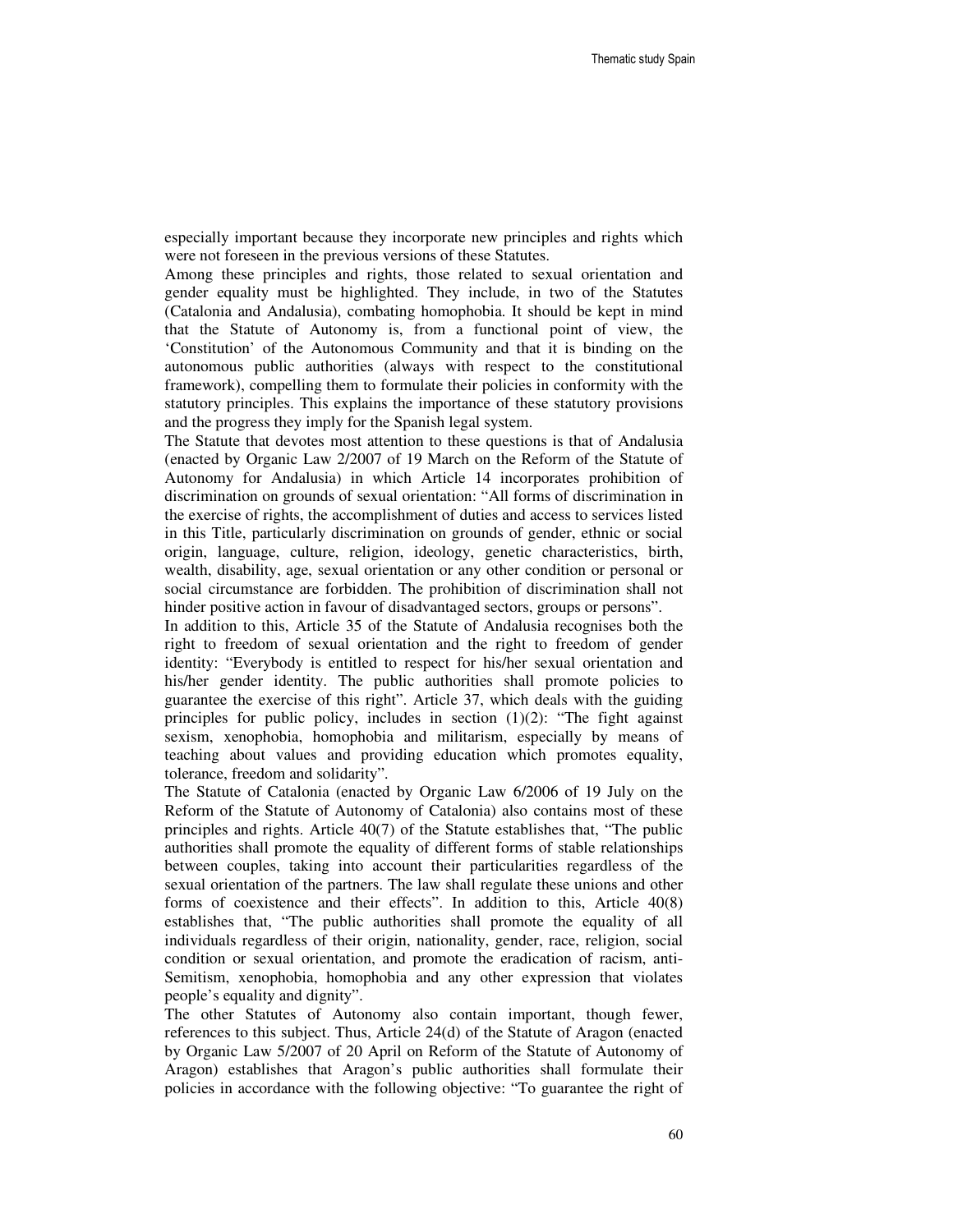everyone not to be discriminated against on grounds of sexual orientation and gender identity".

In addition to this, the Statute of the Balearic Islands (enacted by Organic Law 1/2007 of 28 February on *Reforma del Estatuto de Autonomía de las Illes Balears* [Reform of the Statute of Autonomy of the Balearic Islands]) proclaims in Article 27(3) that, "Everybody is entitled not to be discriminated against on grounds of sexual orientation". Similarly, the Statute of Castile and León (enacted by Organic Law 14/2007 of 30 November on *Reforma del Estatuto de Autonomía de Castilla y León* [Reform of the Statute of Autonomy of Castile and León]) declares in Article 14(1) that, "Any discrimination on grounds of gender or sexual orientation, either direct or indirect, is forbidden". Finally, the Valencian Community's Statute (enacted by Organic Law 1/2006 of 10 April on *Reforma de la Ley Orgánica 5/1982, de 1 de julio, de Estatuto de Autonomía de la Comunidad Valenciana* [Reform of the Organic Law 5/1982 of 1 July on the Statute of Autonomy of the Valencian Community]) incorporates an Additional Provision (the Fourth) under which "The institutions and administrations of the *Generalitat* shall avoid the use in their public interventions of offensive or disrespectful expressions about any group or person for reason of gender or any other social condition whose different treatment is vetoed by our constitutional framework".

Protection against discrimination, amongst other reasons for sexual orientation, has been developed in different autonomic laws: for example in Law 2/2008 of 28 May, of the *Cuerpo General de la Policía Canaria* [General Canary Police Force]; in Law 3/2008 of 16 June, regulating the *Empresa Pública "Corporación Extremeña de Medios Audiovisuales* [Public Corporation "Extremadura Corporation of Audiovisual Means"]; in Law 3/2009 of 11 May, concerning the *Derechos y deberes de los Usuarios del Sistema Sanitario de Murcia* [Rights and duties of Users of the Health System in Murcia]; or in Law 4/2009 of 28 May, concerning Publicidad institucional de Castilla y León [Institutional advertising in Castilla y León].

A special mention should be given to the already mentioned Autonomous Law of Navarre 12/2009 of 19 November, concerning the rights of transsexuals. In a composed state such as the Spanish one, where the majority of competencies of social assistance correspond to the Autonomous Communities, it would seem good practice that it should be the Autonomies, from State legislation enabling the registry rectification of the mention of the sex of people (Law 3/2007), which proceed to complement and develop it, refounding the protection given to the transsexual group in a single autonomic law, for this contributes to clarifying the regulation and making their rights visible.

As can be seen, both the most recent national legislation and the recent reforms of the Statutes of Autonomy of the Autonomous Communities and of the autonomous community legislation show a growing interest in the promotion of the rights to freedom of sexual orientation and gender identity, as well as in the prohibition of any discrimination contrary to those rights and specifically in combating homophobia. The fact that these principles have already reached the second constitutional level in Spain (that of the Statutes of Autonomy of the Autonomous Communities), as well as the large number of laws which have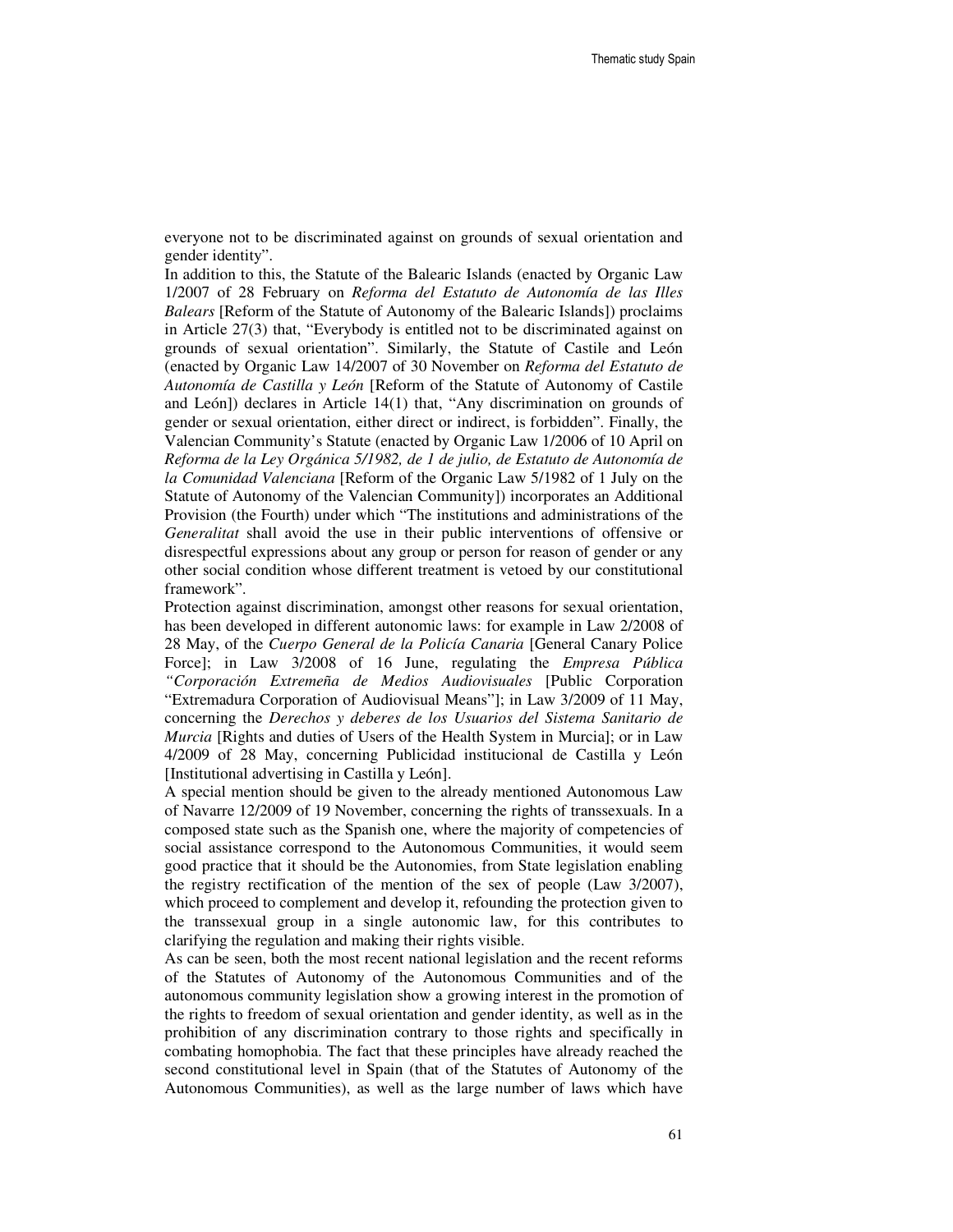been devoted in recent years to incorporating them into the legal system, prove the interest of the public authorities in promoting their effective realisation. Statistics. After several researches, the statistical information on these issues could not be retrieved.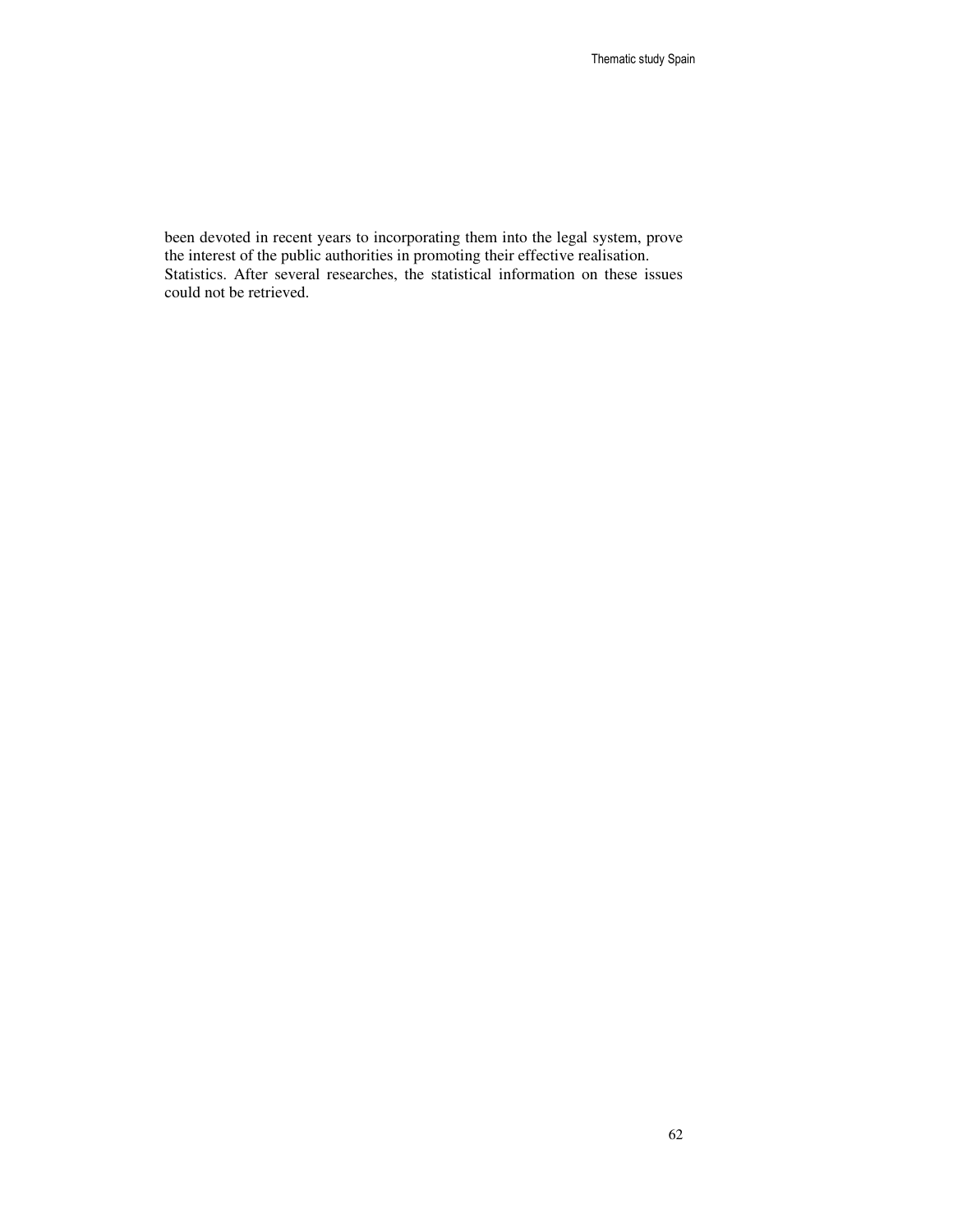# Annex 1 – Case law

#### Chapter A, the interpretation and/or implementation of Employment Equality Directive 2000/78/EC, case 1

| Case title                                                                                                                       | Sentencia Tribunal Constitucional núm. 41/2006 (Sala Segunda), de 13 de febrero                                                                                                                                                                                                                                                                                                                                                                                                                                                                                                                                                                                                                                                                                                                                                       |
|----------------------------------------------------------------------------------------------------------------------------------|---------------------------------------------------------------------------------------------------------------------------------------------------------------------------------------------------------------------------------------------------------------------------------------------------------------------------------------------------------------------------------------------------------------------------------------------------------------------------------------------------------------------------------------------------------------------------------------------------------------------------------------------------------------------------------------------------------------------------------------------------------------------------------------------------------------------------------------|
| Decision date                                                                                                                    | 13.02.2006                                                                                                                                                                                                                                                                                                                                                                                                                                                                                                                                                                                                                                                                                                                                                                                                                            |
| Reference details (type and<br>title of court/body; in original<br>language and English [official<br>translation, if available]) | Tribunal Constitucional [Constitutional Court]<br>Constitutional jurisdiction<br>Appeal no. 5038/2003<br>Rapporteur: Mrs Elisa Pérez Vera                                                                                                                                                                                                                                                                                                                                                                                                                                                                                                                                                                                                                                                                                             |
| Key facts of the case<br>$(max. 500 \text{ chars})$                                                                              | Appeal against the Decision of the High Court of Justice of Catalonia (social jurisdiction) of 27/06/2003<br>concerning a dismissal procedure.<br>The appellant alleged violation of the fundamental right to equality, having been dismissed for several reasons<br>(such as poor discipline, criticism of the management, mistakes at work with electronic mail, etc.) which, in his<br>opinion, concealed a discharge based on discrimination because of his homosexuality.<br>The appellant suffered insults because of his manner of dress and was overburdened with duties as a consequence<br>of how the distribution of tasks was planned. He even required medical treatment as a result of the anxiety he<br>suffered after his dismissal.                                                                                  |
| Main<br>reasoning/argumentation<br>$(max. 500 \text{ chars})$                                                                    | Referring to abundant constitutional jurisprudence, the Court determined that the appellant had been the victim of<br>conduct on the part of his employer which was contrary to the fundamental right to non-discrimination (Article 14<br>of the Spanish Constitution). The Court made the following points:<br>- The applicant established facts from which it could be presumed that there was discriminatory treatment, which<br>was the true reason for the dismissal (conflictual relationship with his bosses, deliberate overburdening of the<br>plaintiff in terms of duties).<br>- These indications were enough to shift the burden of proof. In addition, they were not sufficiently discredited by<br>the company either in the dismissal letter or through the evidence referred to in the procedure (not able to prove |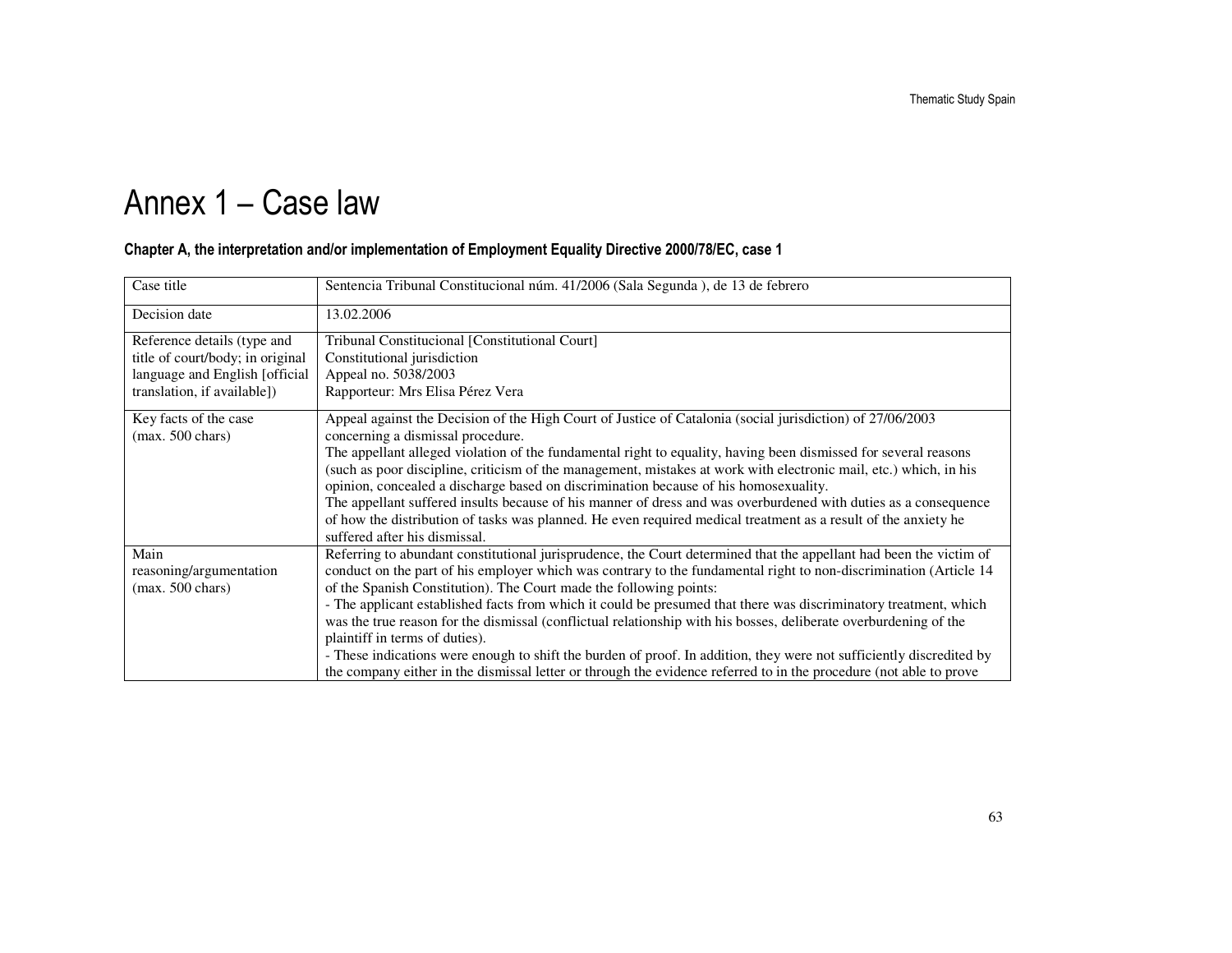|                               | that the dismissal had nothing to do with a case of discrimination).                                                 |
|-------------------------------|----------------------------------------------------------------------------------------------------------------------|
|                               | - The arguments used to justify the decision appealed ignored the consolidated doctrine of the Court concerning the  |
|                               | inversion of the burden of proof in the labour lawsuit.                                                              |
|                               | - On the basis of all these reasons, the Court ruled for the appellant, confirming the violation of the right of the |
|                               | complainant, declaring the nullity of the dismissal and overruling the appealed Decision.                            |
| Key issues (concepts,         | DISCRIMINATION. Specific discrimination; concerning any personal, family or social circumstance; sexual              |
| interpretations) clarified by | orientation; unlawful dismissal of homosexual employee, based on several reasons; proof by indications and           |
| the case (max. 500 chars)     | inversion of the burden of proof; proved indications that the company was not able to refute; unproved contractual   |
|                               | breaches; lack of proof to show that the real reasons for the dismissal were not related to a discriminatory         |
|                               | motivation: existence of discrimination.                                                                             |
|                               | Violation of the Fundamental right to equality: yes: claim admitted.                                                 |
| Results (sanctions) and key   | The Court upheld the appeal.                                                                                         |
| consequences or implications  | - The Court acknowledged the violation of the right of the appellant not to be discriminated against because of his  |
| of the case (max. 500 chars)  | homosexuality (Article 14 of the Spanish Constitution).                                                              |
|                               | - The right of the appellant was protected, overruling the appealed Decision.                                        |
|                               | The dismissal is to declare null and void. Therefore, the consequence is the obligation to reinstatement of the      |
|                               | employee in his/her original employment position and the payment of the missing salary amounts from the              |
|                               | dismissal to the reemployment.                                                                                       |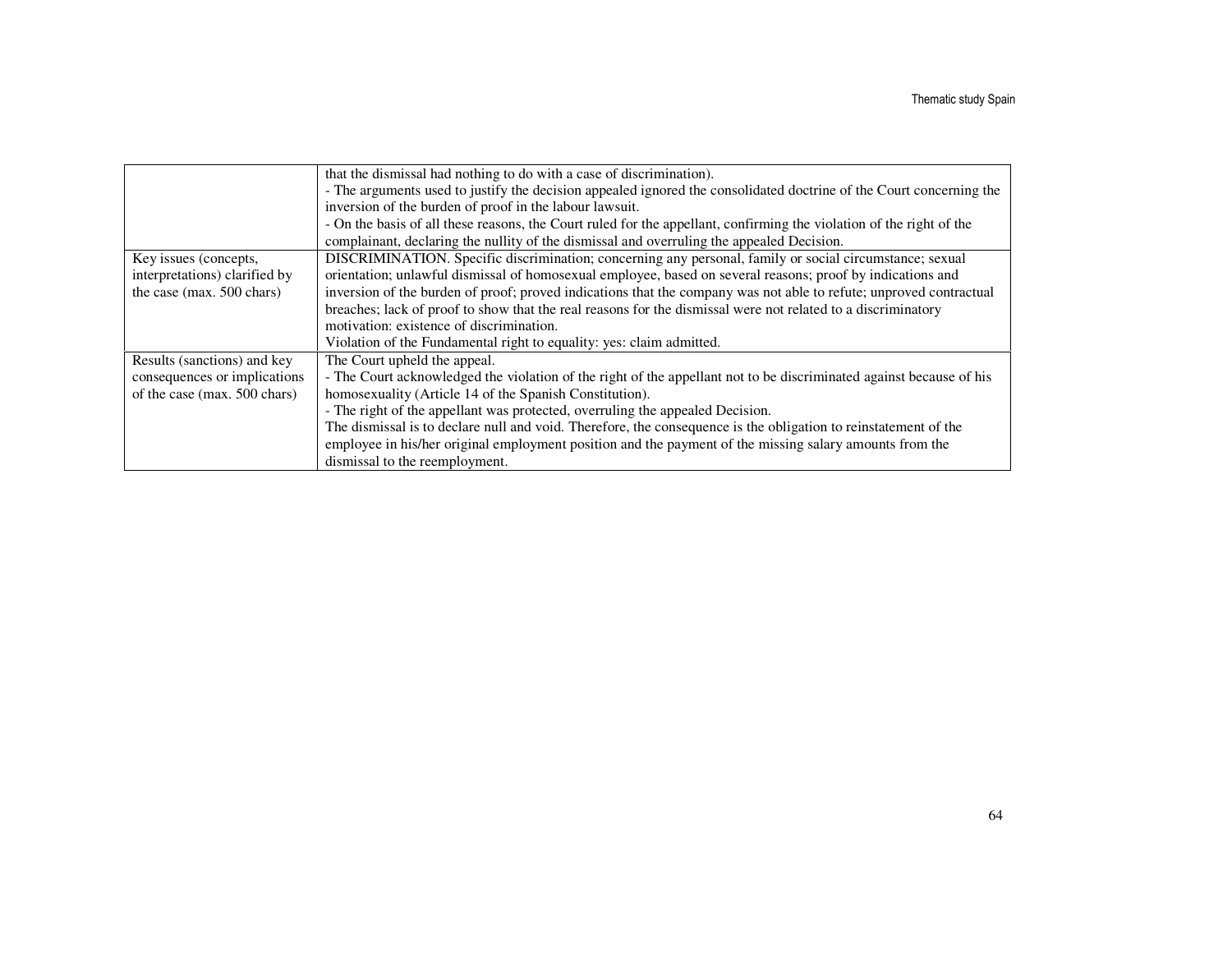### Chapter A, interpretation and/or implementation of Employment Equality Directive 2000/78/EC, case 2

| Case title                                                                                                                       | Sentencia Juzgado Núm. 33 de lo Social Comunidad de Madrid, núm. 74/2005, de 21 febrero                                                                                                                                                                                                                                                                                                                                                                                                                                                                                                                                                                                                                                                                                                                                                                                                                                                                                                                                                                                                                                                                                                                                                                                                                                                                                                                                         |
|----------------------------------------------------------------------------------------------------------------------------------|---------------------------------------------------------------------------------------------------------------------------------------------------------------------------------------------------------------------------------------------------------------------------------------------------------------------------------------------------------------------------------------------------------------------------------------------------------------------------------------------------------------------------------------------------------------------------------------------------------------------------------------------------------------------------------------------------------------------------------------------------------------------------------------------------------------------------------------------------------------------------------------------------------------------------------------------------------------------------------------------------------------------------------------------------------------------------------------------------------------------------------------------------------------------------------------------------------------------------------------------------------------------------------------------------------------------------------------------------------------------------------------------------------------------------------|
| Decision date                                                                                                                    | 21/02/2005                                                                                                                                                                                                                                                                                                                                                                                                                                                                                                                                                                                                                                                                                                                                                                                                                                                                                                                                                                                                                                                                                                                                                                                                                                                                                                                                                                                                                      |
| Reference details (type and<br>title of court/body; in original<br>language and English [official<br>translation, if available]) | Juzgado Núm. 33 de lo Social Comunidad de Madrid [Court no. 33 of Madrid (Social jurisdiction)]<br>Social jurisdiction<br>Procedure no. 1142/2004<br>Rapporteur: Mr José Pablo Aramendi Sánchez                                                                                                                                                                                                                                                                                                                                                                                                                                                                                                                                                                                                                                                                                                                                                                                                                                                                                                                                                                                                                                                                                                                                                                                                                                 |
| Key facts of the case<br>$(max. 500 \text{ chars})$                                                                              | Employee dismissed for negligence (inappropriate computer use during working time; the employee was<br>admonished on many occasions for playing computer games, visiting websites or misusing e-mail).<br>The employee demonstrated that these facts were common practice among all the employees of the company, but<br>they were not dismissed.<br>The employee who was homosexual was not open about his sexual orientation. Once discovered, this fact was<br>communicated to the management of the company and it became public at his place of work.                                                                                                                                                                                                                                                                                                                                                                                                                                                                                                                                                                                                                                                                                                                                                                                                                                                                      |
| Main<br>reasoning/argumentation<br>$(max. 500 \text{ chars})$                                                                    | The Court ruled for the plaintiff arguing that:<br>- There was an unequal sanctioning treatment (the employee was fired for the same conduct which only attracted<br>admonishments for serious misconduct for other employees).<br>- There should be an inversion of the burden of proof in this case, since the appellant established sufficient facts<br>from which it might be presumed discriminatory treatment took place and the company did not provide any<br>reasonable argument to justify appropriately why the same conduct was treated in a different way.<br>- Even given possible negligence or inattention to his tasks, the evidence did not demonstrate a failing serious<br>enough to justify a fair dismissal.<br>- The employee also suffered a violation of his fundamental right to private life (protected by Article 18.1 of the<br>Constitution): the evidence demonstrated that the individual did not make his sexual orientation, an aspect which<br>belongs to his personal life, public at his place of work. This fact became public in the environment of the company<br>without his consent. His line manager communicated his sexual orientation to the company manager, who made the<br>decision to dismiss him. The employee was forced to reveal his sexual orientation (as can be seen in the text of the<br>lawsuit), violating his intimacy when trying to protect his right to a job. |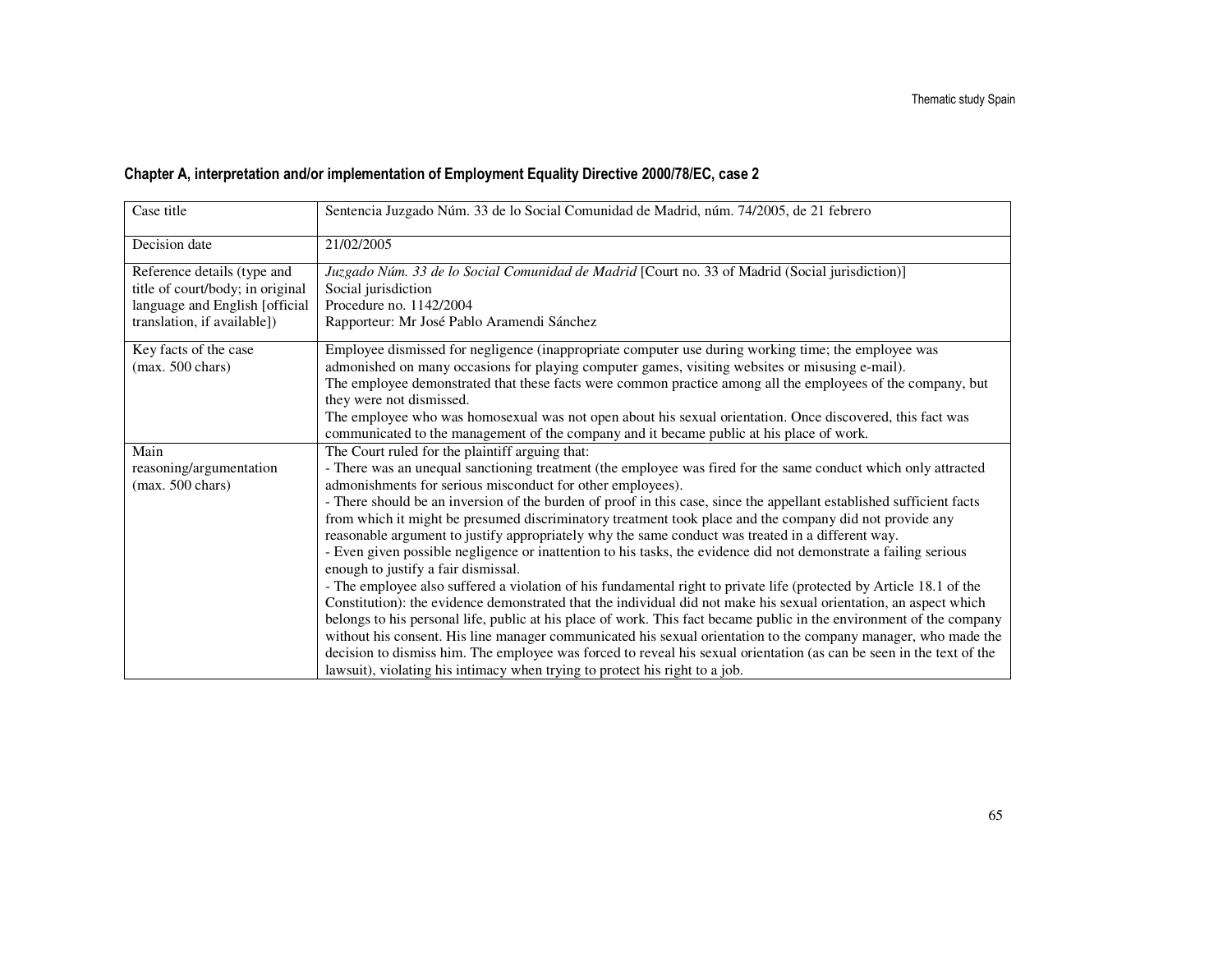| Key issues (concepts,         | UNFAIR DISMISSAL; discrimination and violation of fundamental rights; violation of the right to personal        |
|-------------------------------|-----------------------------------------------------------------------------------------------------------------|
| interpretations) clarified by | intimacy; discriminatory discharge; the employee's sexual orientation made public.                              |
| the case (max. 500 chars)     | FUNDAMENTAL RIGHTS; necessary protection; Decision; reparation of the consequences of the illegal act;          |
|                               | compensation for moral damage.                                                                                  |
| Results (sanctions) and key   | - Partial consideration of the lawsuit.                                                                         |
| consequences or implications  | - Declaration of nullity of the dismissal: discrimination on grounds of sexual orientation and violation of the |
| of the case (max. 500 chars)  | employee's right to intimacy                                                                                    |
|                               | - It condemned the defendant:                                                                                   |
|                               | a) to readmit the appellant to his post immediately;                                                            |
|                               | b) to pay the wages unpaid from the date of the dismissal until the individual's readmission;                   |
|                               | c) to pay moral damages compensation of $\epsilon$ 9,000 for the discriminatory treatment;                      |
|                               | d) to pay another compensation of $\epsilon$ 9,000 $\epsilon$ for the damage caused to his intimacy             |
|                               | The dismissal is to declare null and void. Therefore, the consequence is the obligation to reinstatement of the |
|                               | employee in his/her original employment position and the payment of the missing salary amounts from the         |
|                               | dismissal to the reemployment.                                                                                  |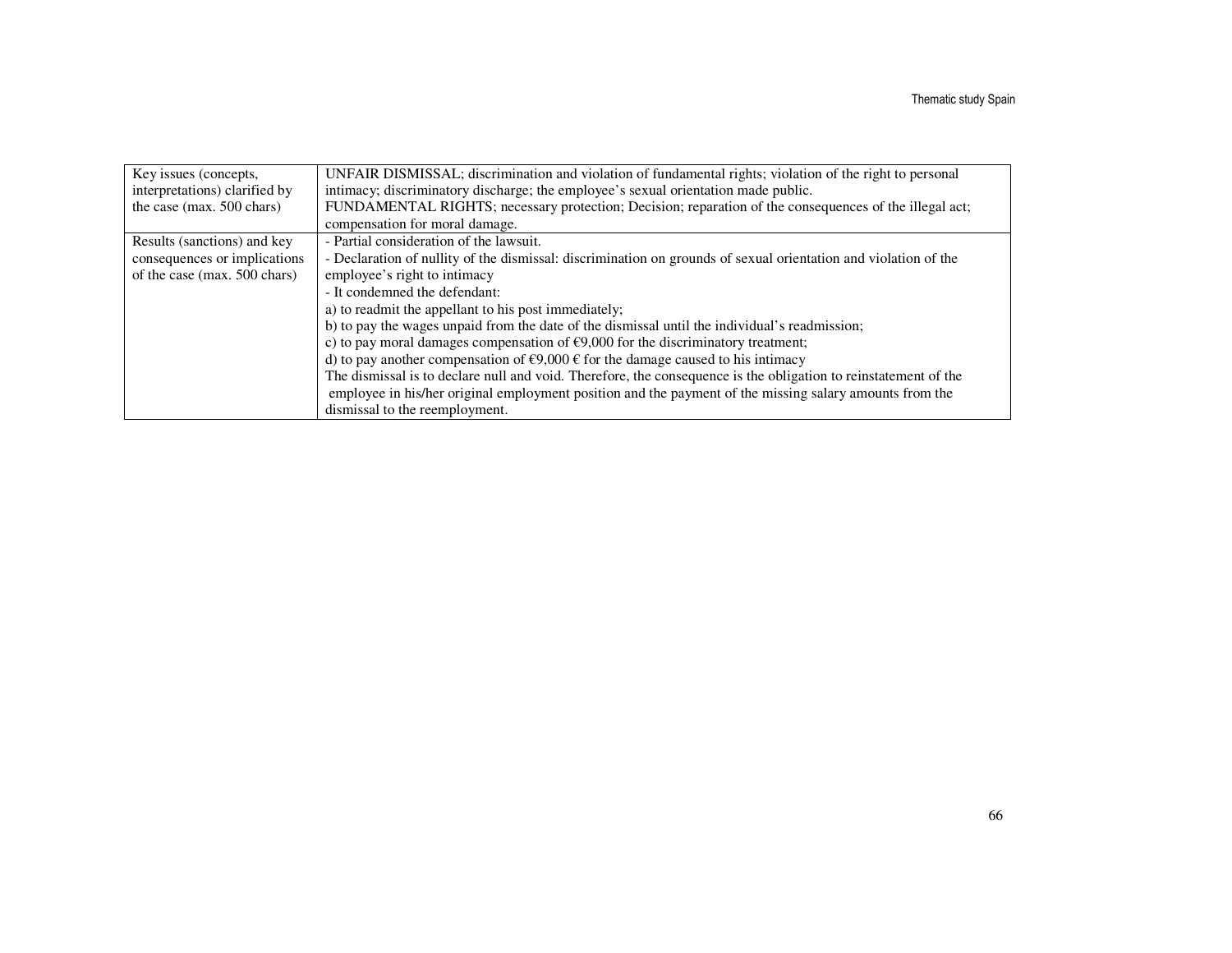### Chapter A, interpretation and/or implementation of Employment Equality Directive 2000/78/EC, case 3

| Case title                                            | Auto núm. 222/2005 de la Audiencia Provincial de Ciudad Real (Sección 1), de 17 de octubre.                                                                                                            |
|-------------------------------------------------------|--------------------------------------------------------------------------------------------------------------------------------------------------------------------------------------------------------|
| Decision date                                         | 17.10.2005                                                                                                                                                                                             |
| Reference details (type and                           | Audiencia Provincial de Ciudad Real [Provincial Court of Ciudad Real]                                                                                                                                  |
| title of court/body; in original                      | Criminal jurisdiction                                                                                                                                                                                  |
| language and English [official                        | Appeal no. 208/2005                                                                                                                                                                                    |
| translation, if available])                           | Rapporteur: Mr José María Torres Fernández de Sevilla                                                                                                                                                  |
| Key facts of the case                                 | The Court did not admitted the Lesbian, Gay, Transsexual and Bisexual Group of Madrid (COGAM) as an actor in                                                                                           |
| $(max. 500 \text{ chars})$                            | a judicial procedure for damages and threats caused to a homosexual citizen.                                                                                                                           |
|                                                       | The Court considered that the facts established by the organisation did not prove any links between the                                                                                                |
|                                                       | homophobic nature of the aggression and the facts investigated.                                                                                                                                        |
|                                                       | COGAM appealed the decision.                                                                                                                                                                           |
| Main                                                  | Engagement in popular action is a fundamental right. In the case of legal persons, two kinds of requirement are                                                                                        |
| reasoning/argumentation<br>$(max. 500 \text{ chars})$ | essential to engage in popular action: the traditional requirement of capacity and also a link between the aims of the<br>organisation and the criminal fact that constitutes the subject of the case. |
|                                                       | In these cases, the general rule shall be as follows: to affirm that there is a link and that the judicial organ verifies<br>that it is not possible to deny the existence of this connection.         |
|                                                       | The Court established that in this case the appellant entity should be admitted as an actor because its aims have a                                                                                    |
|                                                       | connection with the protection of the rights and interests of homosexual, transsexual and bisexual groups, which of                                                                                    |
|                                                       | course implies the protection of individuals belonging to these groups with regard to incidents related to their                                                                                       |
|                                                       | sexual orientation.                                                                                                                                                                                    |
| Key issues (concepts,                                 | Requirements for the recognition for gay and lesbian associations of the right of associations to engage in judicial                                                                                   |
| interpretations) clarified by                         | procedures in defence of a homosexual individual concerning damages and threats.                                                                                                                       |
| the case (max. 500 chars)                             |                                                                                                                                                                                                        |
|                                                       |                                                                                                                                                                                                        |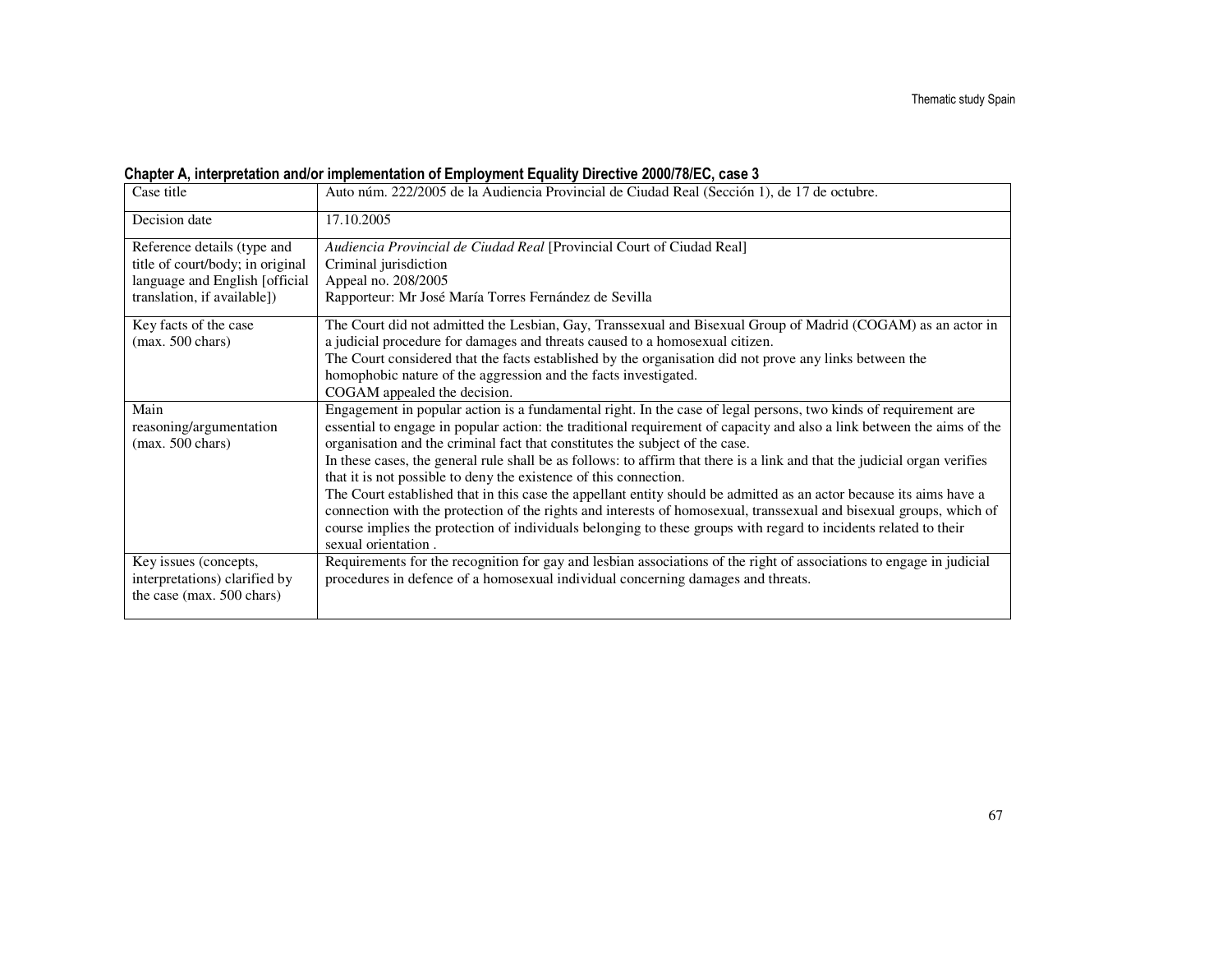Thematic study Spain

| Results (sanctions) and key  | The Court upheld the appeal lodged by COGAM.                                                             |
|------------------------------|----------------------------------------------------------------------------------------------------------|
| consequences or implications | Annulment of the decision appealed: COGAM should have taken part in the process as a popular prosecutor. |
| of the case (max. 500 chars) |                                                                                                          |
|                              |                                                                                                          |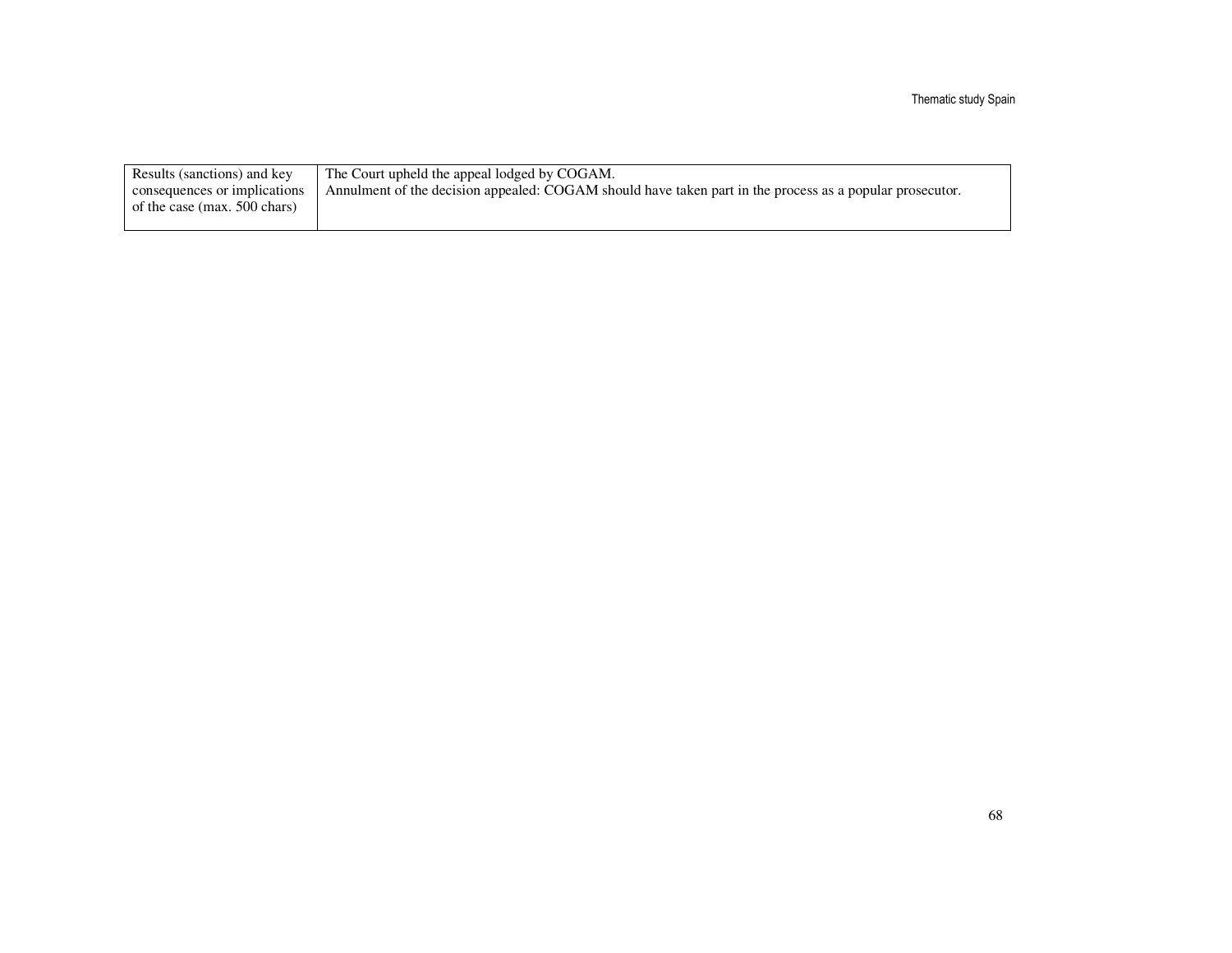### Chapter A, interpretation and/or implementation of Employment Equality Directive 2000/78/EC, case 4

| Case title                                                                                                                       | Sentencia del Tribunal Superior de Justicia de la Comunidad de Madrid (Sala de lo Social, sección 5ª), núm.<br>680/2002, de 16 de julio                                                                                                                                                                                                                                                                                                                                                                                                                                                                                                                                                                                                                                                                                                                                                                                                                                                                                                                                                                               |
|----------------------------------------------------------------------------------------------------------------------------------|-----------------------------------------------------------------------------------------------------------------------------------------------------------------------------------------------------------------------------------------------------------------------------------------------------------------------------------------------------------------------------------------------------------------------------------------------------------------------------------------------------------------------------------------------------------------------------------------------------------------------------------------------------------------------------------------------------------------------------------------------------------------------------------------------------------------------------------------------------------------------------------------------------------------------------------------------------------------------------------------------------------------------------------------------------------------------------------------------------------------------|
| Decision date                                                                                                                    | 16.07.2002                                                                                                                                                                                                                                                                                                                                                                                                                                                                                                                                                                                                                                                                                                                                                                                                                                                                                                                                                                                                                                                                                                            |
| Reference details (type and<br>title of court/body; in original<br>language and English [official<br>translation, if available]) | Tribunal Superior de Justicia de la Comunidad de Madrid [High Court of Justice of Madrid]<br>Social jurisdiction<br>Appeal no. 552/2002<br>Rapporteur: Mr José Hersilio Ruiz Lanzuela                                                                                                                                                                                                                                                                                                                                                                                                                                                                                                                                                                                                                                                                                                                                                                                                                                                                                                                                 |
| Key facts of the case<br>$(max. 500 \text{ chars})$                                                                              | An employee of RENFE (rail company) requested travel fare benefits (granted to spouses) for his homosexual<br>partner since 1996 (providing the documents required under the $9th$ clause of the Collective Agreement that<br>recognises this benefit to the employees).<br>The application was initially refused on the grounds that the individual did not have a 'spouse' and was not part of<br>a 'stable heterosexual couple'.<br>The decision was challenged stating discrimination on grounds of sexual orientation. The Decision of 26 October<br>2001 of the Social Court of Justice no. 12 of Madrid granted the benefit which had been refused by the company.<br>RENFE appeals the decision.                                                                                                                                                                                                                                                                                                                                                                                                              |
| Main<br>reasoning/argumentation<br>$(max. 500 \text{ chars})$                                                                    | The High Court came to the same conclusions as the appealed Decision: homosexual couples (in the same way as<br>heterosexual de facto couples) must be included among the potential beneficiaries of the 'kilometre card' which<br>allows price reductions to be enjoyed, in accordance with the Collective Agreement.<br>The Decision is based on the following arguments:<br>- Laws and regulations shall be interpreted according to the sense of the words, taking into account the context, the<br>historical and legislative precedents and the current social reality, according to their spirit and purpose (Article 3 of<br>the Civil Code).<br>- The fundamental character of the principle of equality, which is binding for the courts when resolving litigations.<br>- The open and tolerant character of Spanish democracy, which willingly accepts any type of cohabitation, even<br>without formal bonds (civil or religious), including – although with some reluctance – for people of the same sex,<br>when there is evidence of consistency and stability similar to a heterosexual relationship. |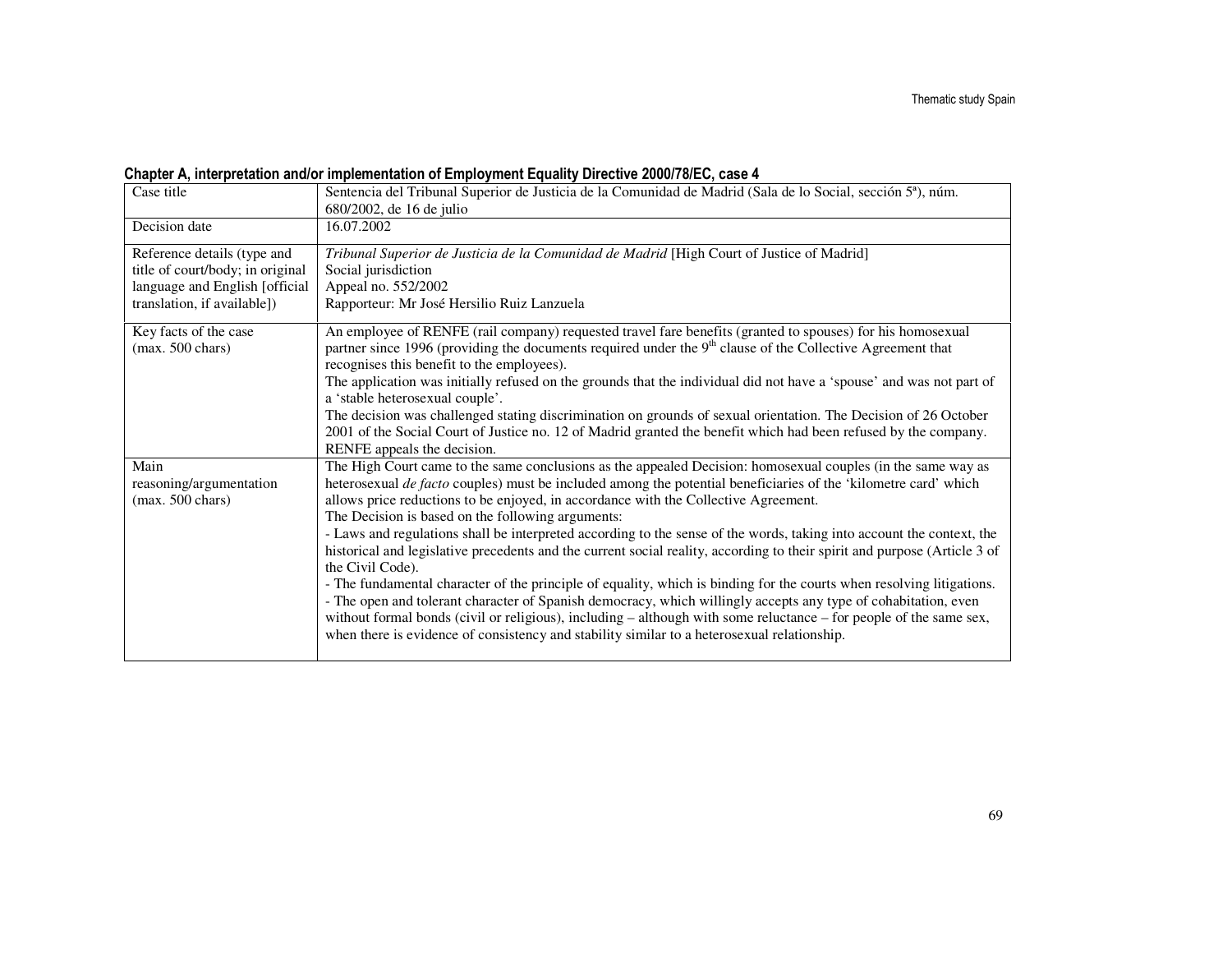| Key issues (concepts,         | The interpretation according to the constitutional jurisprudence on the subject of non-discrimination on grounds of     |
|-------------------------------|-------------------------------------------------------------------------------------------------------------------------|
| interpretations) clarified by | sexual orientation imposes that <i>de facto</i> couples also include those of the same sex (to the effect that they are |
| the case (max. 500 chars)     | entitled to the benefits which are foreseen in the Agreement for <i>de facto</i> couples).                              |
|                               |                                                                                                                         |
| Results (sanctions) and key   | The appeal was dismissed.                                                                                               |
| consequences or implications  | The Court confirmed the previous Decision which agreed with the employee's claims.                                      |
| of the case (max. 500 chars)  | The defendant, the rail company RENFE, was ordered to pay the costs of the process $(\text{\textsterling}300.51)$ .     |
|                               |                                                                                                                         |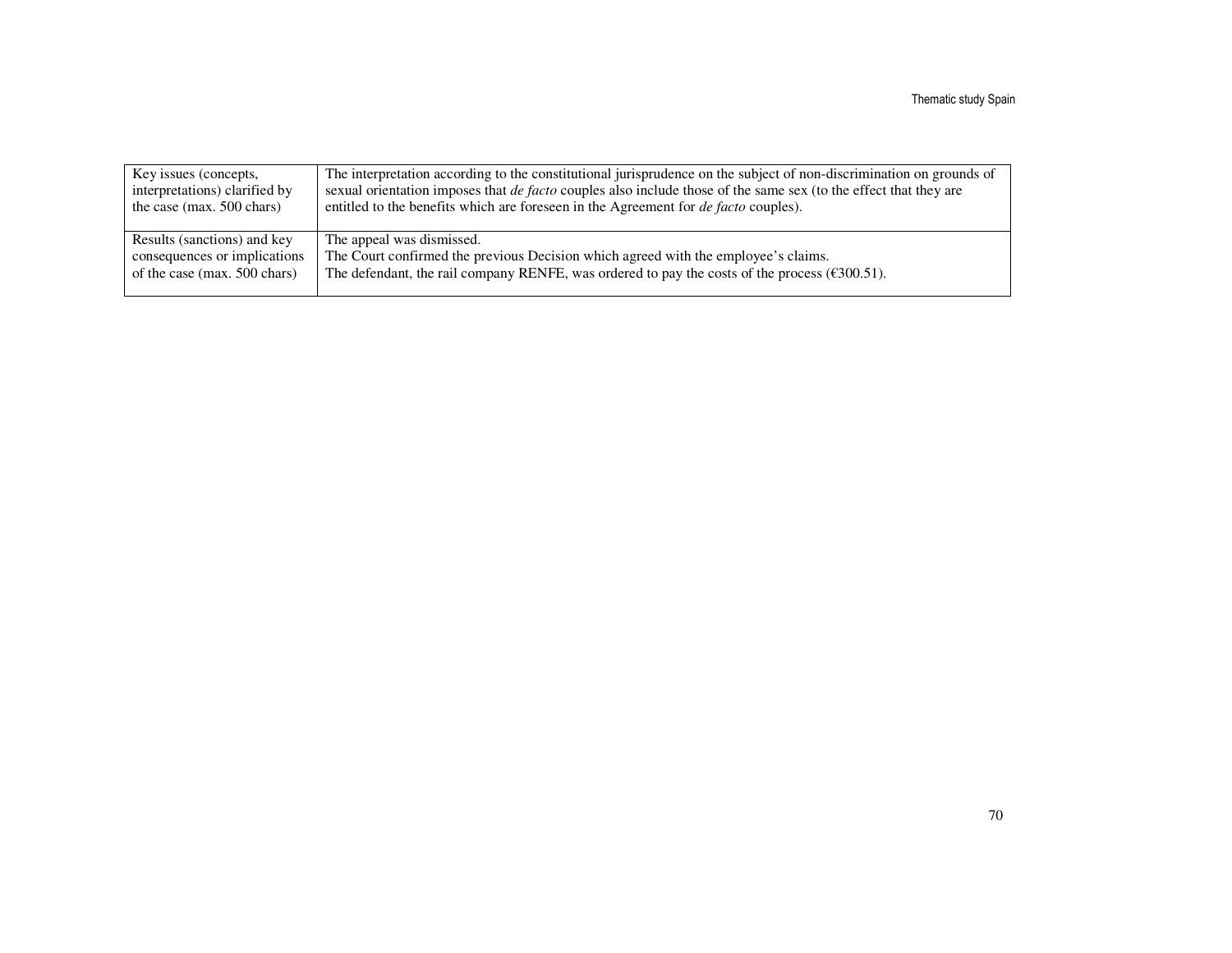### Chapter A, interpretation and/or implementation of Employment Equality Directive 2000/78/EC, case 5

| Case title                                                                                                                       | Sentencia del Tribunal Superior de Justicia de la Comunidad de Madrid (Sala de lo Social, sección 5ª), núm.<br>580/2002, de 19 de junio                                                                                                                                                                                                                                                                                                                                                                                                                                                                                                                                                                                                                                                                                                                                                                                                                 |
|----------------------------------------------------------------------------------------------------------------------------------|---------------------------------------------------------------------------------------------------------------------------------------------------------------------------------------------------------------------------------------------------------------------------------------------------------------------------------------------------------------------------------------------------------------------------------------------------------------------------------------------------------------------------------------------------------------------------------------------------------------------------------------------------------------------------------------------------------------------------------------------------------------------------------------------------------------------------------------------------------------------------------------------------------------------------------------------------------|
| Decision date                                                                                                                    | 19.06.2002                                                                                                                                                                                                                                                                                                                                                                                                                                                                                                                                                                                                                                                                                                                                                                                                                                                                                                                                              |
| Reference details (type and<br>title of court/body; in original<br>language and English [official<br>translation, if available]) | Tribunal Superior de Justicia de la Comunidad de Madrid [High Court of Justice of Madrid]<br>Social jurisdiction<br>Appeal no. 1272/2002.<br>Rapporteur: Mr José Malpartida Morano                                                                                                                                                                                                                                                                                                                                                                                                                                                                                                                                                                                                                                                                                                                                                                      |
| Key facts of the case<br>$(max. 500 \text{ chars})$                                                                              | An employee of RENFE (rail company) requested travel fare benefits (granted to spouses) for his homosexual<br>partner (providing the documents required under the $9th$ clause of the Collective Agreement which recognises this<br>benefit to the employees).<br>The application was refused by the company, which considered that the regulations did not cover such a case (a<br>homosexual couple).<br>After taking legal action alleging discrimination on grounds of sex, the Decision of 15.01.2002 of Social Court no.<br>15 of Madrid recognised the right which had been refused by the company.<br>RENFE appealed the decision.                                                                                                                                                                                                                                                                                                              |
| Main<br>reasoning/argumentation<br>$(max. 500 \text{ chars})$                                                                    | The Court came to the same conclusions as the appealed Decision. Taking into account constitutional jurisprudence<br>and the following criteria, homosexual de facto couples must be included in the benefits:<br>- Laws and regulations shall be interpreted according to the sense of the words, taking into account the context, the<br>historical and legislative precedents and the current social reality, according to their spirit and purpose (Article 3 of<br>the Civil Code).<br>- The fundamental character of the principle of equality, which is binding for the courts when resolving litigations.<br>- The open and tolerant character of Spanish democracy, which willingly accepts any type of cohabitation, even<br>without formal bonds (civil or religious), including – although with some reluctance – for people of the same sex<br>when there is evidence of consistency and stability similar to a heterosexual relationship. |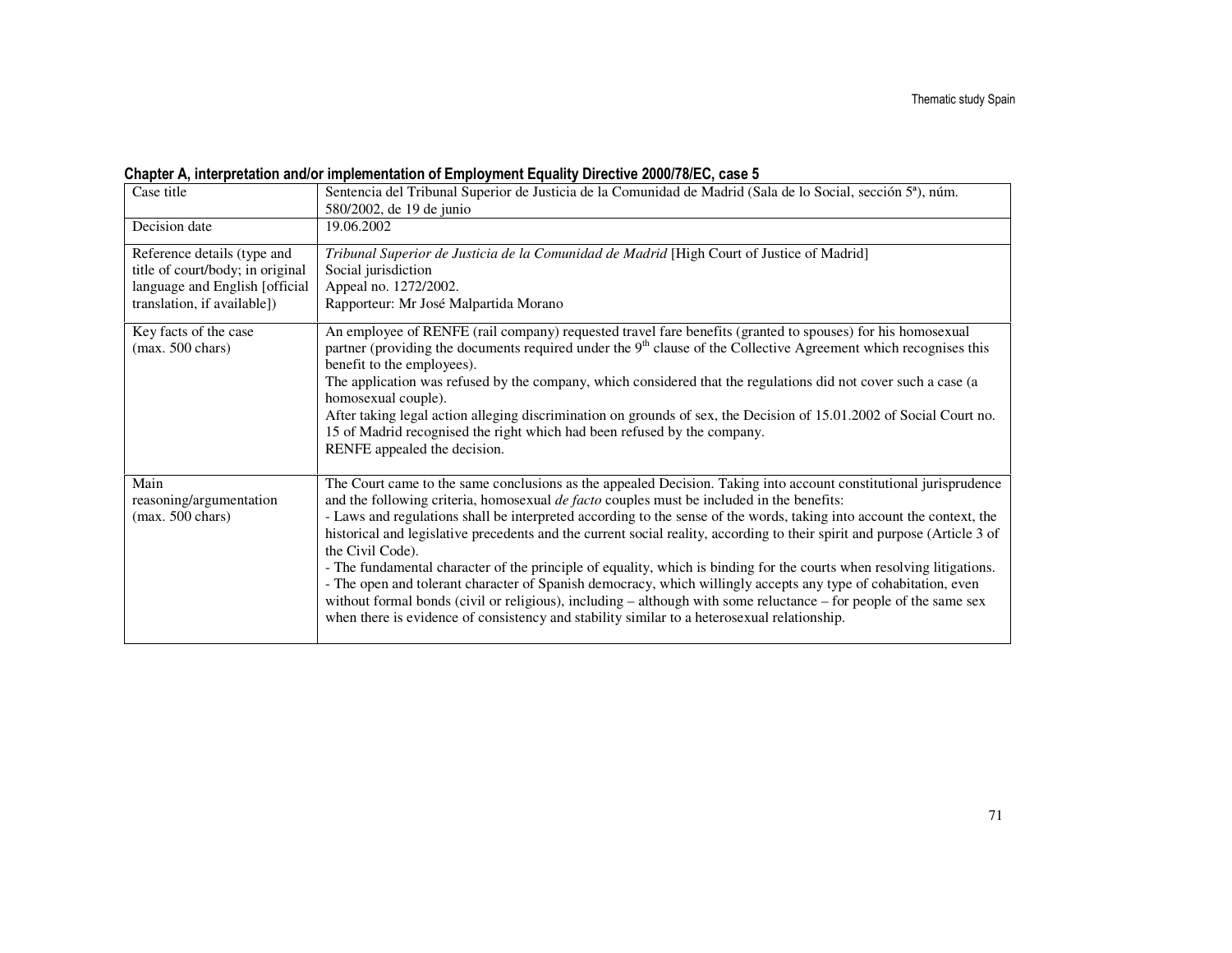| Key issues (concepts,         | The main question in this process consisted of deciding whether the reference by the XIII Collective Agreement of          |
|-------------------------------|----------------------------------------------------------------------------------------------------------------------------|
| interpretations) clarified by | RENFE to registered partnerships includes homosexual couples in that legal concept.                                        |
| the case (max. 500 chars)     | The interpretation according to the constitutional jurisprudence on the subject of non-discrimination on grounds of        |
|                               | sexual orientation determined that <i>de facto</i> couples also include those of the same sex (to the effect that they are |
|                               | entitled to the benefits foreseen in the Agreement for <i>de facto</i> couples).                                           |
|                               |                                                                                                                            |
| Results (sanctions) and key   | The appeal was dismissed.                                                                                                  |
| consequences or implications  | The Court confirmed the previous Decision which agreed with the employee's claims.                                         |
| of the case (max. 500 chars)  | The defendant, the rail company RENFE, was ordered to pay the costs of the process ( $\epsilon$ 300.51).                   |
|                               |                                                                                                                            |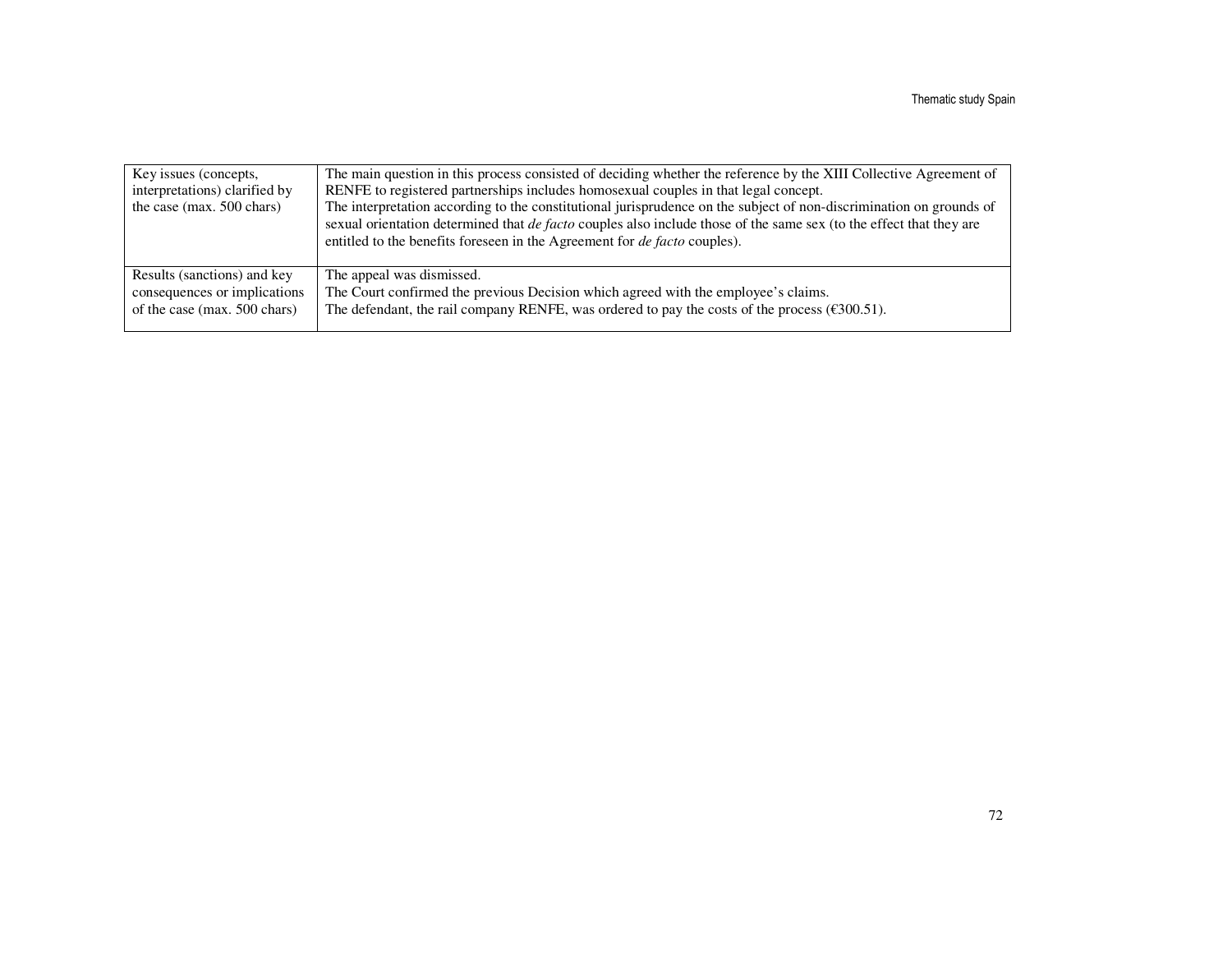# Chapter A, interpretation and/or implementation of Employment Equality Directive 2000/78/EC, case 6

| Case title                       | Sentencia del Tribunal Supremo (Sala de lo Social), de 29 de abril de 2009                                                                             |
|----------------------------------|--------------------------------------------------------------------------------------------------------------------------------------------------------|
| Decision date                    | 29.04.2009                                                                                                                                             |
| Reference details (type and      | Tribunal Supremo [Supreme Court]                                                                                                                       |
| title of court/body; in original | Constitutional jurisdiction                                                                                                                            |
| language and English [official   | Appeal no. 577/2008                                                                                                                                    |
| translation, if available])      | Rapporteur: Mr Víctor Fuentes López                                                                                                                    |
| Key facts of the case            | Appeal by the National Social Security Institute against the Decision of the High Court of Justice of Asturias<br>(social jurisdiction) of 16/11/2007. |
| $(max. 500 \text{ chars})$       | Mr Anibal and Mr Domingo lived as a de facto couple during 15 years until the death of Mr Domingo in 2003.                                             |
|                                  | They were registered as a couple in the Registro Municipal de Uniones de Hecho [Local Registry of De Facto                                             |
|                                  | Couples] since 1996. In 2005, Law 13/2005 of 1 July modified the Civil Code as regards the right to marry,                                             |
|                                  | instituting marriage between people of the same sex, granting them the legal effects of the matrimonial institution.                                   |
|                                  | In 2006, Mr Anibal asked the National Social Security Institute for a widow's pension on the basis of Mr                                               |
|                                  | Domingo's death. The Decision of the High Court of Justice of Asturias acknowledged the widow's pension. The                                           |
|                                  | National Institute appealed against this Decision.                                                                                                     |
| Main                             | Law 13/2005 has legal effects only from the date of its publication on. The Law does not have any provision on                                         |
| reasoning/argumentation          | possible retroactive legal effects. Besides, the Law does not contain any transitory regulations.                                                      |
| $(max. 500 \text{ chars})$       | The Court does not consider discriminatory that before Law 13/2005, the Spanish legal system required marriage to                                      |
|                                  | acknowledge the right to a widow's pension.                                                                                                            |
|                                  | Law 13/2005 reflects a new perception of a social reality but does not imply that the previous regulation was                                          |
|                                  | discriminatory.                                                                                                                                        |
| Key issues (concepts,            | The Court determines that it does not proceed to acknowledge a widow's pension to whosoever might have lived as                                        |
| interpretations) clarified by    | a de facto couple with a person of the same sex whose death has occurred prior to the enforcement of Law 13/2005.                                      |
| the case (max. 500 chars)        | The Court justifies its decision, which it does not consider discriminatory, by the non-existence of transitory                                        |
|                                  | regulations in the said Law.                                                                                                                           |
|                                  | This Decision was necessary because there were contradictory judicial sentences on this issue. However, an                                             |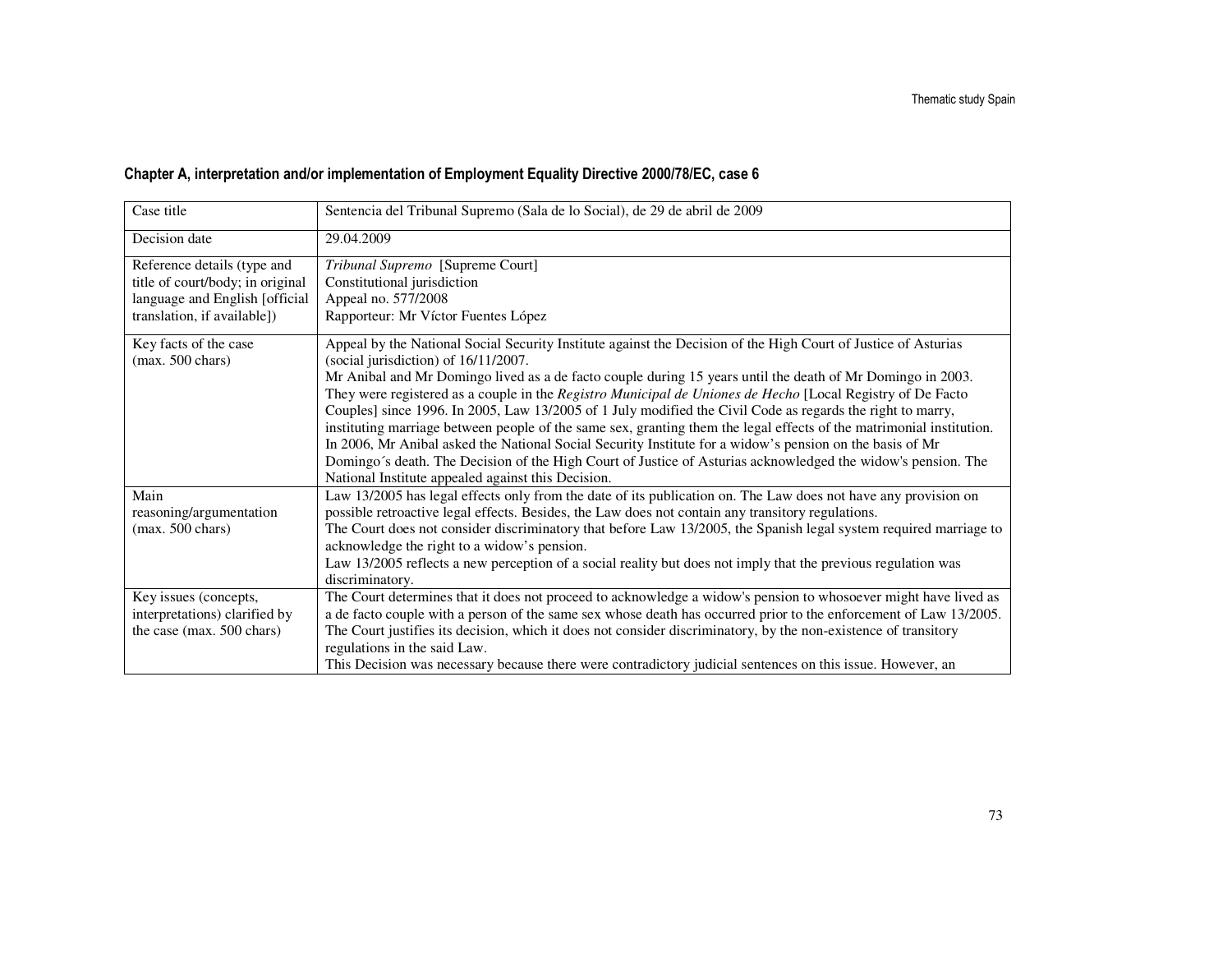|                              | individual vote is formulated on the Sentence.                                                              |
|------------------------------|-------------------------------------------------------------------------------------------------------------|
| Results (sanctions) and key  | The Court upheld the appeal, overruling the appealed Decision.                                              |
| consequences or implications | -The Court established that the National Social Security Institute does not have to pay widows' pensions to |
| of the case (max. 500 chars) | homosexual de facto couples registered before the approval of Law 13/2005.                                  |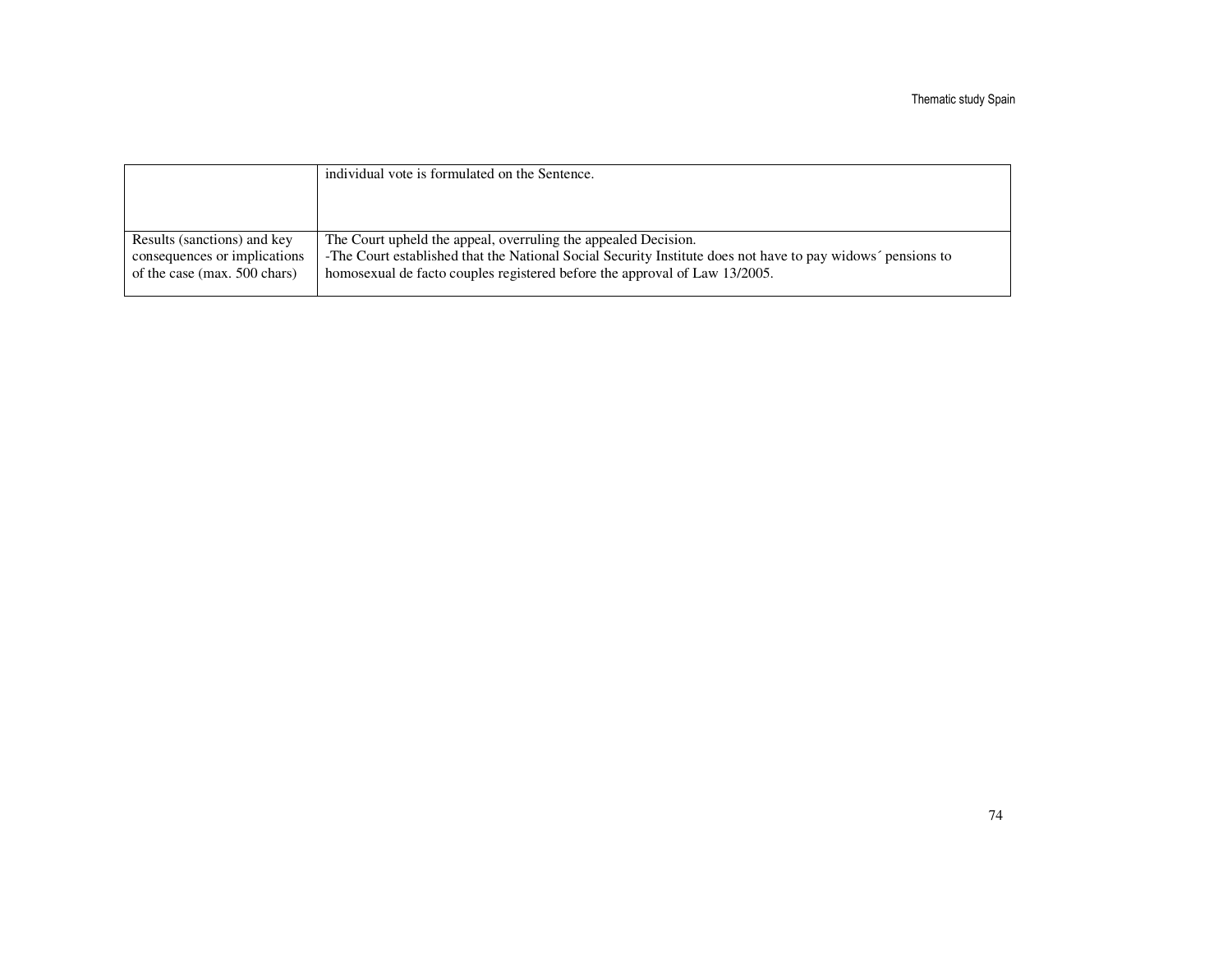### Chapter B, Freedom of movement, case law relevant to Directive 2004/38/EC, case 1

| Case title                                                                                                                       | Sentencia núm. 145/2006 del Tribunal Superior de Justicia de Cataluña (Sala de lo Contencioso-Administrativo,<br>Sección 2 <sup>a</sup> ), de 8 febrero.                                                                                                                                                                                                                                                                                                                                                                                                                                                                                                                                                                                                                                                                                                                                                                                                                                                                                                                                                                                                                                                                                                                                  |
|----------------------------------------------------------------------------------------------------------------------------------|-------------------------------------------------------------------------------------------------------------------------------------------------------------------------------------------------------------------------------------------------------------------------------------------------------------------------------------------------------------------------------------------------------------------------------------------------------------------------------------------------------------------------------------------------------------------------------------------------------------------------------------------------------------------------------------------------------------------------------------------------------------------------------------------------------------------------------------------------------------------------------------------------------------------------------------------------------------------------------------------------------------------------------------------------------------------------------------------------------------------------------------------------------------------------------------------------------------------------------------------------------------------------------------------|
| Decision date                                                                                                                    | 08.02.2006                                                                                                                                                                                                                                                                                                                                                                                                                                                                                                                                                                                                                                                                                                                                                                                                                                                                                                                                                                                                                                                                                                                                                                                                                                                                                |
| Reference details (type and<br>title of court/body; in original<br>language and English [official<br>translation, if available]) | Tribunal Superior de Justicia de Cataluña [High Court of Justice of Catalonia]<br>Administrative Dispute Jurisdiction<br>Appeal no. 90/2004<br>Rapporteur: Ms Fernanda Navarro de Zuloaga                                                                                                                                                                                                                                                                                                                                                                                                                                                                                                                                                                                                                                                                                                                                                                                                                                                                                                                                                                                                                                                                                                 |
| Key facts of the case<br>$(max. 500 \text{ chars})$                                                                              | The Decision refers to the appeal by the Office of the Government Delegate in Barcelona against the Decision of<br>14.05.2004 of Administrative Dispute Jurisdiction Court no. 13 of Barcelona, which annulled a resolution of the<br>Office denying a residence permit to a foreign citizen who was in a stable relationship with a Spanish national of<br>the same sex. The Office expressed doubts about the stability of the homosexual relationship (which it deemed<br>hardly comparable to a marriage or a heterosexual de facto relationship), considering that none of the<br>circumstances foreseen in Article 41 of the Royal Decree 864/01 (concerning the granting of a temporary residence<br>permit) concur in the case.                                                                                                                                                                                                                                                                                                                                                                                                                                                                                                                                                   |
| Main<br>reasoning/argumentation<br>$(max. 500 \text{ chars})$                                                                    | Discrimination concerning the homosexual or heterosexual character of a couple is not admissible when assessing<br>the existence of a union of a stable character according to Law 10/1998 of 15 July 1998.<br>There was no evidence of legal fraud (the couple was questioned by the judge of the court of first instance) in the<br>case of this relationship.<br>Although the individual was not a 'spouse' in a legal sense, the fact of the couple's cohabitation and of their<br>relationship could be legally recognised as a stable union. This situation, if proved, might be considered as one of<br>the situations foreseen in Article 31(4) of Law 4/2000, as an expression of a concrete humanitarian reason, bearing<br>in mind the difficulty of a couple maintaining a stable relationship under circumstances of 'considerable<br>geographical separation'.<br>Considering that Spanish society currently accepts relationships between people of the same sex, the term 'spouse'<br>included in Royal Decree 178/2003 shall not be interpreted in a legal, but in a social sense.<br>According to Article 46 of Royal Decree 864/2001, it should be understood that it is not necessary in the present<br>case to obtain an entry visa to apply for a residence permit. |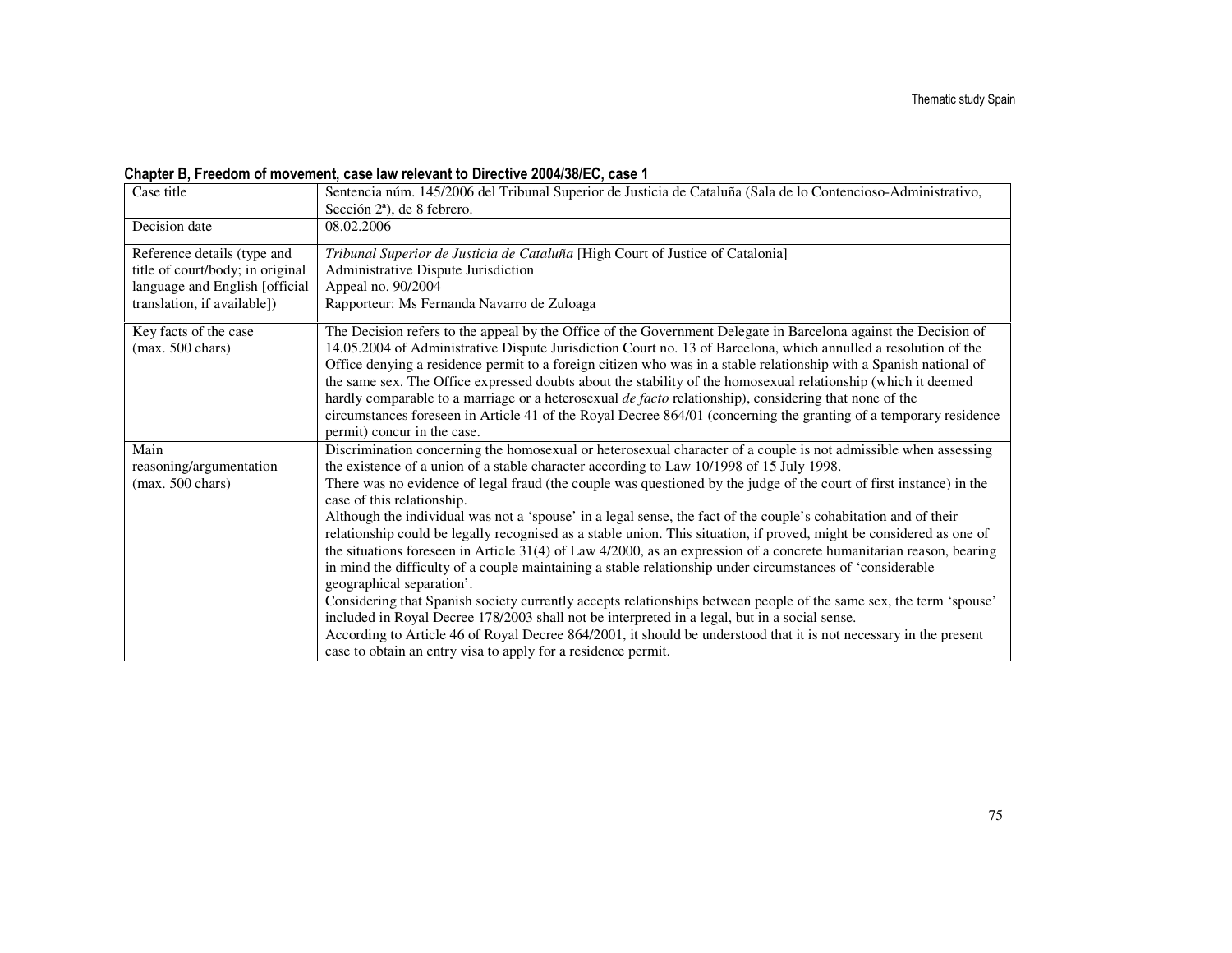| Key issues (concepts,<br>interpretations) clarified by<br>the case (max. 500 chars) | Permanent residence on national territory; residence visa and residence permit; requirement of visa to obtain the<br>permit:no; special connection to the territory; stable sentimental relationship with Spanish citizen; situation similar<br>to marriage; granting of the residence permit is reasonable. |
|-------------------------------------------------------------------------------------|--------------------------------------------------------------------------------------------------------------------------------------------------------------------------------------------------------------------------------------------------------------------------------------------------------------|
| Results (sanctions) and key<br>consequences or implications                         | The appeal by the Government Office was dismissed.<br>The Decision contains a dissenting opinion by Judge Ms Pilar Rovira del Canto. Judge Rovira understands that the                                                                                                                                       |
| of the case (max. 500 chars)                                                        | term 'spouse' used by the law requires without question the existence of a matrimonial union. Considering the fact                                                                                                                                                                                           |
|                                                                                     | that legal marriage is not possible for homosexual couples, they shall not be assimilated to married couples (as                                                                                                                                                                                             |
|                                                                                     | happens in the case of other legal impediments which are not specific to homosexual couples).                                                                                                                                                                                                                |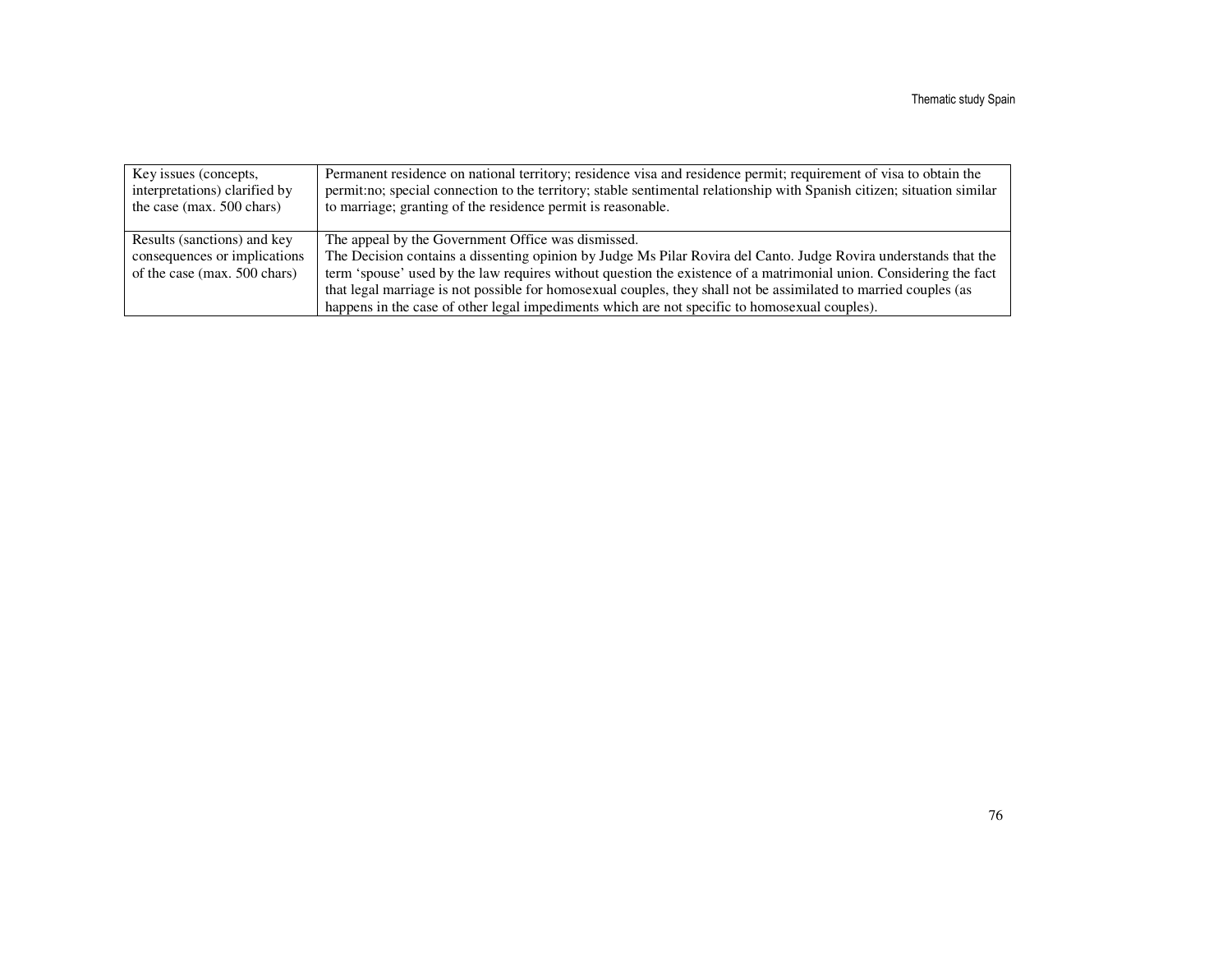### Chapter B, Freedom of movement, case law relevant to Directive 2004/38/EC, case 2

| Case title                                                                                                                       | Sentencia del Tribunal Superior de Justicia de Navarra (Sala de lo Contencioso-Administrativo, Sección 1ª) núm.<br>842/2004, de 6 septiembre.                                                                                                                                                                                                                                                                                                                                                                                                                                                                                                                                                                                                                                                                                                                                                                                                                                                                                                                                                                                                                                                                                                                         |
|----------------------------------------------------------------------------------------------------------------------------------|-----------------------------------------------------------------------------------------------------------------------------------------------------------------------------------------------------------------------------------------------------------------------------------------------------------------------------------------------------------------------------------------------------------------------------------------------------------------------------------------------------------------------------------------------------------------------------------------------------------------------------------------------------------------------------------------------------------------------------------------------------------------------------------------------------------------------------------------------------------------------------------------------------------------------------------------------------------------------------------------------------------------------------------------------------------------------------------------------------------------------------------------------------------------------------------------------------------------------------------------------------------------------|
| Decision date                                                                                                                    | 06.09.2004                                                                                                                                                                                                                                                                                                                                                                                                                                                                                                                                                                                                                                                                                                                                                                                                                                                                                                                                                                                                                                                                                                                                                                                                                                                            |
| Reference details (type and<br>title of court/body; in original<br>language and English [official<br>translation, if available]) | Tribunal Superior de Justicia de Navarra [High Court of Justice of Navarra]<br>Administrative Dispute Jurisdiction<br>Administrative Dispute Jurisdiction appeal no. 84/2004<br>Rapporteur: Mr Ignacio Merino Zalba                                                                                                                                                                                                                                                                                                                                                                                                                                                                                                                                                                                                                                                                                                                                                                                                                                                                                                                                                                                                                                                   |
| Key facts of the case<br>$(max. 500 \text{ chars})$                                                                              | The Decision deals with the appeal presented by a foreign citizen whose application for a residence permit had<br>been rejected (decision confirmed by Decision of 26 April 2004 of the Administrative Dispute Jurisdiction Court<br>No. 3 of Pamplona).<br>The appellant, who was in a stable relationship with a Spanish national of the same sex, insisted that the<br>interpretation norms of Article 3(1) of the Civil Code had not been properly applied by the Court, thus disregarding<br>the fact of the current prevailing social reality concerning the accepted assimilation of <i>de facto</i> couples and married<br>couples.                                                                                                                                                                                                                                                                                                                                                                                                                                                                                                                                                                                                                           |
| Main<br>reasoning/argumentation<br>$(max. 500 \text{ chars})$                                                                    | Statutory Regulation 864/2001 of 20 July 2001 (which develops Organic Law 4/2000, amended by Organic Law<br>$8/2000$ ) grants in Article $49(1)(2)(b)$ the exemption of visa requirements for "foreign citizens who are spouses of<br>Spanish citizens or of legally residing foreign citizens". It mentions 'spouses' but not other couples or de facto<br>couples (as in the present case).<br>The appellant requested exemption from visa requirements, in accordance with Article 17 of Organic Law 4/2000.<br>Section $1(a)$ of this provision, making reference to family reunification (requested by the appellant), mentions the<br>recognition of the right of "the resident's spouse". The Court declared that this wording does not allow any<br>distinction or interpretation.<br>The Court did not appear to accept the interpretation of the norm in accordance with the prevailing social reality<br>and it decided not to consider all types of <i>de facto</i> unions in the same way, alleging that the provisions concerning<br>foreign citizens should be strictly interpreted.<br>The Court considered that there was neither a lack of regulation nor a possibility of an analogical interpretation<br>based on Article 4(1) of the Civil Code. |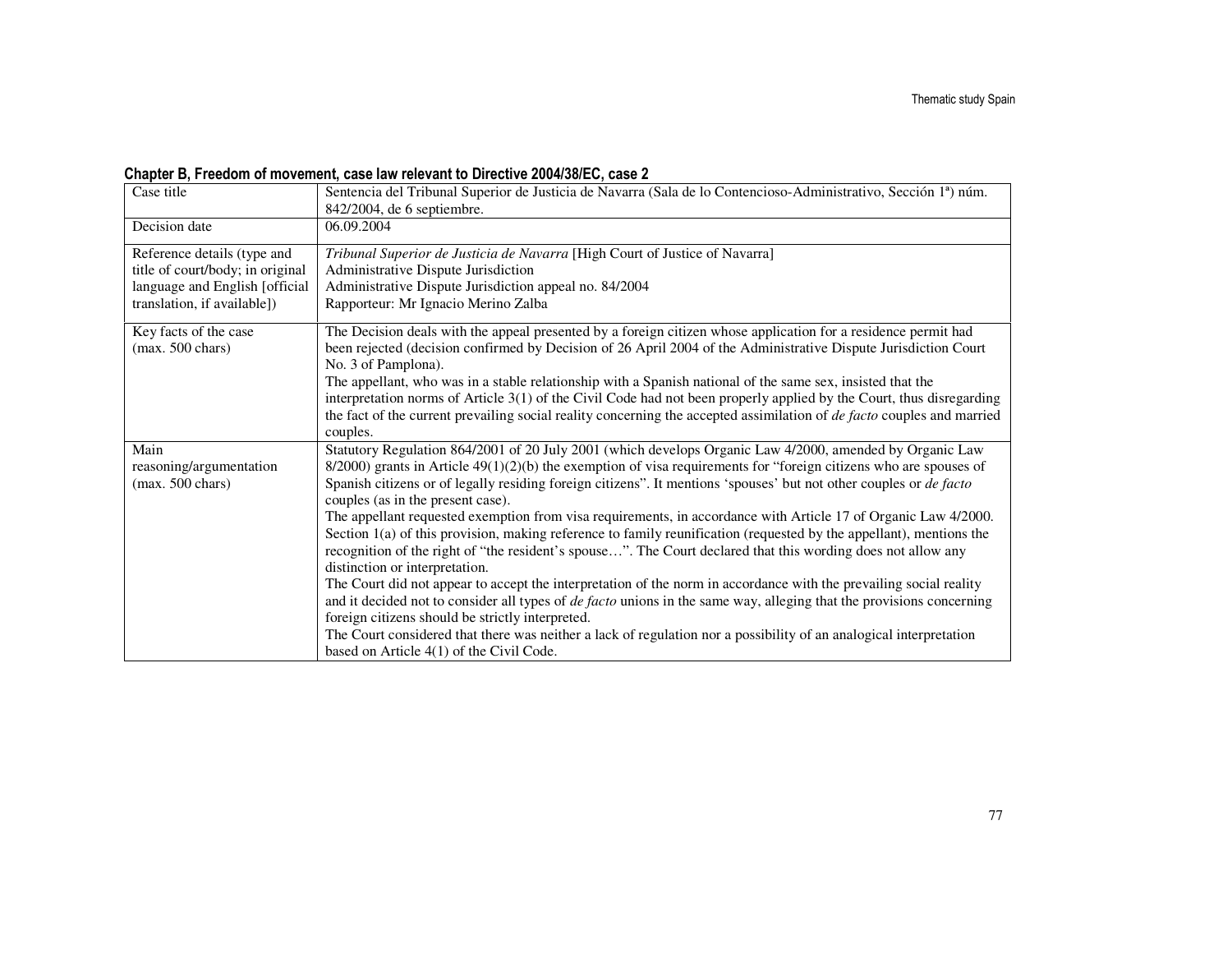| Key issues (concepts,<br>interpretations) clarified by<br>the case (max. $500$ chars) | Permanent residence on national territory; visa; residence visa; exemption of the requirement; denial; origin;<br>current norms do not even refer to <i>de facto</i> unions, but only to foreigners married to Spanish citizens or to legally<br>resident foreign citizens. |
|---------------------------------------------------------------------------------------|-----------------------------------------------------------------------------------------------------------------------------------------------------------------------------------------------------------------------------------------------------------------------------|
| Results (sanctions) and key                                                           | The appeal was dismissed.                                                                                                                                                                                                                                                   |
| consequences or implications                                                          | The decision confirmed Decision 52/2004 of 26 April 2004 of the Administrative Dispute Jurisdiction Court no. 3                                                                                                                                                             |
| of the case (max. 500 chars)                                                          | of Pamplona.                                                                                                                                                                                                                                                                |
|                                                                                       | The appellant was expressly ordered to pay the cost of the proceedings.                                                                                                                                                                                                     |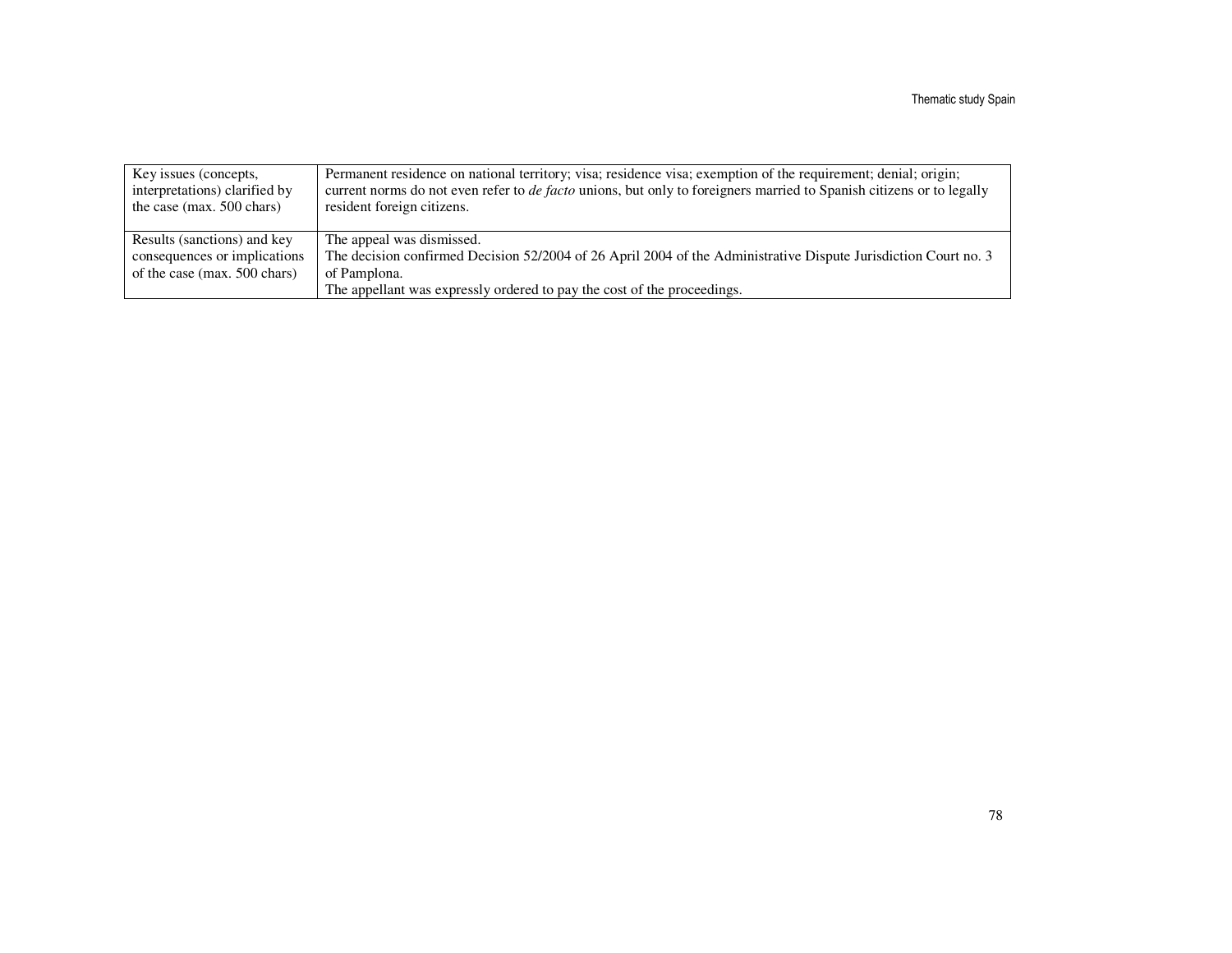### Chapter B, Freedom of movement, case law relevant to Directive 2004/38/EC, case 3

| Case title                                                      | Sentencia del Juzgado nº 13 de lo Contencioso-Administrativo de Barcelona, núm. 83/2004, de 14 mayo                                     |
|-----------------------------------------------------------------|-----------------------------------------------------------------------------------------------------------------------------------------|
| Decision date                                                   | 14.05.2004                                                                                                                              |
| Reference details (type and<br>title of court/body; in original | Juzgado nº 13 de lo Contencioso-Administrativo de Barcelona [Contentious-administrative Court no. 13 of<br>Barcelona]                   |
| language and English [official                                  | Contentious-administrative jurisdiction                                                                                                 |
| translation, if available])                                     | Contentious-administrative appeal no. 84/2004                                                                                           |
|                                                                 | Rapporteur: Mr Ignacio Merino Zalba                                                                                                     |
| Key facts of the case                                           | Appeal against the Resolution adopted by the Office of the Government Delegate in Barcelona on 26.11.2003,                              |
| $(max. 500 \text{ chars})$                                      | rejecting the application for temporary residence by a foreign citizen alleging to be in a relationship and living                      |
|                                                                 | together (formalised by a notary) with a Spanish national residing in Barcelona. Reasons for the denial were the                        |
|                                                                 | lack of a visa and the failure to fulfil the requirements of the law on aliens (Articles 41(3) and 46 of Royal Decree                   |
|                                                                 | 864/2001 of 20.07.2001).                                                                                                                |
| Main                                                            | The Decision deals with the recognition of the status of 'spouse' (or, at least, of 'direct relative') to members of                    |
| reasoning/argumentation                                         | homosexual couples, but only in accordance with the legal regime applicable to foreign citizens.                                        |
| $(max. 500 \text{ chars})$                                      | The Court argued that, if the exceptional requirement of public order is not an obstacle to the recognition of                          |
|                                                                 | homosexual marriages celebrated in other countries as true marriages, it cannot either be an obstacle to official                       |
|                                                                 | stable unions, like that formed by the appellant and his partner, which has the same origin and nature.                                 |
|                                                                 | The references to the 'spouse' or spouses contained in the legislation on foreign citizens can be only interpreted as                   |
|                                                                 | a sign of the will to exclude couples without special "guarantees" as those offered by the matrimonial institution to                   |
|                                                                 | third persons and the society. This legislative purpose is not applicable <i>a priori</i> regarding stable homosexual unions            |
|                                                                 | regulated by law and formally constituted with a clear matrimonial purpose and subjected to a regime able to                            |
|                                                                 | satisfy the requirements of legal security.                                                                                             |
|                                                                 | All legitimate forms of family life shall enjoy a basic right, without which any reference to family would be                           |
|                                                                 | senseless. This right is the right to live under the same roof (essential at least for the recognition of the basic family<br>nucleus). |
|                                                                 |                                                                                                                                         |
|                                                                 | This is an interpretation of Article 2 of Royal Decree 178/2003. It allows the inclusion by analogy of "partners of                     |
|                                                                 | the same sex with a marital and stable union to Spaniards or citizens of other EU Member States with residence in                       |
|                                                                 | Spain" in the legal concept of 'spouse'. To this purpose, unions shall be evidenced, properly formalised (as in the                     |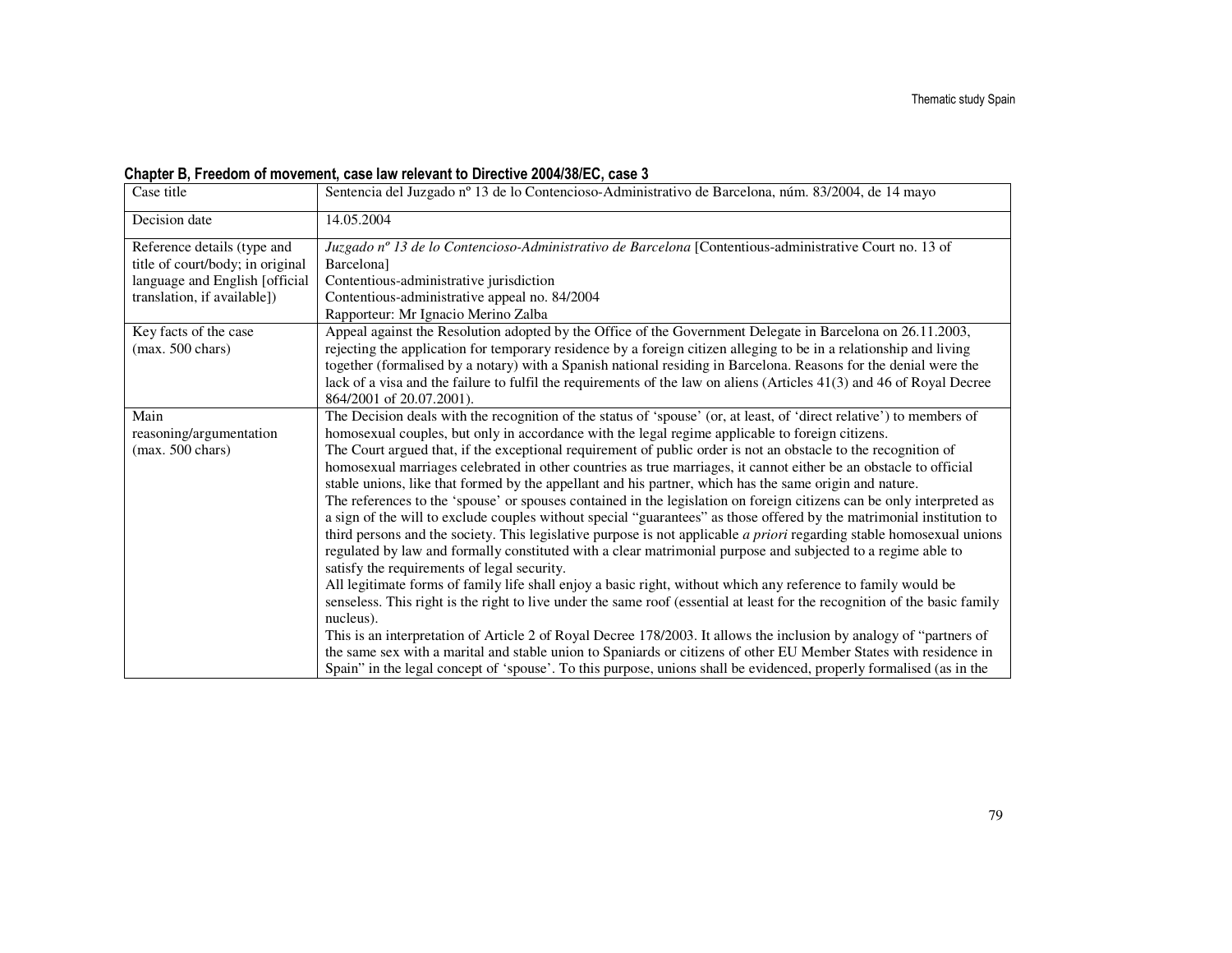|                               | present case) and subjected to a specific legal regime (as the present case) presenting the following requirements: a)  |
|-------------------------------|-------------------------------------------------------------------------------------------------------------------------|
|                               | determination to create a stable couple with matrimonial and family appearance; b) subjection of both partners to a     |
|                               | regime of rights and reciprocal obligations, sufficient to guarantee the seriousness of the union, the protection of    |
|                               | both joint and individual interests and, at the same time, the principle of legal security.                             |
|                               | Under these conditions, it is necessary to conclude that the appellant shall have the right to be treated as a 'spouse' |
|                               | in accordance with Article 2 of Royal Decree 178/2003 (without additional consequences beyond the aspects that          |
|                               | concern the legal treatment of foreign citizens).                                                                       |
| Key issues (concepts,         | Permanent residence in national territory; non EU relative of a Spanish citizen; stable union of homosexual couple      |
| interpretations) clarified by | regulated by the law and formally constituted with a clear marital purpose; exam; residence permit; reasonable:         |
| the case (max. 500 chars)     | visa exemption.                                                                                                         |
|                               | The status of 'spouse' (or, at least, of 'direct relative') is recognised to members of homosexual couples in           |
|                               | accordance with the legal regime applicable to foreign citizens.                                                        |
| Results (sanctions) and key   | Contentious-administrative appeal upheld.                                                                               |
| consequences or implications  | Annulment of the appealed administrative Resolution.                                                                    |
| of the case (max. 500 chars)  | Granting of the residence permit (with visa exemption).                                                                 |
|                               | No procedure costs.                                                                                                     |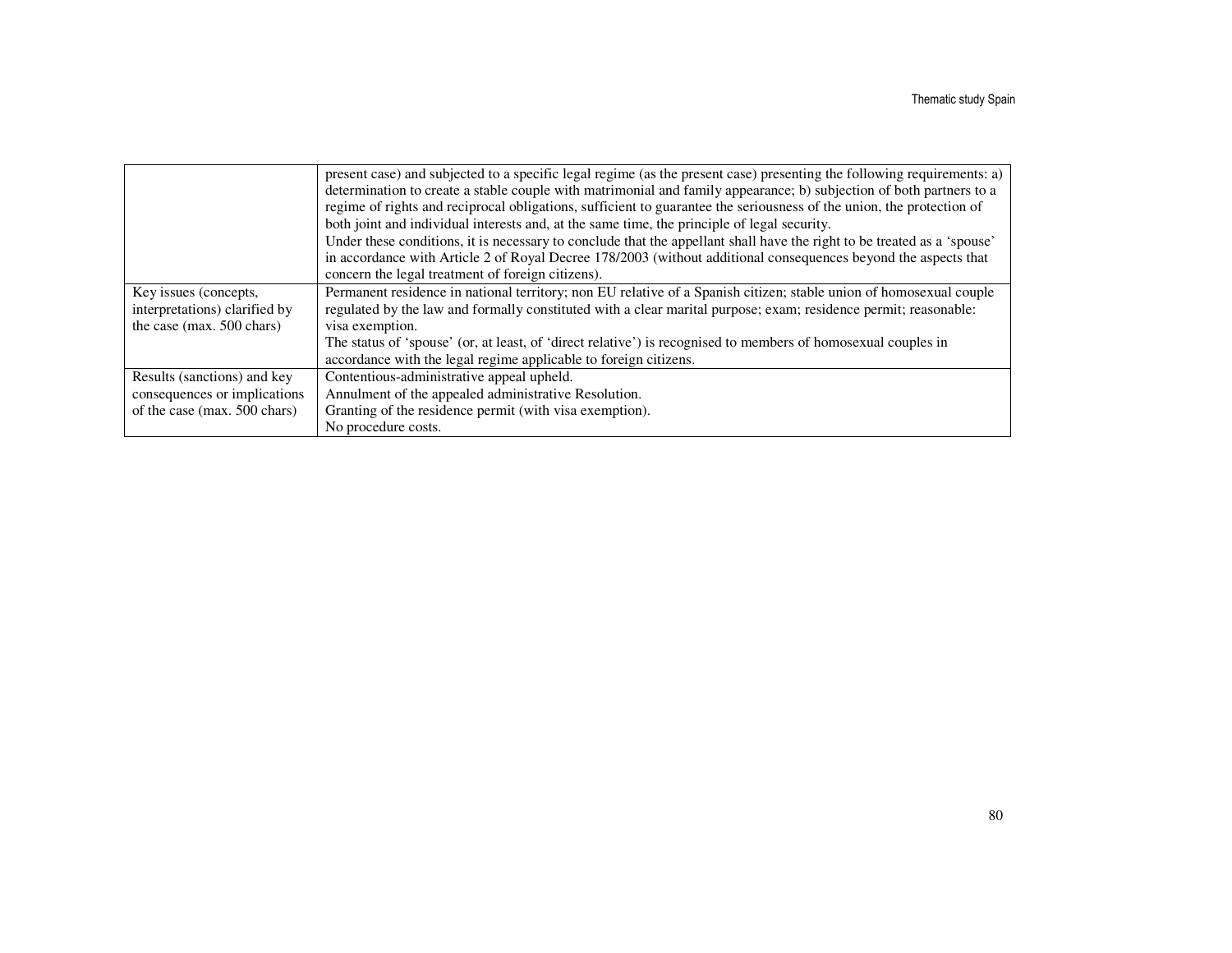| Chapter C, Asylum and subsidiary protection, case law relevant to art 10/1/d of Council Directive 2004/83/EC, case 1 |
|----------------------------------------------------------------------------------------------------------------------|
|----------------------------------------------------------------------------------------------------------------------|

| Case title                                                      | Sentencia del Tribunal Supremo (Sala de lo Contencioso-Administrativo, Sección 5), de 13 de diciembre de 2007                                                                                                                                                                                                                                                                                                                                                                                                                                                                                                                                                                                                                                                                                                                                                                                                                                                                                                                                                                                                                                                                                                                                                                                                                                                                                                                                                                                |
|-----------------------------------------------------------------|----------------------------------------------------------------------------------------------------------------------------------------------------------------------------------------------------------------------------------------------------------------------------------------------------------------------------------------------------------------------------------------------------------------------------------------------------------------------------------------------------------------------------------------------------------------------------------------------------------------------------------------------------------------------------------------------------------------------------------------------------------------------------------------------------------------------------------------------------------------------------------------------------------------------------------------------------------------------------------------------------------------------------------------------------------------------------------------------------------------------------------------------------------------------------------------------------------------------------------------------------------------------------------------------------------------------------------------------------------------------------------------------------------------------------------------------------------------------------------------------|
| Decision date                                                   | 13.12.2007                                                                                                                                                                                                                                                                                                                                                                                                                                                                                                                                                                                                                                                                                                                                                                                                                                                                                                                                                                                                                                                                                                                                                                                                                                                                                                                                                                                                                                                                                   |
| Reference details (type and<br>title of court/body; in original | Tribunal Supremo [Supreme Court]<br>Appeal no. 4529/2004                                                                                                                                                                                                                                                                                                                                                                                                                                                                                                                                                                                                                                                                                                                                                                                                                                                                                                                                                                                                                                                                                                                                                                                                                                                                                                                                                                                                                                     |
| language and English [official                                  | Rapporteur: Mr Enrique Cancer Lalanne                                                                                                                                                                                                                                                                                                                                                                                                                                                                                                                                                                                                                                                                                                                                                                                                                                                                                                                                                                                                                                                                                                                                                                                                                                                                                                                                                                                                                                                        |
| translation, if available])                                     |                                                                                                                                                                                                                                                                                                                                                                                                                                                                                                                                                                                                                                                                                                                                                                                                                                                                                                                                                                                                                                                                                                                                                                                                                                                                                                                                                                                                                                                                                              |
| Key facts of the case<br>$(max. 500 \text{ chars})$             | The appellant applied for asylum on 20.08.2001 alleging his homosexuality and arguing that "in Cuba homosexuals<br>have neither freedom nor rights". He also argued that he had suffered arrest and 24 hours in detention for visiting<br>private gay parties, house searches and general harassment by Castro's regime because of his homosexuality and<br>that he had no possibility of obtaining employment.<br>The application was submitted and the applicant attended but, in spite of the favourable report from UNHCR (The<br>UN Refugee Agency) 21.08.2001), in the end the application received no resolution from the Administration,<br>which has the legal effect of a rejection.<br>The applicant lodged a Contentious-administrative appeal against the (presumed) application rejection, providing<br>new evidence (certificate of being excluded from military service because of his homosexuality).<br>The National Court rejected the appeal (14.01.2004) with the following arguments: 1. Absence of evidence for the<br>alleged harassment: the alleged facts are considered insufficient due to their low impact; 2. The Cuban authorities<br>did not block his exit from the country; 3. The Court referred to case law in the same way as for other Contentious-<br>administrative appeals lodged by Cuban citizens in similar circumstances.<br>The appellant appealed against the Decision, alleging only violation of Article 3 of the Asylum Law and of Article |
| Main                                                            | 1-2 of the Geneva Convention.<br>The Court upheld the appeal with the following arguments:                                                                                                                                                                                                                                                                                                                                                                                                                                                                                                                                                                                                                                                                                                                                                                                                                                                                                                                                                                                                                                                                                                                                                                                                                                                                                                                                                                                                   |
|                                                                 | 1. The negligence of the Administration which deals with asylum applications, since there is                                                                                                                                                                                                                                                                                                                                                                                                                                                                                                                                                                                                                                                                                                                                                                                                                                                                                                                                                                                                                                                                                                                                                                                                                                                                                                                                                                                                 |
| reasoning/argumentation<br>$(max. 500 \text{ chars})$           | - an important lack of solid arguments both in the administrative file and in the court proceedings;                                                                                                                                                                                                                                                                                                                                                                                                                                                                                                                                                                                                                                                                                                                                                                                                                                                                                                                                                                                                                                                                                                                                                                                                                                                                                                                                                                                         |
|                                                                 | - lack of reports examining the appellant's application, both in the file and in the contentious-administrative                                                                                                                                                                                                                                                                                                                                                                                                                                                                                                                                                                                                                                                                                                                                                                                                                                                                                                                                                                                                                                                                                                                                                                                                                                                                                                                                                                              |
|                                                                 | procedure (the response to the application was written on a single sheet of paper and merely denies that the alleged                                                                                                                                                                                                                                                                                                                                                                                                                                                                                                                                                                                                                                                                                                                                                                                                                                                                                                                                                                                                                                                                                                                                                                                                                                                                                                                                                                         |
|                                                                 | facts constitute harassment).                                                                                                                                                                                                                                                                                                                                                                                                                                                                                                                                                                                                                                                                                                                                                                                                                                                                                                                                                                                                                                                                                                                                                                                                                                                                                                                                                                                                                                                                |
|                                                                 |                                                                                                                                                                                                                                                                                                                                                                                                                                                                                                                                                                                                                                                                                                                                                                                                                                                                                                                                                                                                                                                                                                                                                                                                                                                                                                                                                                                                                                                                                              |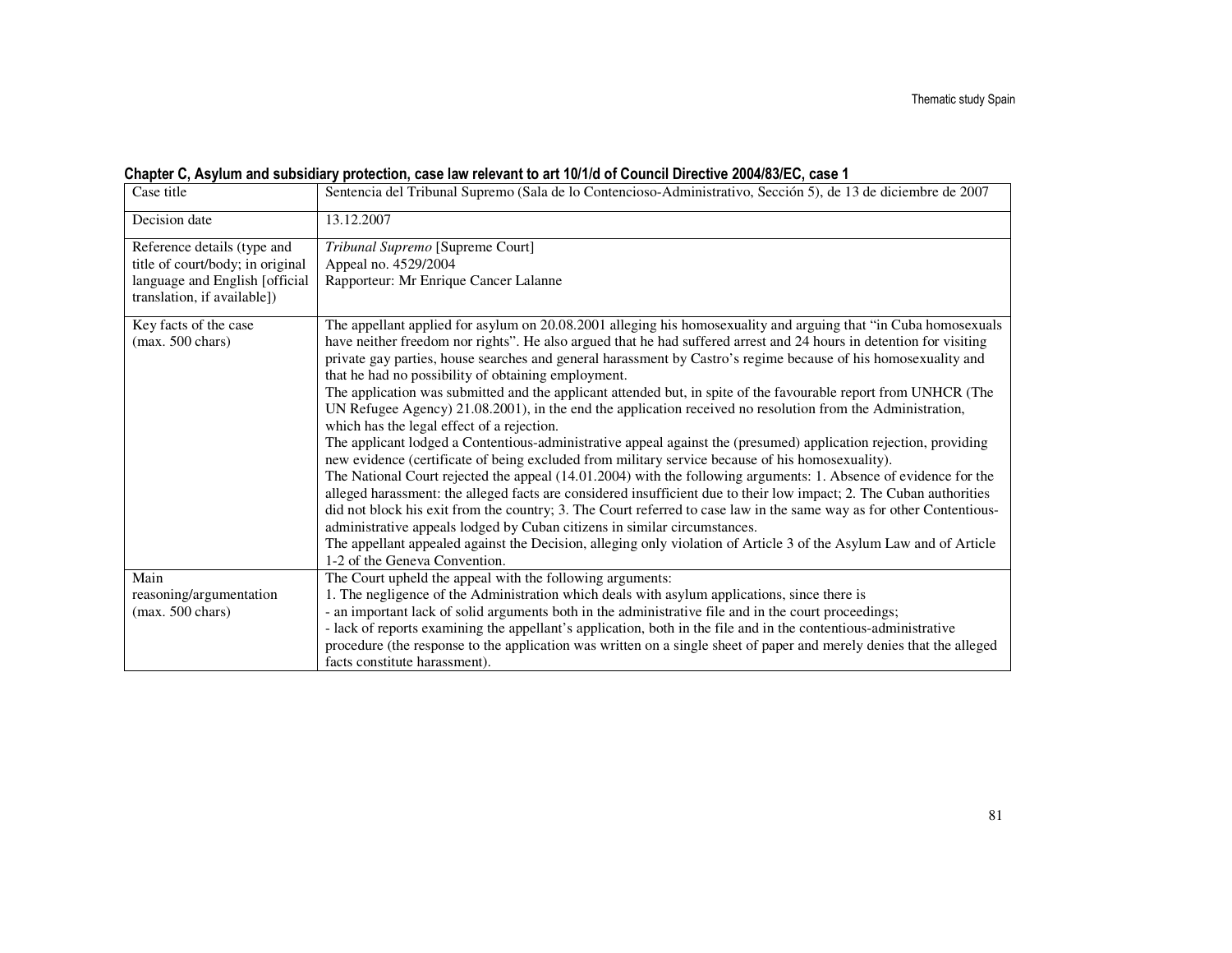|                               | 2. The appellant had proved his homosexuality and exclusion from Cuban military service for this reason (facts not      |
|-------------------------------|-------------------------------------------------------------------------------------------------------------------------|
|                               | challenged by the Administration.                                                                                       |
|                               | 3. These facts cannot be disregarded in the social and political context of such a dictatorial and strongly militarised |
|                               | regime as that in Cuba.                                                                                                 |
|                               | 4. Homosexuality is punished in Cuba as a crime (as stated by UNHCR).                                                   |
| Key issues (concepts,         | The Supreme Court considered that there was "sufficient evidence" in the present case, the only requirement for the     |
| interpretations) clarified by | granting of the right to asylum according to Article 8 of Law 5/1984 of 26 March which regulates the right to           |
| the case (max. 500 chars)     | asylum and refugee status.                                                                                              |
|                               | Taking into account both the documents provided by the appellant and the facts resulting from them, the Court           |
|                               | considered that they were, according to the nature of the case, sufficient to conclude that the appellant fulfils the   |
|                               | requirements established in Article 3-1 of Law 5/1984.                                                                  |
|                               | Despite the fact that the burden of proof falls on the asylum applicant to give evidence of harassment (to establish    |
|                               | facts is sufficient), the Administration must provide solid reasons to justify the denial of the right.                 |
| Results (sanctions) and key   | 1. The appealed Decision was overruled.                                                                                 |
| consequences or implications  | 2. Contentious-administrative appeal no. 723/2002 was upheld.                                                           |
| of the case (max. 500 chars)  | 3. The administrative resolution which rejected the asylum application in Spain by a lack of response was annulled.     |
|                               | 4. The right to asylum and refugee status in Spain was granted to the appellant.                                        |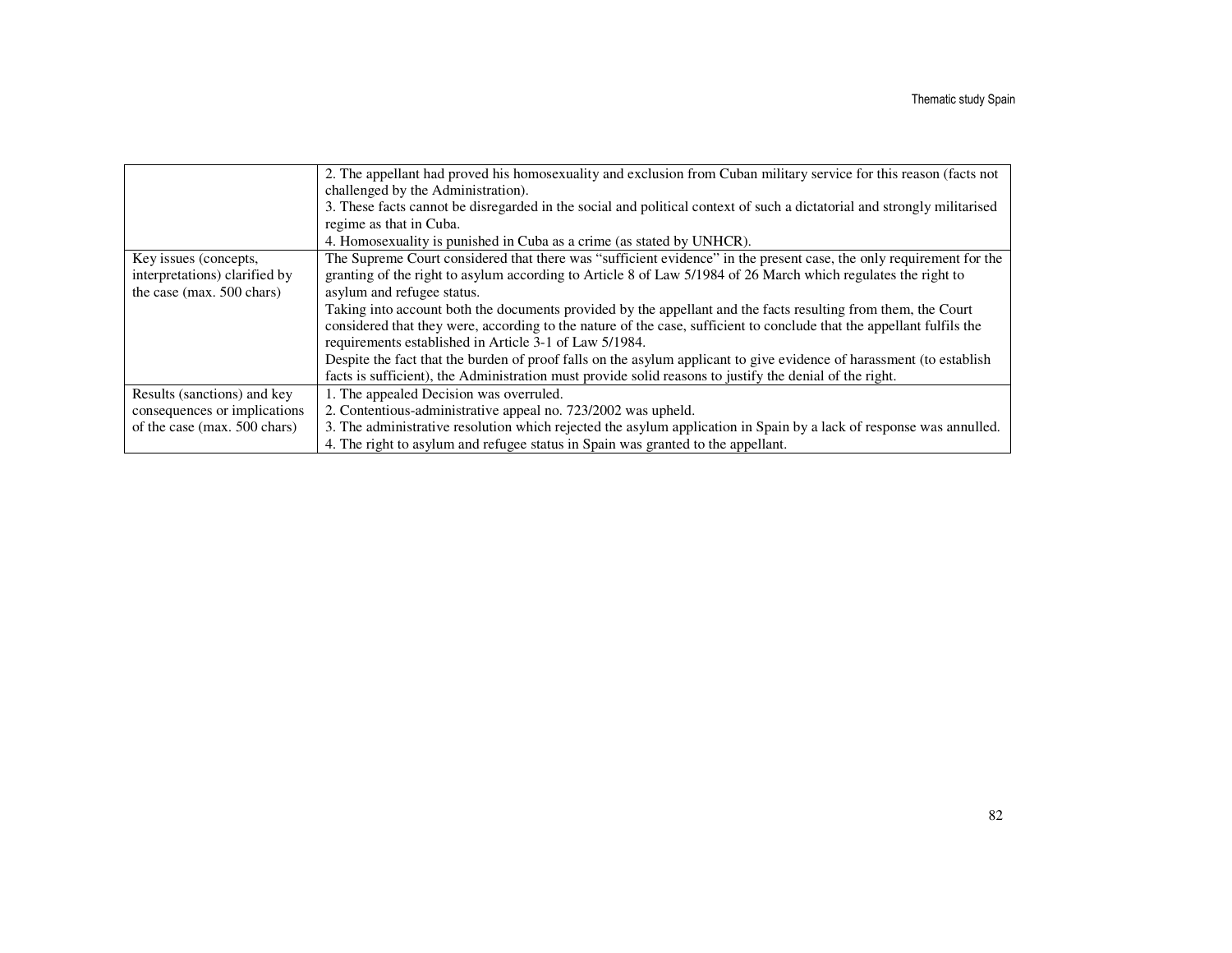| Chapter C, Asylum and subsidiary protection, case law relevant to art 10/1/d of Council Directive 2004/83/EC, case 2 |  |  |
|----------------------------------------------------------------------------------------------------------------------|--|--|
|----------------------------------------------------------------------------------------------------------------------|--|--|

| Case title                                                                                                                       | Sentencia del Tribunal Supremo (Sala de lo Contencioso-Administrativo, Sección 5), de 25 de julio de 2007                                                                                                                                                                                                                                                                                                                                                                                                                                                                                                                                                                                                                                                                                                                                                                                                                                                                                                                                                                                                                                                                                                                                                        |
|----------------------------------------------------------------------------------------------------------------------------------|------------------------------------------------------------------------------------------------------------------------------------------------------------------------------------------------------------------------------------------------------------------------------------------------------------------------------------------------------------------------------------------------------------------------------------------------------------------------------------------------------------------------------------------------------------------------------------------------------------------------------------------------------------------------------------------------------------------------------------------------------------------------------------------------------------------------------------------------------------------------------------------------------------------------------------------------------------------------------------------------------------------------------------------------------------------------------------------------------------------------------------------------------------------------------------------------------------------------------------------------------------------|
| Decision date                                                                                                                    | 25.07.2007                                                                                                                                                                                                                                                                                                                                                                                                                                                                                                                                                                                                                                                                                                                                                                                                                                                                                                                                                                                                                                                                                                                                                                                                                                                       |
| Reference details (type and<br>title of court/body; in original<br>language and English [official<br>translation, if available]) | Tribunal Supremo [Supreme Court]<br>Appeal no. 1447/2004<br>Rapporteur: Mr Mariano de Oro-Pulido y López.                                                                                                                                                                                                                                                                                                                                                                                                                                                                                                                                                                                                                                                                                                                                                                                                                                                                                                                                                                                                                                                                                                                                                        |
| Key facts of the case<br>$(max. 500 \text{ chars})$                                                                              | The appeal deals with an asylum application made by a Cuban citizen who alleged harassment on the grounds of<br>sexual orientation (discriminatory treatment, conflicts at the workplace, loss of his job and his decision not to<br>declare his paternity of a child in an effort to prevent negative treatment of his son).<br>The application was refused by resolution of the Ministry of National Affairs of 13.03.2002, on the basis of Article<br>5.6 of Law 5/1984: the applicant did not allege in his application any of the causes foreseen in the Geneva<br>Convention on Refugees (1951) or Law 5/1984.<br>The application for a review of the case was also rejected in spite of new evidence provided by the appellant.<br>The Contentious-administrative appeal against the first administrative resolution (appeal no. 602/2002), examined<br>by the Audiencia Nacional [National Court] in its Decision of 11.11.2003 was also rejected. The National Court<br>argued the lack of evidence provided by the applicant and the vagueness of the imputation made on the Cuban<br>authorities. The Court concluded that, "the logical and lawful result is the non-admission of an application founded<br>on an objectively inappropriate reason". |
| Main<br>reasoning/argumentation<br>$(max. 500 \text{ chars})$                                                                    | The Supreme Court considered the appeal, reasoning that the potential questions which might arise from the facts<br>in the case concerning discrimination on the ground of sexual orientation (basis of the asylum request) should not<br>be a reason for the non-acceptance of the lawsuit, which must be accepted and thoroughly examined in a judicial<br>procedure, ending with a decision by the court on the granting or rejection of the asylum claim.<br>The Court regarded this approach as "obvious", according to Articles 17 and 18 of Royal Decree 203/1995<br>(Statutory Regulation developing Law 5/1984) which demand very clear reasons for not accepting the examination<br>of a lawsuit.<br>Only at the end of the procedure, after the analysis of all the information, documents, inquiries and pertinent tests<br>about potential harassment on the ground of sexual orientation, shall it be possible to deduce whether or not there is                                                                                                                                                                                                                                                                                                   |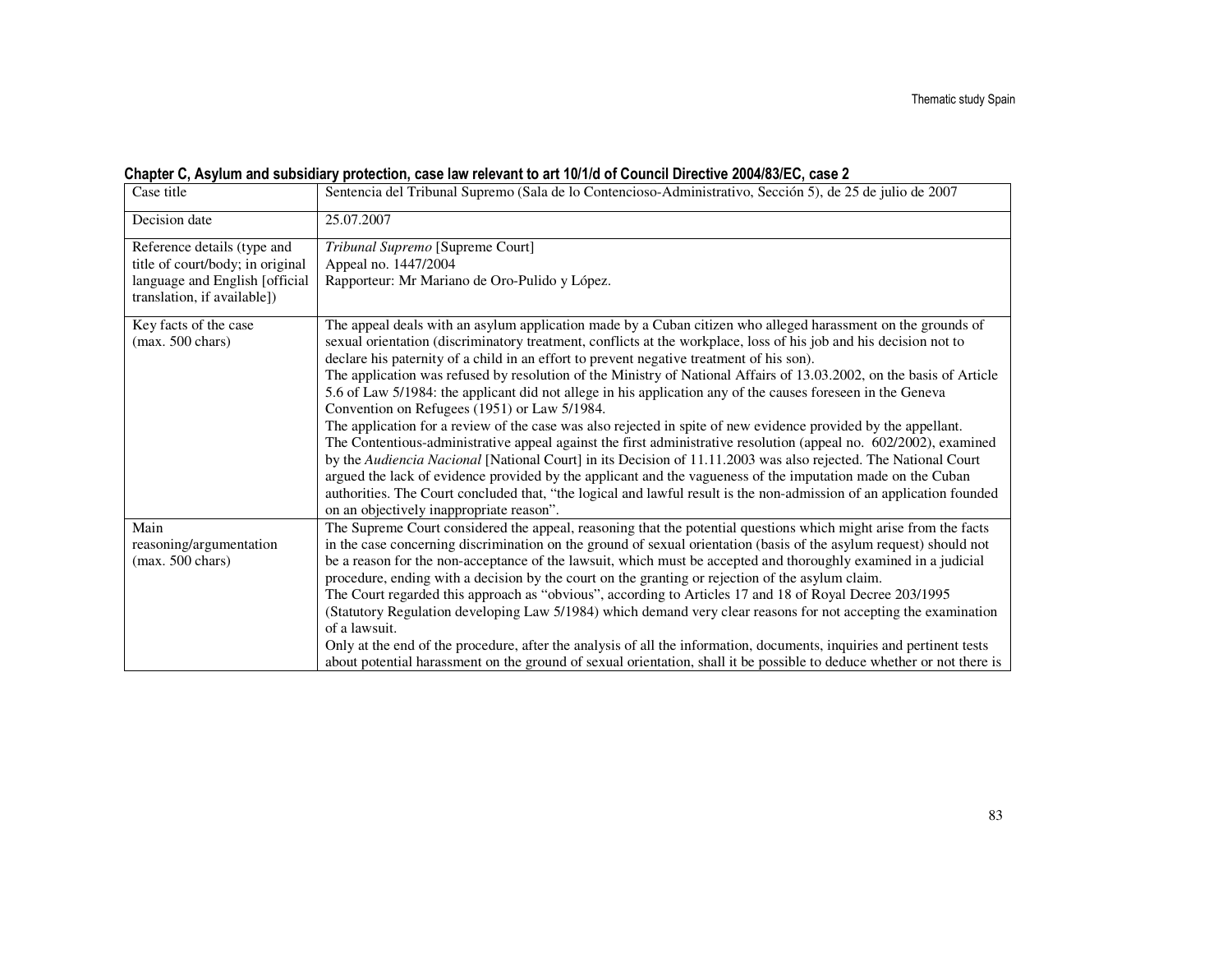|                               | enough evidence in the particular case to rule on the fulfilment of the requirements established by Article 3 of the    |
|-------------------------------|-------------------------------------------------------------------------------------------------------------------------|
|                               | Law on Asylum.                                                                                                          |
|                               | If there are no objective and clear reasons established by the law for not accepting the case, the applicant shall be   |
|                               | given the chance to prove his statements in the course of the proceedings.                                              |
| Key issues (concepts,         | The Decision clarified the question of how to apply Articles 17 and 18 of Royal Decree 203/1995 (Statutory              |
| interpretations) clarified by | Regulation developing Law 5/1984) with regard to the acceptance of an asylum application for consideration.             |
| the case (max. 500 chars)     | The asylum application submission phase is not the appropriate procedural moment to assess whether there is             |
|                               | enough evidence of harassment on the ground of sexual orientation alleged in the case. Following the case law           |
|                               | doctrine, the Supreme Court established that it was "sufficient that the asylum application alleges harassment          |
|                               | susceptible of legal protection [as in this case with regard to sexual orientation] to admit the procedure, so that the |
|                               | applicant has the opportunity to prove his statements".                                                                 |
| Results (sanctions) and key   | 1. The appeal was upheld.                                                                                               |
| consequences or implications  | 2. This appealed Decision was overruled.                                                                                |
| of the case (max. 500 chars)  | 3. Both the resolution from the Ministry of National Affairs of 13.03.2002, which did not accept the asylum             |
|                               | application and the resolution from the same Ministry of 15.03.2002, which did not accept the application for           |
|                               | review, were declared null and void.                                                                                    |
|                               | 4. The appellant's right to the examination of his asylum application in a procedure in Spain was acknowledged.         |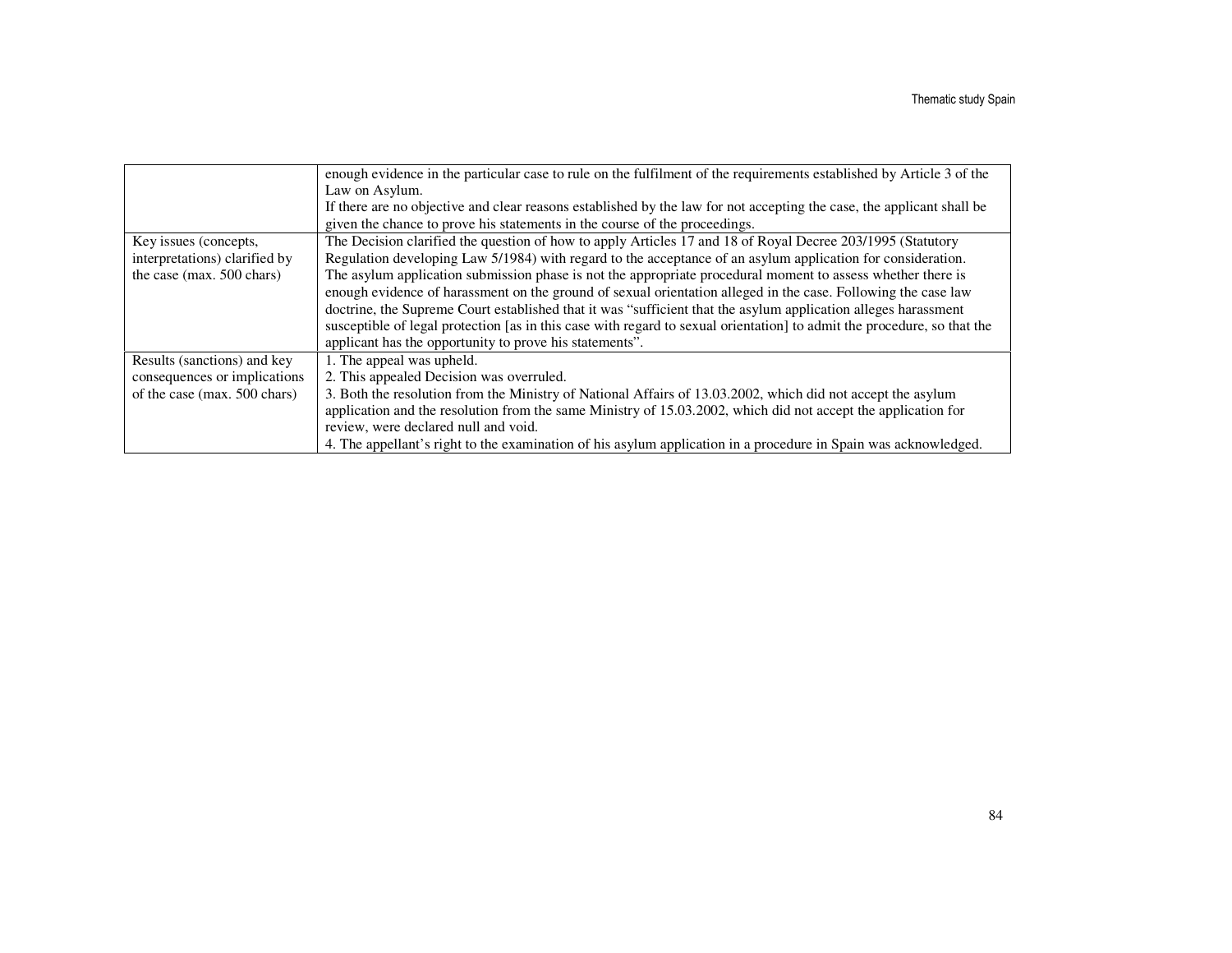| Chapter C, Asylum and subsidiary protection, case law relevant to art 10/1/d of Council Directive 2004/83/EC, case 3 |  |  |
|----------------------------------------------------------------------------------------------------------------------|--|--|
|                                                                                                                      |  |  |

| Case title                       | Sentencia del Tribunal Supremo (Sala de lo Contencioso-Administrativo, sección 5), de 4 de octubre de 2007                                                                                                                                 |
|----------------------------------|--------------------------------------------------------------------------------------------------------------------------------------------------------------------------------------------------------------------------------------------|
| Decision date                    | 04.10.2007                                                                                                                                                                                                                                 |
| Reference details (type and      | Tribunal Supremo [Supreme Court]                                                                                                                                                                                                           |
| title of court/body; in original | Appeal no. 1981/2004                                                                                                                                                                                                                       |
| language and English [official   | Rapporteur: Mr Enrique Cancer Lalanne                                                                                                                                                                                                      |
| translation, if available])      |                                                                                                                                                                                                                                            |
| Key facts of the case            | Refusal to accept for consideration a Russian citizen's asylum application based on harassment on the grounds of                                                                                                                           |
| $(max. 500 \text{ chars})$       | his sexual orientation (non-admission confirmed by a decision of the Ministry of National Affairs of 22.03.2002).                                                                                                                          |
|                                  | The decision was appealed at the National Court (Third Section). The Court rejected the appeal in its Decision of<br>29.12.2003.                                                                                                           |
|                                  | The applicant argued that he had been at risk due to his homosexuality from the moment he was called to the                                                                                                                                |
|                                  | Russian army (with threats to his physical and psychological integrity and to his freedom of speech). He also                                                                                                                              |
|                                  | argued that he was a proscribed citizen (hiding from the Military Administration and the Police, avoiding the                                                                                                                              |
|                                  | citations sent to him by the army and seeking refuge at the homes of friends).                                                                                                                                                             |
|                                  | The Administration did not accept the application for consideration, as it argued that there was no evidence of<br>harassment on the grounds of the individual's sexual orientation.                                                       |
|                                  | The National Court, in charge of the contentious-administrative appeal, considered that the established facts                                                                                                                              |
|                                  | referred to the applicant's fear of being discriminated against in the army because of his sexual orientation, without<br>providing any evidence to demonstrate any existence of harassment. The applicant's obligation to "establish true |
|                                  | facts of the harassment suffered, by means of sufficient proof or evidence of the circumstances which would justify                                                                                                                        |
|                                  | the granting of the asylum claim" was considered to be unfulfilled.                                                                                                                                                                        |
| Main                             | The Supreme Court recalled that the acceptance of an application for consideration only requires the allegation of                                                                                                                         |
| reasoning/argumentation          | harassment and that the application was not based on clearly false facts, data or allegations.                                                                                                                                             |
| $(max. 500 \text{ chars})$       | It is "a positive requirement (description of the circumstances of harassment) together with a negative requirement                                                                                                                        |
|                                  | (that there are no clear false facts) which opens the process".                                                                                                                                                                            |
|                                  | "The Administration – and the judges and courts – should not judge, at the admission phase, whether there are                                                                                                                              |
|                                  | sufficient indications of the alleged persecution. If the facts alleged describe a persecution and the facts are not                                                                                                                       |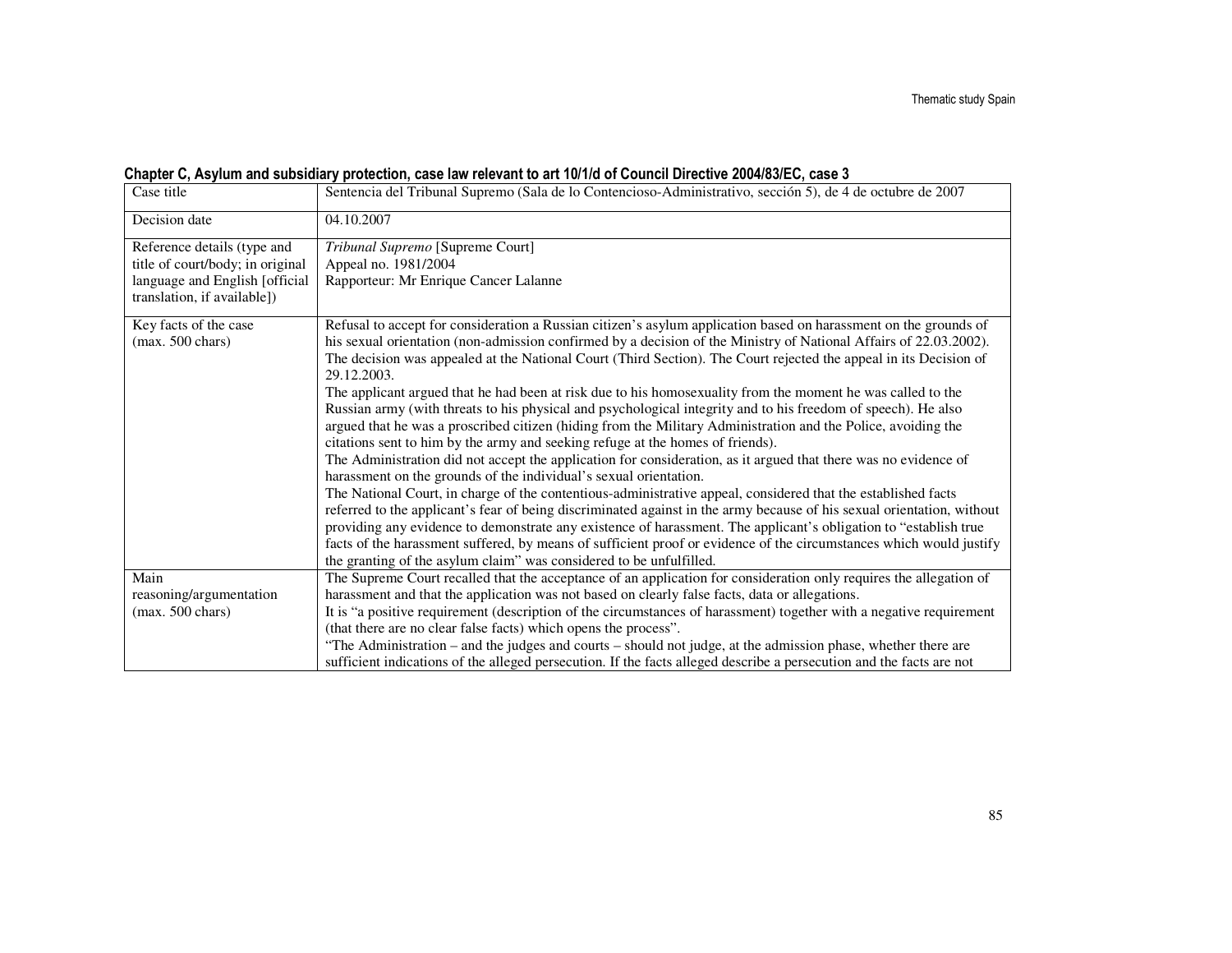|                               | clearly false, the application deserves to be accepted for consideration".<br>A further consideration is that the Administration did not provide data or documents which could justify the<br>unacceptability of the claim of persecution related to his homosexual orientation alleged by the applicant. |
|-------------------------------|-----------------------------------------------------------------------------------------------------------------------------------------------------------------------------------------------------------------------------------------------------------------------------------------------------------|
| Key issues (concepts,         | The Decision clarified the requirements for not accepting an asylum application for consideration. The asylum                                                                                                                                                                                             |
| interpretations) clarified by | application submission phase is not the suitable procedural point to assess whether there is sufficient proof of the                                                                                                                                                                                      |
| the case (max. 500 chars)     | harassment on the ground of the sexual orientation invoked in the case.                                                                                                                                                                                                                                   |
|                               | The reasons alleged by both the Administration and the National Court to justify the non-acceptance of the                                                                                                                                                                                                |
|                               | application referred to the core substance of the case [the existence of harassment on the grounds of sexual                                                                                                                                                                                              |
|                               | orientation which could only be assessed once the asylum application had been admitted and processed and after                                                                                                                                                                                            |
|                               | allowing the applicant the chance to provide evidence of the truthfulness of his story.                                                                                                                                                                                                                   |
| Results (sanctions) and key   | 1. The appeal was upheld.                                                                                                                                                                                                                                                                                 |
| consequences or implications  | 2. The Contentious-administrative appeal 605/02 lodged by the applicant must be accepted for consideration.                                                                                                                                                                                               |
| of the case (max. 500 chars)  | 3. The Decision of the Ministry of National Affairs of 22.03.2002 was declared null and void.                                                                                                                                                                                                             |
|                               | 4. The appellant's right to the examination of his asylum application in a procedure in Spain was acknowledged.                                                                                                                                                                                           |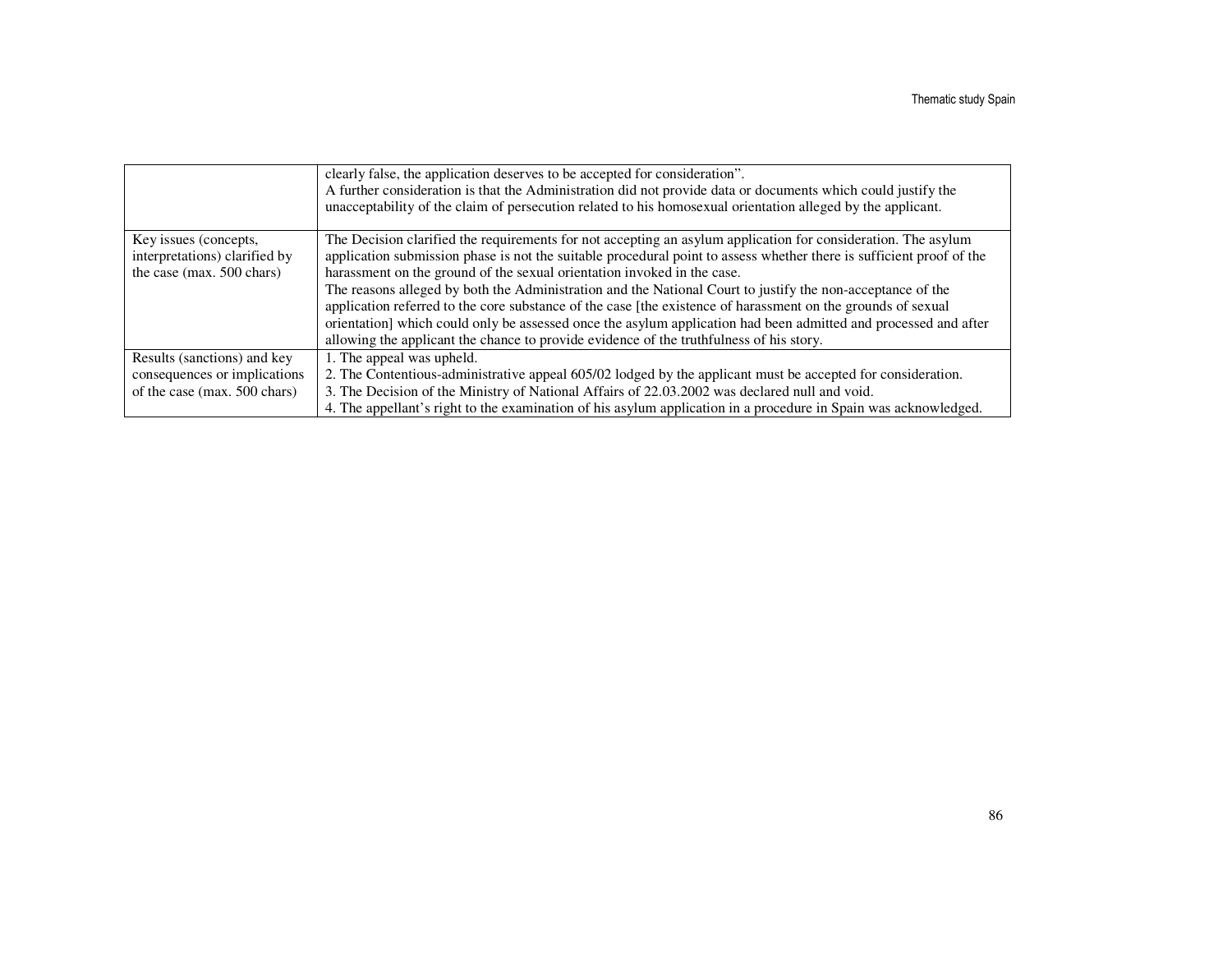### Chapter C, Asylum and subsidiary protection, case law relevant to art 10/1/d of Council Directive 2004/83/EC, case 4

| Case title                                                                                                                       | Sentencia del Tribunal Supremo (Sala de lo Contencioso-Administrativo, sección 5), de 22 de diciembre de 2006                                                                                                                                                                                                                                                                                                                                                                                                                                                                                                                                                                                                                                                                                                                                                                                                                                                                                                                                                                                                                                                |
|----------------------------------------------------------------------------------------------------------------------------------|--------------------------------------------------------------------------------------------------------------------------------------------------------------------------------------------------------------------------------------------------------------------------------------------------------------------------------------------------------------------------------------------------------------------------------------------------------------------------------------------------------------------------------------------------------------------------------------------------------------------------------------------------------------------------------------------------------------------------------------------------------------------------------------------------------------------------------------------------------------------------------------------------------------------------------------------------------------------------------------------------------------------------------------------------------------------------------------------------------------------------------------------------------------|
| Decision date                                                                                                                    | 22.12.2006                                                                                                                                                                                                                                                                                                                                                                                                                                                                                                                                                                                                                                                                                                                                                                                                                                                                                                                                                                                                                                                                                                                                                   |
| Reference details (type and<br>title of court/body; in original<br>language and English [official<br>translation, if available]) | Tribunal Supremo [Supreme Court]<br>Appeal no. 9012/2003<br>Rapporteur: Mr Enrique Cancer Lalanne                                                                                                                                                                                                                                                                                                                                                                                                                                                                                                                                                                                                                                                                                                                                                                                                                                                                                                                                                                                                                                                            |
| Key facts of the case<br>$(max. 500 \text{ chars})$                                                                              | A Cuban citizen alleged discriminatory treatment and persecution in her country because of her lesbianism (in her<br>application she alleged discriminatory treatment at school, loss of job and social discrimination).<br>Neither the application nor the review of the application were accepted, with the argument that the applicant did not<br>refer in her asylum application to any causes foreseen in the Geneva Convention on Refugees (1951) or Law<br>5/1984 as a determining factor in the recognition of the requested protection.<br>The Contentious-administrative appeal was dismissed by the National Court in its Decision of 11.06.2003, where it<br>argued that, "the facts established by the appellant do not allow the existence of persecution to be confirmed []<br>even recognising the 'notorious harshness of the political system of Cuba' (Supreme Court Decision of<br>28.02.1989)". According to the National Court, the fact that the applicant left her country with her passport and<br>without any difficulty was a clear indication that persecution did not exist in the terms required to grant the asylum<br>claim. |
| Main<br>reasoning/argumentation<br>$(max. 500 \text{ chars})$                                                                    | The norm contained in Article $5(6)(b)$ of Law $5/84$ allows an asylum application not to be accepted when the<br>application does not mention any of the causes which allow the recognition of refugee status.<br>In this case, the applicant alleged persecution on the grounds of her sexual orientation, which constitutes one of the<br>reasons to grant asylum under Article 1.A.2 of the Geneva Convention (1951), Article 1 of the Protocol of New<br>York (1967) and Article 3.1 of Law 5/1984). Moreover, this circumstance affected the political, educational and<br>union field (at school she could no longer be a class representative; in the union she was persecuted by the local<br>union secretary).                                                                                                                                                                                                                                                                                                                                                                                                                                     |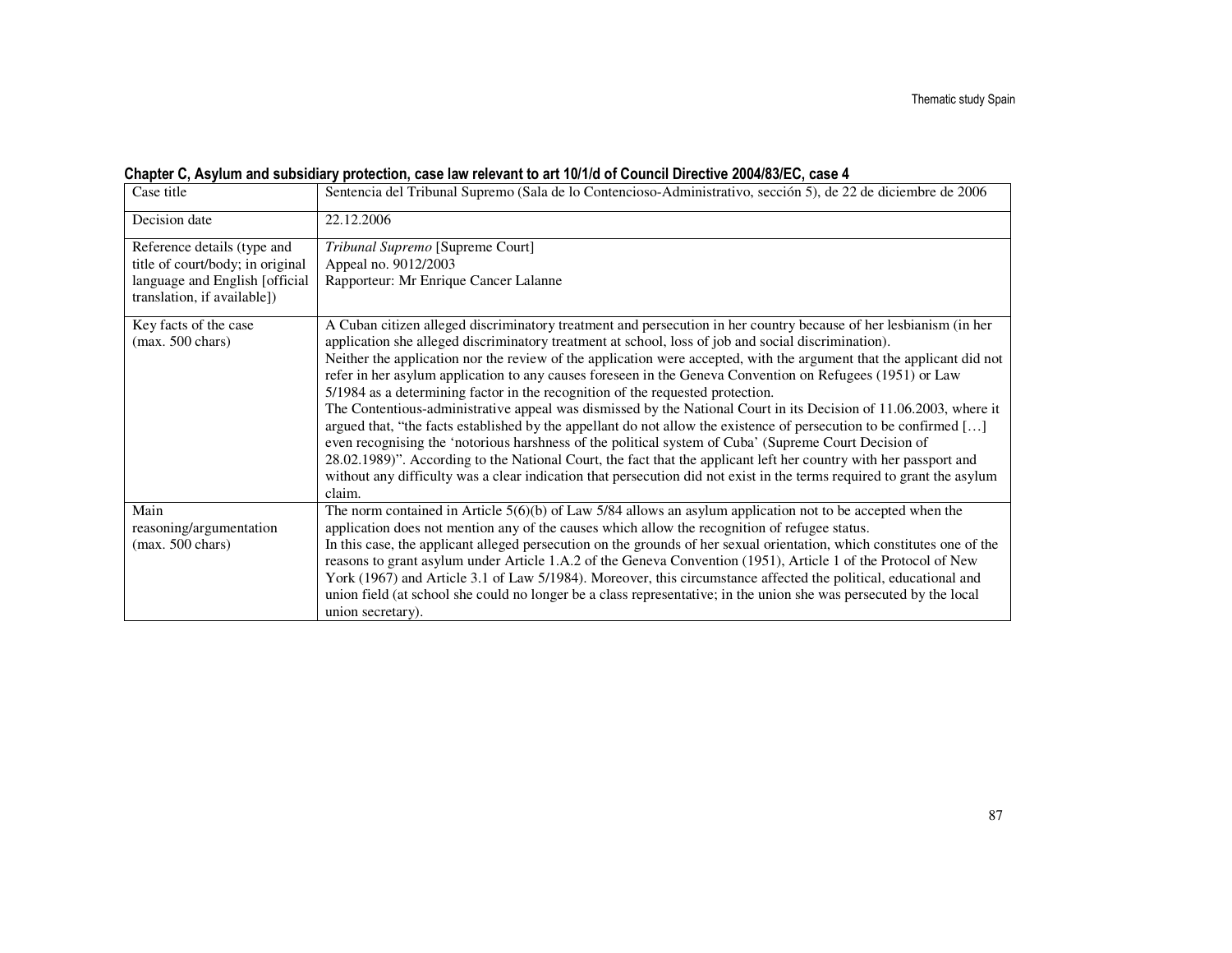| \$Key issues (concepts,       | The Decision clarified the requirements for not accepting an asylum application for consideration. The asylum         |
|-------------------------------|-----------------------------------------------------------------------------------------------------------------------|
| interpretations) clarified by | application admission phase is not the suitable procedural moment to assess whether there is sufficient proof of the  |
| the case (max. 500 chars)     | harassment on the ground of the sexual orientation invoked in the case. "The vagueness of the application and the     |
|                               | doubts concerning the existence of a persecution shall not be settled with a decision to refuse to consider the       |
|                               | asylum application, but rather, on the contrary, they should be settled during the procedure, deciding finally if the |
|                               | requested asylum is to be granted".                                                                                   |
| Results (sanctions) and key   | 1. The appeal was upheld.                                                                                             |
| consequences or implications  | 2. The previous judicial decisions were declared null and void.                                                       |
| of the case (max. 500 chars)  | 3. The previous Contentious-administrative appeal should be accepted for consideration.                               |
|                               | 4. Both administrative resolutions were declared null and void.                                                       |
|                               | 5. The appellant's right to the examination of her asylum application in a procedure in Spain was acknowledged.       |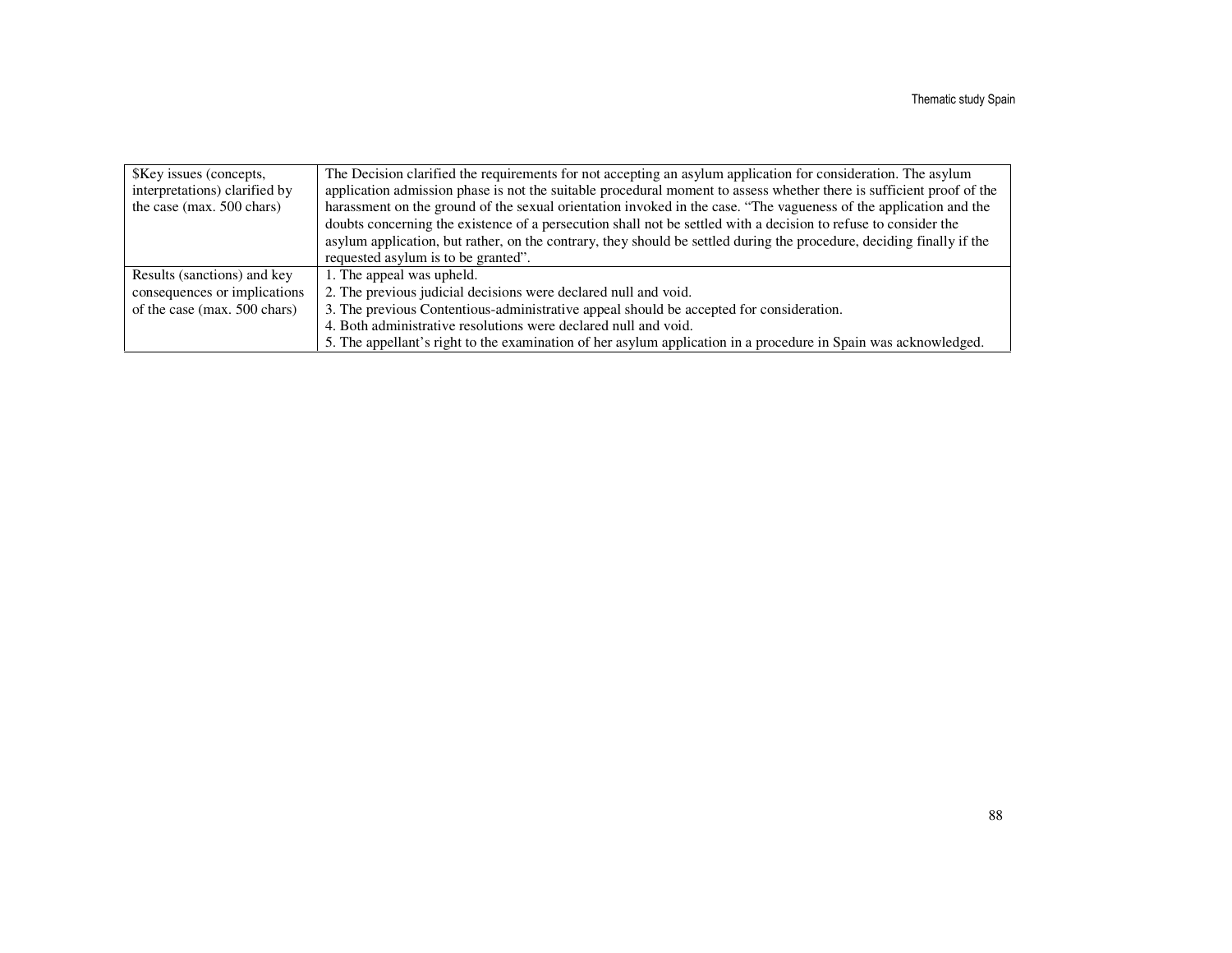### Chapter C, Asylum and subsidiary protection, case law relevant to art 10/1/d of Council Directive 2004/83/EC, case 5

| Case title                                                    | Sentencia del Tribunal Supremo (Sala de lo Contencioso-Administrativo, sección 5), de 14 de diciembre de 2006                                                                                   |
|---------------------------------------------------------------|-------------------------------------------------------------------------------------------------------------------------------------------------------------------------------------------------|
| Decision date                                                 | 14.12.2006                                                                                                                                                                                      |
| Reference details (type and                                   | Tribunal Supremo [Supreme Court]                                                                                                                                                                |
| title of court/body; in original                              | Appeal no. 8638/2003                                                                                                                                                                            |
| language and English [official<br>translation, if available]) | Rapporteur: Mr Pedro José Yagüe Gil                                                                                                                                                             |
| Key facts of the case                                         | A Cuban citizen alleged that homosexuality is treated as a crime in his country, declaring that he had suffered                                                                                 |
| $(max. 500 \text{ chars})$                                    | persecution for his sexual orientation (his company was closed down and he was forced to move to another town,<br>suffering constant surveillance) and was also unable to obtain a job in Cuba. |
|                                                               | His asylum application was not accepted for consideration by the Spanish Administration because it did not allege                                                                               |
|                                                               | any of the causes foreseen in the Geneva Convention (1951). His later revised application was not accepted either.                                                                              |
|                                                               | In response to the Contentious-administrative appeal presented by the applicant, the National Court dictated a                                                                                  |
|                                                               | Decision (of 16.09.2003) rejecting the appeal because of the generic nature of his allegations.                                                                                                 |
| Main                                                          | In this case, the appellant alleged persecution by reason of his sexual orientation, one of the reasons covered by the                                                                          |
| reasoning/argumentation                                       | Geneva Convention (1951) and the Law of Asylum 5/1984. This is considered sufficient to accept the application                                                                                  |
| $(max. 500 \text{ chars})$                                    | for consideration (even if the facts are uncertain, because they must be justified during the procedure).                                                                                       |
|                                                               | It is "a positive requirement (description of the circumstances of harassment) together with a negative requirement                                                                             |
|                                                               | (that there are no clear false facts) which opens the process".                                                                                                                                 |
|                                                               | "The Administration – and the judges and courts – should not judge, at the admission phase, whether there is                                                                                    |
|                                                               | sufficient indication of the alleged persecution. If the facts alleged describe a persecution and the facts are not                                                                             |
|                                                               | clearly false, the application deserves to be accepted for consideration".                                                                                                                      |
| Key issues (concepts,                                         | The Decision clarified the requirements for not accepting an asylum application for consideration. The asylum                                                                                   |
| interpretations) clarified by                                 | application admission phase is not the suitable procedural moment to assess whether there is sufficient proof of the                                                                            |
| the case (max. 500 chars)                                     | harassment on the ground of the sexual orientation invoked in the case. The acceptance of the application for                                                                                   |
|                                                               | consideration only requires (1) persecution to be alleged (Article $5(6)(b)$ of Law $5/1984$ ) and (2) that the                                                                                 |
|                                                               | application is not based on clearly false facts, data or allegations (Article $5(6)(d)$ of Law $5/1984$ ).                                                                                      |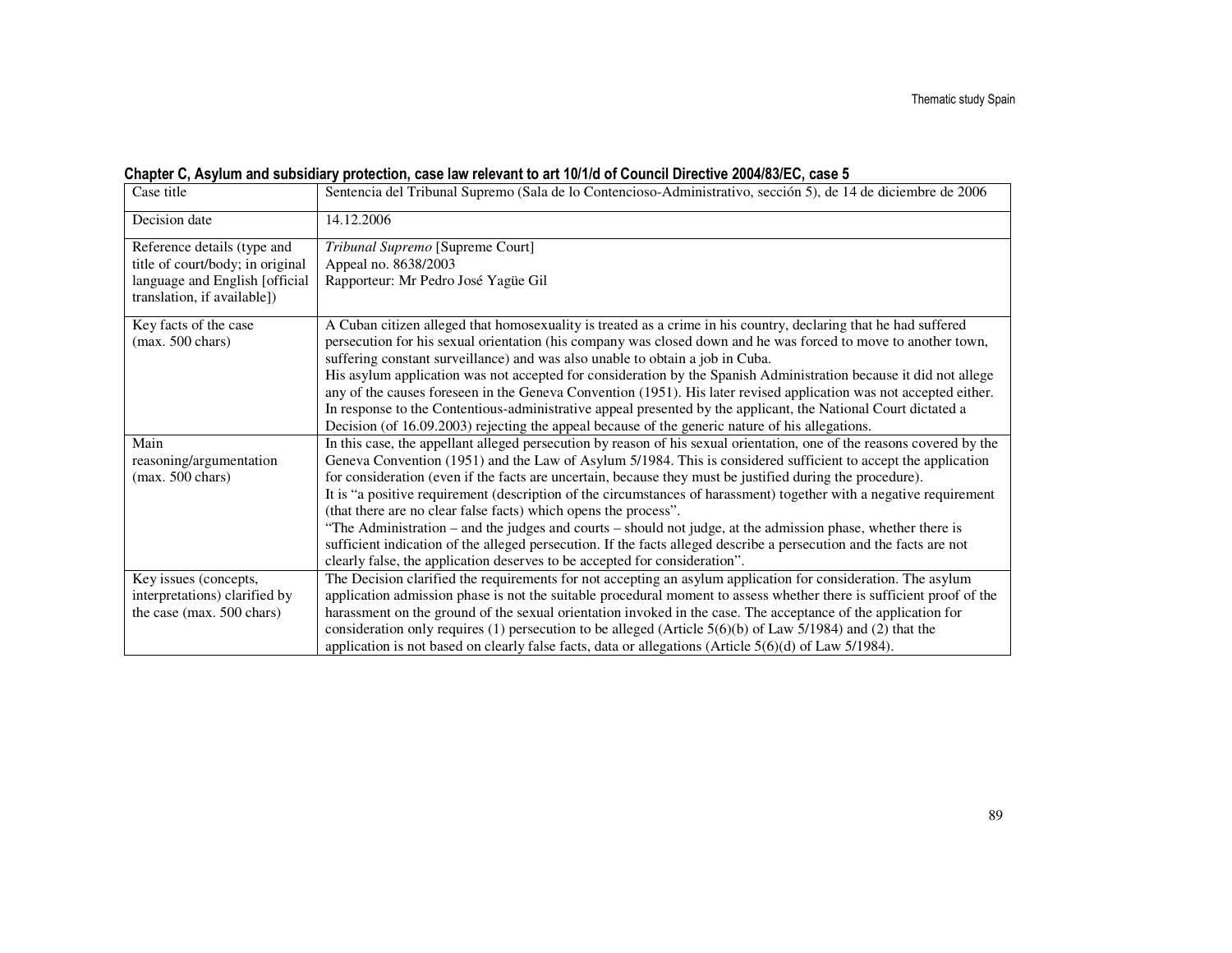| Results (sanctions) and key  | 1. The appeal was upheld.                                                                                       |
|------------------------------|-----------------------------------------------------------------------------------------------------------------|
| consequences or implications | 2. The administrative resolutions were declared null and void.                                                  |
| of the case (max. 500 chars) | 3. The appealed Decision was overruled.                                                                         |
|                              | 4. The appellant's right to the examination of his asylum application in a procedure in Spain was acknowledged. |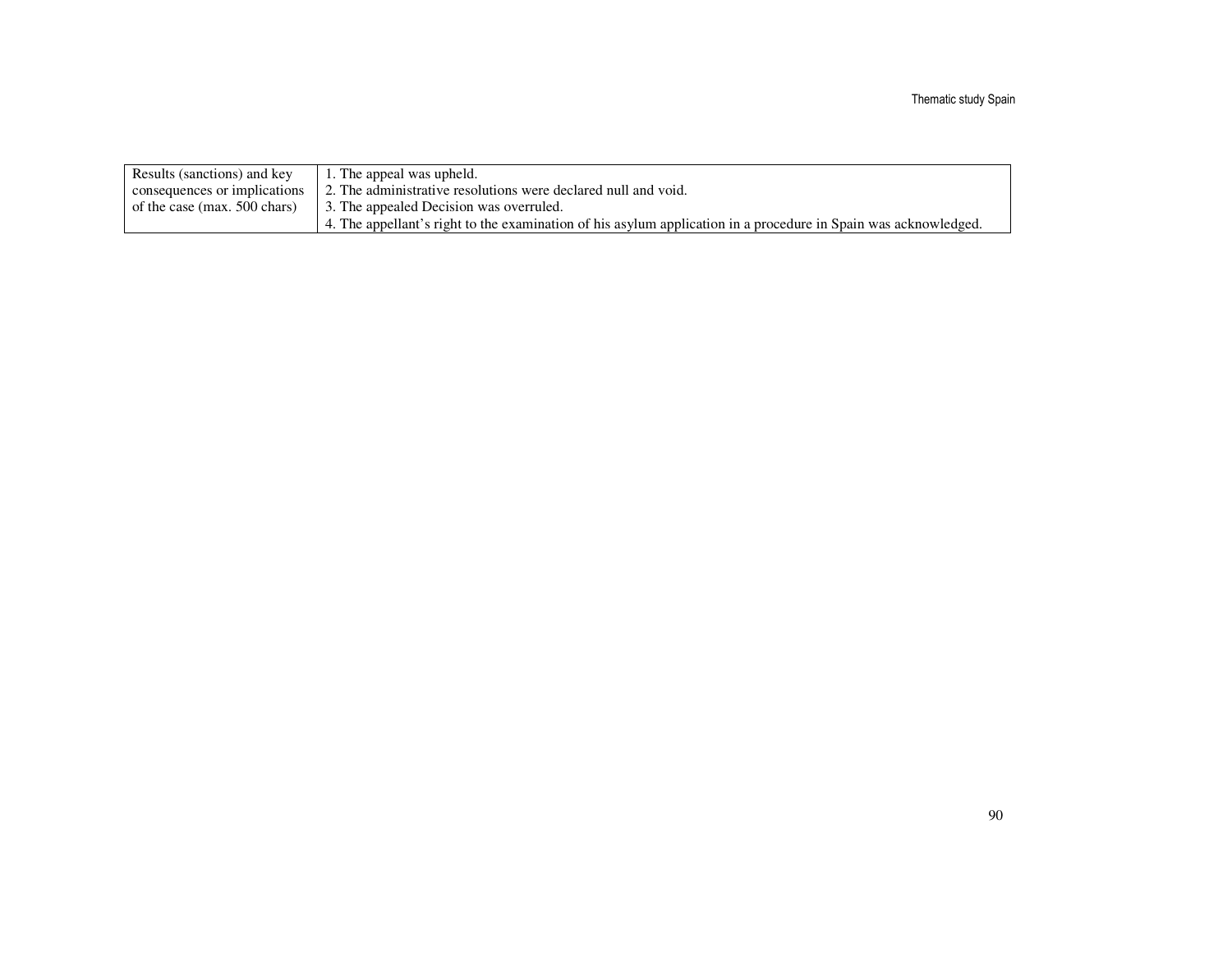#### Chapter C, Asylum and subsidiary protection, case law relevant to art 10/1/d of Council Directive 2004/83/EC, case 6

| Case title                                                                                                                       | Sentencia del Tribunal Supremo (Sala de lo Contencioso-Administrativo, Sección 5), de 28 de noviembre de 2008                                                                                                                                                                                                                                                                                                                                                                                                                                                                                                                                                                                                                                                                                                                                                                                                                                                                                                                                                                                                    |
|----------------------------------------------------------------------------------------------------------------------------------|------------------------------------------------------------------------------------------------------------------------------------------------------------------------------------------------------------------------------------------------------------------------------------------------------------------------------------------------------------------------------------------------------------------------------------------------------------------------------------------------------------------------------------------------------------------------------------------------------------------------------------------------------------------------------------------------------------------------------------------------------------------------------------------------------------------------------------------------------------------------------------------------------------------------------------------------------------------------------------------------------------------------------------------------------------------------------------------------------------------|
| Decision date                                                                                                                    | 28.11.2008                                                                                                                                                                                                                                                                                                                                                                                                                                                                                                                                                                                                                                                                                                                                                                                                                                                                                                                                                                                                                                                                                                       |
| Reference details (type and<br>title of court/body; in original<br>language and English [official<br>translation, if available]) | Tribunal Supremo [Supreme Court]<br>Appeal no. 5265/2005<br>Rapporteur: Mr Mariano de Oro-Pulido López                                                                                                                                                                                                                                                                                                                                                                                                                                                                                                                                                                                                                                                                                                                                                                                                                                                                                                                                                                                                           |
| Key facts of the case<br>$(max. 500 \text{ chars})$                                                                              | The appellant applied for asylum, but he did not allege his homosexuality in his first application. The appellant<br>alleged only economical reasons in his first application.<br>When the asylum procedure had already started, the appellant alleged his homosexuality.                                                                                                                                                                                                                                                                                                                                                                                                                                                                                                                                                                                                                                                                                                                                                                                                                                        |
| Main<br>reasoning/argumentation<br>$(max. 500 \text{ chars})$                                                                    | The Sentence of the Supreme Court of 28 November 2008 (Contentious-Administrative Chamber, Section 5) fails<br>to recognise the requested right to asylum due to the lack of accreditation of persecution as a homosexual:<br>"The actor insists that Cuban legislation punishes homosexual conducts, but against this the dossier includes a<br>report from the instruction which says that there is currently a greater tolerance of such practice, so it is not<br>possible to consider that the mere fact of having this tendency might generate a persecution of those which give rise<br>to recognition of refugee protection. Against these considerations, the truth is that the actor explained no detention<br>or sanction derived from his sexual orientation nor exposed any other kind of specific injuring consequence which<br>might have been derived from this, and only generally explained that he was fearful of being pursued as a<br>homosexual; and still further, he has not developed the slightest proof to challenge the considerations on which the<br>refusal of asylum was based." |
| Key issues (concepts,<br>interpretations) clarified by<br>the case (max. 500 chars)                                              | The Supreme Court, contrary to its former decisions, considers that there is currently a greater tolerance of<br>homosexuality in Cuba, so it is not possible to consider that the mere fact of having this tendency might generate a<br>persecution of those which give rise to recognition of refugee protection.<br>The burden of proof falls on the asylum applicant to give evidence of harassment.<br>The Supreme Court considered that there was not "sufficient evidence" in the present case, the only requirement                                                                                                                                                                                                                                                                                                                                                                                                                                                                                                                                                                                      |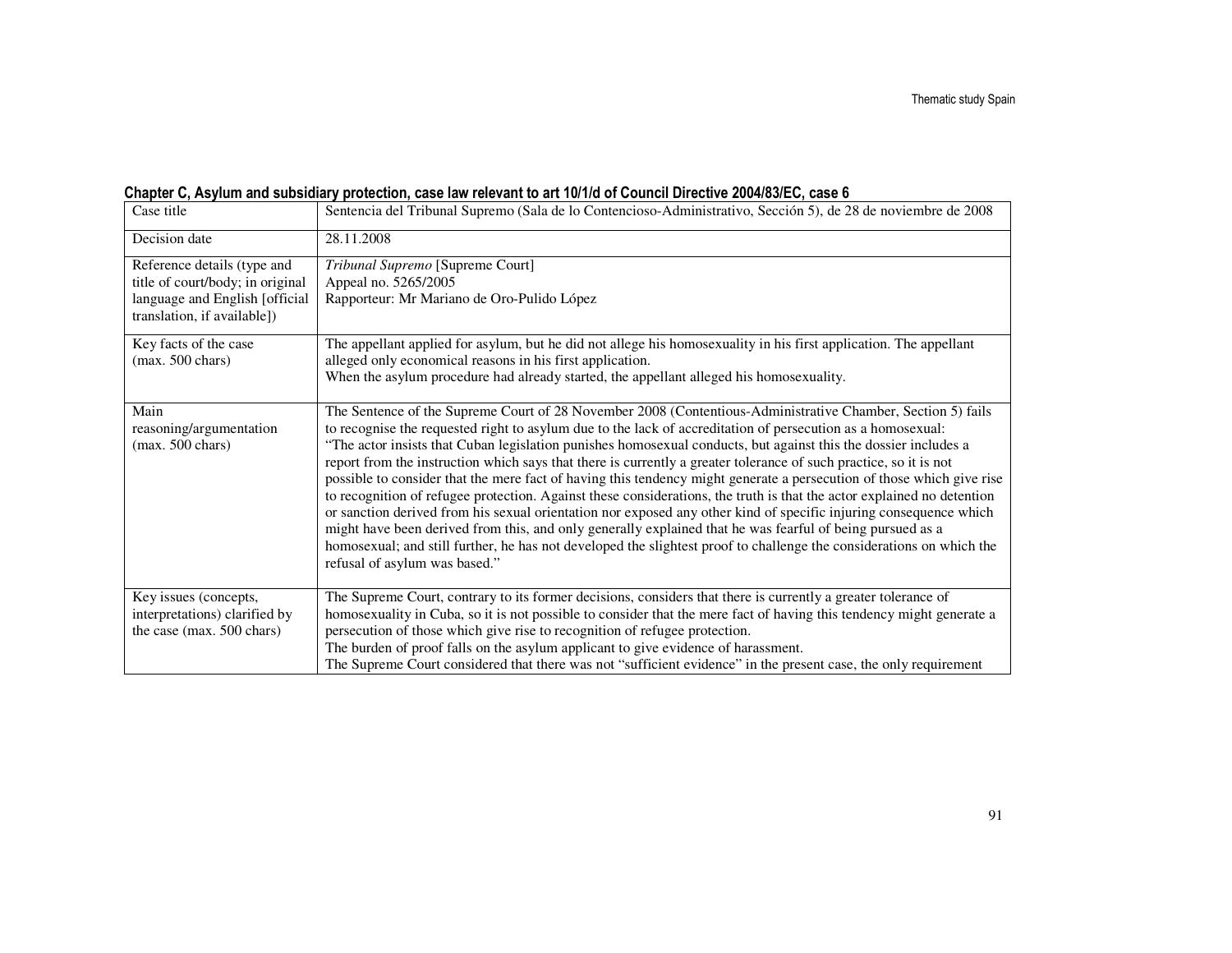|                              | for the granting of the right to asylum according to Article 8 of Law 5/1984 of 26 March which regulates the right<br>to asylum and refugee status. |
|------------------------------|-----------------------------------------------------------------------------------------------------------------------------------------------------|
| Results (sanctions) and key  | 1. The appealed Decision was confirmed.                                                                                                             |
| consequences or implications | 2. Contentious-administrative appeal no. 5265/2005 was rejected.                                                                                    |
| of the case (max. 500 chars) | 3. The administrative resolution which rejected the asylum application in Spain was confirmed.                                                      |
|                              | 4. The right to asylum and refugee status in Spain was not granted to the appellant.                                                                |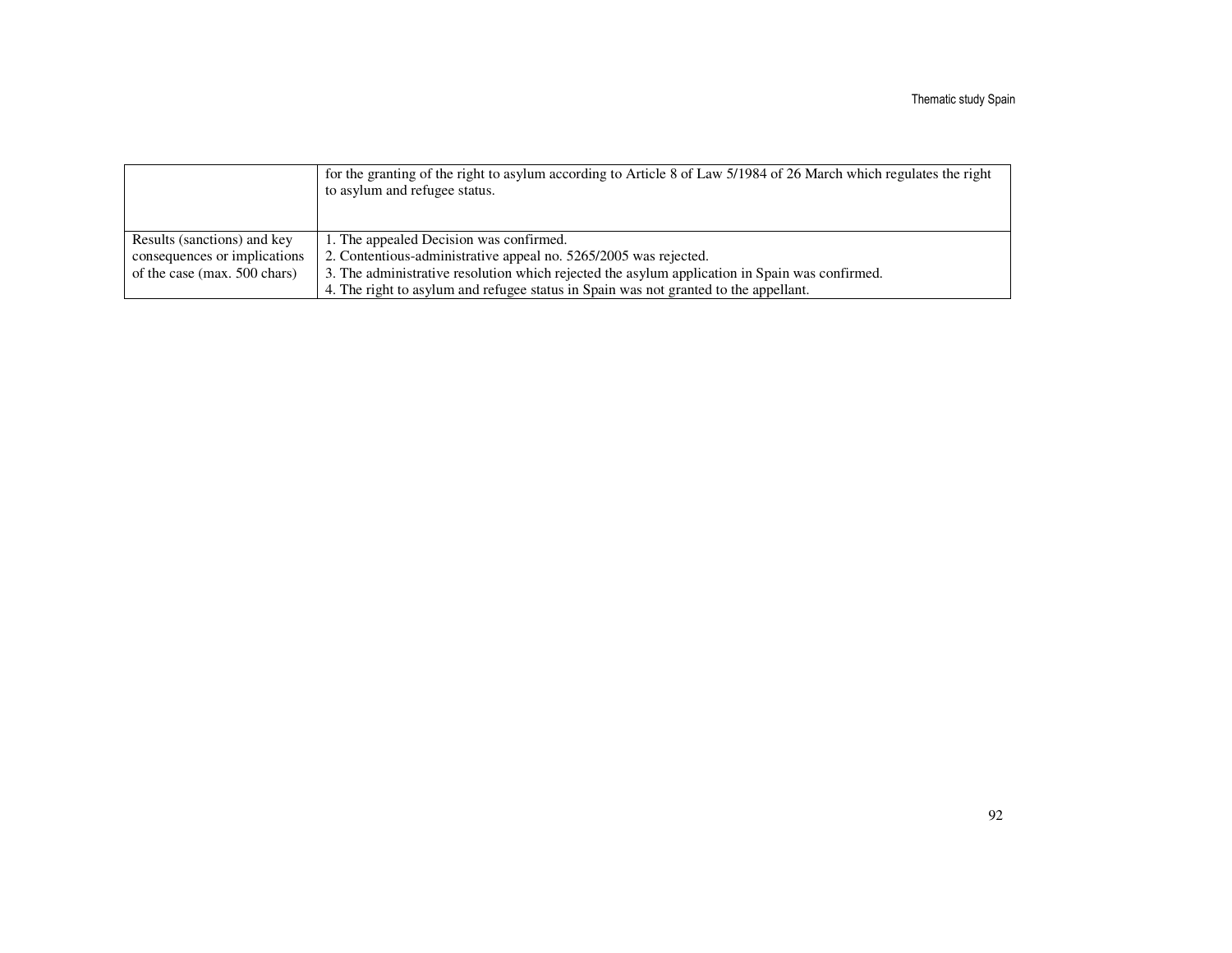### Chapter D, Family reunification, case law relevant to art 4/3 of the Council Directive 2003/86/EC, case 1

| Case title                                                                                        | - Sentencia núm. 145/2006 del Tribunal Superior de Justicia de Cataluña (Sala de lo Contencioso-Administrativo,<br>Sección 2 <sup>a</sup> ), de 8 febrero. |
|---------------------------------------------------------------------------------------------------|------------------------------------------------------------------------------------------------------------------------------------------------------------|
|                                                                                                   | - Sentencia del Tribunal Superior de Justicia de Navarra (Sala de lo Contencioso-Administrativo, Sección 1ª) núm.<br>842/2004, de 6 septiembre.            |
|                                                                                                   | - Sentencia del Juzgado nº 13 de lo Contencioso-Administrativo de Barcelona, núm. 83/2004, de 14 mayo                                                      |
| Decision date                                                                                     |                                                                                                                                                            |
| Reference details (type and<br>title of court/body; in original<br>language and English [official | See details in Chapter B<br>[These Judicial decisions refer to issues which relate to both Chapters B and D.]                                              |
| translation, if available])                                                                       |                                                                                                                                                            |
| Key facts of the case<br>$(max. 500 \text{ chars})$                                               |                                                                                                                                                            |
| Main<br>reasoning/argumentation<br>$(max. 500 \text{ chars})$                                     |                                                                                                                                                            |
| Key issues (concepts,                                                                             |                                                                                                                                                            |
| interpretations) clarified by                                                                     |                                                                                                                                                            |
| the case (max. 500 chars)                                                                         |                                                                                                                                                            |
| Results (sanctions) and key<br>consequences or implications<br>of the case (max. 500 chars)       |                                                                                                                                                            |
|                                                                                                   |                                                                                                                                                            |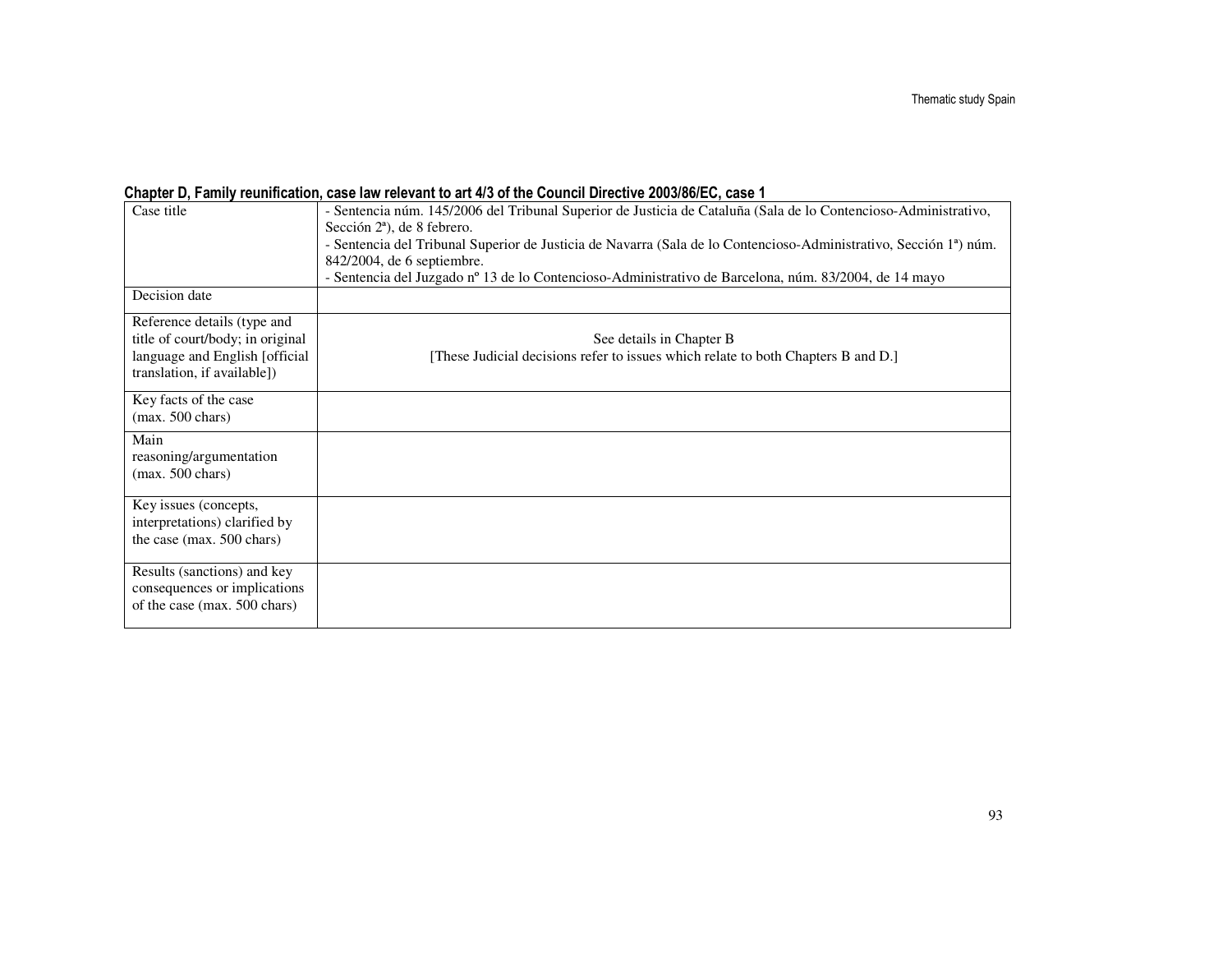### Chapter E, Freedom of assembly, case 1

| Case title                                                                                                                       |  |
|----------------------------------------------------------------------------------------------------------------------------------|--|
| Decision date                                                                                                                    |  |
| Reference details (type and<br>title of court/body; in original<br>language and English [official<br>translation, if available]) |  |
| Key facts of the case<br>$(max. 500 \text{ chars})$                                                                              |  |
| Main<br>reasoning/argumentation<br>$(max. 500 \text{ chars})$                                                                    |  |
| Key issues (concepts,<br>interpretations) clarified by<br>the case (max. 500 chars)                                              |  |
| Results (sanctions) and key<br>consequences or implications<br>of the case (max. 500 chars)                                      |  |

# [copy template for next four cases]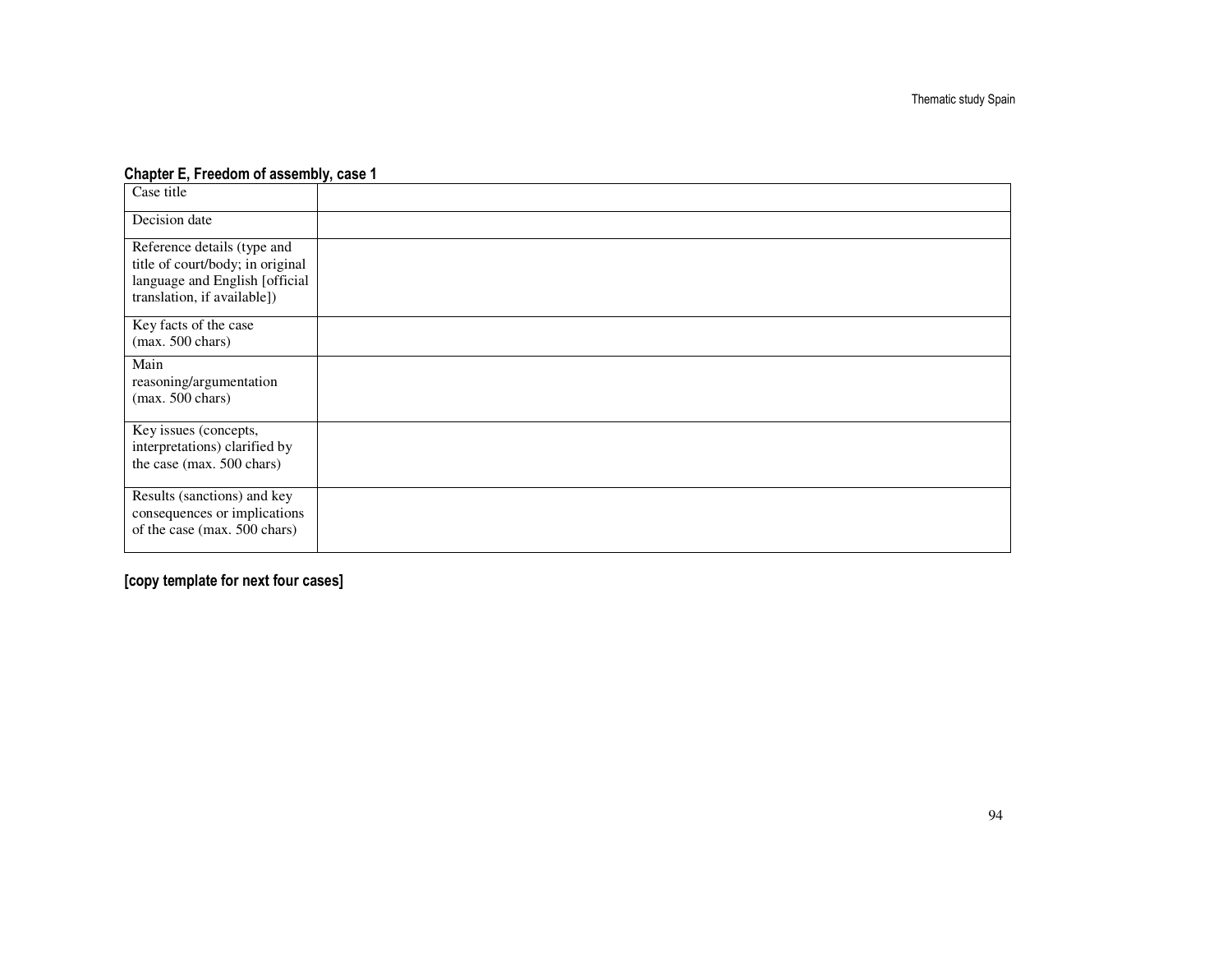| Case title                                                                                                                       | Auto Audiencia Provincial Madrid núm. 455/2006 (Sección 17), de 28 diciembre                                                                                                                                                                                                                                                                                                                                                                                                                                                                                                                                                                                                                                                                                                                                                                                                                                                                                                                                                                                                                                                                                                                                                                                                                                                                                                                                                                                                                                                                                                                                                                                                    |
|----------------------------------------------------------------------------------------------------------------------------------|---------------------------------------------------------------------------------------------------------------------------------------------------------------------------------------------------------------------------------------------------------------------------------------------------------------------------------------------------------------------------------------------------------------------------------------------------------------------------------------------------------------------------------------------------------------------------------------------------------------------------------------------------------------------------------------------------------------------------------------------------------------------------------------------------------------------------------------------------------------------------------------------------------------------------------------------------------------------------------------------------------------------------------------------------------------------------------------------------------------------------------------------------------------------------------------------------------------------------------------------------------------------------------------------------------------------------------------------------------------------------------------------------------------------------------------------------------------------------------------------------------------------------------------------------------------------------------------------------------------------------------------------------------------------------------|
| Decision date                                                                                                                    | 28.12.2006                                                                                                                                                                                                                                                                                                                                                                                                                                                                                                                                                                                                                                                                                                                                                                                                                                                                                                                                                                                                                                                                                                                                                                                                                                                                                                                                                                                                                                                                                                                                                                                                                                                                      |
| Reference details (type and<br>title of court/body; in original<br>language and English [official<br>translation, if available]) | Audiencia Provincial de Madrid [Provincial Court of Madrid]<br>Criminal jurisdiction<br>Question of competence no. 19/2006<br>Rapporteur: Mr Jesús Fernández Entralgo                                                                                                                                                                                                                                                                                                                                                                                                                                                                                                                                                                                                                                                                                                                                                                                                                                                                                                                                                                                                                                                                                                                                                                                                                                                                                                                                                                                                                                                                                                           |
| Key facts of the case<br>$(max. 500 \text{ chars})$                                                                              | The case refers to a question of competence between a Court in charge of the preliminary investigation and a Court<br>specialised in gender violence. The case refers to the publication by the complainant's former boyfriend of an<br>announcement, giving her telephone number, on an internet portal, the purpose of which is to facilitate lesbian<br>relationships.                                                                                                                                                                                                                                                                                                                                                                                                                                                                                                                                                                                                                                                                                                                                                                                                                                                                                                                                                                                                                                                                                                                                                                                                                                                                                                       |
| Main<br>reasoning/argumentation<br>$(max. 500 \text{ chars})$                                                                    | The following considerations and reasoning of the Court must be considered to classify, from a legal perspective,<br>the conduct which is the subject of the case. (Either the Penal Code or the specific measures introduced in Organic<br>Law 1/2004 of 28 December on Medidas de Protección Integral contra la Violencia de Género[ Measures of<br>Integral Protection against Gender Violence] may be applied).<br>Among other factors, the macho profile and the vengeful reaction of a man who was not able to accept the end of a<br>relationship with a former girlfriend (trying to discredit her by presenting her openly as lesbian), shall be decisive<br>to classify the case within the regulation framework of gender violence.<br>With regard to the criminal punishment of expressions or actions which promote hatred towards homosexuals, the<br>following extracts of the considerations of the judicial organ should be highlighted in particular:<br>"Such conduct reflects a macho concept of sexuality which implies a radical homophobia; so, from such a<br>perspective, the public imputation of lesbianism would pursue a double purpose: to produce an effect of social<br>repulsion and to hinder the complainant's possible future relationships with other men, in the conviction that all<br>men would abstain from undertaking even short relationships with a lesbian [] The perpetrator of this absurdity<br>appears to ignore the fact that homosexual relationships have been accepted without problem by a growing<br>majority of Spanish society as a respectable option, to the point of being accepted as the basis for a marriage or |

#### Chapter F, Hate speech, case 1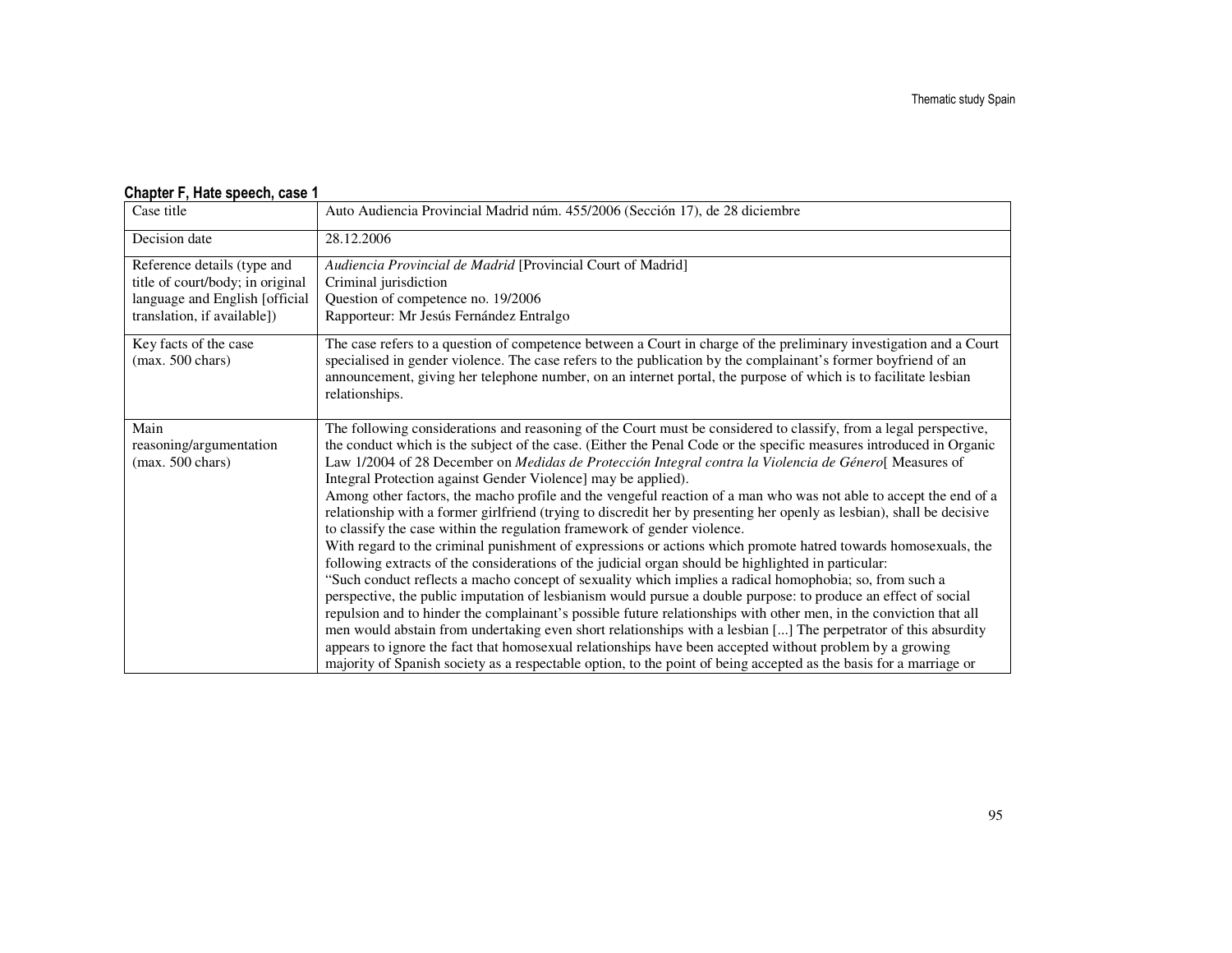|                                                                                             | similar relationship, with the same legal effects as traditional heterosexual marriage."                                                                                                                                                                                                                                                                                  |
|---------------------------------------------------------------------------------------------|---------------------------------------------------------------------------------------------------------------------------------------------------------------------------------------------------------------------------------------------------------------------------------------------------------------------------------------------------------------------------|
| Key issues (concepts,<br>interpretations) clarified by<br>the case (max. 500 chars)         | The Court highlighted the fact that such conduct reflects a macho concept of sexuality which implies a radical<br>homophobia. The public imputation of homosexual orientation aims in such a case to produce an effect of social<br>repulsion and to hinder the possible future relationships of the victim. This is sufficient to regard the case as a<br>criminal case. |
| Results (sanctions) and key<br>consequences or implications<br>of the case (max. 500 chars) | The competence of the Court on Gender Violence was acknowledged for the present case.<br>The Provincial Court identified a macho profile crime in the conduct of the defendant.                                                                                                                                                                                           |

### [copy template for next four cases]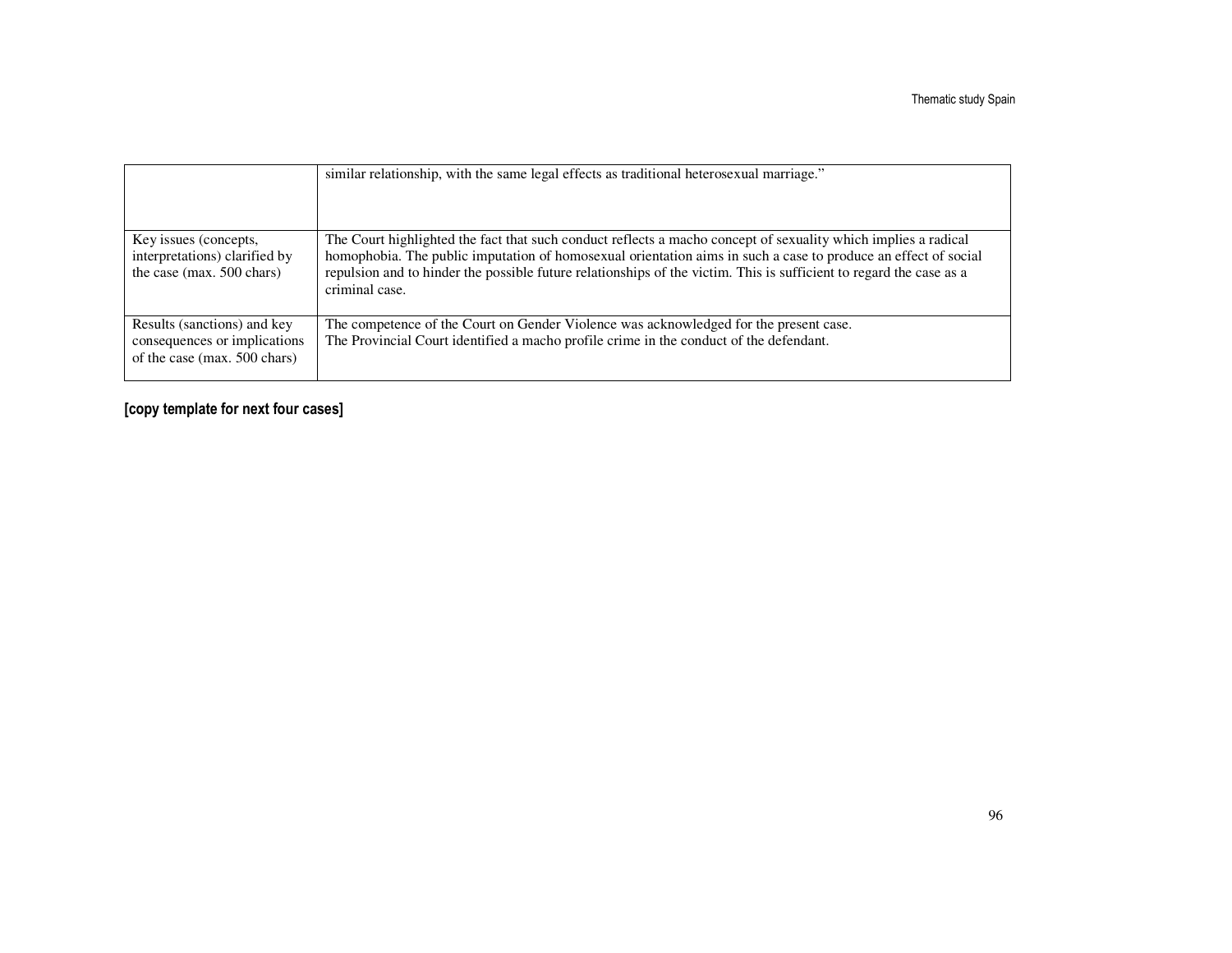| Case title                       | Sentencia del Tribunal Supremo (Sala de lo Penal) núm. 1341/2002, de 17 de julio                                                                                                                                         |
|----------------------------------|--------------------------------------------------------------------------------------------------------------------------------------------------------------------------------------------------------------------------|
| Decision date                    | 17.07.2002                                                                                                                                                                                                               |
| Reference details (type and      | Tribunal Supremo [Supreme Court]                                                                                                                                                                                         |
| title of court/body; in original | Criminal jurisdiction                                                                                                                                                                                                    |
| language and English [official   | Appeal no. 2494/2000                                                                                                                                                                                                     |
| translation, if available])      | Rapporteur: Mr Joaquín Martín Canivell                                                                                                                                                                                   |
| Key facts of the case            | A group of teenagers (some of them under 18 years old) entered an area of gay bars. Once there, they demonstrated                                                                                                        |
| $(max. 500 \text{ chars})$       | a provocative and scornful verbal attitude towards homosexuals. An individual asked them the reasons for their                                                                                                           |
|                                  | attitude. The teenagers pushed him to the floor and beat him, one of them stating his disgust and repulsion towards                                                                                                      |
|                                  | homosexuals as justification for their acts. The aggressors left the place and were later arrested and charged. The                                                                                                      |
|                                  | victim had to be hospitalised suffering lesions.                                                                                                                                                                         |
|                                  | Section 10 of the Provincial Court of Barcelona (Decision of 13.03.2000) condemned the aggressors as perpetrators                                                                                                        |
|                                  | of a crime of assault and battery, with the application of both the aggravating circumstances of abuse of superiority                                                                                                    |
|                                  | and discrimination on the grounds of the victim's sexual orientation and, on the other hand, the mitigating<br>circumstance of juvenile age.                                                                             |
|                                  |                                                                                                                                                                                                                          |
| Main                             | The defendants appealed against the decision, alleging errors in the appreciation of the facts.                                                                                                                          |
|                                  | With regard to the application of the aggravating circumstance of discrimination on grounds of the victim's sexual                                                                                                       |
| reasoning/argumentation          | orientation, the Court considered that there were no errors in the appreciation of the evidence.                                                                                                                         |
| $(max. 500 \text{ chars})$       | The defendants came into an area that they knew was frequented by homosexuals. In addition, the verbal<br>expressions used by the defendants left no doubt about their hatred towards homosexuals. In the opinion of the |
|                                  | Court, it was unequivocal that the aggression which followed was against a person who was presumed to be                                                                                                                 |
|                                  | homosexual and for the reason of his presumed sexual orientation.                                                                                                                                                        |
| Key issues (concepts,            | Appeal: FACTUAL ERRORS IN THE EVALUATION OF THE EVIDENCE: No. ABUSE OF SUPERIORITY:                                                                                                                                      |
| interpretations) clarified by    | YES attack by four teenagers on a single person.                                                                                                                                                                         |
| the case (max. 500 chars)        | RACIST, ANTI-SEMITIC GROUNDS OR ANOTHER TYPE OF DISCRIMINATION: YES the accused went to                                                                                                                                  |
|                                  | an area that they knew was frequented by homosexuals and one of them told the victim about his repulsion towards                                                                                                         |
|                                  | homosexuals.                                                                                                                                                                                                             |
|                                  |                                                                                                                                                                                                                          |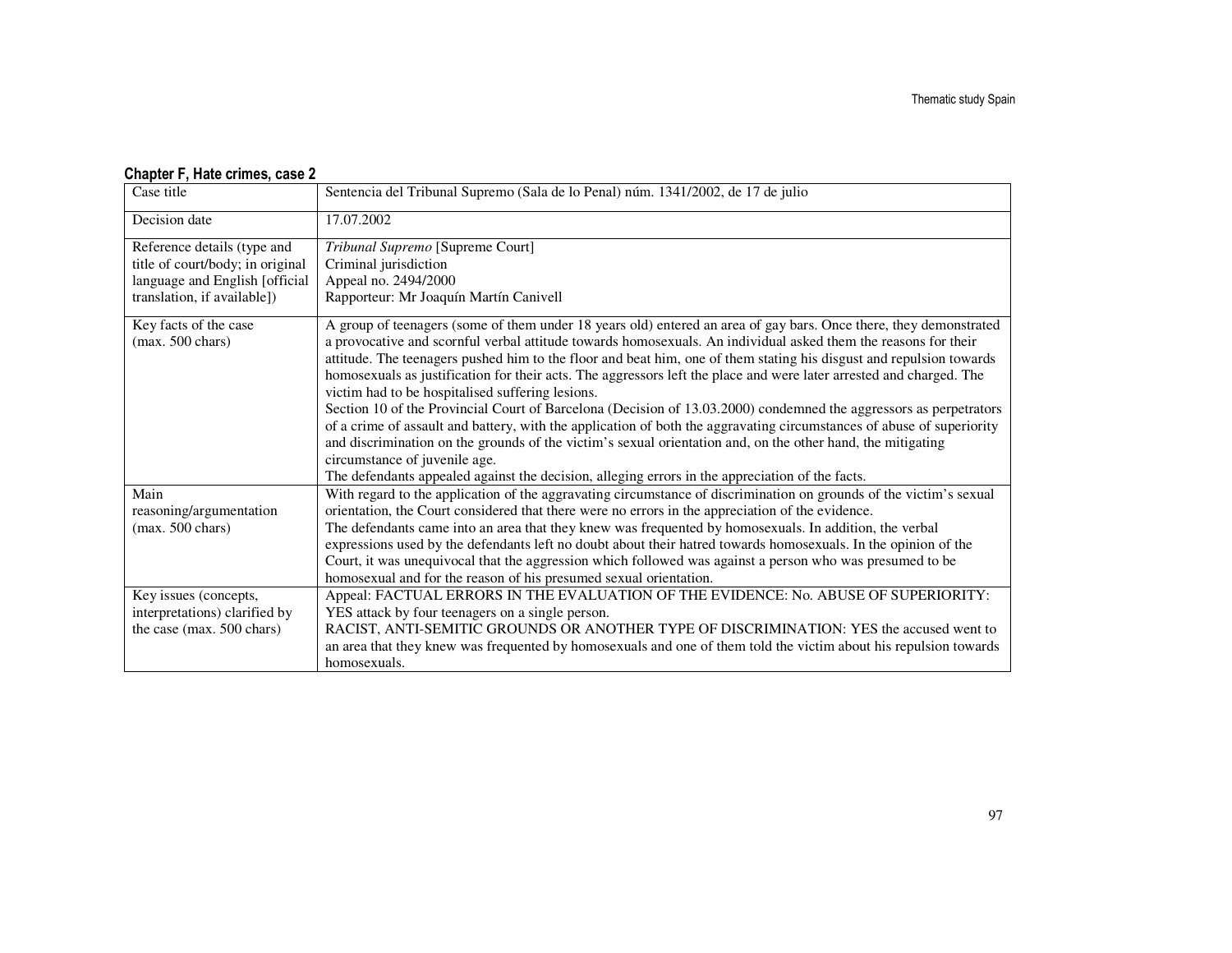|                              | INJURY: lesion affecting physical integrity or physical or mental health, requiring medical or surgical treatment:<br>YES: the defendant only administered the first blow to the victim, before the other defendants continued the attack<br>together, sharing the same intention, which determines their responsibility for the result. |
|------------------------------|------------------------------------------------------------------------------------------------------------------------------------------------------------------------------------------------------------------------------------------------------------------------------------------------------------------------------------------|
| Results (sanctions) and key  | The appeal was rejected.                                                                                                                                                                                                                                                                                                                 |
| consequences or implications | Confirmation of the appealed Decision.                                                                                                                                                                                                                                                                                                   |
| of the case (max. 500 chars) | The Decision condemned the appellants to pay the costs of the proceedings.                                                                                                                                                                                                                                                               |
|                              |                                                                                                                                                                                                                                                                                                                                          |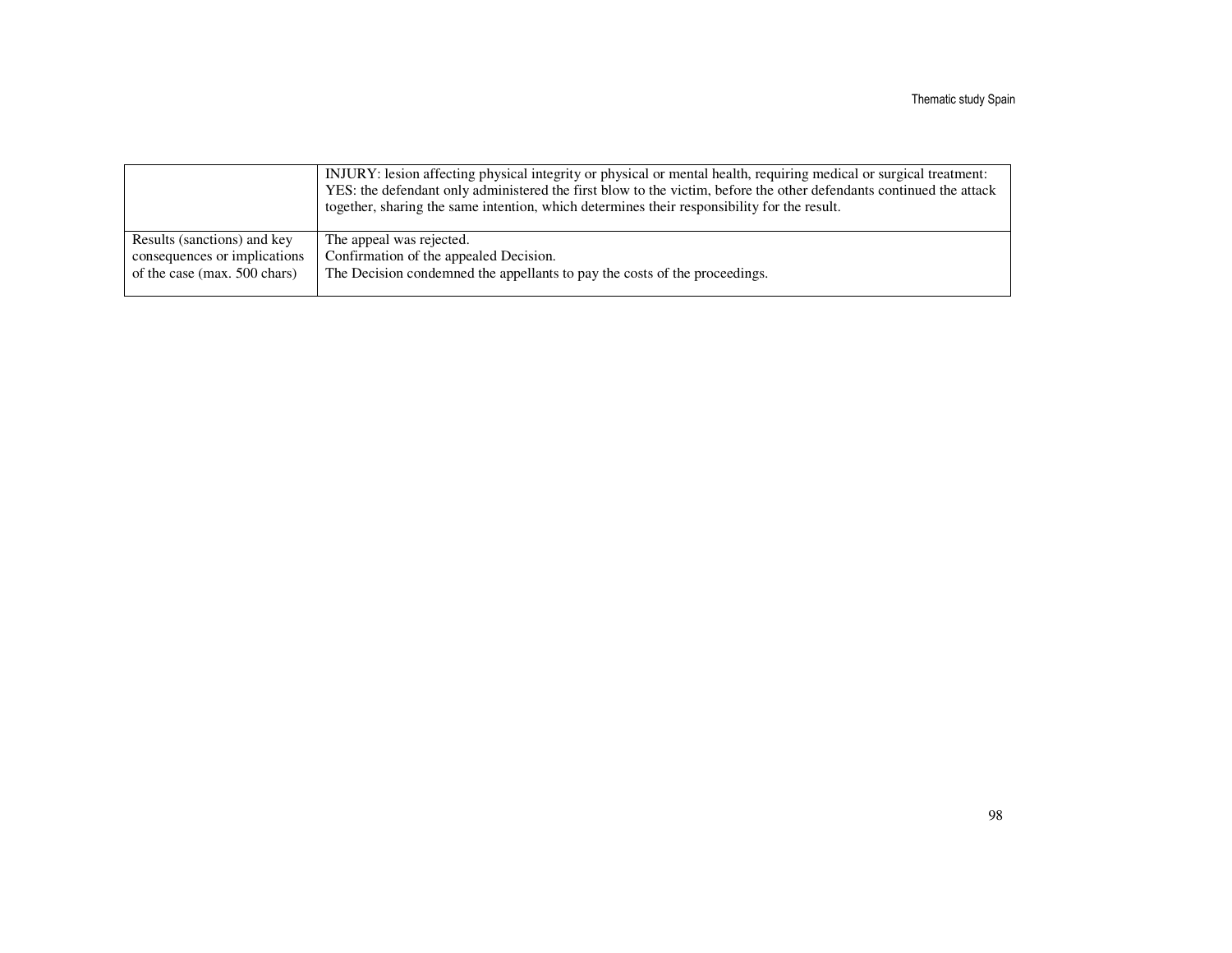| Case title                       | Sentencia Audiencia Provincial Cantabria núm. 19/2001 (Sección 2), de 4 octubre                                                                                                                                                  |
|----------------------------------|----------------------------------------------------------------------------------------------------------------------------------------------------------------------------------------------------------------------------------|
| Decision date                    | 04.10.2001                                                                                                                                                                                                                       |
| Reference details (type and      | Audiencia Provincial Cantabria [Provincial Court of Cantabria]                                                                                                                                                                   |
| title of court/body; in original | Criminal jurisdiction                                                                                                                                                                                                            |
| language and English [official   | Jury Tribunal no. 1/2001                                                                                                                                                                                                         |
| translation, if available])      | Rapporteur: Mr Esteban Campelo Iglesias                                                                                                                                                                                          |
| Key facts of the case            | Surprise attack without apparent reason on someone walking in the street. The aggressor, convinced of the victim's                                                                                                               |
| $(max. 500 \text{ chars})$       | homosexuality, kicked him, knocking him to the ground and, once he was there, beat him brutally in the head with                                                                                                                 |
| Main                             | a large plank.                                                                                                                                                                                                                   |
| reasoning/argumentation          | In the present case of murder the fourth aggravating circumstance of Article 22 of the Penal Code must be applied:<br>to commit a crime because of sexual discrimination or sexual orientation discrimination. The Jury Tribunal |
| $(max. 500 \text{ chars})$       | considered as proven the fact that the appellant carried out the crime because he thought the victim was "queer and                                                                                                              |
|                                  | gay" (the defendant admitted that the previous day he had attacked another person in Reinosa because he was                                                                                                                      |
|                                  | homosexual too). At the first judicial hearing he claimed he attacked the victim "because he thought that he was a                                                                                                               |
|                                  | queer". At the trial, although with hesitations, he admitted – or at least he did not deny – that it was the victim's                                                                                                            |
|                                  | homosexual orientation which motivated his aggression.                                                                                                                                                                           |
| Key issues (concepts,            | MURDER: Circumstances: premeditation; YES                                                                                                                                                                                        |
| interpretations) clarified by    | Example of how to prove the concurrence of the fourth aggravating circumstance of Article 22 of the Penal Code                                                                                                                   |
| the case (max. 500 chars)        | (to commit a crime because of sexual discrimination or sexual orientation discrimination), according to the verbal                                                                                                               |
|                                  | testimony of the defendants.                                                                                                                                                                                                     |
|                                  | ANOMALY OR PSYCHOLOGICAL ALTERATION: mitigating circumstance; personality problem, serious                                                                                                                                       |
|                                  | family problem and abuse of addictive substances, with xenophobic and homophobic fixations.                                                                                                                                      |
| Results (sanctions) and key      | The accused was convicted as the perpetrator of a murder, with the concurrence of the aggravating circumstance of                                                                                                                |
| consequences or implications     | Article 22.4 and the mitigating circumstance $6a$ of Article 21 of the Penal Code (fifteen years of prison, deprivation                                                                                                          |
| of the case (max. 500 chars)     | of the ability to occupy a public position during the period of the sentence, payment of procedural costs,                                                                                                                       |
|                                  | compensation of 15,000,000 pesetas to the deceased's heirs and 3,299,731 pesetas to the Hospital Marqués de                                                                                                                      |
|                                  | Valdecilla.                                                                                                                                                                                                                      |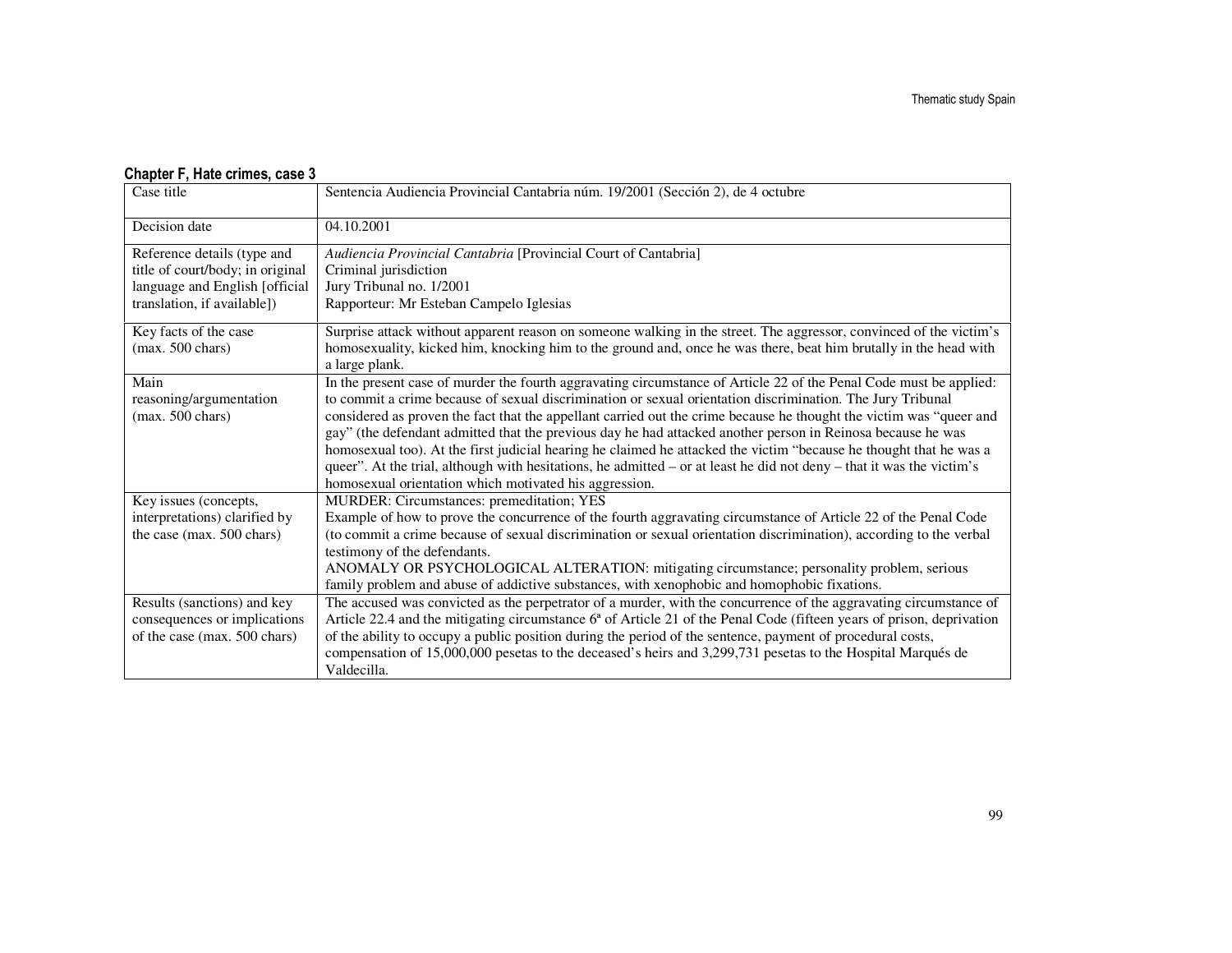| The minimum sentence was applied: the aggravating circumstance of discrimination based on sexual orientation |  |
|--------------------------------------------------------------------------------------------------------------|--|
|                                                                                                              |  |
|                                                                                                              |  |
| was compensated by the presence of the mitigating circumstance of personality dysfunction.                   |  |
|                                                                                                              |  |
|                                                                                                              |  |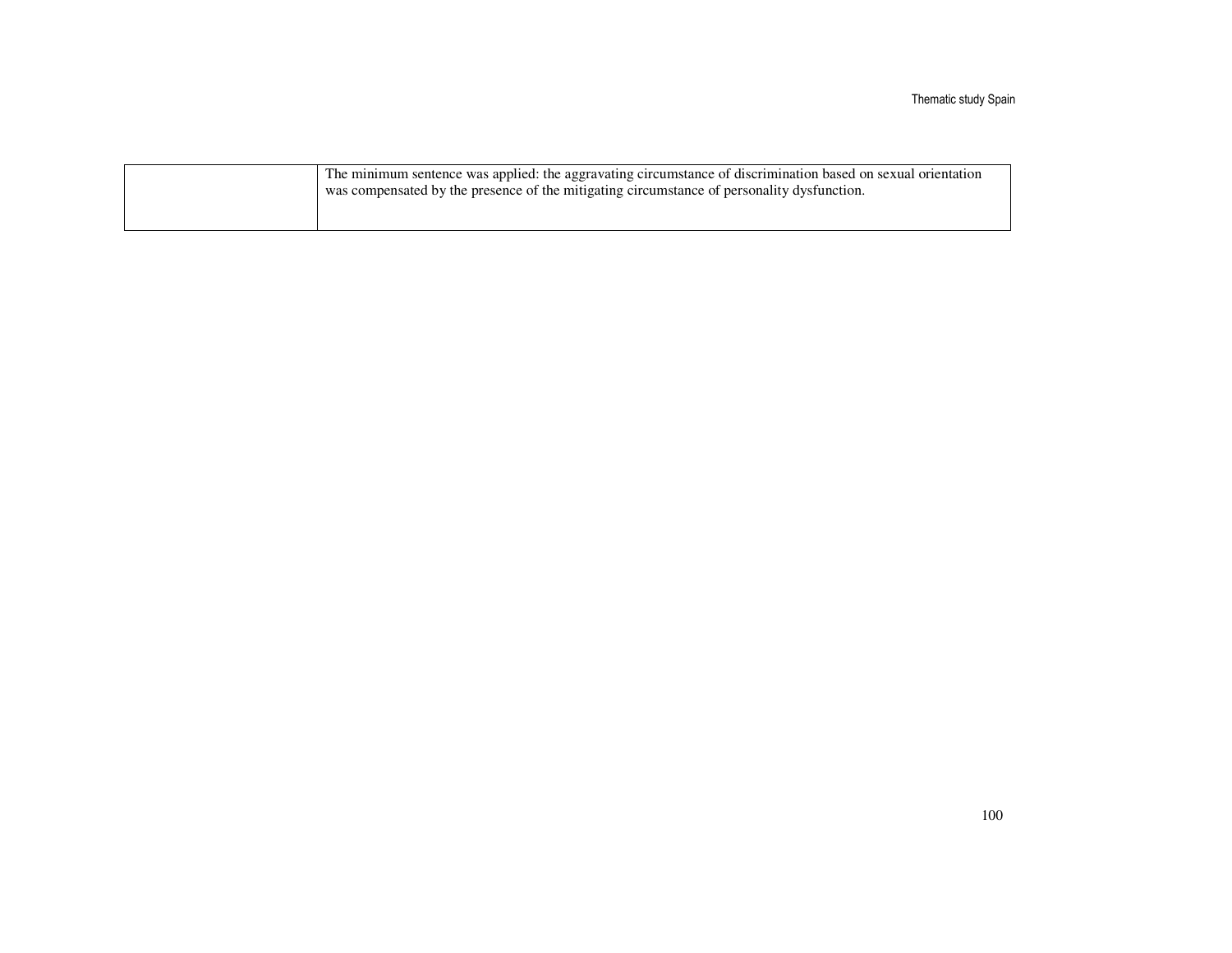| Case title                                                    | Sentencia Audiencia Provincial Barcelona (Sección 3), de 20 junio 2000                                                                                                                                                                     |
|---------------------------------------------------------------|--------------------------------------------------------------------------------------------------------------------------------------------------------------------------------------------------------------------------------------------|
| Decision date                                                 | 20.06.2000                                                                                                                                                                                                                                 |
| Reference details (type and                                   | Audiencia Provincial Barcelona [Provincial Court of Barcelona]                                                                                                                                                                             |
| title of court/body; in original                              | Criminal jurisdiction                                                                                                                                                                                                                      |
| language and English [official<br>translation, if available]) | Appeal no. 238/2000<br>Rapporteur: Mrs Ana Ingelmo Fernández                                                                                                                                                                               |
|                                                               |                                                                                                                                                                                                                                            |
| Key facts of the case                                         | A homosexual couple was expelled from a disco because they were kissing each other: discriminatory conduct                                                                                                                                 |
| $(max. 500 \text{ chars})$                                    | without criminal character (since there was neither violence nor intimidation).                                                                                                                                                            |
| Main                                                          | There were no errors in the evaluation of the evidence: the facts were not discussed. The facts had been clear since                                                                                                                       |
| reasoning/argumentation                                       | the first report to the police. The plaintiffs presented the case because they were discriminated against on the                                                                                                                           |
| $(max. 500 \text{ chars})$                                    | grounds of their sexual orientation. This was the real reason which motivated their expulsion from the disco, after a<br>discussion. These facts are socially reprehensible and they constitute discrimination based on sexual orientation |
|                                                               | which is contrary to Article 14 of the Spanish Constitution, but do not constitute a criminal offence. As stated in the                                                                                                                    |
|                                                               | Decision, there was neither violence nor intimidation, nor a violation of dignity.                                                                                                                                                         |
|                                                               | In the present case, the appellants' feelings of discrimination and offence were a logical reaction, since the only                                                                                                                        |
|                                                               | reason that motivated their expulsion from the disco was the fact of a kiss between two men (something that                                                                                                                                |
|                                                               | heterosexual couples were doing as well); the conduct of the security guards was discriminatory and contrary to                                                                                                                            |
|                                                               | Article 14 of the Constitution, but it did not constitute a criminal offence. Criminal law is governed by the principle                                                                                                                    |
|                                                               | of minimum intervention and that there are other means for the complainants to defend their right not to be                                                                                                                                |
|                                                               | discriminated against on grounds of their sexual orientation.                                                                                                                                                                              |
| Key issues (concepts,                                         | OFFENCES AGAINST PERSONS: Coercion or humiliation: NO                                                                                                                                                                                      |
| interpretations) clarified by                                 | Explanation of the necessary requirements for a criminal offence based on discriminatory treatment which violates                                                                                                                          |
| the case (max. 500 chars)                                     | Article 14 of the Constitution.                                                                                                                                                                                                            |
|                                                               | Absence of violence or intimidation, no violation of the individual's dignity.                                                                                                                                                             |
|                                                               | The behaviour is discriminatory but does not have a criminal character.                                                                                                                                                                    |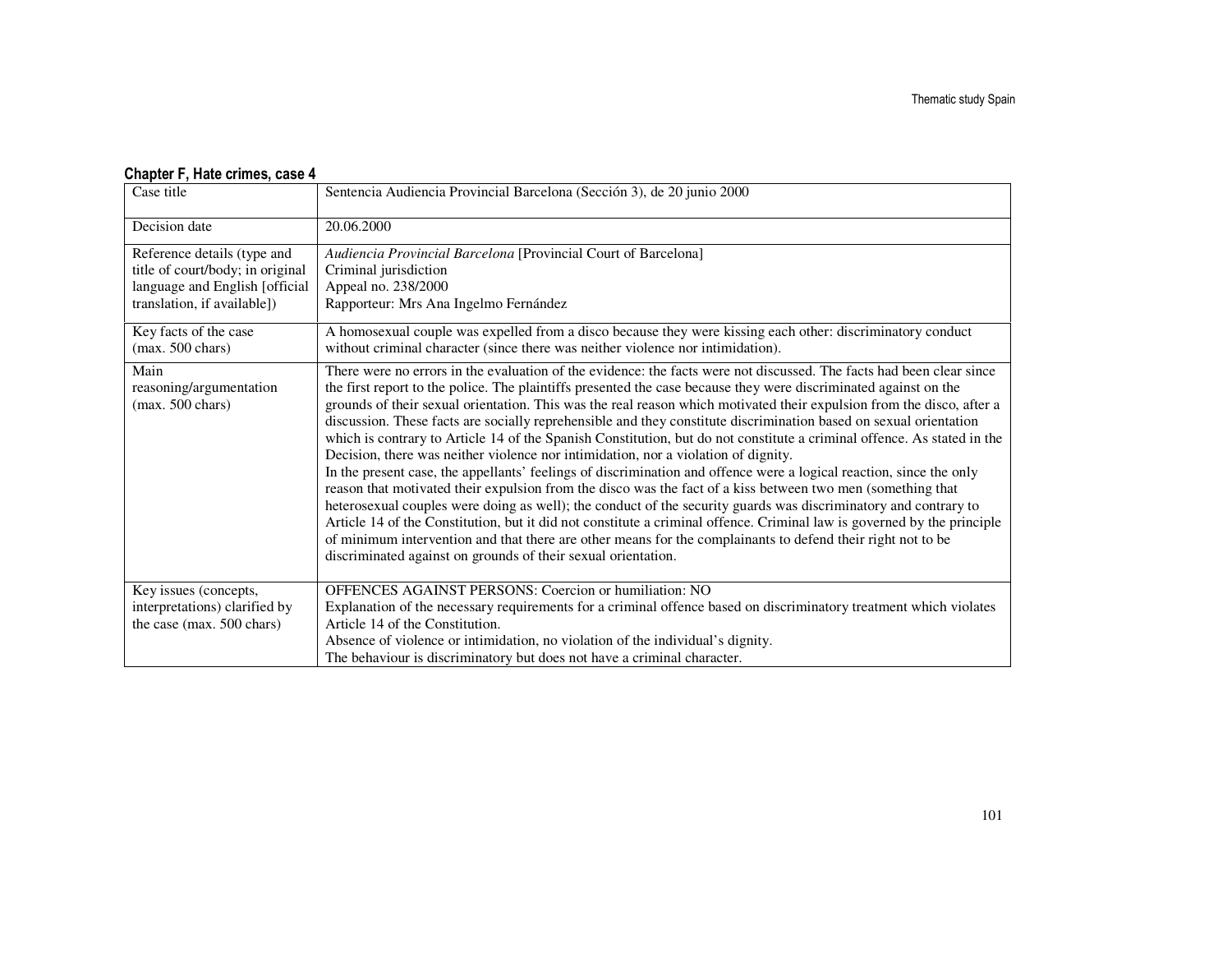| Results (sanctions) and key    | The appeal was rejected.                                      |
|--------------------------------|---------------------------------------------------------------|
| consequences or implications   | The appealed Decision appealed was confirmed in its entirety. |
| of the case (max. $500$ chars) |                                                               |
|                                |                                                               |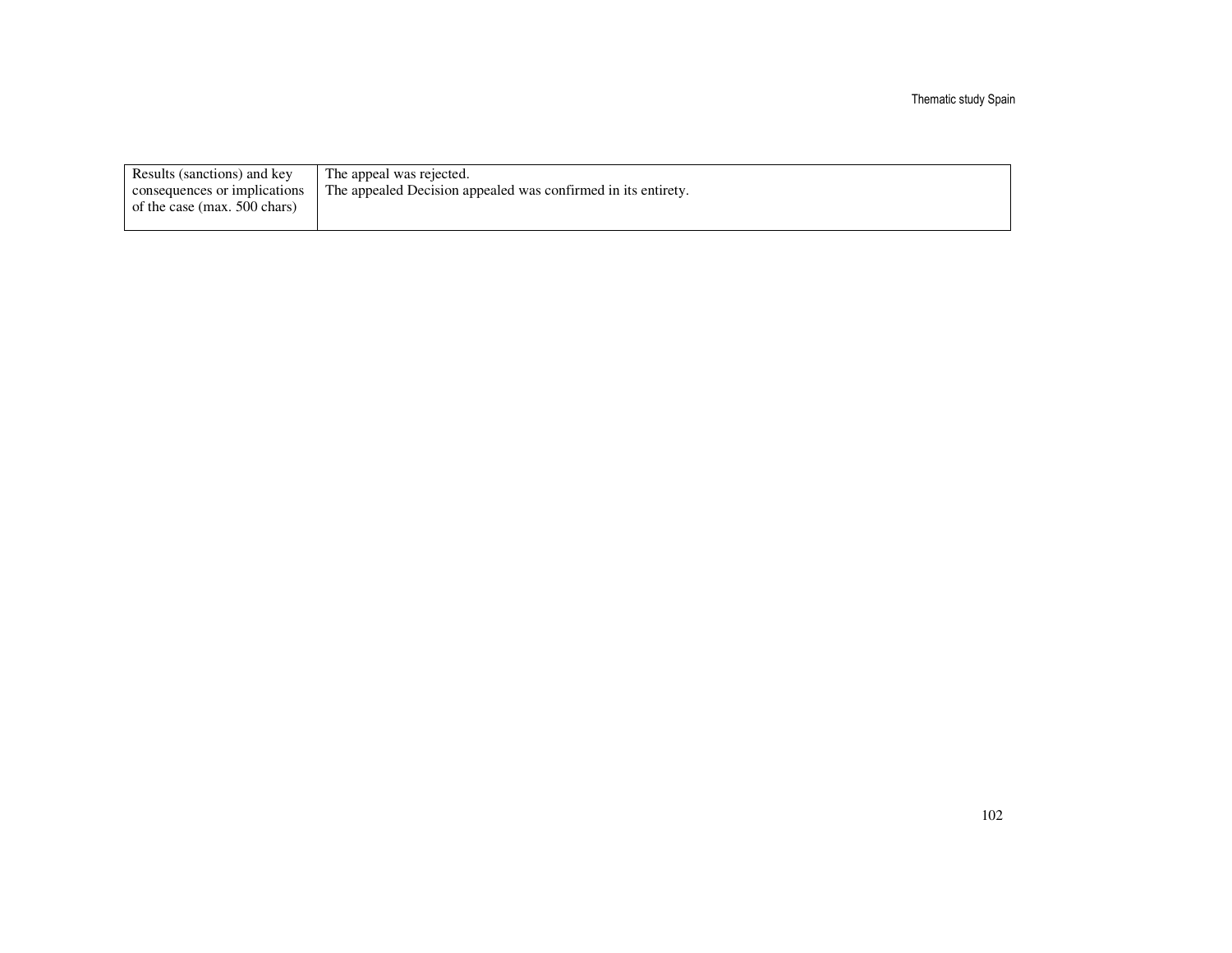| Case title                       | Sentencia de la Audiencia Provincial Barcelona (Sección 6), de 14 marzo 2000                                                       |
|----------------------------------|------------------------------------------------------------------------------------------------------------------------------------|
| Decision date                    | 14.03.2000                                                                                                                         |
| Reference details (type and      | Audiencia Provincial Barcelona [Provincial Court of Barcelona]                                                                     |
| title of court/body; in original | Criminal jurisdiction                                                                                                              |
| language and English [official   | Appeal no. 187/2000                                                                                                                |
| translation, if available])      | Rapporteur: Mr Francisco Javier Béjar García                                                                                       |
| Key facts of the case            | The minor accused, who had been threatening the victim (also a minor) for the last two years because of his sexual                 |
| $(max. 500 \text{ chars})$       | orientation, told the victim that he would douse him with gasoline because of his homosexuality. Then he                           |
|                                  | administered several blows to the victim (injuring him) and insulted him with regard to his homosexual orientation                 |
|                                  | (in this action he was accompanied by another minor).                                                                              |
| Main                             | There was no error in the evaluation of the evidence.                                                                              |
| reasoning/argumentation          | - The defendant's declaration expressed his distaste about the victim's homosexual orientation and this was the                    |
| $(max. 500 \text{ chars})$       | motivation for the aggression and all the threats;                                                                                 |
|                                  | - The victim's declaration was sufficient to counteract the presumption of innocence;                                              |
|                                  | - Clarity of the facts, corroborated by the Judge                                                                                  |
|                                  | - Declarations of the other appellants.                                                                                            |
|                                  | Absence of sufficient reasons to overrule the conclusion reached by the Judge a quo. The Decision appealed was<br>soundly founded. |
| Key issues (concepts,            | <b>THREATS: Without conditions YES</b>                                                                                             |
| interpretations) clarified by    | OFFENCES AGAINST PERSONS: Coercion or unjustified disturbance: existence                                                           |
| the case (max. 500 chars)        | Aggravating circumstance of acting on the grounds of sexual orientation in an offence of issuing threats: proved.                  |
|                                  | Error in the evaluation of the evidence: NO                                                                                        |
| Results (sanctions) and key      | The appeal was rejected.                                                                                                           |
| consequences or implications     | The appealed Decision was confirmed.                                                                                               |
| of the case (max. 500 chars)     | Perpetrator sent to a remand home and freedom under supervision.                                                                   |
|                                  |                                                                                                                                    |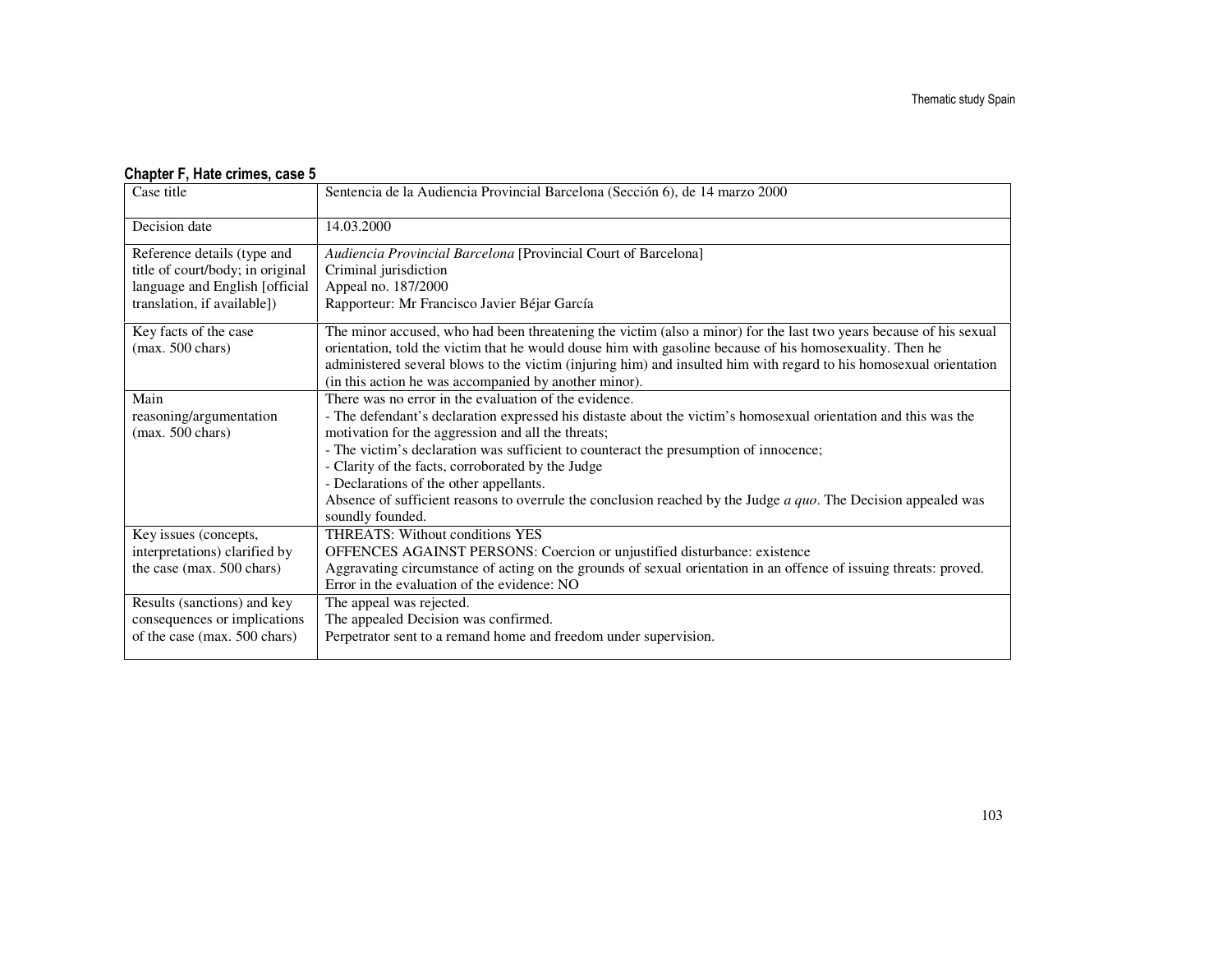#### Case title Sentencia de la Audiencia Provincial de Zaragoza (Sección tercera) núm. 195/2008, de 28 de marzo de 2008 Decision date 28.03.2008 Reference details (type and title of court/body; in original language and English [official translation, if available]) *Audiencia Provincial* [Provincial Audience] Criminal jurisdiction Appeal no. 159/2006 Rapporteur: Mrs María Begoña Guardo Laso Key facts of the case (max. 500 chars) There was a confrontation in the early morning in a bar between two groups of 4 to 7 young people, respectively. This confrontation was above all verbal, accompanied by the brandishing of knives, sprays and chains and some broken bottles. Some say that the others "looked down on them" when they came in, and that the threats were reciprocal; also from the others against those now appealing. And the others say that these insulted them, calling them "filthy and gay". One of those reporting affirmed in court that this latter insult might have come because at the time, "They had hugged each other". It is also said that the premises where the confrontation started was an "alternative bar". Also some of those accused worn clothes and signs which could be an indication of an extreme right-wing affinity. The Decision of the first instance (Decision of the Criminal Court number 6 of Zaragoza of 6 of February 2006) considered that the circumstance of increased criminal responsibility of Article 22(4) of the Penal Code, relating to the sexual orientation of the victims, should be applied to the offence of threats and assault and battery which were the subject of the Decision. The defendants appealed against the decision. According to the Sentence of the Audience, with these elements it was not possible to apply the aggravation of Main reasoning/argumentation (max. 500 chars) acting for reasons of ideological discrimination or the sexual orientation of the victims, as there were no signs or any proof that might allow the conclusion to be reached of the accused having acted for reasons of a certain ideology or sexual orientation.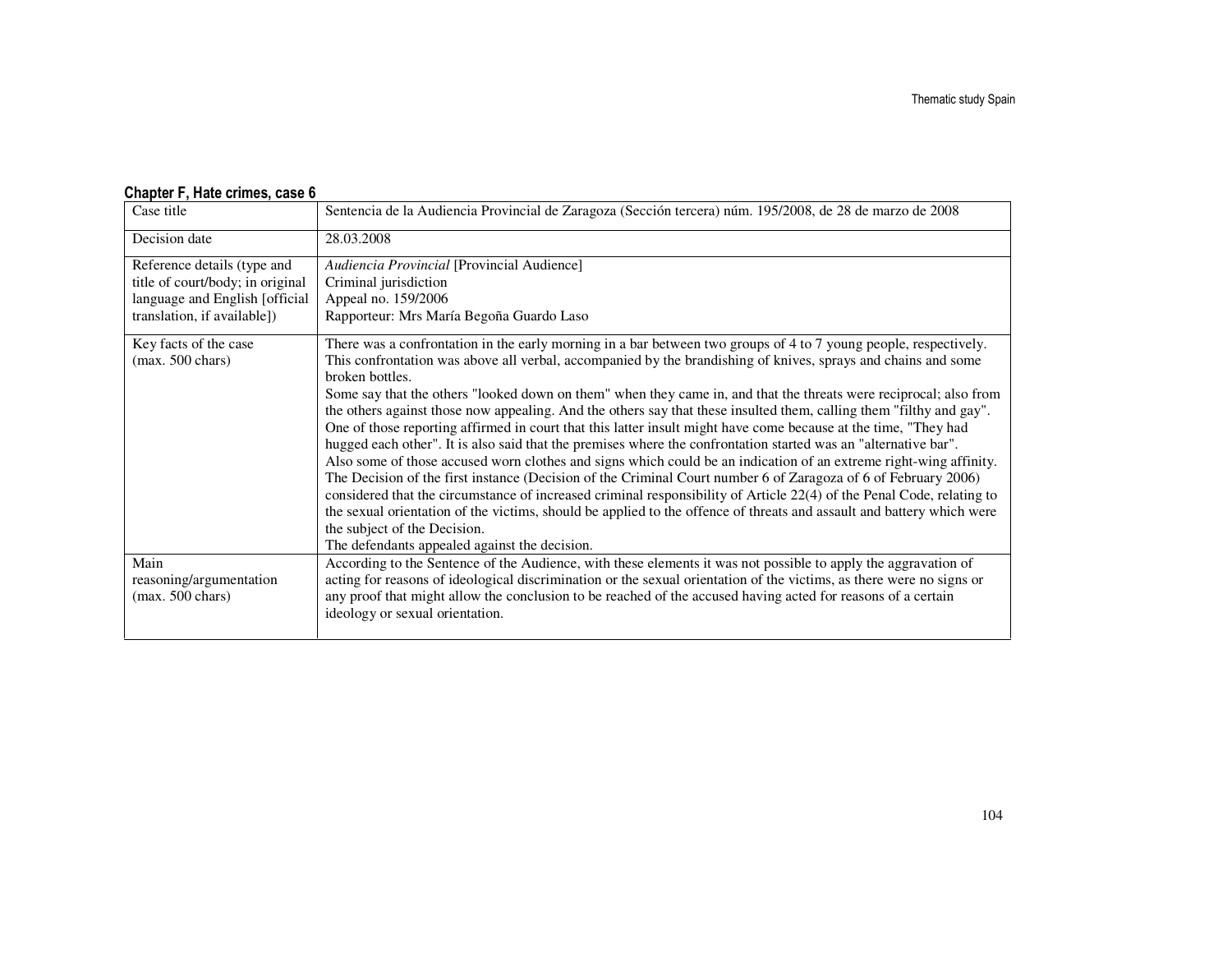| Key issues (concepts,         | The Provincial Audience of Zaragoza considers that the aggravation of sexual or ideological discrimination of    |
|-------------------------------|------------------------------------------------------------------------------------------------------------------|
| interpretations) clarified by | Article 22(4) of the Criminal Code should not be applied to the case as there is not sufficient proof for its    |
| the case (max. $500$ chars)   | application in the appreciated crime of threats.                                                                 |
| Results (sanctions) and key   | Sentence no. 195/2008 of 28 March, of the Provincial Audience of Zaragoza, partially revokes the Sentence passed |
| consequences or implications  | on 6 February 2006 by Criminal Court number 6 of Zaragoza.                                                       |
| of the case (max. 500 chars)  | The appeal was partially upheld.                                                                                 |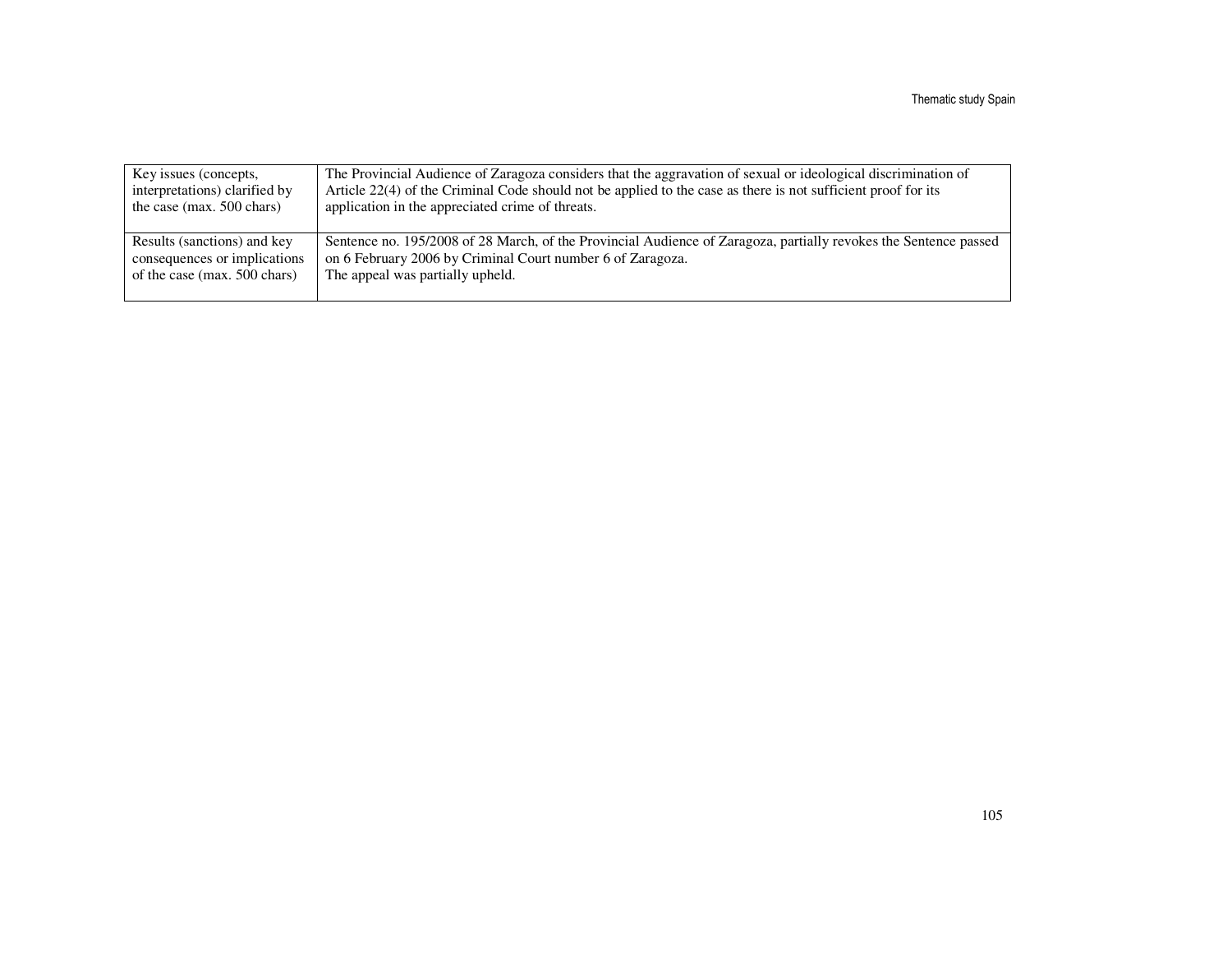| Case title                                                                                        | Sentencia del Tribunal Supremo (Sala de lo Penal) (Sección primera) núm. 1243/2009, de 30 de octubre de 2009                                                                                                                                                                                                                                                                                                                                                                                                                                                                                                                                                                                                                                                                                                                                                                                                                                                                                                                                                                                 |
|---------------------------------------------------------------------------------------------------|----------------------------------------------------------------------------------------------------------------------------------------------------------------------------------------------------------------------------------------------------------------------------------------------------------------------------------------------------------------------------------------------------------------------------------------------------------------------------------------------------------------------------------------------------------------------------------------------------------------------------------------------------------------------------------------------------------------------------------------------------------------------------------------------------------------------------------------------------------------------------------------------------------------------------------------------------------------------------------------------------------------------------------------------------------------------------------------------|
| Decision date                                                                                     | 30.10.2009                                                                                                                                                                                                                                                                                                                                                                                                                                                                                                                                                                                                                                                                                                                                                                                                                                                                                                                                                                                                                                                                                   |
| Reference details (type and<br>title of court/body; in original<br>language and English [official | Tribunal Supremo [Supreme Court]<br>Criminal jurisdiction<br>Appeal no. 192/2009                                                                                                                                                                                                                                                                                                                                                                                                                                                                                                                                                                                                                                                                                                                                                                                                                                                                                                                                                                                                             |
| translation, if available])                                                                       | Rapporteur: Mr Siro Francisco García Pérez                                                                                                                                                                                                                                                                                                                                                                                                                                                                                                                                                                                                                                                                                                                                                                                                                                                                                                                                                                                                                                                   |
| Key facts of the case<br>$(max. 500 \text{ chars})$                                               | On 16 May 2006 the Court of First Instance of Murcia had registered the case for adoption brought by Doña Rosa<br>on the girl Consuelo, born on 11-2-06 by artificial insemination of Doña Laura, with whom the person causing the<br>case had contracted matrimony on 18 November 2005.<br>The High Court of Justice of Murcia had submitted to the judicial process the complaint of a woman alleging that<br>the judge was intentionally and 'in a malicious way' delaying her application for the adoption of her female<br>partner's biological daughter.<br>The Decision of the High Court of Justice number 5/2008 of 23 December 2008 condemned the judge for a<br>malicious delay in justice administration with the aggravation of sexual orientation discrimination of Article 22(4)<br>of the Criminal Code, with the special prohibition for the post of Judge or Magistrate for a time of 2 years, 3<br>months and 1 day, and to compensate the claimant with six thousand euros.<br>Both Doña Rosa and the judge appealed the Decision.                                       |
| Main<br>reasoning/argumentation<br>$(max. 500 \text{ chars})$                                     | The Supreme Criminal Chamber considers that the intention of the judge had been to prevent the application of the<br>solution adopted by the law, which admitted matrimony between people of the same sex and covered the cases of<br>the adopted person being a child of the adopter's partner. The Supreme Court considers that the agreements<br>reached by the judge do not only involve "unfair delaying resolutions" but also an "outlay of active belligerent<br>obstruction" to prevent the application of the law, especially, it adds, when he attempted to question their suitability<br>for adoption due to the woman's sexual orientation. Although it recalls that the law establishes the superior interest<br>of protecting the minor, for which the suitability of the adopting parties will also be considered, the Supreme Court<br>sustains that in this case the adoption was "abnormally displaced in time". The judge, the sentence highlights,<br>whatever his juridical or metajuridical ideology, had "the duty of adapting his court work to the solution already |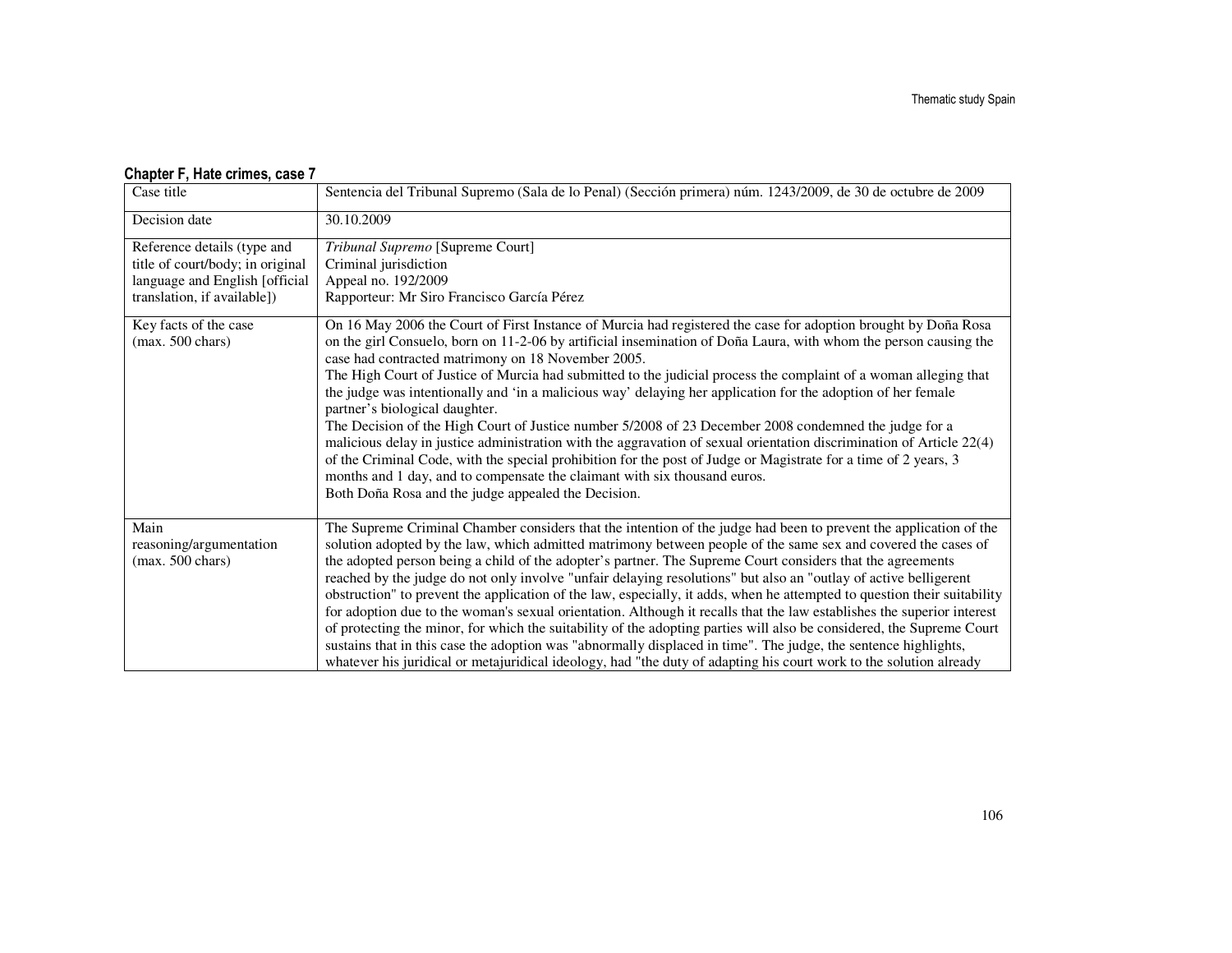|                                                                                             | taken by law".                                                                                                                                                                                                                                                                                                                                                                                                                                                                                                                |
|---------------------------------------------------------------------------------------------|-------------------------------------------------------------------------------------------------------------------------------------------------------------------------------------------------------------------------------------------------------------------------------------------------------------------------------------------------------------------------------------------------------------------------------------------------------------------------------------------------------------------------------|
|                                                                                             |                                                                                                                                                                                                                                                                                                                                                                                                                                                                                                                               |
| Key issues (concepts,<br>interpretations) clarified by<br>the case (max. 500 chars)         | A judge is condemned for a crime of judicial prevarication for having purposefully and for reasons of homophobia<br>delayed an adoption requested by a woman with respect to the daughter born by artificial insemination of the<br>woman with whom she had contracted matrimony.                                                                                                                                                                                                                                             |
| Results (sanctions) and key<br>consequences or implications<br>of the case (max. 500 chars) | The Sentence of the Supreme Court of 30 October 2009 partially revokes the Decision of the High Court of Justice<br>of Murcia.<br>The Sentence of the Supreme Court condemns a judge for a crime of judicial prevarication provided in article 446.3<br>of the Criminal Code, not continued, without general circumstances modifying criminal liability, to a 12-month<br>fine and special prohibition for the post of Judge or Magistrate for a time of 10 years, and to compensate the<br>claimant with six thousand euros. |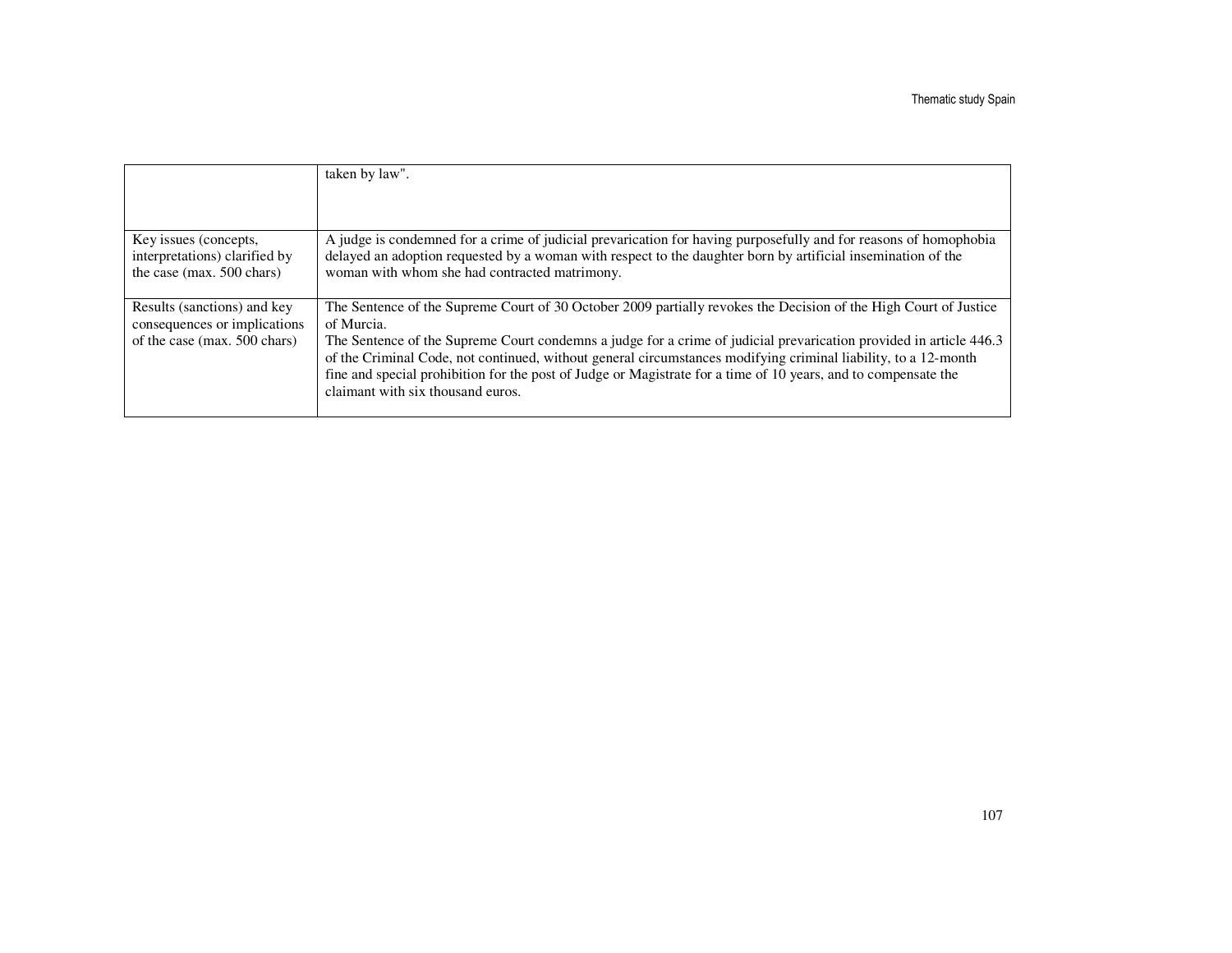### Chapter G, Applicability of legislation on transgender issues, case 1

| Case title                                          | STSJ Cataluña, Barcelona, núm. 142/2007, de 26 de marzo                                                                                                                                                                                                                                                                                                                                                                                                                                                                                                                                                                                                                                                                                                                                                                                                                                                                                                                                                                                                                                                                                                                                                                               |
|-----------------------------------------------------|---------------------------------------------------------------------------------------------------------------------------------------------------------------------------------------------------------------------------------------------------------------------------------------------------------------------------------------------------------------------------------------------------------------------------------------------------------------------------------------------------------------------------------------------------------------------------------------------------------------------------------------------------------------------------------------------------------------------------------------------------------------------------------------------------------------------------------------------------------------------------------------------------------------------------------------------------------------------------------------------------------------------------------------------------------------------------------------------------------------------------------------------------------------------------------------------------------------------------------------|
| Decision date                                       | 26 March 2007                                                                                                                                                                                                                                                                                                                                                                                                                                                                                                                                                                                                                                                                                                                                                                                                                                                                                                                                                                                                                                                                                                                                                                                                                         |
| Reference details (type and                         | Tribunal Superior de Justicia de Cataluña [High Court of Justice of Catalonia]                                                                                                                                                                                                                                                                                                                                                                                                                                                                                                                                                                                                                                                                                                                                                                                                                                                                                                                                                                                                                                                                                                                                                        |
| title of court/body; in original                    | Social Jurisdiction                                                                                                                                                                                                                                                                                                                                                                                                                                                                                                                                                                                                                                                                                                                                                                                                                                                                                                                                                                                                                                                                                                                                                                                                                   |
| language and English [official                      | Procedure no. 104/2007                                                                                                                                                                                                                                                                                                                                                                                                                                                                                                                                                                                                                                                                                                                                                                                                                                                                                                                                                                                                                                                                                                                                                                                                                |
| translation, if available])                         | Rapporteur: Mrs Amparo Illán Teba                                                                                                                                                                                                                                                                                                                                                                                                                                                                                                                                                                                                                                                                                                                                                                                                                                                                                                                                                                                                                                                                                                                                                                                                     |
| Key facts of the case<br>$(max. 500 \text{ chars})$ | The plaintiff was a transsexual woman, who appeared on her identity card with a male name and sex. The plaintiff<br>had been hired on 17 January 2007 by the company Euro-residences Management, INC, which managed homes for<br>the elderly, for the post of Auxiliary Carer The individual gave a female name both for the job application and for<br>the job interview, but mentioned her transsexual condition in her curriculum vitae. After nine days in the<br>workplace, she was informed of a managerial decision to terminate her contract, which was justified by a claim that<br>her probationary period had been unsatisfactory. Later, the company would itself recognise the unfounded<br>character of the dismissal.<br>The plaintiff brought legal action against the company, alleging that the dismissal was void because it was based on<br>discrimination on the grounds of her transsexual condition (violating Articles 14 of the Spanish Constitution and<br>17(1) of the Statute of Workers), to which the company responded that the reasons for the dismissal were the<br>employee's lack of adaptation to the job, inappropriate treatment of patients and a conflictual relationship with<br>colleagues. |
| Main                                                | The Court considered that the plaintiff was able to establish enough facts from which a discriminatory motivation                                                                                                                                                                                                                                                                                                                                                                                                                                                                                                                                                                                                                                                                                                                                                                                                                                                                                                                                                                                                                                                                                                                     |
| reasoning/argumentation                             | for the dismissal could be at least presumed, taking into account, among other aspects:                                                                                                                                                                                                                                                                                                                                                                                                                                                                                                                                                                                                                                                                                                                                                                                                                                                                                                                                                                                                                                                                                                                                               |
| $(max. 500 \text{ chars})$                          | the short period worked (nine days);                                                                                                                                                                                                                                                                                                                                                                                                                                                                                                                                                                                                                                                                                                                                                                                                                                                                                                                                                                                                                                                                                                                                                                                                  |
|                                                     | the fact that she was not given the opportunity to sign a work contract during this period, when this usually takes                                                                                                                                                                                                                                                                                                                                                                                                                                                                                                                                                                                                                                                                                                                                                                                                                                                                                                                                                                                                                                                                                                                   |
|                                                     | place within three days of employment commencing;                                                                                                                                                                                                                                                                                                                                                                                                                                                                                                                                                                                                                                                                                                                                                                                                                                                                                                                                                                                                                                                                                                                                                                                     |
|                                                     | the testimony of the workmates had not been sufficiently complete;                                                                                                                                                                                                                                                                                                                                                                                                                                                                                                                                                                                                                                                                                                                                                                                                                                                                                                                                                                                                                                                                                                                                                                    |
|                                                     | non-relevance of the claim of lack of experience (known and accepted by the company at the beginning the labour                                                                                                                                                                                                                                                                                                                                                                                                                                                                                                                                                                                                                                                                                                                                                                                                                                                                                                                                                                                                                                                                                                                       |
|                                                     | relationship).                                                                                                                                                                                                                                                                                                                                                                                                                                                                                                                                                                                                                                                                                                                                                                                                                                                                                                                                                                                                                                                                                                                                                                                                                        |
|                                                     | Since the legal requirements were fulfilled, the burden of proof fell to the respondent, as is the case for                                                                                                                                                                                                                                                                                                                                                                                                                                                                                                                                                                                                                                                                                                                                                                                                                                                                                                                                                                                                                                                                                                                           |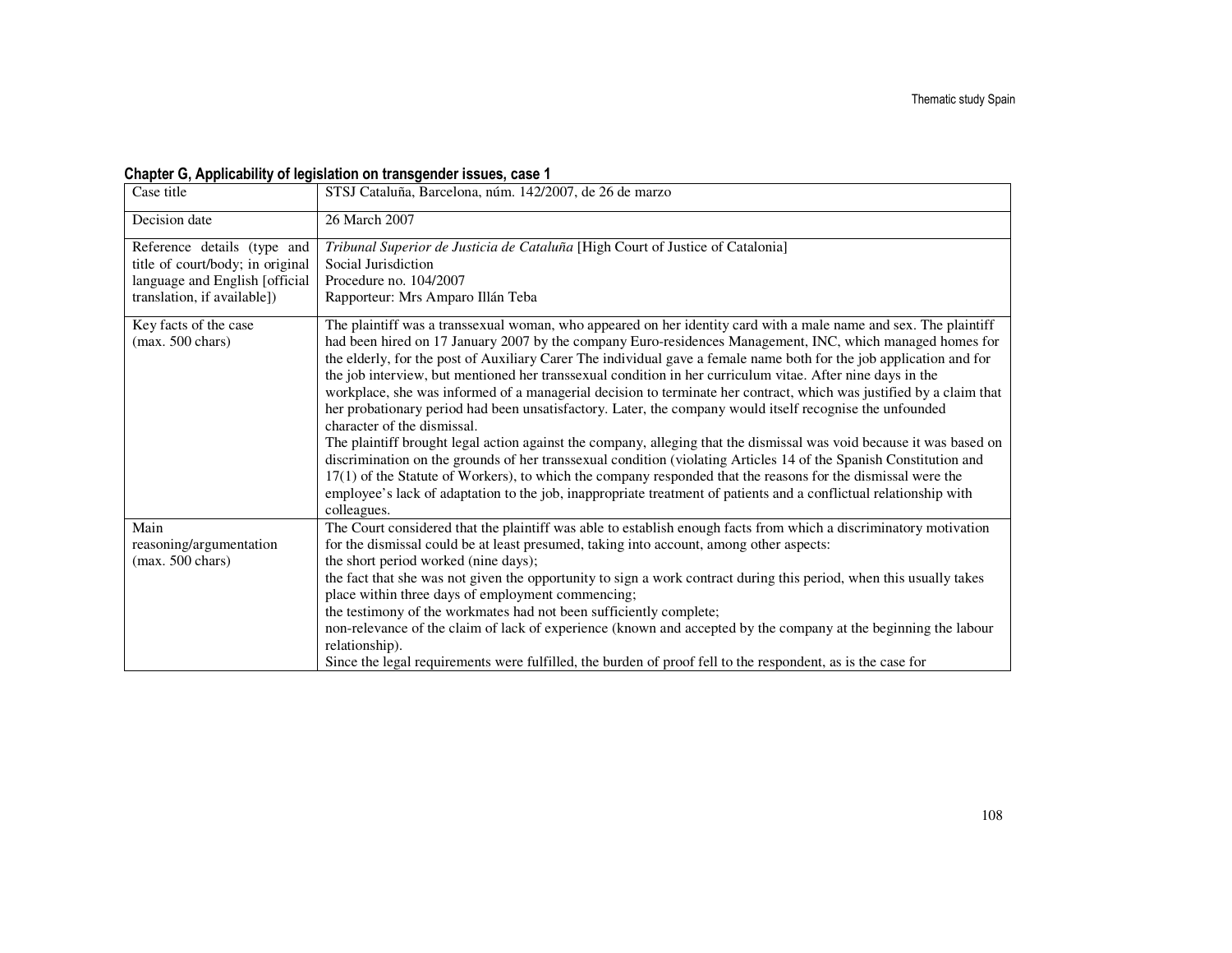|                               | discriminatory dismissals. The Court considered that the company did not sufficiently prove the existence of<br>reasons other than the discriminatory treatment. |  |  |  |  |  |
|-------------------------------|------------------------------------------------------------------------------------------------------------------------------------------------------------------|--|--|--|--|--|
| Key<br>(concepts,<br>issues   | Application of the inversion of the burden of proof in proceedings related to discriminatory dismissals on                                                       |  |  |  |  |  |
| interpretations) clarified by | grounds of gender (applied to the case of a transsexual).                                                                                                        |  |  |  |  |  |
| the case (max. 500 chars)     | Requirement of establishing enough facts from which a discriminatory motivation may be at least presumed                                                         |  |  |  |  |  |
|                               | to shift the burden of proof (enough facts had been established in this case).                                                                                   |  |  |  |  |  |
| Results (sanctions) and key   | 1. Consideration of the legal action taken by Mr Oscar against Euro-residences Management, INC, the Fund of                                                      |  |  |  |  |  |
| consequences or implications  | Salary Guarantee and the Public Prosecutor.                                                                                                                      |  |  |  |  |  |
| of the case (max. 500 chars)  | 2. The Court declared the dismissal to be unlawful. By the application of Articles 55(5) and (6) of the Statute of                                               |  |  |  |  |  |
|                               | Workers, the dismissal was considered as being directly related to the transsexual condition of the worker, which                                                |  |  |  |  |  |
|                               | supposed a violation of the right to equality and non-discrimination on grounds of sex of Article 14 of the Spanish                                              |  |  |  |  |  |
|                               | Constitution and Article 17(1) of the Statute of Workers.                                                                                                        |  |  |  |  |  |
|                               | 3. Immediate readmission of the plaintiff to the workplace under the same conditions which governed before the                                                   |  |  |  |  |  |
|                               | dismissal and payment of the unpaid salaries from the date of the dismissal until the date of readmission to the                                                 |  |  |  |  |  |
|                               | workplace.                                                                                                                                                       |  |  |  |  |  |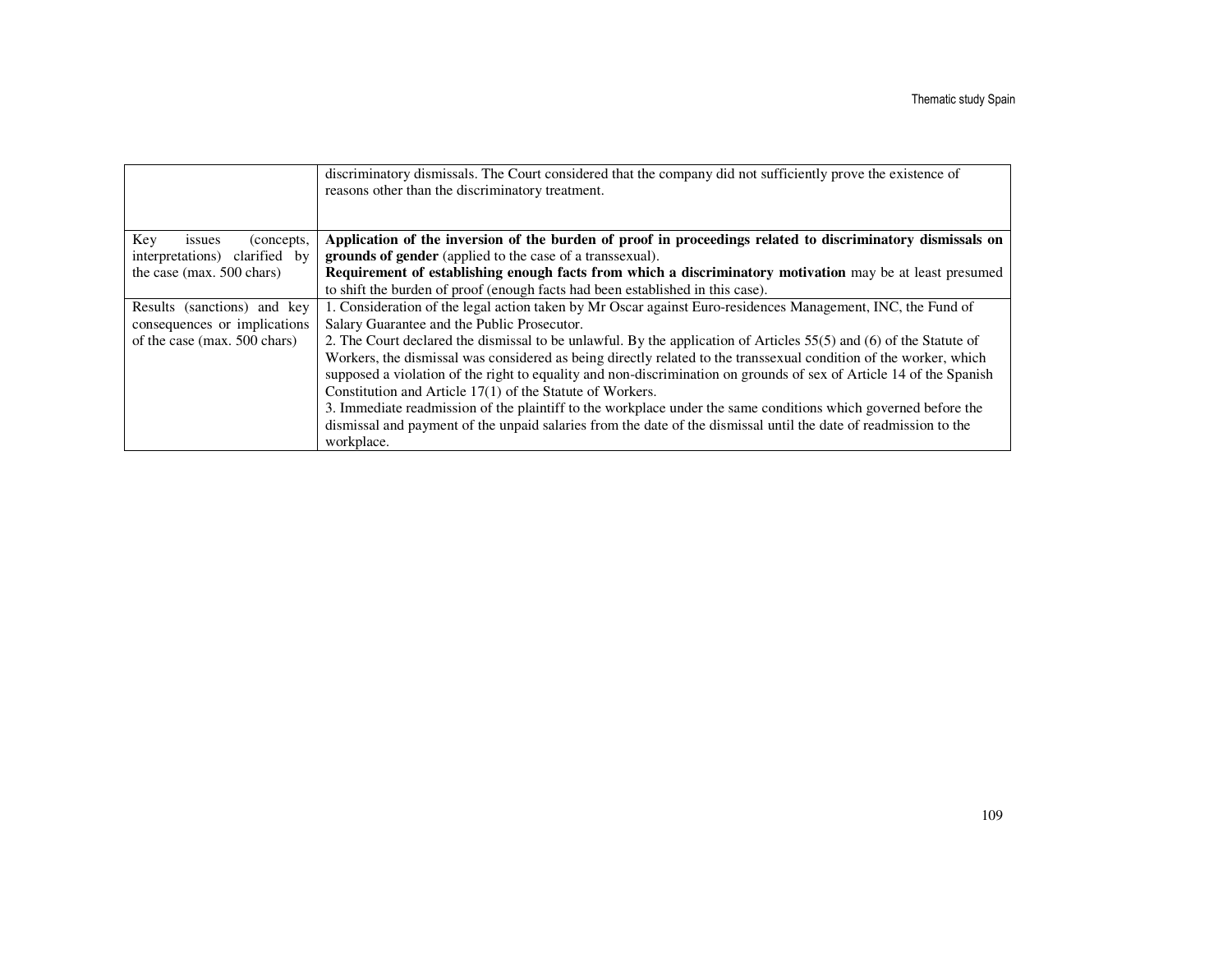### Chapter G, Name change and/or sex change of transgender people, relevant case law, case 2

| Case title                                          | Sentencia 121/2007 de la Audiencia Provincial de Cádiz, de 15 de mayo                                                                                                                                                                                                                                                                                                                                                                                                                                                                                                                                                                                                                                                                                                                                                                                                                                                                                                                                                                                                                                                                                                                                                                                                                                                                                                      |  |  |  |  |  |
|-----------------------------------------------------|----------------------------------------------------------------------------------------------------------------------------------------------------------------------------------------------------------------------------------------------------------------------------------------------------------------------------------------------------------------------------------------------------------------------------------------------------------------------------------------------------------------------------------------------------------------------------------------------------------------------------------------------------------------------------------------------------------------------------------------------------------------------------------------------------------------------------------------------------------------------------------------------------------------------------------------------------------------------------------------------------------------------------------------------------------------------------------------------------------------------------------------------------------------------------------------------------------------------------------------------------------------------------------------------------------------------------------------------------------------------------|--|--|--|--|--|
| Decision date                                       | 15 May 2007                                                                                                                                                                                                                                                                                                                                                                                                                                                                                                                                                                                                                                                                                                                                                                                                                                                                                                                                                                                                                                                                                                                                                                                                                                                                                                                                                                |  |  |  |  |  |
| Reference details (type and                         | Audiencia Provincial de Cádiz [Provincial Court of Cádiz]                                                                                                                                                                                                                                                                                                                                                                                                                                                                                                                                                                                                                                                                                                                                                                                                                                                                                                                                                                                                                                                                                                                                                                                                                                                                                                                  |  |  |  |  |  |
| title of court/body; in original                    | Civil jurisdiction                                                                                                                                                                                                                                                                                                                                                                                                                                                                                                                                                                                                                                                                                                                                                                                                                                                                                                                                                                                                                                                                                                                                                                                                                                                                                                                                                         |  |  |  |  |  |
| language and English [official                      | Appeal no. 125/2007                                                                                                                                                                                                                                                                                                                                                                                                                                                                                                                                                                                                                                                                                                                                                                                                                                                                                                                                                                                                                                                                                                                                                                                                                                                                                                                                                        |  |  |  |  |  |
| translation, if available])                         | Rapporteur: Ms Margarita Alvarez-Ossorio Benítez                                                                                                                                                                                                                                                                                                                                                                                                                                                                                                                                                                                                                                                                                                                                                                                                                                                                                                                                                                                                                                                                                                                                                                                                                                                                                                                           |  |  |  |  |  |
| Key facts of the case<br>$(max. 500 \text{ chars})$ | Decision of 31.07.2006 of the Court of First Instance of Puerto Real (Cádiz) refused the plaintiff's request for a<br>declaration of gender change from woman to man and the request to change the female name Sofía to the male<br>name Alfonso, and to a rectification of both facts in the plaintiff's birth registration in the Civil Register, ordering<br>the cancellation of the registration and creating a new registration in the Register, to reflect the male identity of the<br>plaintiff, so that this identity would prevail in any subsequent requests for the issuing of birth certificates.<br>The Court considered that the surgical treatments undergone by the plaintiff were not sufficient because the<br>requirement was not only for the suppression of secondary sexual characteristics but also of primary ones and the<br>provision of sex organs, at least similar in their aspect, to those of the gender emotionally felt. Since the plaintiff<br>had not undergone a hysterectomy with bilateral adnexectomy (removal of ovaries, Fallopian tubes and uterus) to<br>suppress any reproductive option, and since the social aspect was not enough to prove the male role, the Court<br>rejected the action.<br>The plaintiff appealed the Court's decision, requesting its annulment and for a new Decision which accepted the<br>requests. |  |  |  |  |  |
| Main                                                | 1. The Decision regarded as correct the reasoning of the Decision appealed considering its date and its coherency                                                                                                                                                                                                                                                                                                                                                                                                                                                                                                                                                                                                                                                                                                                                                                                                                                                                                                                                                                                                                                                                                                                                                                                                                                                          |  |  |  |  |  |
| reasoning/argumentation                             | with the case-law criteria used by the Decision and customary at that time.                                                                                                                                                                                                                                                                                                                                                                                                                                                                                                                                                                                                                                                                                                                                                                                                                                                                                                                                                                                                                                                                                                                                                                                                                                                                                                |  |  |  |  |  |
| $(max. 500 \text{ chars})$                          | 2. However, the Provincial Court highlighted the importance of the change introduced by the entry into force of                                                                                                                                                                                                                                                                                                                                                                                                                                                                                                                                                                                                                                                                                                                                                                                                                                                                                                                                                                                                                                                                                                                                                                                                                                                            |  |  |  |  |  |
|                                                     | Law 3/2007 of 15 March on the Rectification in the Civil Register of the Recorded Gender, which makes possible,                                                                                                                                                                                                                                                                                                                                                                                                                                                                                                                                                                                                                                                                                                                                                                                                                                                                                                                                                                                                                                                                                                                                                                                                                                                            |  |  |  |  |  |
|                                                     | in accordance with the standards of the Law on the Civil Registry, the rectification of the gender entry in the Civil                                                                                                                                                                                                                                                                                                                                                                                                                                                                                                                                                                                                                                                                                                                                                                                                                                                                                                                                                                                                                                                                                                                                                                                                                                                      |  |  |  |  |  |
|                                                     | Register, provided the requirements established by the Law are fulfilled. Specifically, its Article 4(2) removes to                                                                                                                                                                                                                                                                                                                                                                                                                                                                                                                                                                                                                                                                                                                                                                                                                                                                                                                                                                                                                                                                                                                                                                                                                                                        |  |  |  |  |  |
|                                                     | this effect the requirement that the medical treatment must include gender reassignment surgery.                                                                                                                                                                                                                                                                                                                                                                                                                                                                                                                                                                                                                                                                                                                                                                                                                                                                                                                                                                                                                                                                                                                                                                                                                                                                           |  |  |  |  |  |
|                                                     | The choice of the new name was in accordance with the Law (Article $2(1)$ ).                                                                                                                                                                                                                                                                                                                                                                                                                                                                                                                                                                                                                                                                                                                                                                                                                                                                                                                                                                                                                                                                                                                                                                                                                                                                                               |  |  |  |  |  |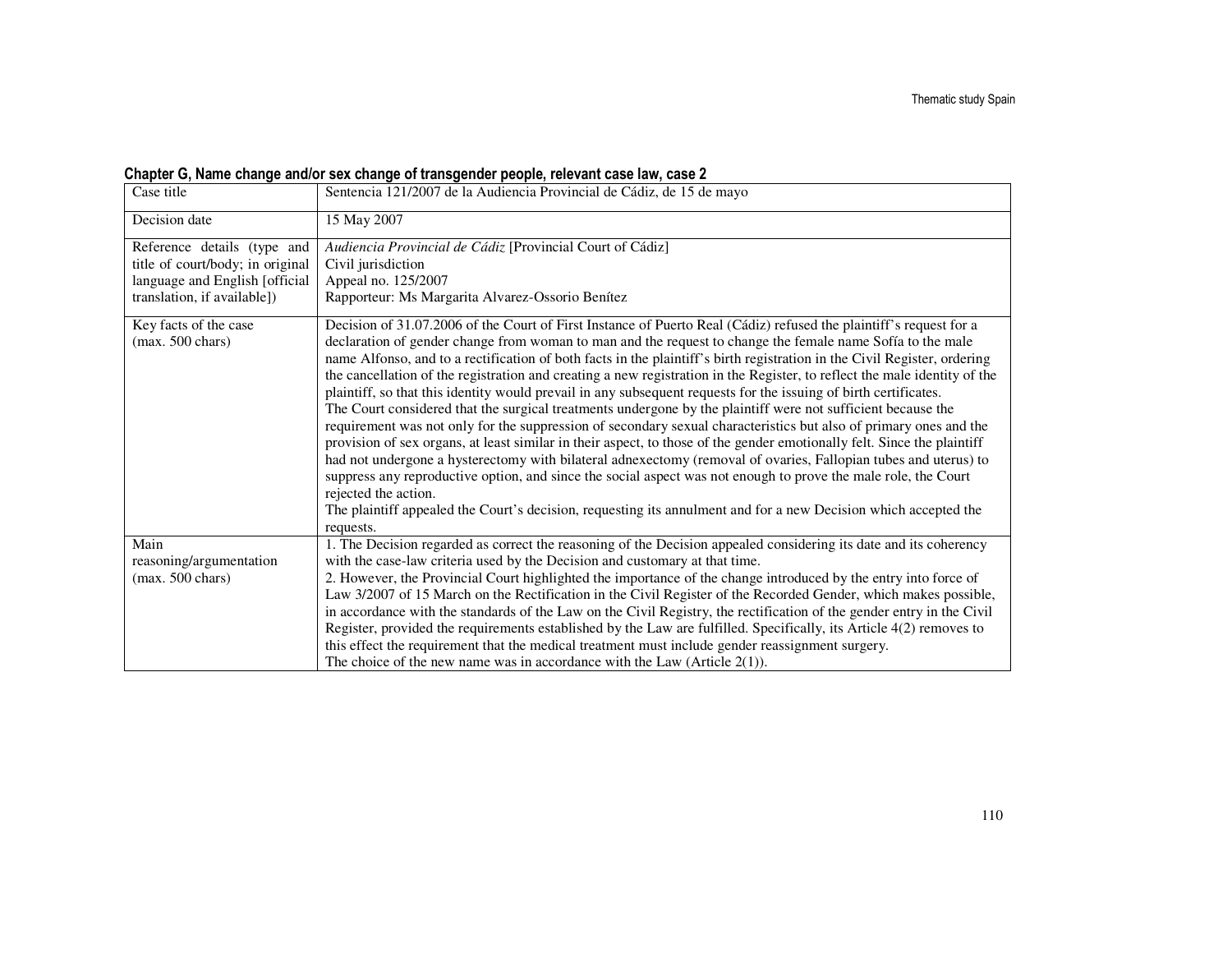|                                  | In the opinion of the Court, the case must be solved by applying the new Law, which is less rigorous in its             |
|----------------------------------|-------------------------------------------------------------------------------------------------------------------------|
|                                  | requirements than the preceding jurisprudence.                                                                          |
|                                  | Since the requirements demanded by the new Law (the plaintiff had been treated and operated on for several years;       |
|                                  | she was waiting for a sex change operation; there was a clinical report on her transgender condition from woman to      |
|                                  | man; she did not present any personality disorders) were considered proven in this case, the application should be      |
|                                  | granted.                                                                                                                |
| Key<br>(concepts,<br>issues      | To rectify the gender from woman to man and to change the name it is not necessary for medical treatment to             |
| clarified by<br>interpretations) | include a gender reassignment surgery.                                                                                  |
| the case (max. $500$ chars)      | Accomplishment of the requirements to rectify the register entry for gender according to Law 3/2007 of 15 March.        |
|                                  |                                                                                                                         |
| Results (sanctions) and key      | Partial acceptance of the appeal.                                                                                       |
| consequences or implications     | Annulment of Decision of 31 July 2006 of the Juzgado de Primera Instancia e Instrucción [Court of First Instance]       |
| of the case (max. 500 chars)     | number 1 of Puerto Real, in procedure no. 425/05.                                                                       |
|                                  | Declaration on the rectification of the gender of the appellant from woman to man, consent for the change of name       |
|                                  | from Sofía to Alfonso, and order that these declarations shall be registered in the margin of the birth registration of |
|                                  | the plaintiff in the Civil Register, in conformity with the Law on the Civil Registry and its Statutory Regulation,     |
|                                  | with all the legal effects that the change implies.                                                                     |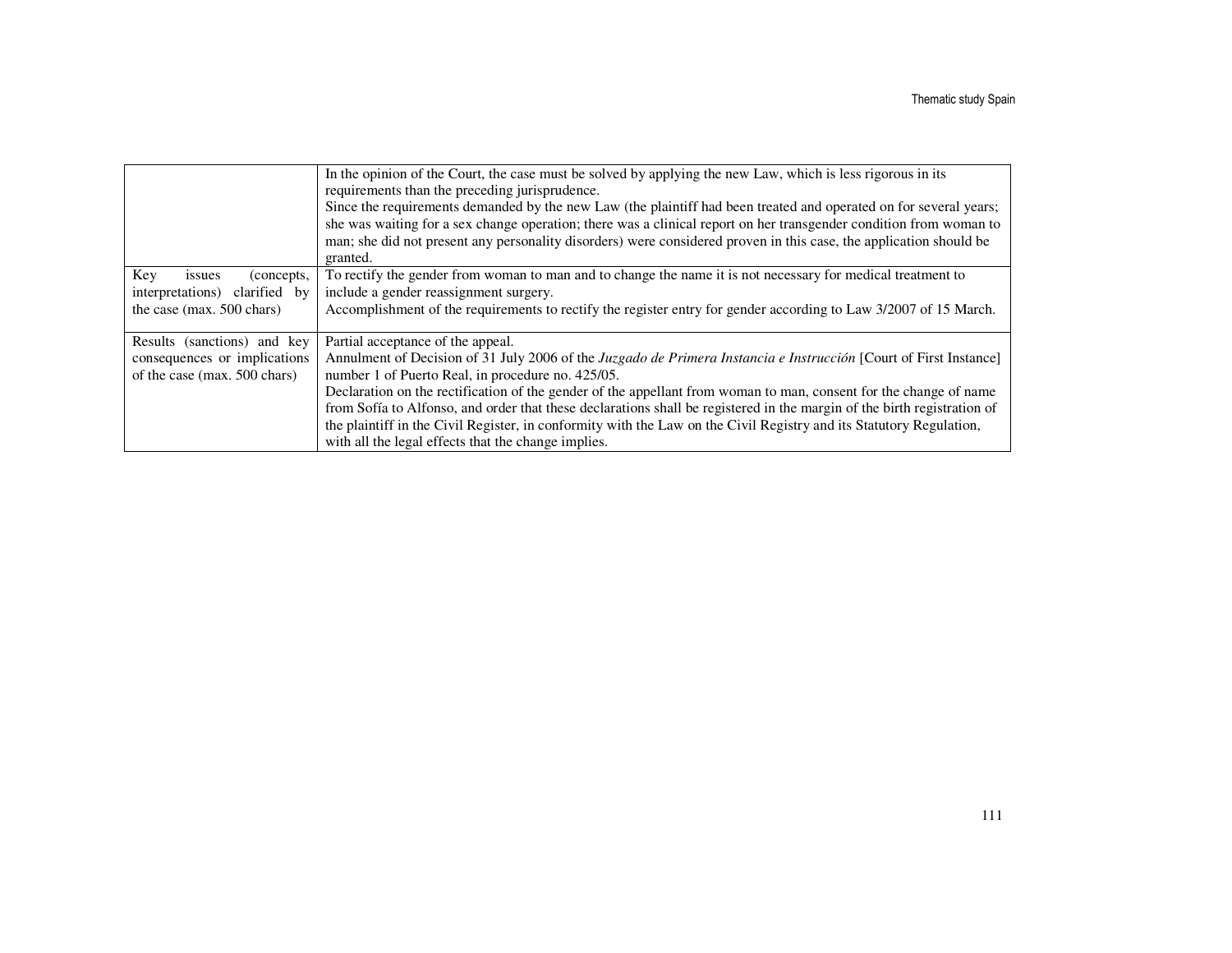### Chapter G, Name change and/or sex change of transgender people, relevant case law, case 3

| Case title                                                                                                                       | Sentencia del Tribunal Supremo n. 929/2007 (Sala de lo Civil, Sección Pleno), de 17 de septiembre.                                                                                                                                                                                                                                                                                                                                                                                                                                                                                                                                                                                                                                                                                                                                                                                                                                                                                                                                                                                                                                                                                                                                                                                                                                                                                                                                                                                                                                                                                                                                |  |  |  |  |  |
|----------------------------------------------------------------------------------------------------------------------------------|-----------------------------------------------------------------------------------------------------------------------------------------------------------------------------------------------------------------------------------------------------------------------------------------------------------------------------------------------------------------------------------------------------------------------------------------------------------------------------------------------------------------------------------------------------------------------------------------------------------------------------------------------------------------------------------------------------------------------------------------------------------------------------------------------------------------------------------------------------------------------------------------------------------------------------------------------------------------------------------------------------------------------------------------------------------------------------------------------------------------------------------------------------------------------------------------------------------------------------------------------------------------------------------------------------------------------------------------------------------------------------------------------------------------------------------------------------------------------------------------------------------------------------------------------------------------------------------------------------------------------------------|--|--|--|--|--|
| Decision date                                                                                                                    | 17 September 2007                                                                                                                                                                                                                                                                                                                                                                                                                                                                                                                                                                                                                                                                                                                                                                                                                                                                                                                                                                                                                                                                                                                                                                                                                                                                                                                                                                                                                                                                                                                                                                                                                 |  |  |  |  |  |
| Reference details (type and<br>title of court/body; in original<br>language and English [official<br>translation, if available]) | Tribunal Supremo [Supreme Court]<br>Civil jurisdiction<br>Appeal no. 1506/2003.<br>Rapporteur: Mr Vicente Luis Montes Penades                                                                                                                                                                                                                                                                                                                                                                                                                                                                                                                                                                                                                                                                                                                                                                                                                                                                                                                                                                                                                                                                                                                                                                                                                                                                                                                                                                                                                                                                                                     |  |  |  |  |  |
| Key facts of the case<br>$(max. 500 \text{ chars})$                                                                              | In the present case, the appellant stated his wish to change his male name for a female one, in accordance with the<br>sex he really felt to be his own (he argued that he had identified himself as a girl from the age of seven or eight; he<br>had suffered rejection from the other children; childhood in solitude; social rejection which increased in<br>adolescence; at 12 years old started to think about a sex-change intervention, decided to assume a feminine identity<br>completely at 28). Once he had made the decision that he wished to be treated as a woman, he chose the name<br>O.C.F.', abandoning the name entered in the Register. She took legal action in order to be able to develop her<br>work with respect and dignity and to have her gender identity respected.<br>The case was based on an application for changes to the entries for sex and name, which was made prior to Law<br>3/2007 of 15 March and which had been refused successively by two different Courts (Decision of 03.09.2001 of<br>the Court of First Instance no. 1 of Sant Feliu of Llobregat and Decision of 07.04.2003 of the Provincial Audience<br>of Barcelona (First Section), both also dictated before the Law 3/2007 of 15 March on the Rectification of the<br>mentions of the Gender in Registries, entered into force. Both Judicial decisions argued that no gender<br>reassignment surgery had taken place, which was regarded as a necessary requirement, according to Spanish<br>jurisprudence and European Court of Human Rights Jurisprudence, until the entry into force of the above-<br>mentioned Law. |  |  |  |  |  |
| Main<br>reasoning/argumentation<br>$(max. 500 \text{ chars})$                                                                    | After analysing in detail (in its second and third paragraphs) the positions of the preceding jurisprudence, which<br>demanded surgical intervention to justify change of gender and name in the Register (jurisprudence of the Supreme<br>Court and of the European Court of Human Rights; references to national, community and compared Law), the                                                                                                                                                                                                                                                                                                                                                                                                                                                                                                                                                                                                                                                                                                                                                                                                                                                                                                                                                                                                                                                                                                                                                                                                                                                                              |  |  |  |  |  |
|                                                                                                                                  | Supreme Court showed how this prevailing conception for the recognition of the sex change – though mainly based<br>on psychological and social elements - was still anchored in a somatic criteria, the surgery of sex reassignment,<br>seems to lose weight in the context of the most recent social and legal changes.                                                                                                                                                                                                                                                                                                                                                                                                                                                                                                                                                                                                                                                                                                                                                                                                                                                                                                                                                                                                                                                                                                                                                                                                                                                                                                          |  |  |  |  |  |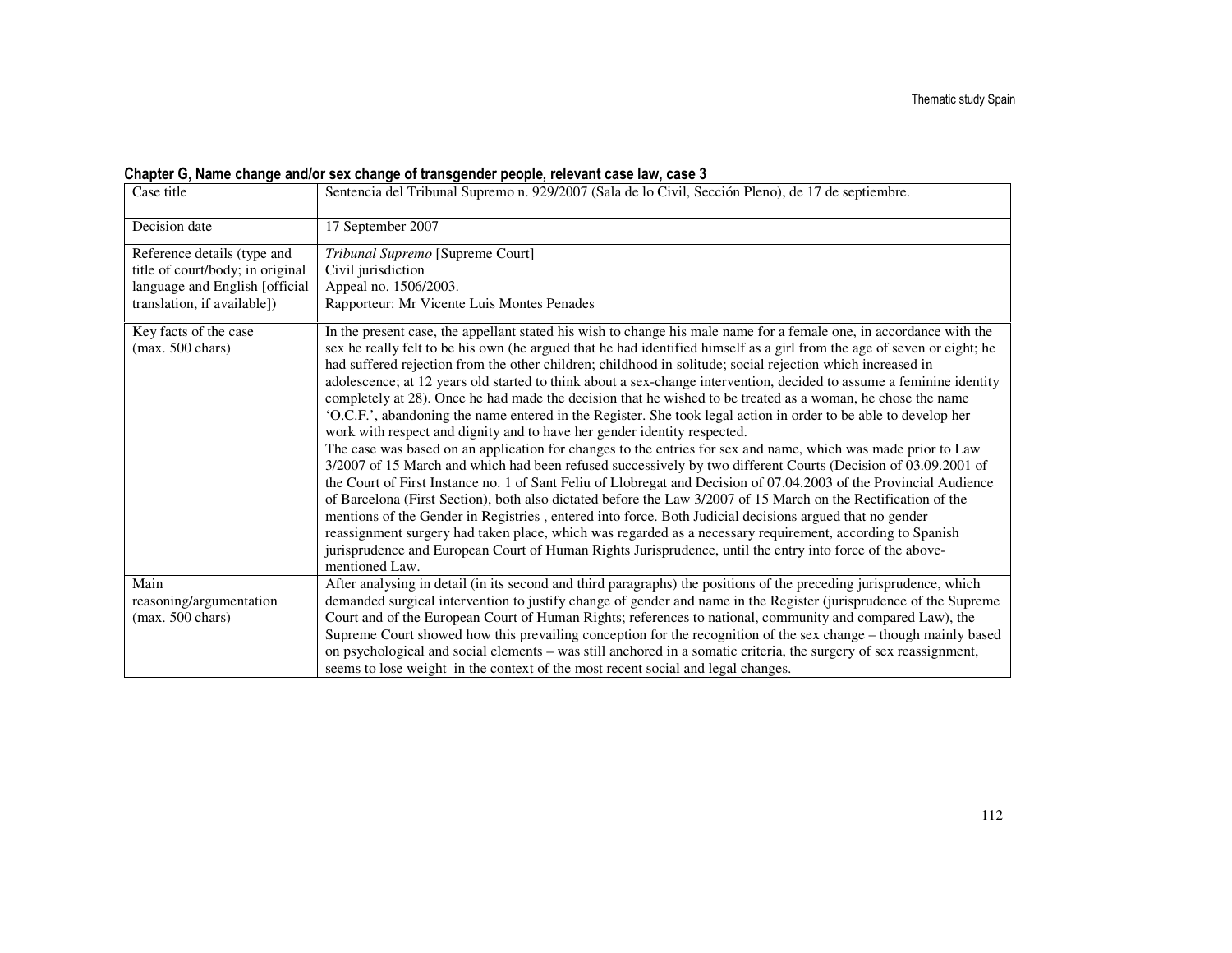|                               | Accordingly, we can highlight the following arguments of the Supreme Court:                                                 |
|-------------------------------|-----------------------------------------------------------------------------------------------------------------------------|
|                               | - Although a violation of the fundamental rights to intimacy and to control the use of one's own image (Articles            |
|                               | $18(1)$ and $10(1)$ of the Constitution) shall not be automatically deduced from the imposition of the surgical             |
|                               | intervention as an obligatory requirement, it is necessary (specially in the light of the recent Law 3/2007) to apply       |
|                               | the principle of freedom of personal development to the right to control the use of one's own image, allowing its           |
|                               | normal development in a context of privacy, without invasion or interference.                                               |
|                               | - Under Law 3/2007 of 15 March, transsexuals shall be entitled (once the sex change has been accomplished in                |
|                               | accordance with the requirements that the Law establishes, and following the established process) to change their           |
|                               | entries for sex and name without requiring surgical treatment (condicio sine qua non of the change in accordance            |
|                               | with the jurisprudence prior to Law 3/2007).                                                                                |
|                               | - With regard to cases started in the past but still in process: it is not a question of the validity or effectiveness of a |
|                               | certain act or behaviour. The essence is the exercise of a right whose viability was impeded by an obstacle that the        |
|                               | new Law has removed (application of the first Transitory Provision of the Civil Code). The right created ex novo as         |
|                               | a consequence of the legislative change (right to modify gender due to sex change, but without reassignment                 |
|                               | surgery), once requested from the Courts (according to the old jurisprudence), is now obtainable through a                  |
|                               | governmental decision.                                                                                                      |
| Key issues (concepts,         | Sex; 'dysphoria'; possibility for those who suffer from it to form their gender identity according to their feelings        |
| interpretations) clarified by | and convictions; protection of the freedom of personal development without external interference; change of sex             |
| the case (max. 500 chars)     | and name; upheld; absence of surgical sexual reassignment intervention shall not be a legal obstacle; the psycho-           |
|                               | social factors shall prevail over phenotypical or chromosomal ones for the purposes of sex determination;                   |
|                               | application formulated in ordinary judicial procedure before the entry into force of Law 3/2007; now the law                |
|                               | constitutes a possibility to decide thereon in the process without need to commence the governmental procedure              |
|                               | established by the Law; application to the case of the common or general transitory provisions of the Civil Code.           |
|                               | Fundamental rights; right to intimacy and to control the use of one's own image; consideration of their impact on           |
|                               | the sex change for those who suffer gender dysphoria.                                                                       |
| Results (sanctions) and key   | 1. The Supreme Court upheld the appeal.                                                                                     |
| consequences or implications  | 2. Annulment of the appealed Decision.                                                                                      |
| of the case (max. 500 chars)  | 3. The name and sex rectification requested by the party proceeded: the appellant acquired the new name (O.C.F.)            |
|                               | and female sex recognition, proceeding to its recording in the Civil Register rectifying the previous entry.                |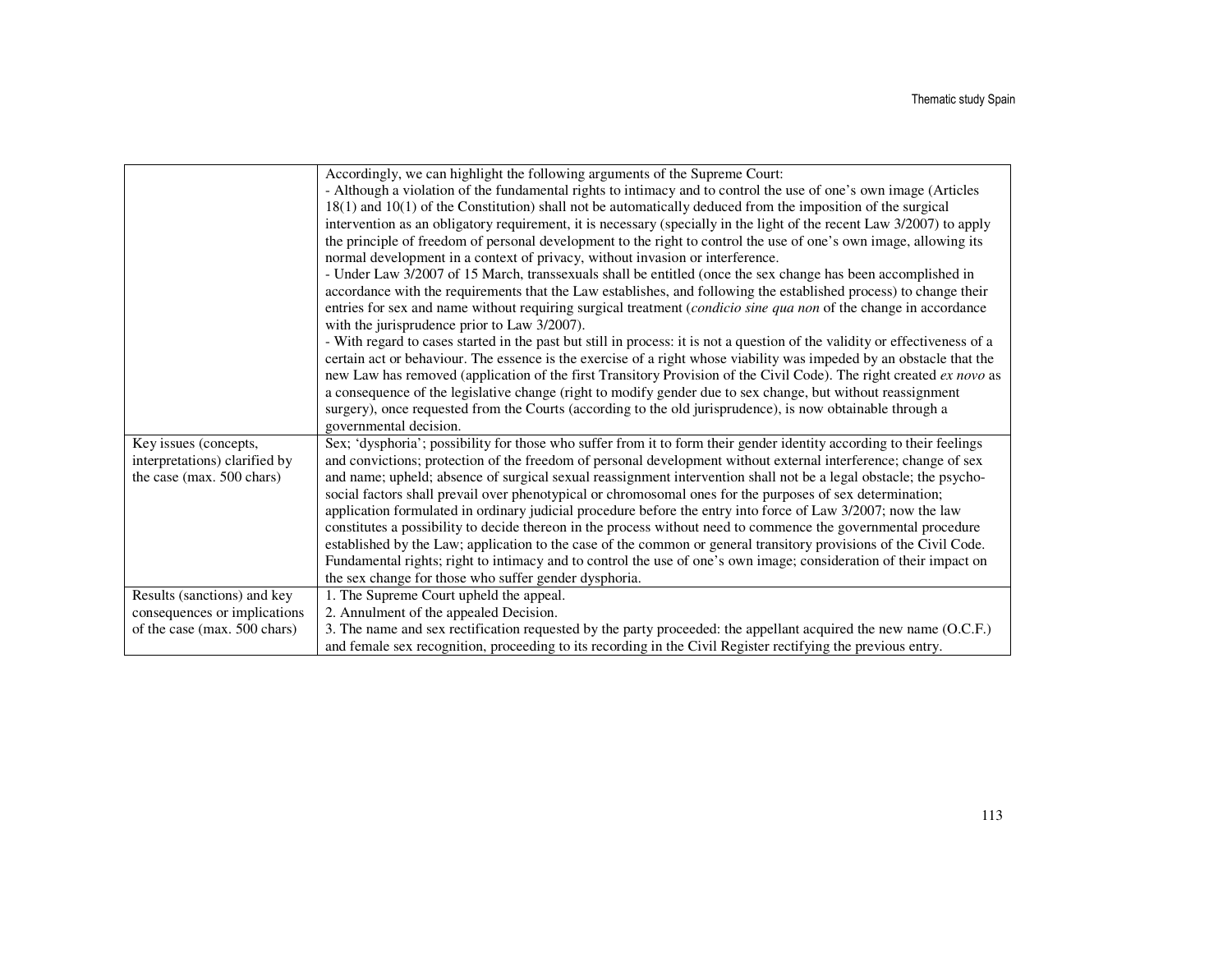# Chapter G, Name change and/or sex change of transgender people, relevant case law, case 4

| Case title                                                                                                                       | Sentencia del Tribunal Constitucional 176/2008 de 22 de diciembre de 2008                                                                                                                                                                                                                                                                                                                                                                                                                                                                                                                                                                                                                                                                                                                                                                                                                                                                                                                                                                                                                                                                                                                                                                                                                                     |
|----------------------------------------------------------------------------------------------------------------------------------|---------------------------------------------------------------------------------------------------------------------------------------------------------------------------------------------------------------------------------------------------------------------------------------------------------------------------------------------------------------------------------------------------------------------------------------------------------------------------------------------------------------------------------------------------------------------------------------------------------------------------------------------------------------------------------------------------------------------------------------------------------------------------------------------------------------------------------------------------------------------------------------------------------------------------------------------------------------------------------------------------------------------------------------------------------------------------------------------------------------------------------------------------------------------------------------------------------------------------------------------------------------------------------------------------------------|
| Decision date                                                                                                                    | 22 December 2008                                                                                                                                                                                                                                                                                                                                                                                                                                                                                                                                                                                                                                                                                                                                                                                                                                                                                                                                                                                                                                                                                                                                                                                                                                                                                              |
| Reference details (type and<br>title of court/body; in original<br>language and English [official<br>translation, if available]) | Tribunal Constitucional [Constitutional Court]<br>Sala primera<br>Appeal no. 4595/2005<br>Rapporteur: Mr Manuel Aragón Reyes                                                                                                                                                                                                                                                                                                                                                                                                                                                                                                                                                                                                                                                                                                                                                                                                                                                                                                                                                                                                                                                                                                                                                                                  |
| Key facts of the case<br>$(max. 500 \text{ chars})$                                                                              | The program of visits of a father with his youngest son was restricted by Decision of the Provincial Audience<br>(Section one) of Lugo of 19 May 2005 as a result of a suit for modification of definitive measures brought in by the<br>mother, based on the transsexuality of the father and his pretended lack of interest in the child.<br>The father lodged an individual appeal for protection alleging his right not to be discriminated against on grounds<br>of sexual orientation. The appellant considers that it has actually been his condition as a feminine transsexual that<br>has determined the restricted terms of the new system of visits, which is an infringement of his right to non-<br>discrimination for reason of sexual orientation, recognised in Article 14 of the Constitution.                                                                                                                                                                                                                                                                                                                                                                                                                                                                                               |
| Main<br>reasoning/argumentation<br>$(max. 500 \text{ chars})$                                                                    | The Court establishes that, although it is not expressly mentioned in Article 14 of the Constitution, the gender<br>identity is included among the causes of discrimination provided by this precept. However, the Constitutional<br>Court considers that the reasonings of the challenged Sentences allow the conclusion to be reached that the decision<br>to restrict the system of visits initially agreed was taken by the judicial bodies bearing in mind the genuine,<br>prevalent interest of the minor, comparing his interest with that of the parents, and without it being seen that this<br>decision has been influenced, as the appellant states, by supposed prejudice of the court bodies with respect to the<br>detail of the father's transsexuality.<br>"In short, it is not the transsexuality of the appellant which has caused the restriction of the system of visits agreed<br>in the challenged Sentences, but rather his emotional instability, according to the psychological determination<br>assumed by the court bodies, and which supposes the existence of a considerable risk of effective alteration of the<br>emotional health and development of the character of the minor, given his age (six years old at the time of the<br>judicial exploration) and his evolution." |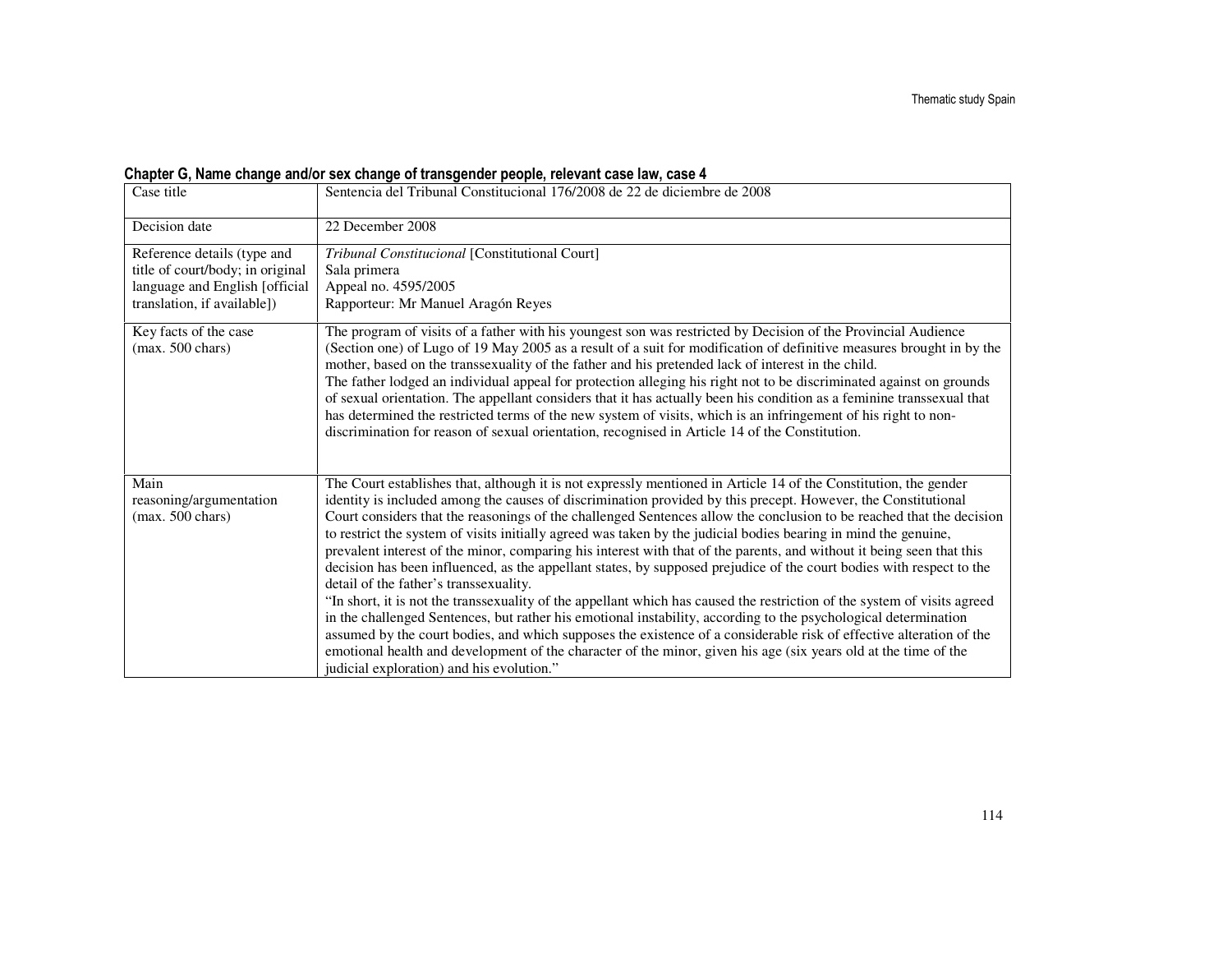|                               | The Court concludes that the challenged Sentences have not given the appellant unfavourable legal treatment<br>within the framework of his father-son relationship by reason of his gender identity, established by Article 14 of the<br>Constitution. |
|-------------------------------|--------------------------------------------------------------------------------------------------------------------------------------------------------------------------------------------------------------------------------------------------------|
| Key issues (concepts,         | In relation to discrimination for reasons of gender identity, the Constitutional Court Sentence includes                                                                                                                                               |
| interpretations) clarified by | transsexuality in Article 14 of the Constitution, which proclaims the equality of Spaniards before the law, "without                                                                                                                                   |
| the case (max. 500 chars)     | any prevailing discrimination by reason of the birth, race, sex, religion, opinion or any other personal or social                                                                                                                                     |
|                               | condition or circumstance". The Sentence refers to broad European jurisprudence and goes further into the line                                                                                                                                         |
|                               | opened by the Constitutional Court Sentence on the dismissal of a person because they were homosexual                                                                                                                                                  |
|                               | (Constitutional Court Sentence 41/2006 of 13 February, mentioned in section A). Sentence 176/2008 deals with the                                                                                                                                       |
|                               | rights of parental visits of children, where there was an important precedent (dealt with from the slant of religious                                                                                                                                  |
|                               | freedom in Constitutional Court Sentence 141/2000 of 29 May).                                                                                                                                                                                          |
|                               | The Constitutional Court establishes that, although it is not expressly mentioned in Article 14 of the Constitution,                                                                                                                                   |
|                               | the gender identity is included among the causes of discrimination provided by this precept.                                                                                                                                                           |
| Results (sanctions) and key   | 1. The Constitutional Court rejects the individual appeal of fundamental rights.                                                                                                                                                                       |
| consequences or implications  | 2. Confirmation of the appealed Decision.                                                                                                                                                                                                              |
| of the case (max. 500 chars)  |                                                                                                                                                                                                                                                        |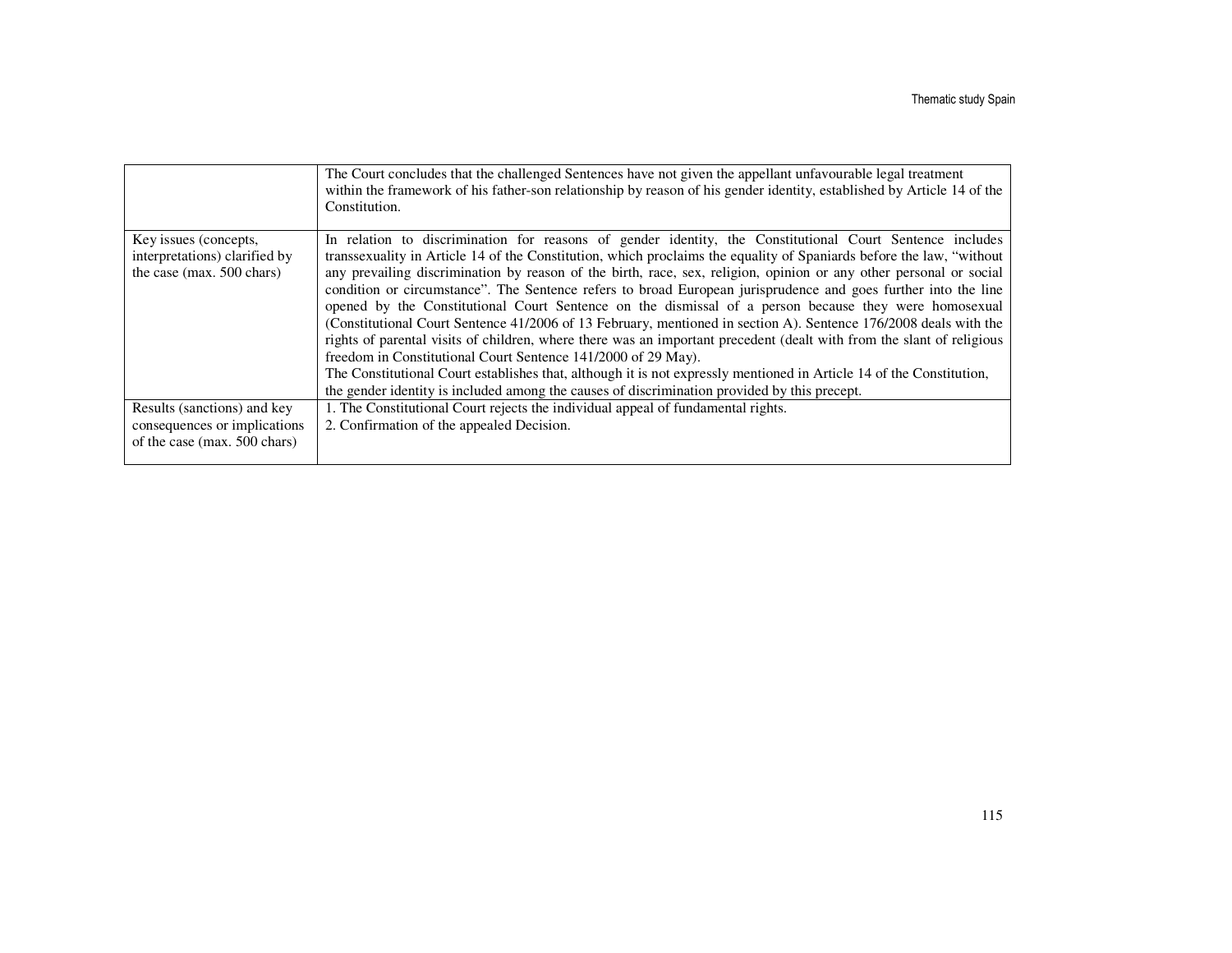# Chapter H, Case law relevant to institutional homophobia

| Case title                                                                                                                       | Sentencia del Tribunal Supremo (Sala de lo Contencioso-Administrativo, Sección 1ª) de 11 de febrero de 2009                                                                                                                                                                                                                                                                                                                                                                                                                                                                                                                                                                                                                                                                                                                                                                                                                                                                                                                                                                                                                                                                                                                                                                                                                                                                                                                                                                                                                                                                                                                                                                                                                                                                                                                                                                                                                                                                                                                                                                                                                                                                                                                                                                                                                            |  |  |  |  |
|----------------------------------------------------------------------------------------------------------------------------------|----------------------------------------------------------------------------------------------------------------------------------------------------------------------------------------------------------------------------------------------------------------------------------------------------------------------------------------------------------------------------------------------------------------------------------------------------------------------------------------------------------------------------------------------------------------------------------------------------------------------------------------------------------------------------------------------------------------------------------------------------------------------------------------------------------------------------------------------------------------------------------------------------------------------------------------------------------------------------------------------------------------------------------------------------------------------------------------------------------------------------------------------------------------------------------------------------------------------------------------------------------------------------------------------------------------------------------------------------------------------------------------------------------------------------------------------------------------------------------------------------------------------------------------------------------------------------------------------------------------------------------------------------------------------------------------------------------------------------------------------------------------------------------------------------------------------------------------------------------------------------------------------------------------------------------------------------------------------------------------------------------------------------------------------------------------------------------------------------------------------------------------------------------------------------------------------------------------------------------------------------------------------------------------------------------------------------------------|--|--|--|--|
| Decision date                                                                                                                    | 11 February 2009                                                                                                                                                                                                                                                                                                                                                                                                                                                                                                                                                                                                                                                                                                                                                                                                                                                                                                                                                                                                                                                                                                                                                                                                                                                                                                                                                                                                                                                                                                                                                                                                                                                                                                                                                                                                                                                                                                                                                                                                                                                                                                                                                                                                                                                                                                                       |  |  |  |  |
| Reference details (type and<br>title of court/body; in original<br>language and English [official<br>translation, if available]) | Tribunal Supremo [Supreme Court]<br>Contentious-administrative jurisdiction<br>Appeal no. 905/2008<br>Rapporteur: Mr Juan José González Rivas                                                                                                                                                                                                                                                                                                                                                                                                                                                                                                                                                                                                                                                                                                                                                                                                                                                                                                                                                                                                                                                                                                                                                                                                                                                                                                                                                                                                                                                                                                                                                                                                                                                                                                                                                                                                                                                                                                                                                                                                                                                                                                                                                                                          |  |  |  |  |
| Key facts of the case<br>$(max. 500 \text{ chars})$                                                                              | With respect to the school curriculum, one of the novelties of Organic Law on Education 2/2006 consists of the<br>new subject "Education for citizenship" which consists in different educational activities and implies the<br>introduction of new contents referring to this education which, under different names in accordance with the nature<br>of the contents and the ages of the pupils, will be given in some courses of primary education, compulsory<br>secondary education and baccalaureate. Its purpose consists of offering all students a bases for reflection, analysis<br>and study of the different fundamental characteristics and the operation of a democratic regime, of the principles<br>and rights established in the Spanish Constitution and in the treaties and universal declarations of human rights, and<br>the common values of constituting the substrate of democratic citizenship in a global context. This is a new subject<br>that is intended to go further into certain aspects of life in society, contributing to forming the new citizens. The<br>Royal Decrees regulating minimal education (Royal Decree 1513/2006 of 7 December, Royal Decree 1631/2006 of<br>29 December and Royal Decree 1467/2007 of 2 November) developed the content of the new subject, though<br>leaving a margin for later application. For example, in Annex II of Royal Decree 1631/2006 one of the contents of<br>the subject is established, "aspects relative to human relations from respect of personal dignity and equality of<br>individual rights, the recognition of differences, the rejection of discrimination and the nurturing of solidarity."<br>Also "critical assessment of the social and sexual division of work and social, racist, xenophobic, anti-Semitic,<br>sexist and homophone prejudices". Amongst the background of the new subject, the regulations invoke the<br>Recommendation (2002)12 of the Council of Ministers of the Council of Europe. Other bases of the subject were<br>the document drawn up on 14 March 2006 by the ad hoc Committee for Education for Citizenship and Human<br>Rights, also of the Council of Europe, and the joint Recommendation of the European Parliament and Council on<br>the key competencies for permanent learning of 18 December 2006. |  |  |  |  |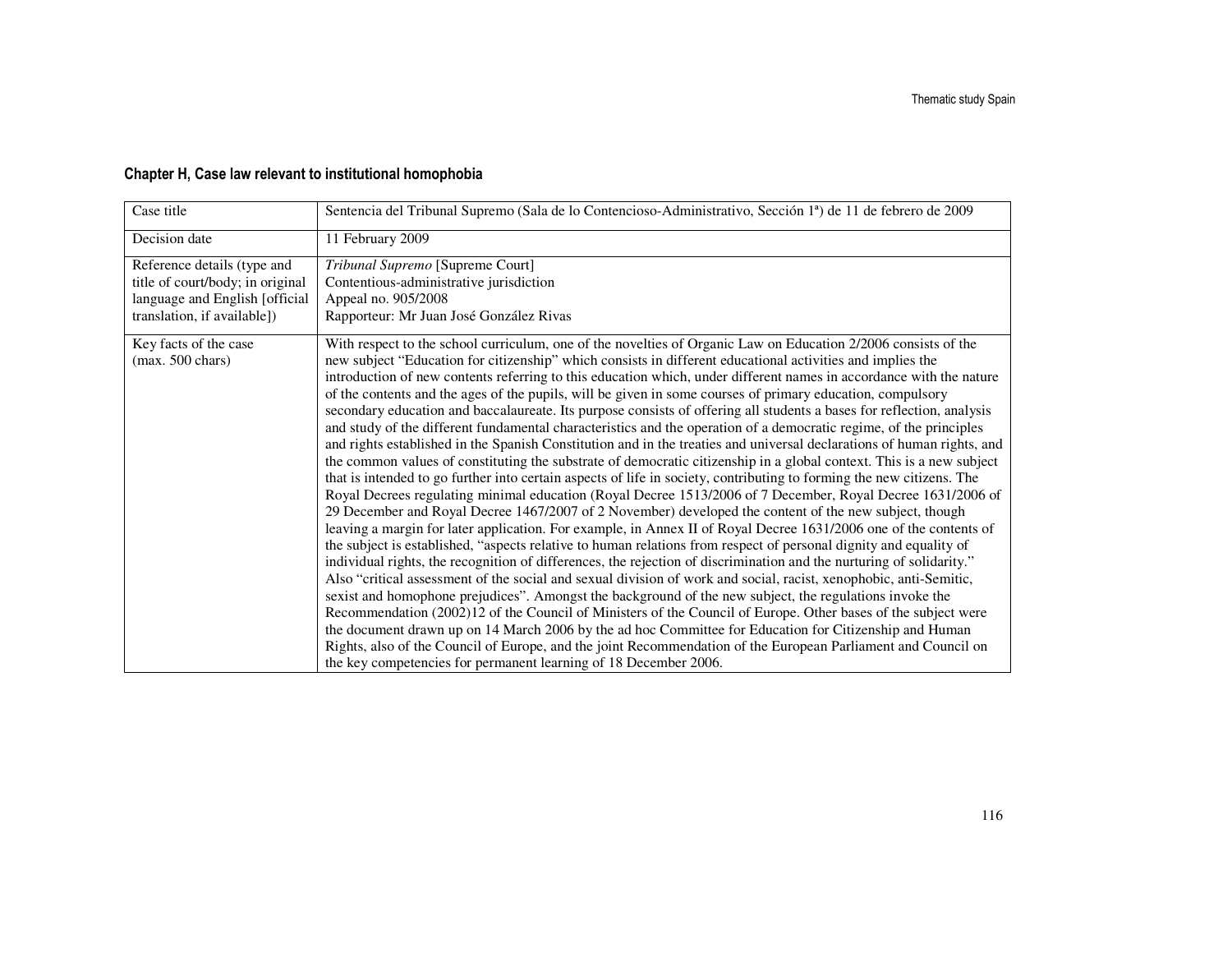|                                                                                     | The new subject "Education for citizenship" had however received a contrary reaction from some parents, who<br>considered that schools could indoctrinate their children, thus infringing Article 27(3) ("The public authorities<br>guarantee the right of parents to ensure that their children receive religious and moral instruction in accordance<br>with their own convictions") and Article 16(1) of the Spanish Constitution ("Freedom of ideology, religion and<br>worship of individuals and communities is guaranteed, with no other restriction on their expression than may be<br>necessary to maintain public order as protected by law."). The parents alleged several risks in the content of the<br>subject, specifically, "One of the objectives of the subject is "to recognise the rights of women, to assess the<br>difference between sexes and equal rights between them and to reject the stereotypes and prejudices which suppose<br>discrimination between men and women" or references are contained to sexism and homophobia, which anticipate<br>negative value judgments on conceptions concerning the person and which may be based on legitimate convictions,<br>but which are immediately classified as prejudices and discriminations". |
|-------------------------------------------------------------------------------------|---------------------------------------------------------------------------------------------------------------------------------------------------------------------------------------------------------------------------------------------------------------------------------------------------------------------------------------------------------------------------------------------------------------------------------------------------------------------------------------------------------------------------------------------------------------------------------------------------------------------------------------------------------------------------------------------------------------------------------------------------------------------------------------------------------------------------------------------------------------------------------------------------------------------------------------------------------------------------------------------------------------------------------------------------------------------------------------------------------------------------------------------------------------------------------------------------------------------------------------------------------------------------|
|                                                                                     | The Decision of the High Court of Justice of Andalucía of 4 March 2008 acknowledged the right of objection by<br>conscience of some citizens with respect to the subject "Education for citizenship"                                                                                                                                                                                                                                                                                                                                                                                                                                                                                                                                                                                                                                                                                                                                                                                                                                                                                                                                                                                                                                                                      |
| Main<br>reasoning/argumentation<br>$(max. 500 \text{ chars})$                       | Amongst other arguments, the Sentence draws from articles 27.2 and 27.5 of the Spanish Constitution ("Education<br>shall aim at the full development of human personality with due respect for the democratic principles of<br>coexistence and for basic rights and freedoms." "The public authorities guarantee the right of all to education,<br>through general education programming, with the effective participation of all sectors concerned and the setting-up<br>of educational centres") the statement that the State's obligation is to intervene in education to ensure not only that<br>knowledge is transmitted but also that information and instruction is given on the necessary values for the correct<br>operation of the democratic system both in public and private teaching. The right of parents to choose a moral and<br>religious orientation which must be present in their children's training (Article 27.3 of the Constitution) refers, in<br>the opinion of the Court, to the world of beliefs and models of individual conduct that, regardless of the duty to<br>respect the underlining common moral as underlying the fundamental rights, each person is free to choose for<br>themselves and to transmit to their children.           |
| Key issues (concepts,<br>interpretations) clarified by<br>the case (max. 500 chars) | Following numerous contradictory jurisprudence from different Spanish jurisdictional bodies, a series of sentences<br>from the Supreme Court in 2009 have clarified the question, rejecting the pretended objection by conscience of<br>some citizens with respect to the subject "Education for citizenship". The first Sentence of the Supreme Court that<br>establishes this doctrine, reproduced in later sentences, is the Sentence of 11 February 2009, which resolves appeal<br>for annulment number 905/2008.                                                                                                                                                                                                                                                                                                                                                                                                                                                                                                                                                                                                                                                                                                                                                     |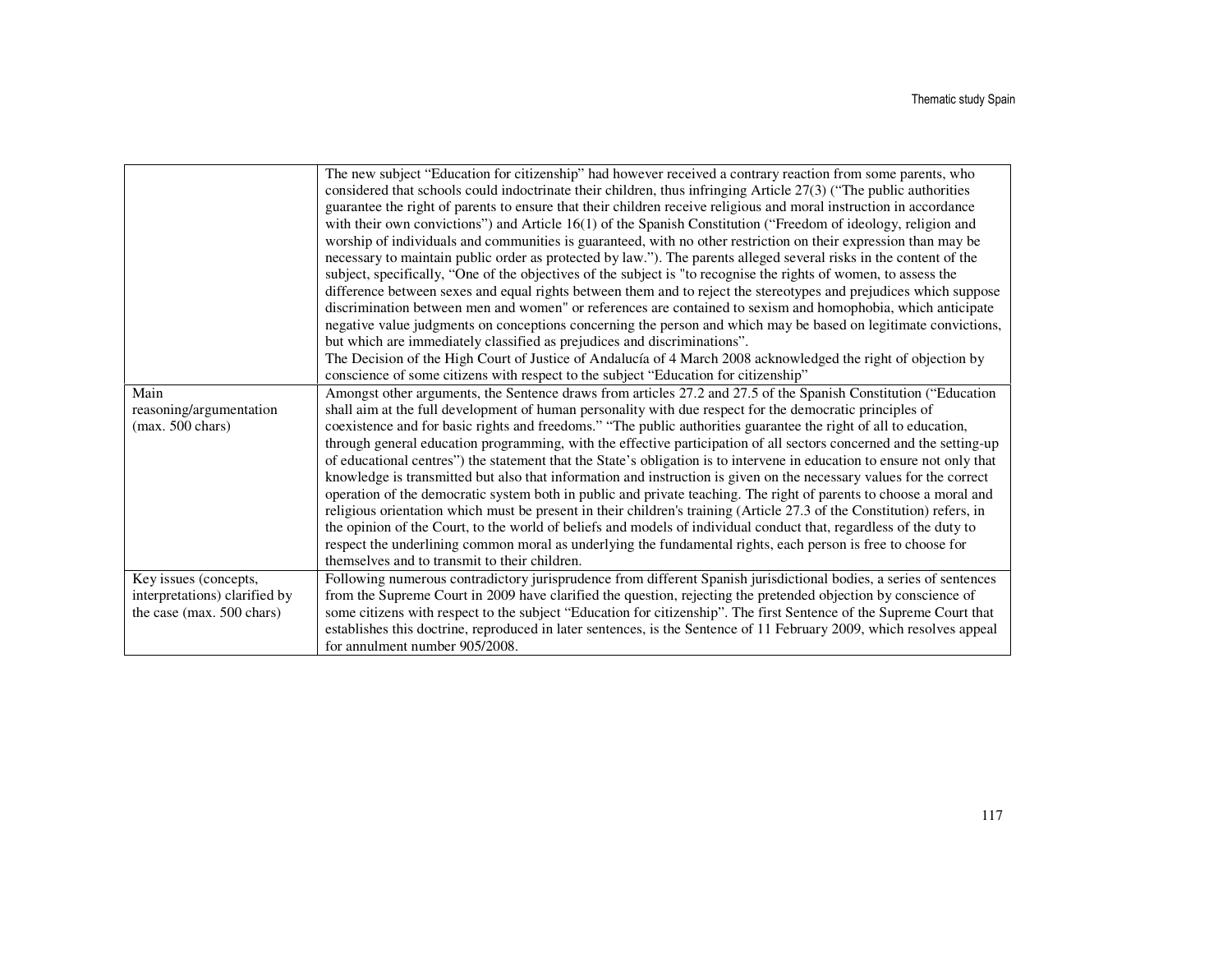| Results (sanctions) and key  | The Decision of the Supreme Court annulled the Decision of the High Court of Justice of Andalucía of 4 March     |
|------------------------------|------------------------------------------------------------------------------------------------------------------|
| consequences or implications | 2008 acknowledging the right of objection by conscience of some citizens with respect to the subject "Education" |
| of the case (max. 500 chars) | for citizenship".                                                                                                |
|                              | There are five dissenting opinions to the Sentence.                                                              |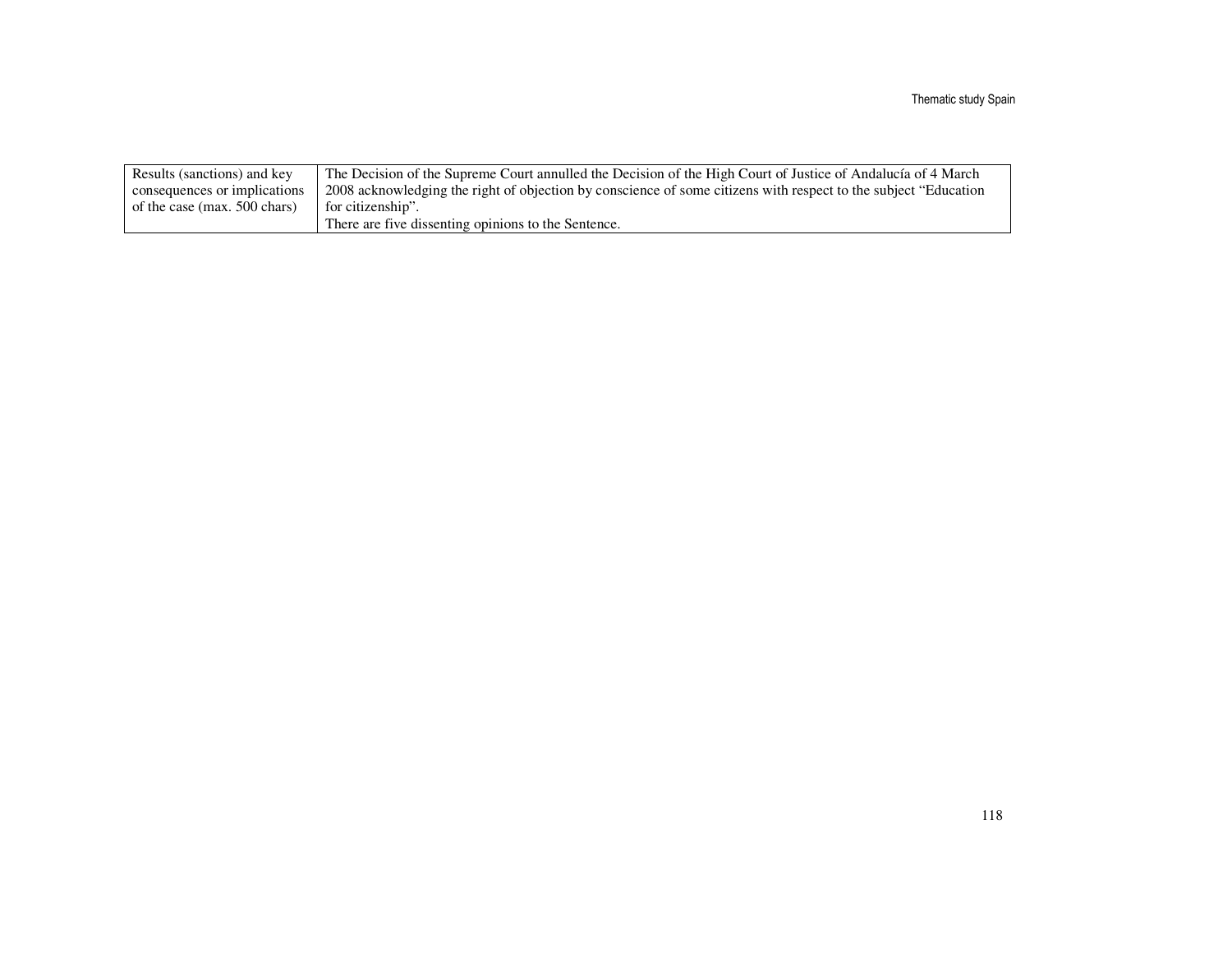| Case title                                                                                                                       |  |
|----------------------------------------------------------------------------------------------------------------------------------|--|
| Decision date                                                                                                                    |  |
| Reference details (type and<br>title of court/body; in original<br>language and English [official<br>translation, if available]) |  |
| Key facts of the case<br>$(max. 500 \text{ chars})$                                                                              |  |
| Main<br>reasoning/argumentation<br>$(max. 500 \text{ chars})$                                                                    |  |
| Key issues (concepts,<br>interpretations) clarified by<br>the case (max. 500 chars)                                              |  |
| Results (sanctions) and key<br>consequences or implications<br>of the case (max. 500 chars)                                      |  |

Chapter J, Case law relevant to the impact of good practices on homophobia and/or discrimination on the ground of sexual orientation, case 1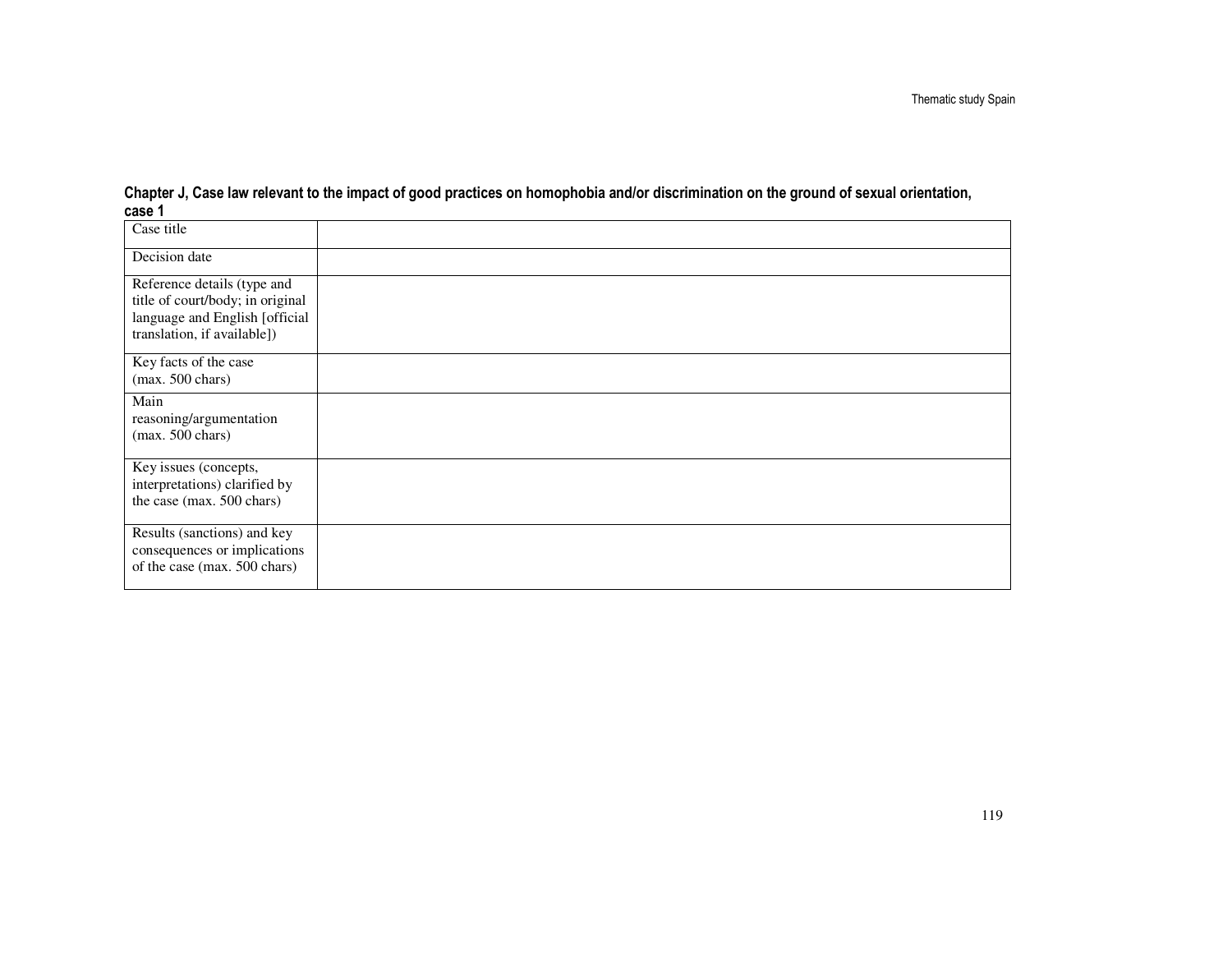# Annex 2 – Statistics

NOTE: It is necessary to consult the explanations in the report to interpret the statistics.

|                          | 2000 | 2001 | 2002 | 2003 | 2004           | 2005           | 2006           | 2007           | 2008           | 2009      |
|--------------------------|------|------|------|------|----------------|----------------|----------------|----------------|----------------|-----------|
| Total complaints of      |      |      |      |      | Discrimination | Discrimination | Discrimination | Discrimination | Discrimination | No data   |
| discrimination on the    |      |      |      |      | in the         | in the         | in the         | in the         | in the         | available |
| ground of sexual         |      |      |      |      | workplace:     | workplace:     | workplace:     | workplace:     | workplace:     | yet.      |
| orientation (equality    |      |      |      |      | 13             | 28             | 12             | 10             | 10             |           |
| body, tribunals, courts  |      |      |      |      |                |                |                |                |                |           |
| etc.): if possible       |      |      |      |      |                |                |                |                |                |           |
| disaggregated            |      |      |      |      |                |                |                |                |                |           |
| according to social      |      |      |      |      |                |                |                |                |                |           |
| areas of discrimination  |      |      |      |      |                |                |                |                |                |           |
| (employment,             |      |      |      |      |                |                |                |                |                |           |
| education, housing,      |      |      |      |      |                |                |                |                |                |           |
| goods and services etc.) |      |      |      |      |                |                |                |                |                |           |
| Total finding of         |      |      |      |      |                |                |                |                |                |           |
| Discrimination           |      |      |      |      |                |                |                |                |                |           |
| confirmed (by equality   |      |      |      |      |                |                |                |                |                |           |
| body, tribunals, courts  |      |      |      |      |                |                |                |                |                |           |
| etc.): if possible       |      |      |      |      |                |                |                |                |                |           |
| disaggregated            |      |      |      |      |                |                |                |                |                |           |
| according to social      |      |      |      |      |                |                |                |                |                |           |
| areas of discrimination  |      |      |      |      |                |                |                |                |                |           |
| (employment,             |      |      |      |      |                |                |                |                |                |           |
| education, housing,      |      |      |      |      |                |                |                |                |                |           |

## Chapter A, Implementation of Employment Directive 2000/78/EC in relation to sexual orientation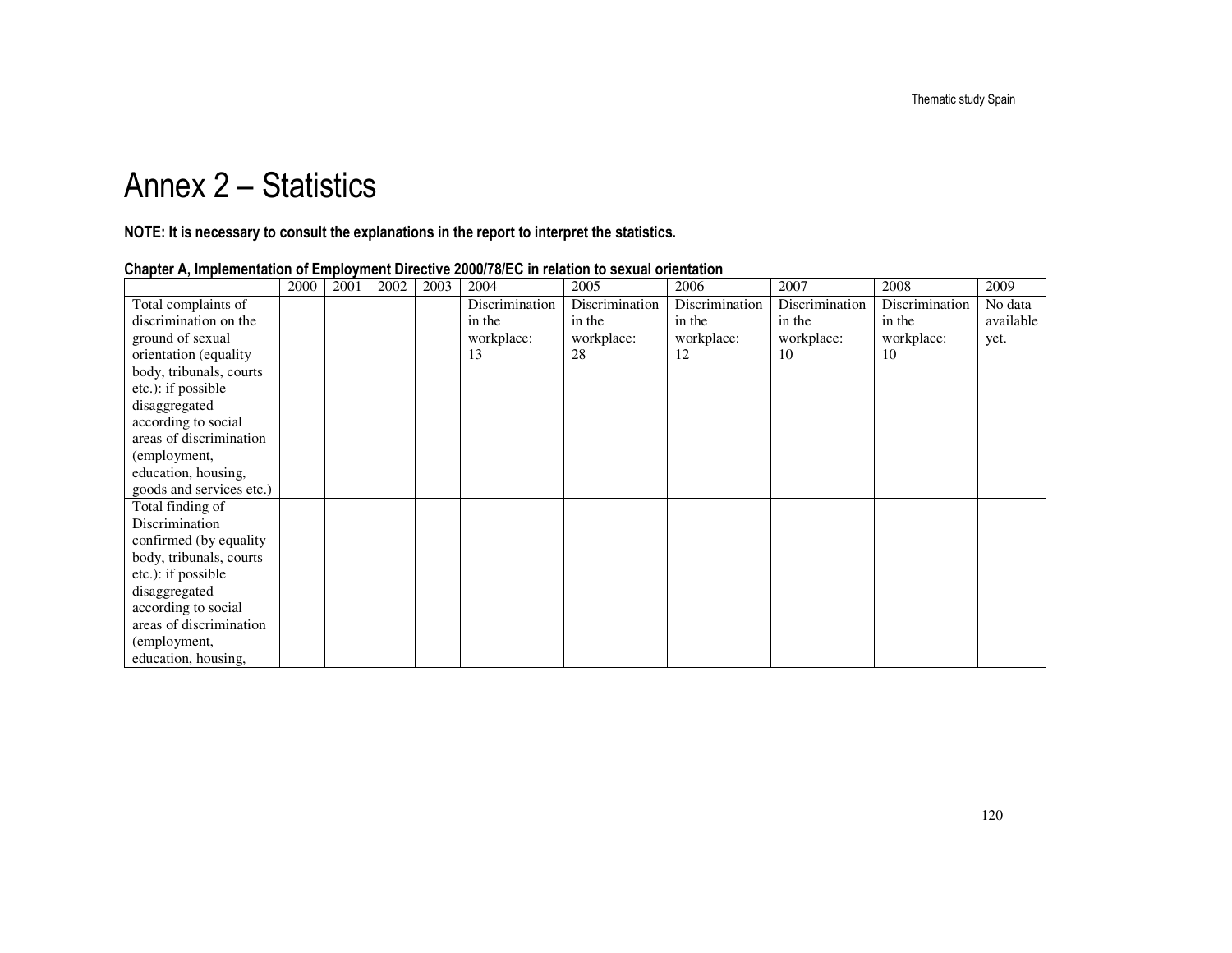Thematic study Spain

| goods and services etc.)  |  |  |  |  |  |
|---------------------------|--|--|--|--|--|
|                           |  |  |  |  |  |
|                           |  |  |  |  |  |
| National Number of        |  |  |  |  |  |
| sanctions/compensation    |  |  |  |  |  |
| payments issued (by       |  |  |  |  |  |
| courts, tribunals,        |  |  |  |  |  |
| equality bodies etc.): if |  |  |  |  |  |
| possible disaggregated    |  |  |  |  |  |
| according to social       |  |  |  |  |  |
| areas of discrimination   |  |  |  |  |  |
| (employment,              |  |  |  |  |  |
| education, housing,       |  |  |  |  |  |
| goods and services etc.)  |  |  |  |  |  |
| National range of         |  |  |  |  |  |
| sanctions/compensation    |  |  |  |  |  |
| payments (by courts,      |  |  |  |  |  |
| tribunals, equality       |  |  |  |  |  |
| bodies etc.): if possible |  |  |  |  |  |
| disaggregated             |  |  |  |  |  |
| according to social       |  |  |  |  |  |
| areas of discrimination   |  |  |  |  |  |
| (employment,              |  |  |  |  |  |
| education, housing,       |  |  |  |  |  |
| goods and services etc.)  |  |  |  |  |  |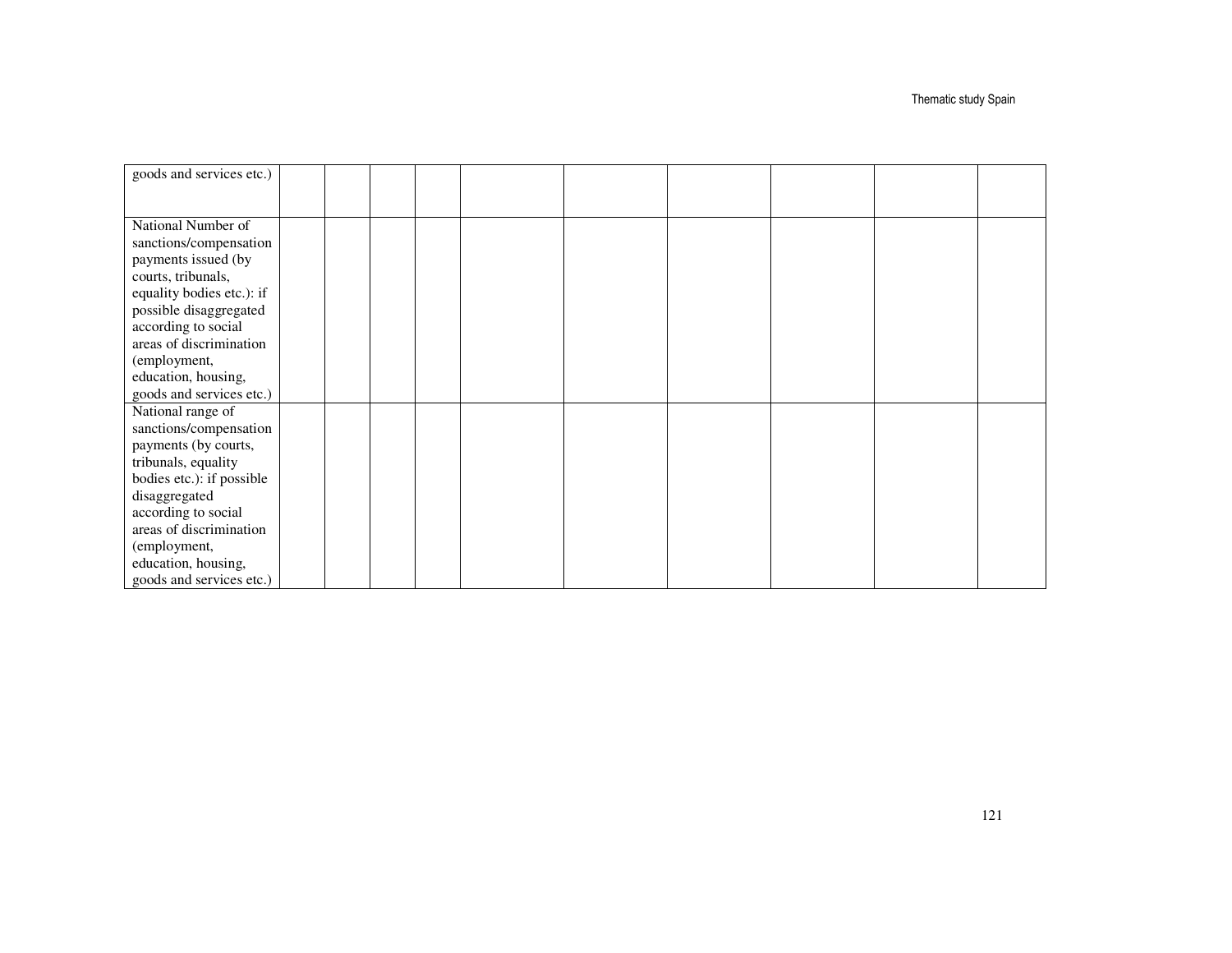### Chapter B, Freedom of movement of LGBT partners

|                                                                                                                                                                                                                                                                                            | 2000 | 2001 | 2002 | 2003 | 2004 | 2005 | 2006 | 2007 |
|--------------------------------------------------------------------------------------------------------------------------------------------------------------------------------------------------------------------------------------------------------------------------------------------|------|------|------|------|------|------|------|------|
| Number of LGBT partners of EU citizens residing in your country falling under<br>Directive 2004/38/EC (i.e., LGBT partners having exercised their freedom of<br>movement as granted to family members of EU citizens, whether under Directive<br>2004/38/EC or under previous instruments) |      |      |      |      |      |      |      |      |
| Number of LGBT partners who claimed their right to residence but were denied this<br>right                                                                                                                                                                                                 |      |      |      |      |      |      |      |      |

### Chapter C, Asylum and subsidiary protection, protection due to persecution on the grounds of sexual orientation

|                                                                                 | 2000 | 2001 |  | 2002   2003   2004 | 2005 l | 2006 | 2007 |
|---------------------------------------------------------------------------------|------|------|--|--------------------|--------|------|------|
| Number of LGBT individuals benefiting from asylum/subsidiary protection due to  |      |      |  |                    |        |      |      |
| persecution on the ground of sexual orientation.                                |      |      |  |                    |        |      |      |
| Number of LGBT individuals who were denied the right to asylum or to subsidiary |      |      |  |                    |        |      |      |
| protection despite having invoked the fear of persecution on grounds of sexual  |      |      |  |                    |        |      |      |
| orientation                                                                     |      |      |  |                    |        |      |      |

#### Chapter C, Asylum and subsidiary protection, protection of LGBT partners

|                                                                                   | 2000 | 2001 | 2002 | 2003 2004 | 2005 | 2006   2007 |  |
|-----------------------------------------------------------------------------------|------|------|------|-----------|------|-------------|--|
| Number of LGBT partners of persons enjoying refugee/ subsidiary protection status |      |      |      |           |      |             |  |
| residing in your country falling under Art 2/h Directive 2004/83/EC               |      |      |      |           |      |             |  |
| Number of LGBT partners of persons enjoying refugee/subsidiary protection status  |      |      |      |           |      |             |  |
| who were denied the possibility to stay with their partner                        |      |      |      |           |      |             |  |

### Chapter D, LGBT partners benefiting family reunification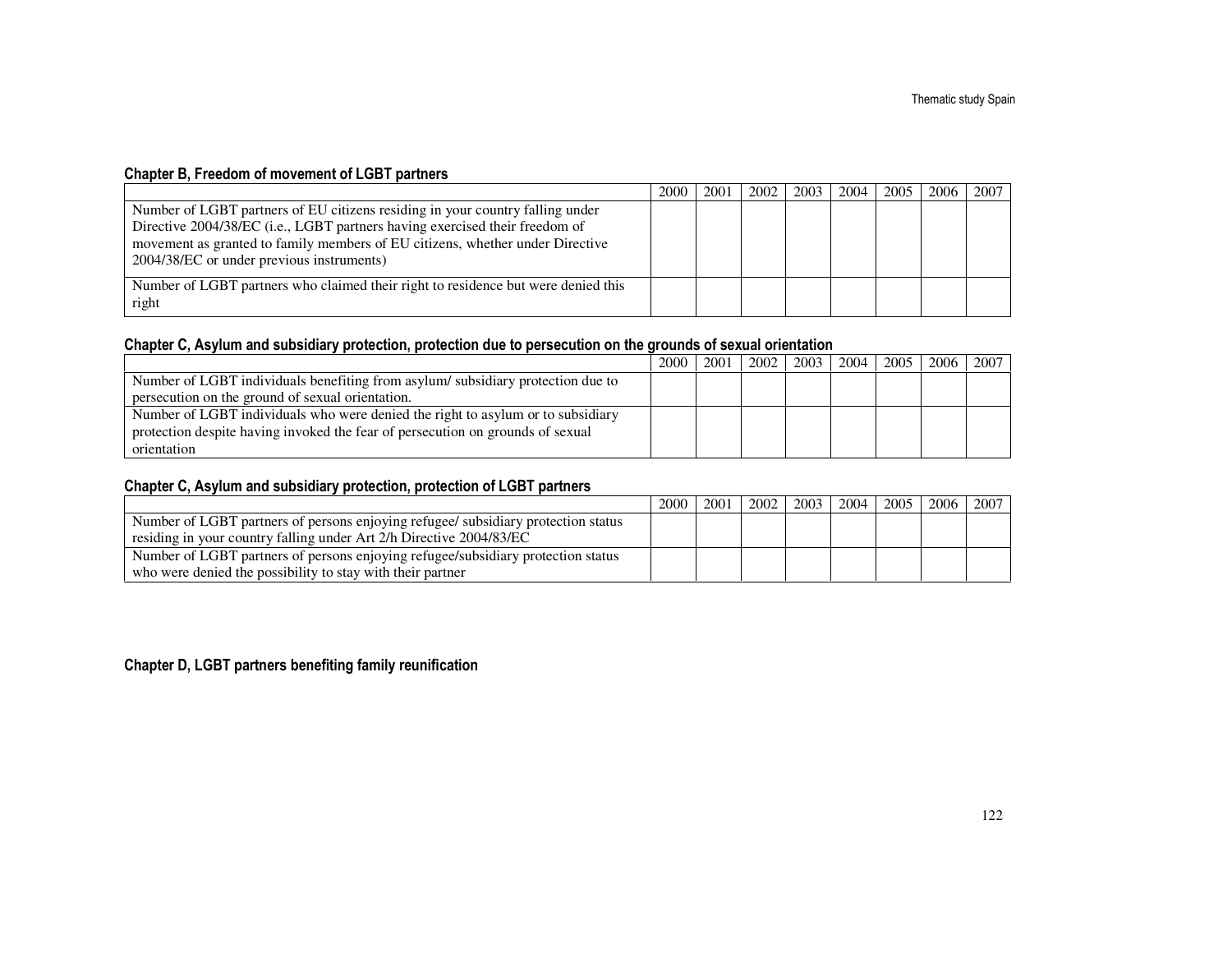|                                                                                                                                               | 2000 | 2001 | 2002 | 2003 | 2004 | 2005 | 2006 | 2007 |
|-----------------------------------------------------------------------------------------------------------------------------------------------|------|------|------|------|------|------|------|------|
| Number of LGBT partners of third country nationals residing in your country<br>benefiting from family reunification.                          |      |      |      |      |      |      |      |      |
| Number of LGBT partners of third country nationals residing in your country who<br>were denied the right to benefit from family reunification |      |      |      |      |      |      |      |      |

#### Chapter E, LGBT people enjoyment of freedom of assembly

|                | 2000 | 2001 | 2002 | 2003 | 2004           | 2005           | 2006           | 2007           | 2008           | 2009      |
|----------------|------|------|------|------|----------------|----------------|----------------|----------------|----------------|-----------|
| Number of      |      |      |      |      |                |                |                |                |                |           |
| demonstrations |      |      |      |      |                |                |                |                |                |           |
| in favour of   |      |      |      |      |                |                |                |                |                |           |
| tolerance of   |      |      |      |      |                |                |                |                |                |           |
| LGBT people,   |      |      |      |      |                |                |                |                |                |           |
| gay pride      |      |      |      |      |                |                |                |                |                |           |
| parades, etc   |      |      |      |      |                |                |                |                |                |           |
| Number of      |      |      |      |      | Number of      | Number of      | Number of      | Number of      | Number of      | No data   |
| demonstrations |      |      |      |      | judicial       | judicial       | judicial       | judicial       | judicial       | available |
| against        |      |      |      |      | proceedings on | proceedings on | proceedings on | proceedings on | proceedings on | yet.      |
| tolerance of   |      |      |      |      | illegal        | illegal        | illegal        | illegal        | illegal        |           |
| LGBT people.   |      |      |      |      | demonstrations | demonstrations | demonstrations | demonstrations | demonstrations |           |
|                |      |      |      |      | (general):     | (general):     | (general):     | (general):     | (general):     |           |
|                |      |      |      |      |                |                | 35             |                |                |           |

#### Chapter F, Homophobic hate speech

| --------- |      |     |      |                     |      |      |                                 |      |      |                                |
|-----------|------|-----|------|---------------------|------|------|---------------------------------|------|------|--------------------------------|
|           | 2000 | 200 | 2002 | 2003<br>$\sim$ 2000 | 2004 | 2005 | 200 <sup>2</sup><br><b>2006</b> | 2007 | 2008 | 0000<br>21 M<br>$\triangle$ VV |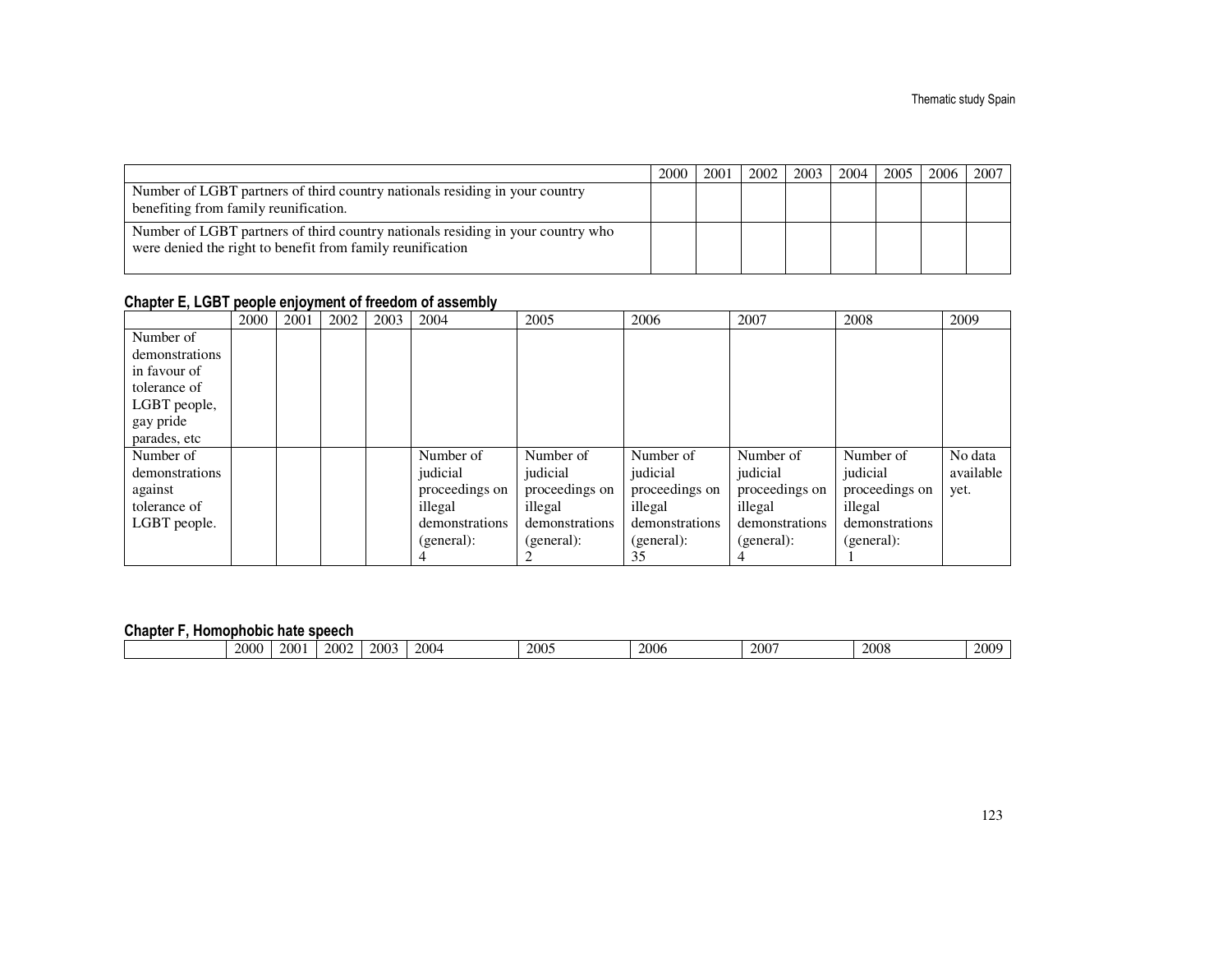| Number of      | Number of        | Number of        | Number of        | Number of        | Number of        |  |
|----------------|------------------|------------------|------------------|------------------|------------------|--|
| criminal court | judicial         | judicial         | judicial         | judicial         | judicial         |  |
| cases          | proceedings on   | proceedings on   | proceedings on   | proceedings on   | proceedings on   |  |
| regarding      | discrimination   | discrimination   | discrimination   | discrimination   | discrimination   |  |
| homophobic     | offences,        | offences,        | offences,        | offences,        | offences,        |  |
| hate speech    | including        | including        | including        | including        | including        |  |
| initiated      | incitement of    | incitement of    | incitement of    | incitement of    | incitement of    |  |
| (number of     | discrimination.  | discrimination.  | discrimination.  | discrimination.  | discrimination,  |  |
| prosecutions)  | hatred or        | hatred or        | hatred or        | hatred or        | hatred or        |  |
|                | violence against | violence against | violence against | violence against | violence against |  |
|                | groups, unequal  | groups, unequal  | groups, unequal  | groups, unequal  | groups, unequal  |  |
|                | treatment in     | treatment in     | treatment in     | treatment in     | treatment in     |  |
|                | access to public | access to public | access to public | access to public | access to public |  |
|                | services and the | services and the | services and the | services and the | services and the |  |
|                | denial of a      | denial of a      | denial of a      | denial of a      | denial of a      |  |
|                | professional     | professional     | professional     | professional     | professional     |  |
|                | benefit:         | benefit:         | benefit:         | benefit:         | benefit:         |  |
|                |                  | 26               | 27               | 4                | 5                |  |
|                |                  |                  |                  |                  |                  |  |
|                | Criminal cases   | Criminal cases   | Criminal cases   | Criminal cases   | Criminal cases   |  |
|                | involving        | involving        | involving        | involving        | involving        |  |
|                | illegal          | illegal          | illegal          | illegal          | illegal          |  |
|                | associations     | associations     | associations     | associations     | associations     |  |
|                | which promote    | which promote    | which promote    | which promote    | which promote    |  |
|                | discrimination.  | discrimination.  | discrimination,  | discrimination.  | discrimination.  |  |
|                | hatred or        | hatred or        | hatred or        | hatred or        | hatred or        |  |
|                | violence against | violence against | violence against | violence against | violence against |  |
|                | individuals,     | individuals,     | individuals,     | individuals,     | individuals,     |  |
|                | groups or        | groups or        | groups or        | groups or        | groups or        |  |
|                | associations:    | associations:    | associations:    | associations:    | associations:    |  |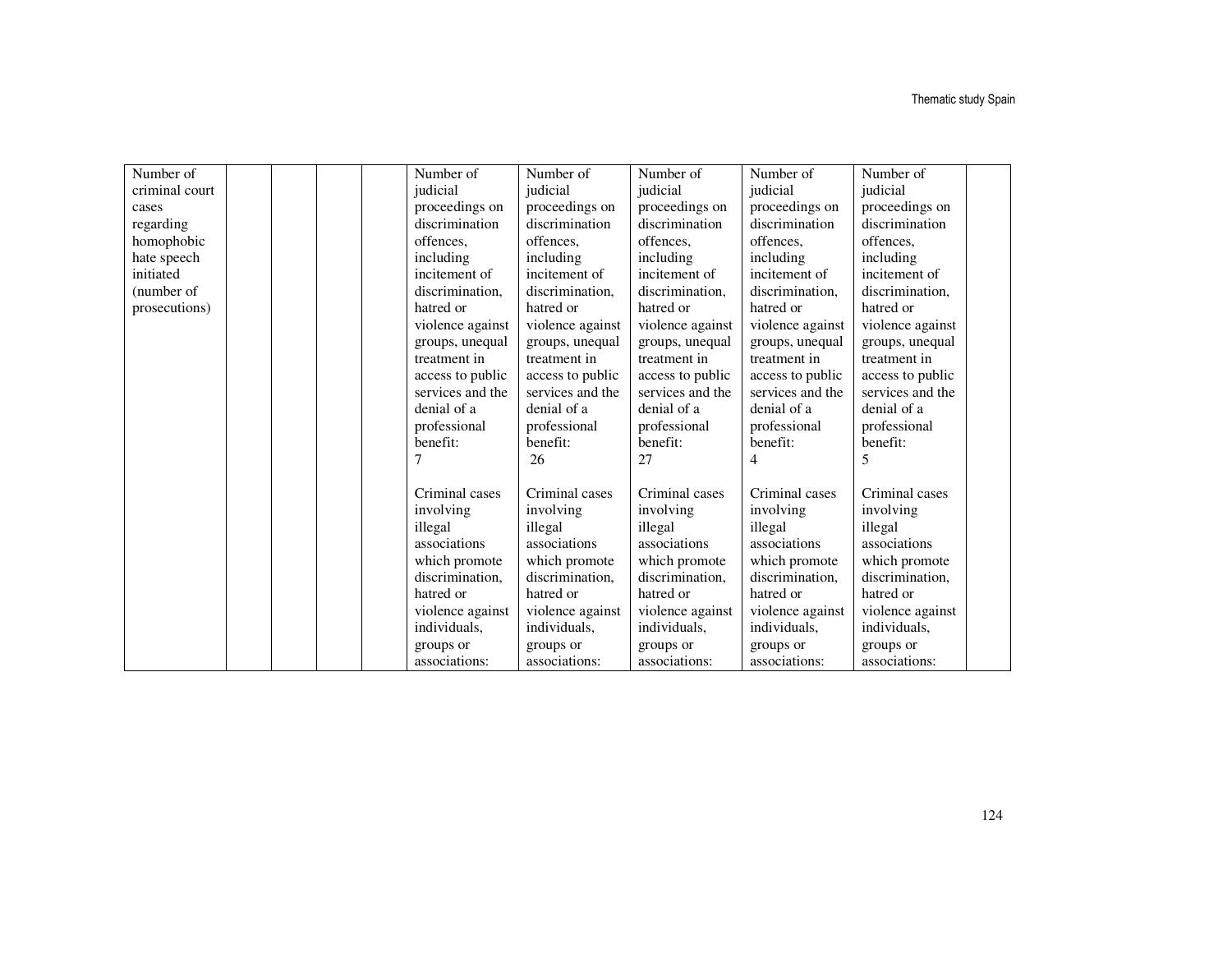|                              |  |  | $\overline{13}$ | $\overline{30}$ | $\overline{50}$ | 44 | $\overline{75}$ |  |
|------------------------------|--|--|-----------------|-----------------|-----------------|----|-----------------|--|
| Number of                    |  |  |                 |                 |                 |    |                 |  |
| convictions                  |  |  |                 |                 |                 |    |                 |  |
| regarding                    |  |  |                 |                 |                 |    |                 |  |
| homophobic                   |  |  |                 |                 |                 |    |                 |  |
| hate speech                  |  |  |                 |                 |                 |    |                 |  |
| (please                      |  |  |                 |                 |                 |    |                 |  |
| indicate range               |  |  |                 |                 |                 |    |                 |  |
| of sanctions                 |  |  |                 |                 |                 |    |                 |  |
| ordered)                     |  |  |                 |                 |                 |    |                 |  |
| Range of                     |  |  |                 |                 |                 |    |                 |  |
| sanctions                    |  |  |                 |                 |                 |    |                 |  |
| issued for                   |  |  |                 |                 |                 |    |                 |  |
| homophobic                   |  |  |                 |                 |                 |    |                 |  |
| hate speech                  |  |  |                 |                 |                 |    |                 |  |
| Number of                    |  |  |                 |                 |                 |    |                 |  |
| non-criminal                 |  |  |                 |                 |                 |    |                 |  |
| court cases<br>initiated for |  |  |                 |                 |                 |    |                 |  |
| homophobic                   |  |  |                 |                 |                 |    |                 |  |
| statements                   |  |  |                 |                 |                 |    |                 |  |
| Number of                    |  |  |                 |                 |                 |    |                 |  |
| non-criminal                 |  |  |                 |                 |                 |    |                 |  |
| court cases                  |  |  |                 |                 |                 |    |                 |  |
| initiated for                |  |  |                 |                 |                 |    |                 |  |
| homophobic                   |  |  |                 |                 |                 |    |                 |  |
| statements                   |  |  |                 |                 |                 |    |                 |  |
| which were                   |  |  |                 |                 |                 |    |                 |  |
| successfully                 |  |  |                 |                 |                 |    |                 |  |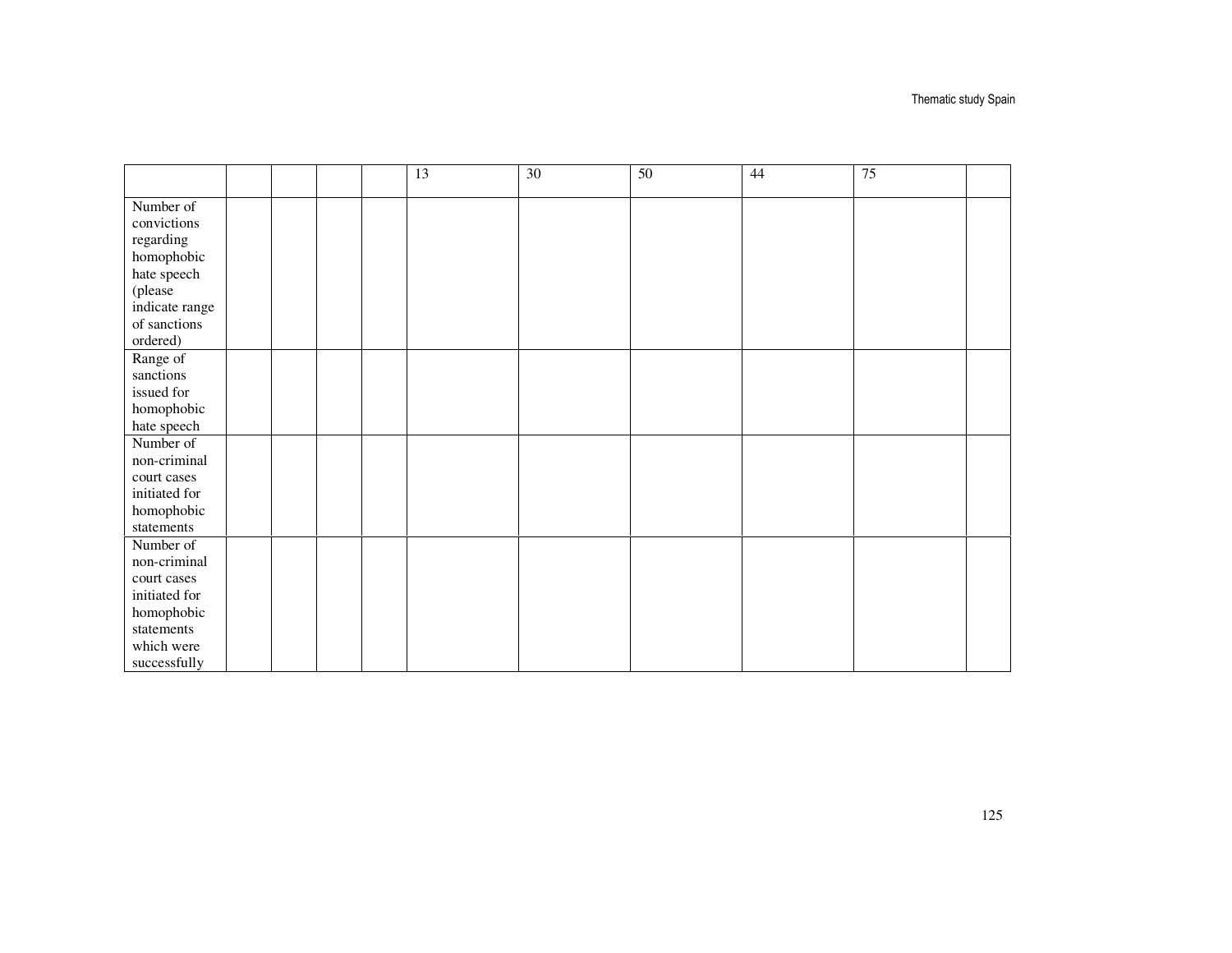| completed       |  |  |  |  |  |
|-----------------|--|--|--|--|--|
| (leading to a   |  |  |  |  |  |
| decision in     |  |  |  |  |  |
| favour of the   |  |  |  |  |  |
| plaintiff, even |  |  |  |  |  |
| if no sanctions |  |  |  |  |  |
| other than      |  |  |  |  |  |
| symbolic were   |  |  |  |  |  |
| imposed)        |  |  |  |  |  |

### Chapter F, Homophobic motivation of crimes as aggravating factor

|                                                                                                               | 2000 | 200 | 2002 | 2003 | 2004 | 2005 | 2006 | $200^{-}$ |
|---------------------------------------------------------------------------------------------------------------|------|-----|------|------|------|------|------|-----------|
| criminal.<br>court<br>1n<br>Number<br>⊦which homophobic<br>motivation<br>was<br>decisions<br>used as an<br>Ωt |      |     |      |      |      |      |      |           |
| ∠ravatıng factor<br>sentencing<br>aggrav<br>า ท                                                               |      |     |      |      |      |      |      |           |

# Chapter G, Transgender issues

|                             |                         | 2000 | 2001 | 2002 | 2003 | 2004 | 2005 | 2006 | 2007 | 2008 | 2009 | 2010 |
|-----------------------------|-------------------------|------|------|------|------|------|------|------|------|------|------|------|
| Number of name changes      | Period 2004-2010:       |      |      |      |      |      |      |      | 15   | 46   | 143  | 11   |
| effected due to change of   | 222                     |      |      |      |      |      |      |      |      |      |      |      |
| gender                      |                         |      |      |      |      |      |      |      |      |      |      |      |
| Number of persons who       | Period 2000-2007:       |      |      |      |      |      |      |      |      |      |      |      |
| changed their gender/sex in | 14                      |      |      |      |      |      |      |      |      |      |      |      |
| your country under the      |                         |      |      |      |      |      |      |      |      |      |      |      |
| applicable legislation      |                         |      |      |      |      |      |      |      |      |      |      |      |
| Number of persons who       | Gender reassignment     | Q    | 14   | 31   | 32   | 26   | 28   | 24   |      |      |      |      |
| changed their gender/sex in | operations in the       |      |      |      |      |      |      |      |      |      |      |      |
| your country under the      | Autonomous Community of |      |      |      |      |      |      |      |      |      |      |      |
| applicable legislation      | Andalusia               |      |      |      |      |      |      |      |      |      |      |      |